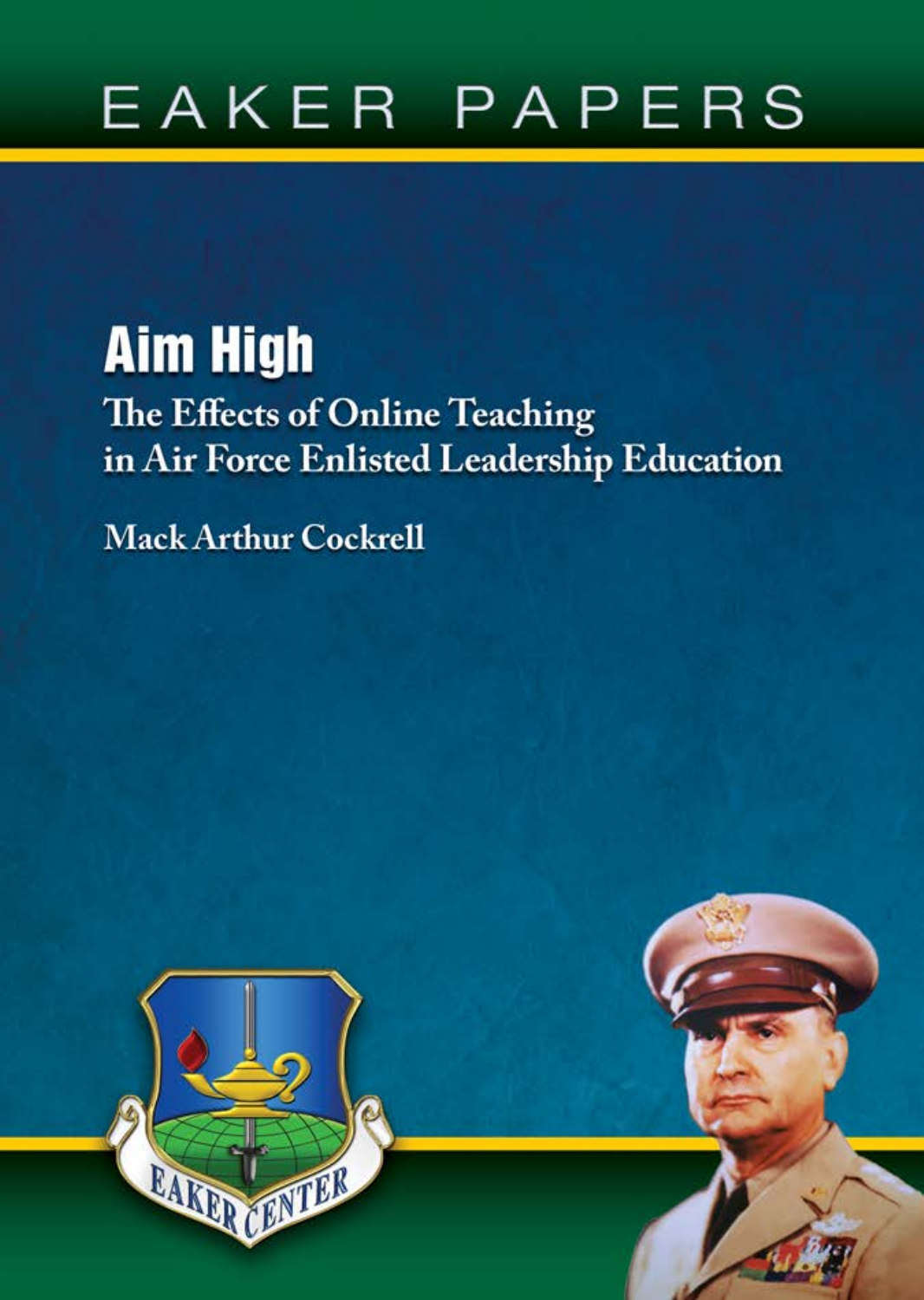# **Air University**

Anthony J. Cotton, Lieutenant General, Commander and President

# **Ira C. Eaker Center for Professional Development**

Col Michael A. Grogan, Commander Dr. Richard I. Lester, Dean of Academic Affairs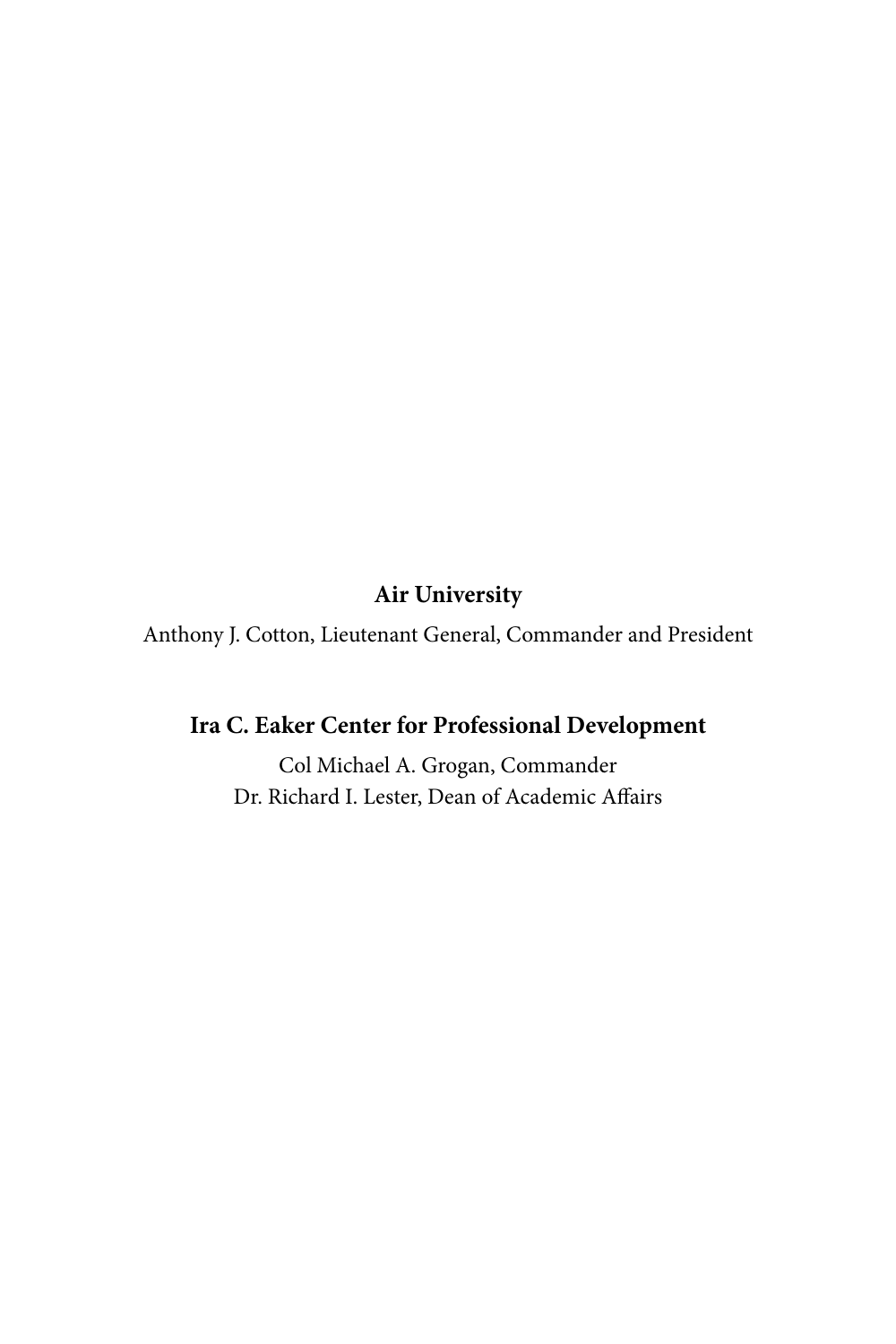# **AIR UNIVERSITY IRA C. EAKER CENTER FOR PROFESSIONAL DEVELOPMENT**



# **Aim High: The Effects of Online Teaching in Air Force Enlisted Leadership Education**

Mack Arthur Cockrell Interim Dean, Commanders' Professional Development School, Ira C. Eaker Center for Professional Development

Eaker Paper No. 3

Air University Press Maxwell Air Force Base, Alabama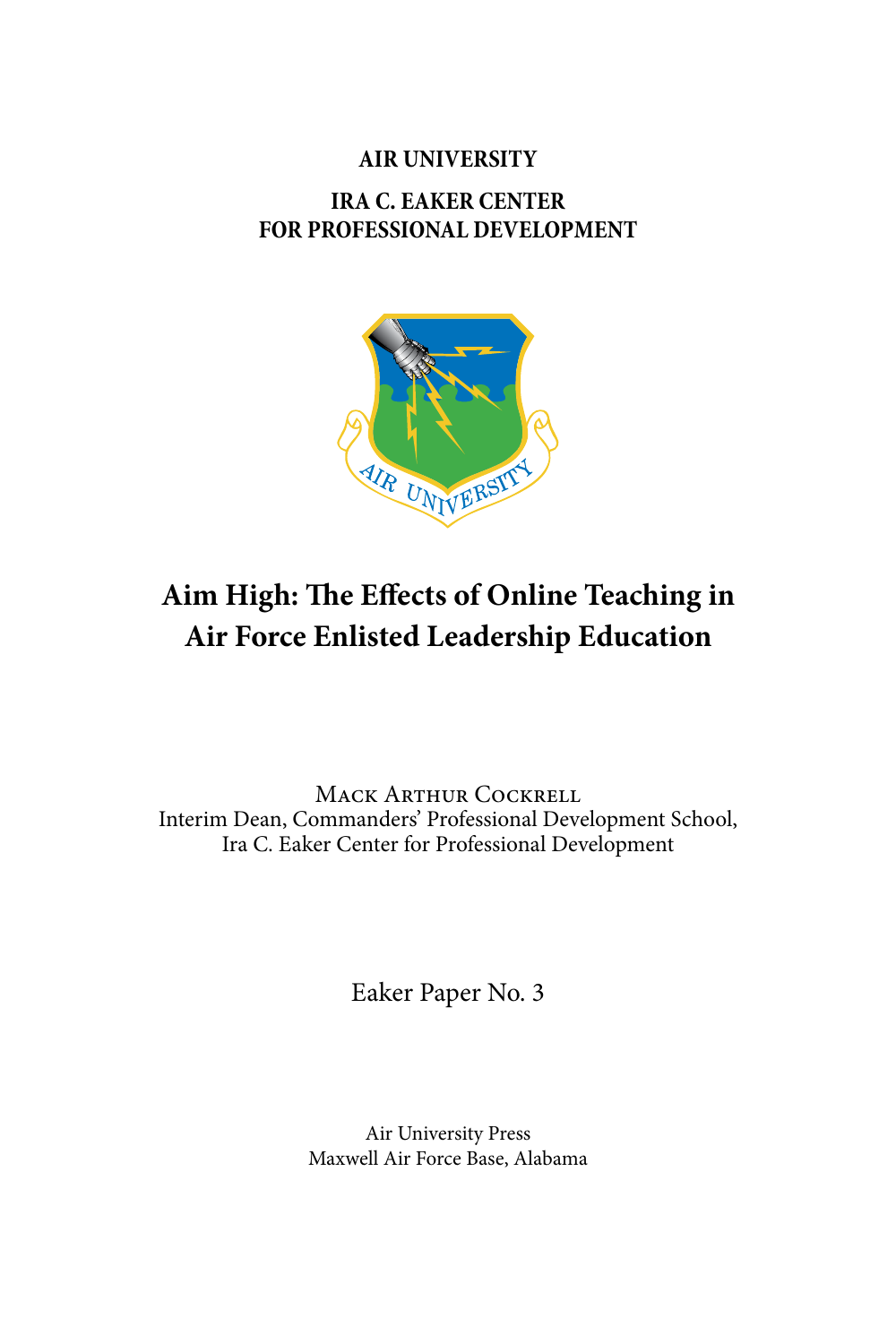ISSN 2576-4349 Published by Air University Press in July 2019

*Project Editor* Maranda Gilmore

*Cover Art, Book Design, and Illustrations* Daniel Armstrong

*Composition and Prepress Production* Maranda Gilmore

AIR UNIVERSITY PRESS

*Director and Publisher* Darin Gregg Lt Col, USAF

Air University Press 600 Chennault Circle, Building 1405 Maxwell AFB, AL 36112-6026 http://www.airuniversity.af.mil/AUPress/

Facebook: https://www.facebook.com/AirUnivPress

and

Twitter: https://twitter.com/aupress

#### **Disclaimer**

Opinions, conclusions, and recommendations expressed or implied within are solely those of the author and do not necessarily represent the views of the Air University Press, Air University, the United States Air Force, the Department of Defense, or any other US government agency. Cleared for public release: distribution unlimited.

This Eaker Paper and others in the series are available electronically at the AU Press website: http://www.airuniversity.af.mil/AUPress.



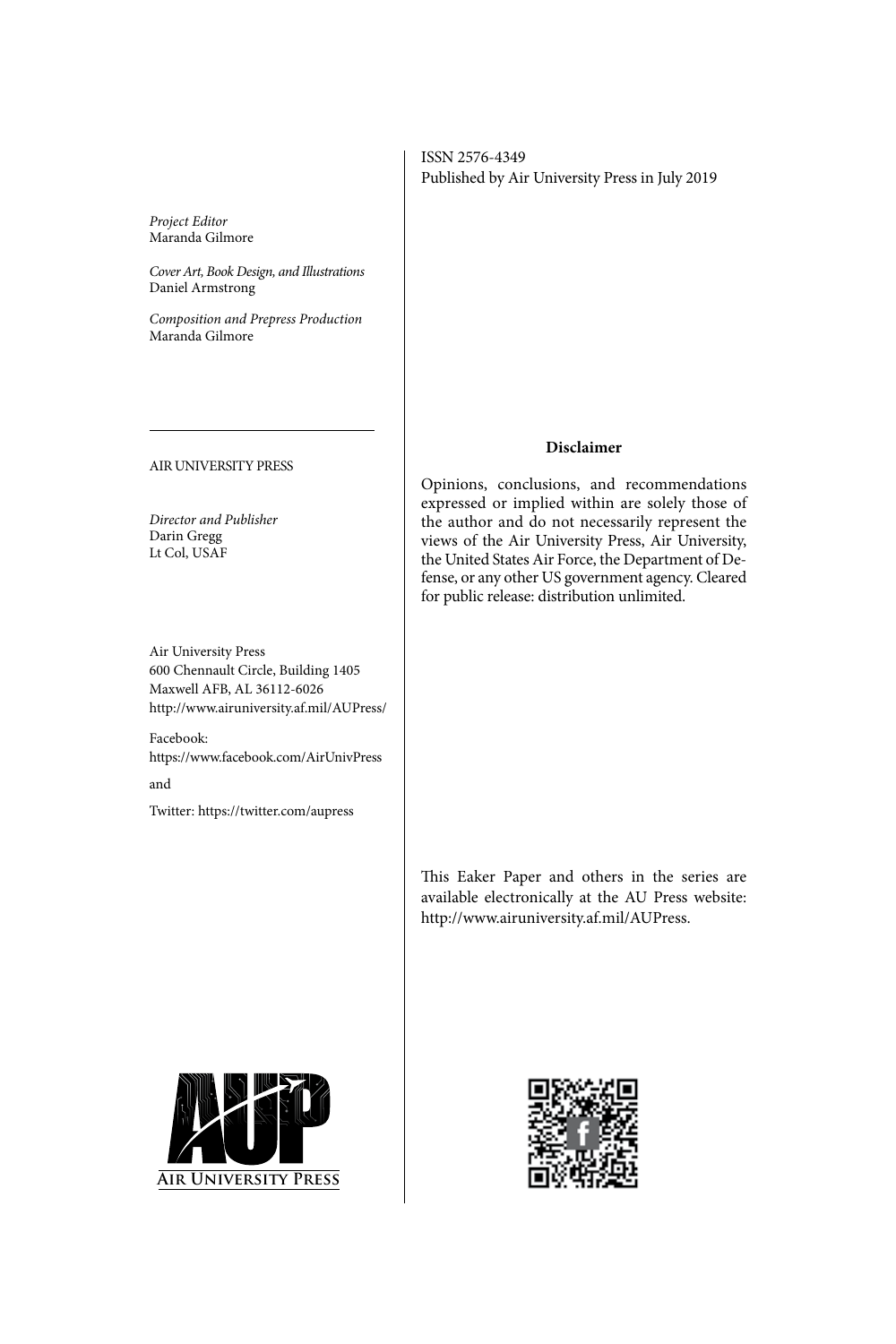# **The Eaker Papers**

The Eaker Papers and other scholarly works published by Air University Press provide independent analysis and constructive discussion on issues important to Air Force commanders, staffs, and other decision makers. Each paper can also be a valuable tool for defining further research. These studies are available electronically or in print via the Air University website at [https://www.airuniversity.](https://www.airuniversity.af.edu/AUPress) [af.edu/AUPress](https://www.airuniversity.af.edu/AUPress). To make comments about this paper or submit a manuscript to be considered for publication, please email Air University Press at aupress@us.af.mil.

The Eaker Papers are dedicated to developing, assessing, and promoting Air Force war fighters' capacity for effective action through functionally aligned, relevant, and responsive education, training, research, and advisement.

These papers are published by Air University Press and broadly distributed throughout the US Air Force, the Department of Defense, and other government organizations, as well as to leading scholars, selected institutions of higher learning, public-policy institutes, and the media around the world.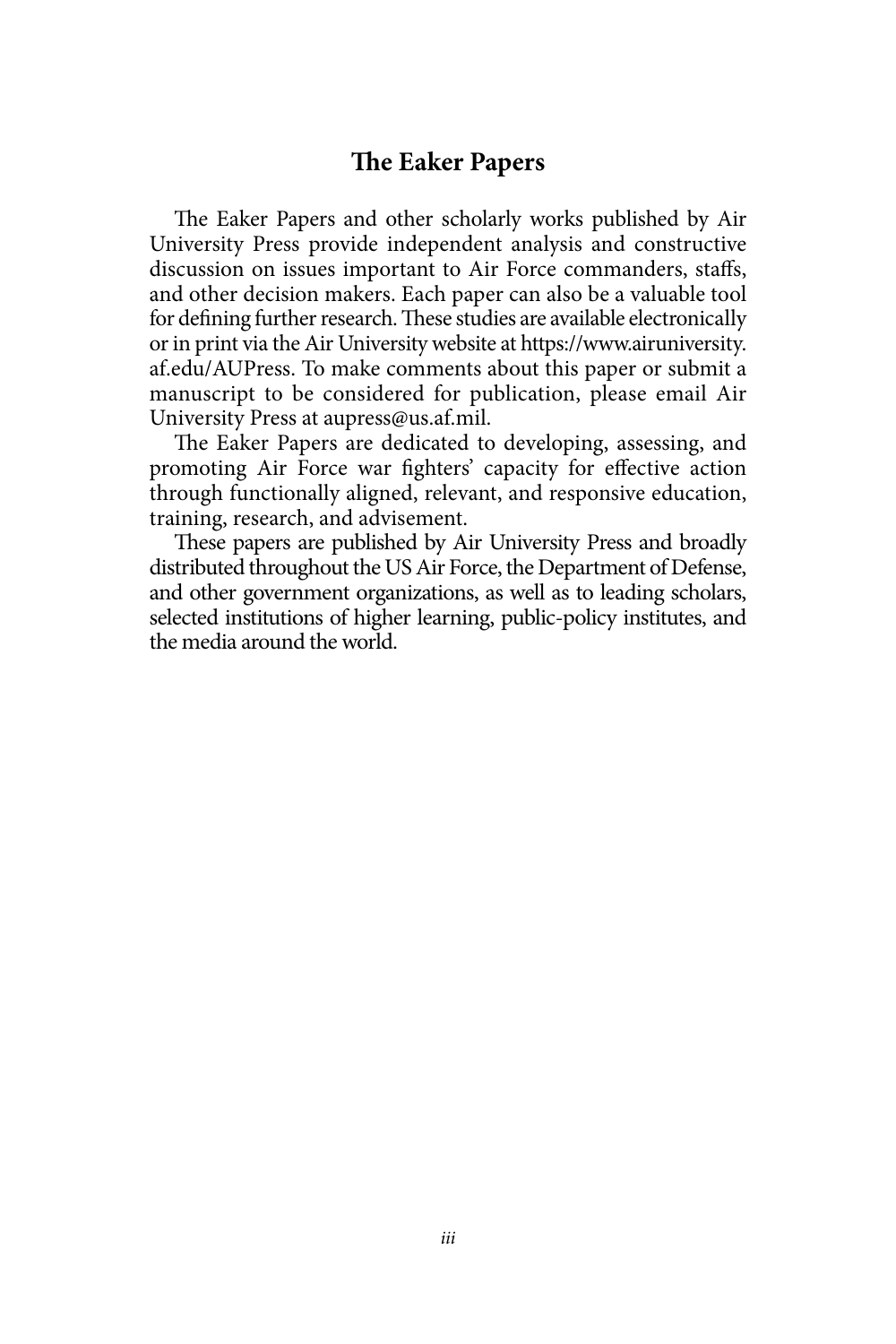# **Contents**

|   | <b>About the Author</b>                           | $\boldsymbol{\nu}$ |
|---|---------------------------------------------------|--------------------|
|   | Abstract                                          | νi                 |
| 1 | Introduction                                      |                    |
| 2 | <b>Investigating Pedagogy</b>                     | 8                  |
| 3 | <b>Military Leadership</b>                        | 17                 |
| 4 | The Air Force EPME Program of the Future          | 30                 |
|   | Conclusion                                        | 39                 |
|   | <b>Appendix: Research Methodology and Results</b> | 41                 |
|   | <b>Notes</b>                                      | 79                 |
|   | <b>Bibliography</b>                               | 85                 |
|   |                                                   |                    |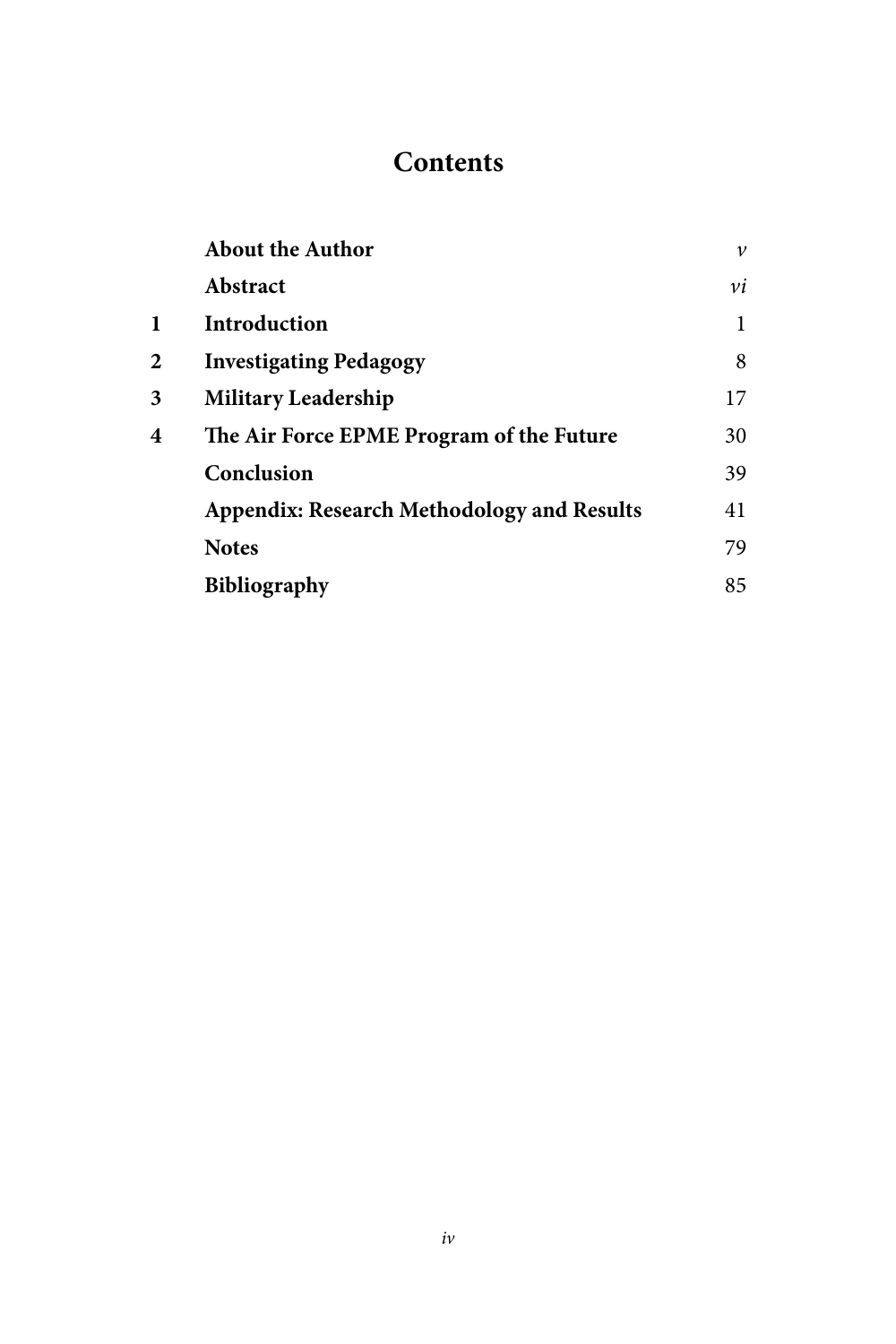# **About the Author**

Dr. Mack Arthur Cockrell is the interim dean of the Ira C. Eaker Center for Professional Development. Dr. Cockrell develops policy and directs professional continuing education and technical training programs across all subordinate organizations to help ensure compliance with Air Force and Air University directives. Dr. Cockrell serves as principle advisor to the commander on all academic affairs and assists the staff and faculty in program oversight and development of curriculum, methodologies, and research focusing on education foundations. In coordination with subordinated schools, he works to measure the effectiveness and efficiency of education outcomes at the program level.

Dr. Cockrell is a retired Air Force chief master sergeant with over 26 years' experience leading Airmen. He served five years developing and managing curriculum for the Air Force Senior Noncommissioned Officer Academy (SNCOA). He spent over 2,500 hours delivering instruction to Air Force enlisted leaders. Dr. Cockrell received numerous Air Force honors and accolades including the Air Force Leadership and Management Award for exceptional scholarship as a student attending the Air Force SNCOA. He also earned numerous meritorious service awards for outstanding accomplishments during his Air Force career.

Dr. Cockrell's educational accomplishments include a doctorate in educational technology, a master's degree in management, and a bachelor's degree in business administration. He also has associate degrees in instructor of technology and military science, logistics management and electronics technology.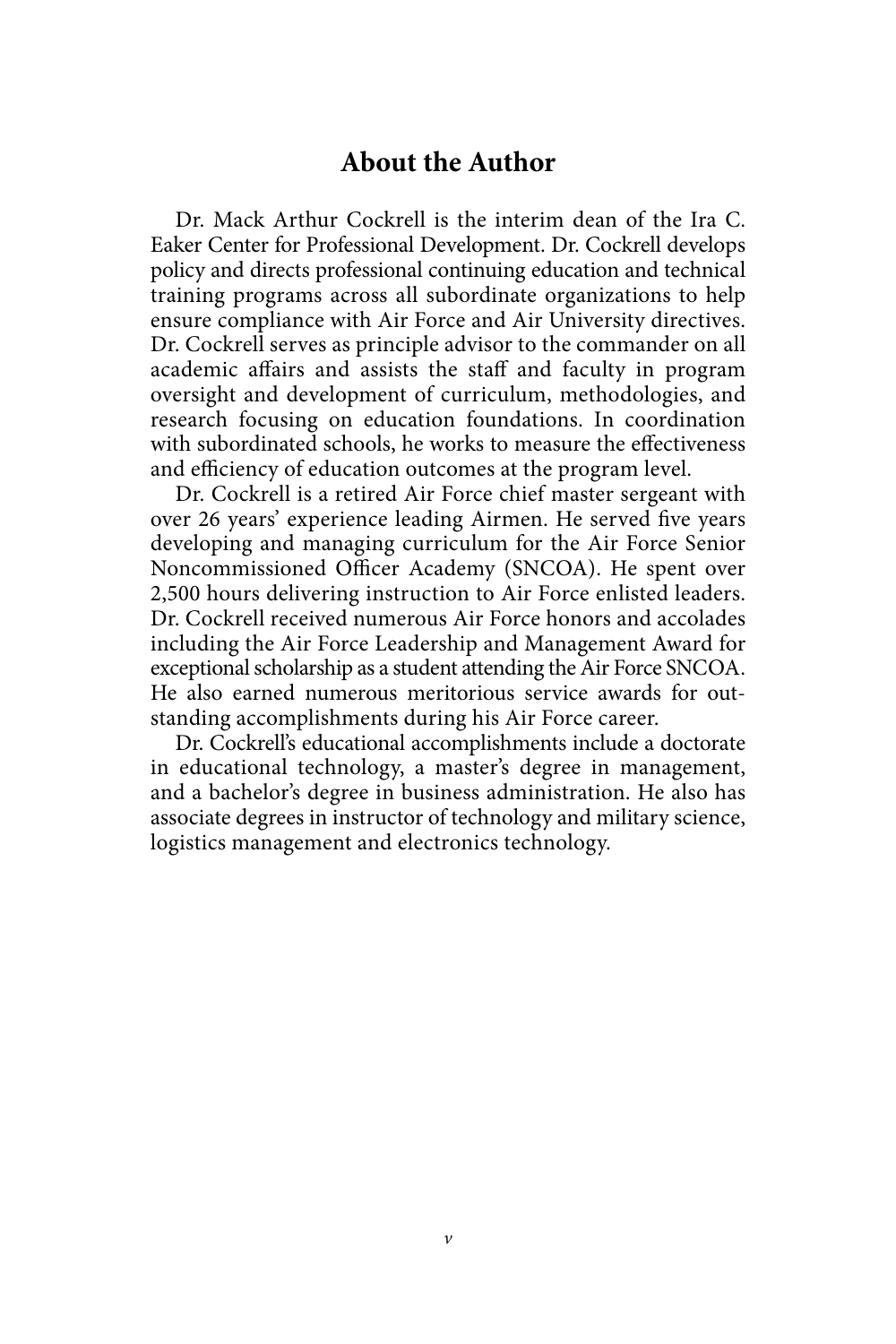# **Abstract**

Recent budget cuts caused Department of Defense (DOD) agencies to change operating methods. Instead of eliminating expensive military force structures to produce the required cuts, the DOD began combing through individual programs to achieve savings. Former Chief Master Sergeant of the Air Force (CMSAF) James A. Roy believed budget constraints would drive many changes over the next ten years. His biggest concern was the affect budget cuts to instructional programs of the Air Force would have on the enlisted force. CMSAF Roy's concern was warranted; one area some leaders thought would result in substantial savings was the conversion of enlisted leadership education from resident to online instruction.

 cerning the effectiveness of converting the Air Force's Enlisted online learning could result in significant cost savings; however, a premature transition of the program—without verifying the out-The purpose of this Delphi study was to analyze the beliefs of a panel of experts in the field of enlisted leadership education con-Professional Military Education (EPME) program from resident to online instruction. The program's transition from resident to comes—could render graduates of the program less effective leaders. Michael Simonson, Charles Schlosser, and Dan Hanson's equivalency theory was used to develop theory for this research.<sup>1</sup> Similar to the Hanson, Schlosser and Simon's theory, an expert panel was used to compare the ability to achieve desired learning outcomes between resident and online instruction for this essential Air Force education program. Faculty, graduates, and educational administrators from Air University, Maxwell Air Force Base, Alabama were interviewed. The data analysis was qualitative and thematic. The qualitative responses from the expert panel were read line-byline and coded to develop themes through content analysis using competitive frequencies.

 study. Participants were interviewed and their commentary was The present Delphi study investigated the experts' opinions about the transition of the EPME Air Force training program from a residential to an online format. The first stage was a qualitative subjected to a qualitative thematic analysis. The themes identified in stage 1 were subsequently converted into survey items. These items were used for stages 2 and 3 of the study. Seventeen participants chose (stage 2) or ranked (stage 3) the five most important issues for each of the nine questions. Overall, the quantitative stages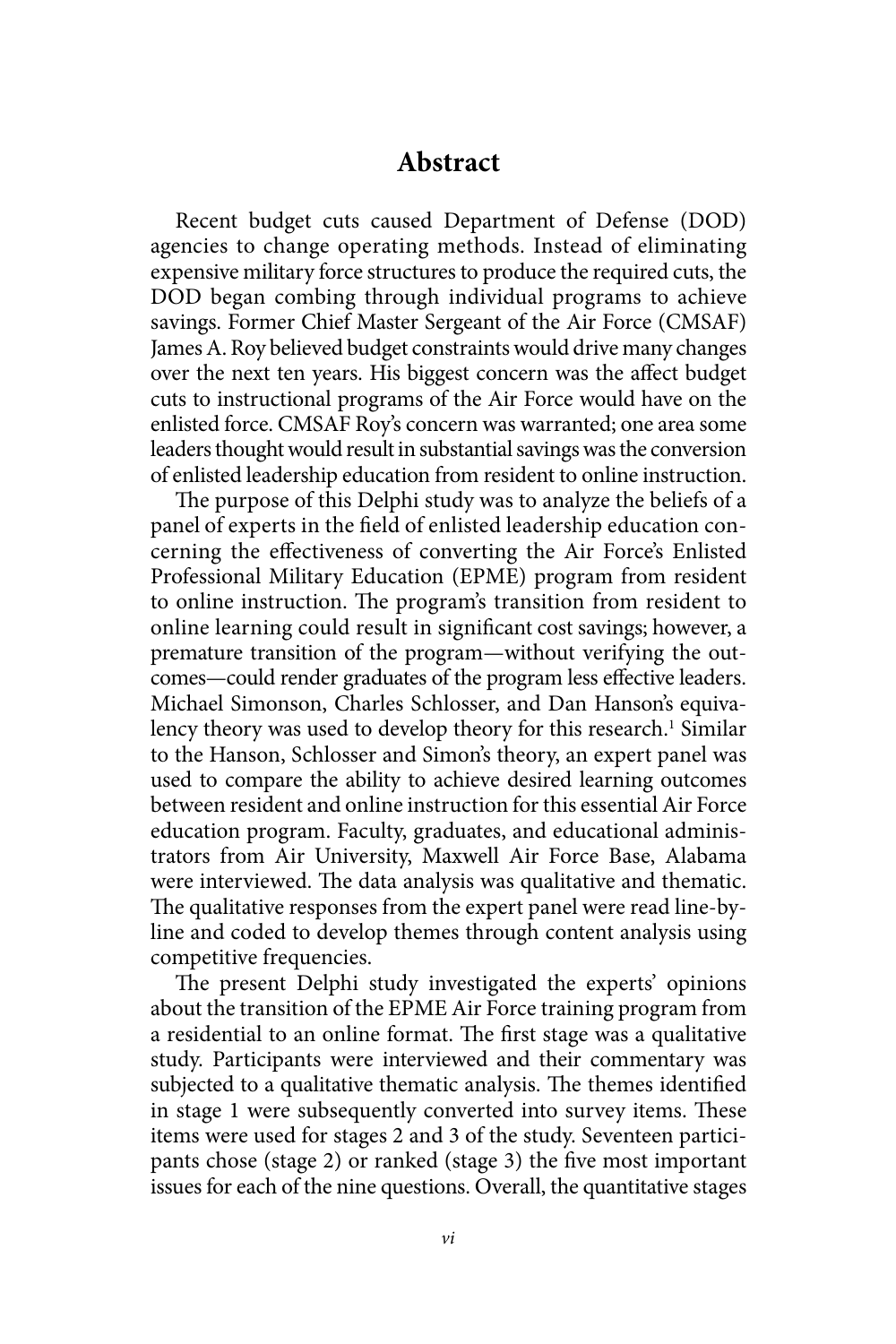skills. On the other hand, online instruction was cost effective, 2 and 3 reinforced and/or clarified the findings obtained for stage 1. Specifically, most participants favor a blended learning or mixed residential-online instruction approach. The residential part of the course allowed them to acquire interpersonal skills (e.g., team building, networking and feed-backing), difficult to develop in online environments. It also allowed them to practice, experience, and apply certain critical or more complex leadership and therefore could be used to transmit theoretical, mainly simple information and skills. The online part of the program should be carefully considered and involve a preassessment or training stage.

#### **Notes**

(All notes appear in the shortened form. For full details, see the appropriate entry in the bibliography.)

1. Simonson, Schlosser, and Hanson, "Theory and Distance Education."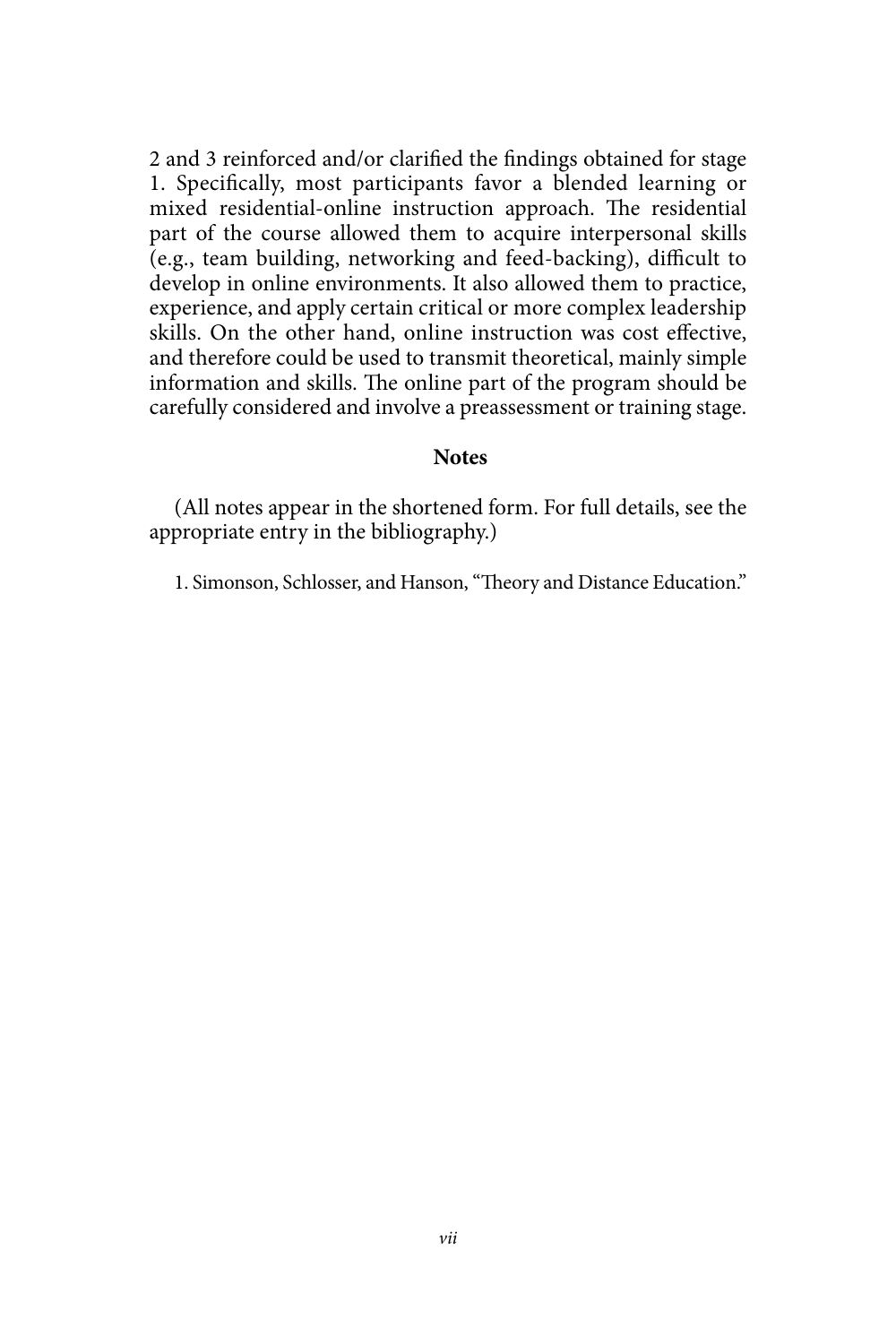# Chapter 1

# **Introduction**

As the United States works to reallocate financial assets and shrink national debt, budget cuts are prompting Department of Defense (DOD) agencies to change their operating methods. The automatic spending cuts imposed by Congress in the 2011 Budget Control Act reduce spending outlays by \$487 billion between 2013 and 2021, splitting these cutbacks evenly between defense and nondefense agencies. However, instead of meeting these requirements by eliminating expensive military force structures, the DOD has combed individual programs, including the enlisted professional military education (EPME) program, to identify cost-saving measures.<sup>[1](#page-87-0)</sup> The Air Force in particular has been looking for ways to reduce spending on education and training without negatively affecting performance.<sup>2</sup>

EPME provides essential leadership skills to enlisted personnel, the backbone of the Air Force and the group most responsible for accomplishing the Air Force's mission.[3](#page-87-0) The branch's former senior enlisted leader, CMSAF James A. Roy, made it his priority to ensure that the enlisted force is prepared for the future through the EPME, and he and other leaders have been concerned that budget cuts to this program could negatively affect military readiness.<sup>4</sup> The Air Force faces the challenge of finding ways to offset budget decreases while continuing to provide top-notch leadership instruction to those in charge of developing enlisted personnel.

Military travel is the primary educational expenditure associated with EPME; the Air Force must currently relocate personnel so that they can participate in resident professional military education courses and other learning programs.<sup>[5](#page-87-0)</sup> To maintain a highly skilled force, the Air Force has for four decades sent more than 29,000 personnel per year to attend resident EPME schools, spending over \$40 million in per diem, lodging, and transportation.<sup>6</sup> Unfortunately, the sequester could reduce the budget allowed for this travel, and the military expects budgets to shrink even more in proportion to the country's gross expenditure, putting this robust program in danger.<sup>7</sup>

However, the EPME program is essential. It provides enlisted leaders with four required levels of education that develop airmanship and war-fighting skills and familiarize personnel with each new stage of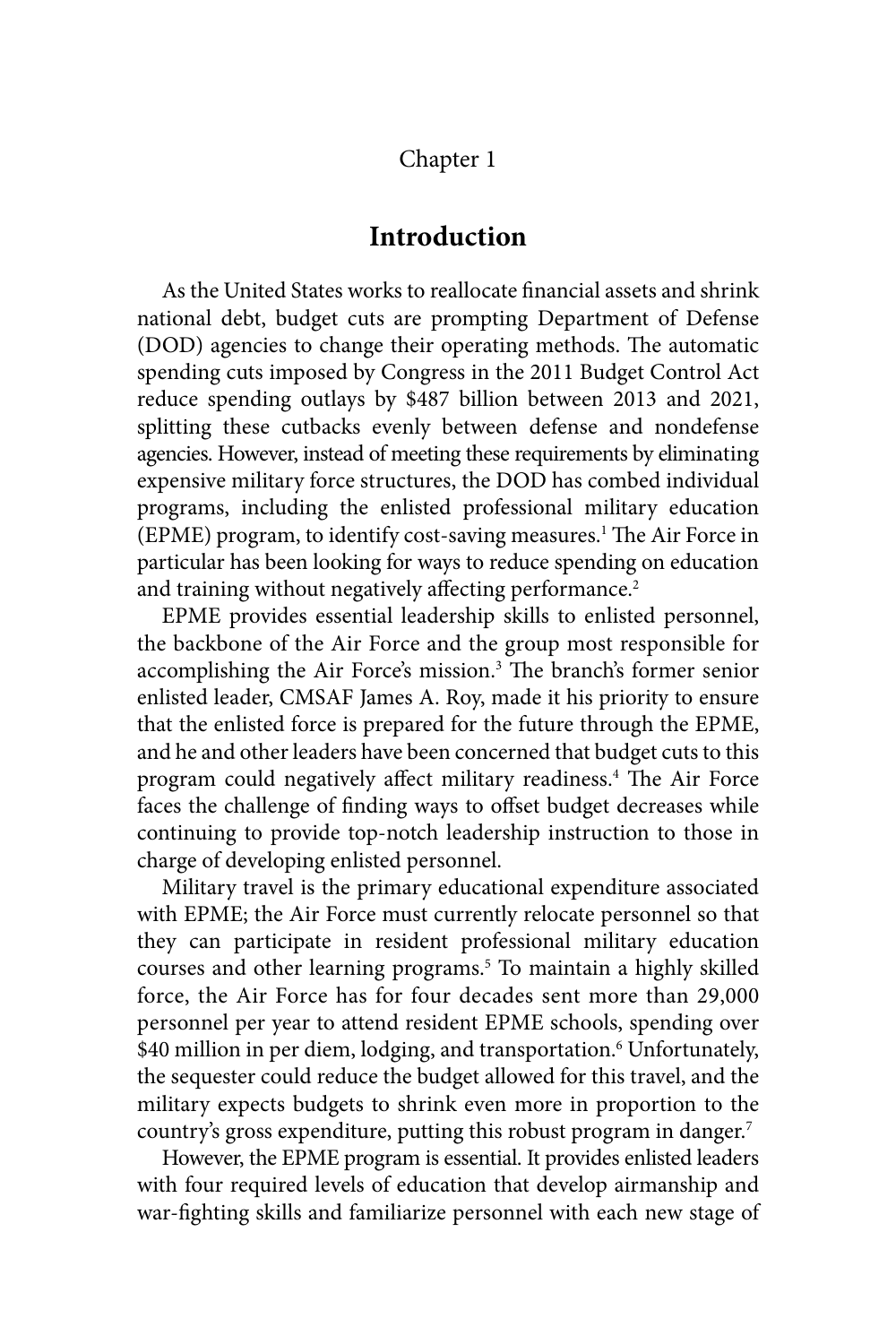leadership. From an understanding of the expectations placed upon Airmen, to the management of Air Force units, the support of national security objectives, and the arrival at a strategic perspective as senior enlisted members, leaders rise through the ranks of staff sergeant, technical sergeant, master sergeant, senior master sergeant, and chief master sergeant by attending, through EPME, Airman Leadership School (ALS), Noncommissioned Officer Academy (NCOA), Senior Noncommissioned Officer Academy (SNCOA), and the Chief Master Sergeant Leadership Course (CLC).<sup>8</sup> The curriculum is broad, including topics in national security, airmanship, human resources, and organization management. Senior leaders emphasize that EPME is prestigious and that by requiring all enlisted personnel to complete this education, the Air Force gains valuable leaders fully prepared for specialized employment after graduation.<sup>[9](#page-87-0)</sup>

Leadership in the military prioritizes mission success, a goal that requires the effective use of teams, as leaders must translate guidance and directives from their superiors into specific duties and responsibilities for their teams.<sup>10</sup> But military leadership also requires strong interpersonal skills, as enlisted leaders monitor both their subordinates' personal and professional lives, showing empathy toward them and inspiring them toward greater achievements.<sup>11</sup> Leaders in the enlisted ranks are usually best situated to notice early signs of personal, spousal, monetary, substance abuse, and stress-related difficulties. This helps them prevent discrimination, sexual harassment, self-harm, and suicide, thereby supporting a professional environment that enables all personnel to achieve success[.12](#page-87-0) Enlisted leaders are also responsible for assisting personnel as they develop professional and technical skills, for clarifying standards, for providing performance feedback, and for counseling subordinates on unprofessional behavior and military bearing[.13](#page-87-0) Leaders must serve as visible examples of exemplary performance while cultivating their subordinates into effective team members and, in time, managers and leaders themselves.<sup>[14](#page-87-0)</sup>

These relational responsibilities cannot be underestimated, since adequate education in this area allows leaders to fulfill their primary goal— mission success. The core of military leadership is to make a difference, create positive change, move people to get things accomplished, and get rid of anything that does not contribute to the mission. Leadership includes imposing principles, motivating personnel, and communicating goals and visions for the future, thereby fostering teamwork among subordinates and successful completion of common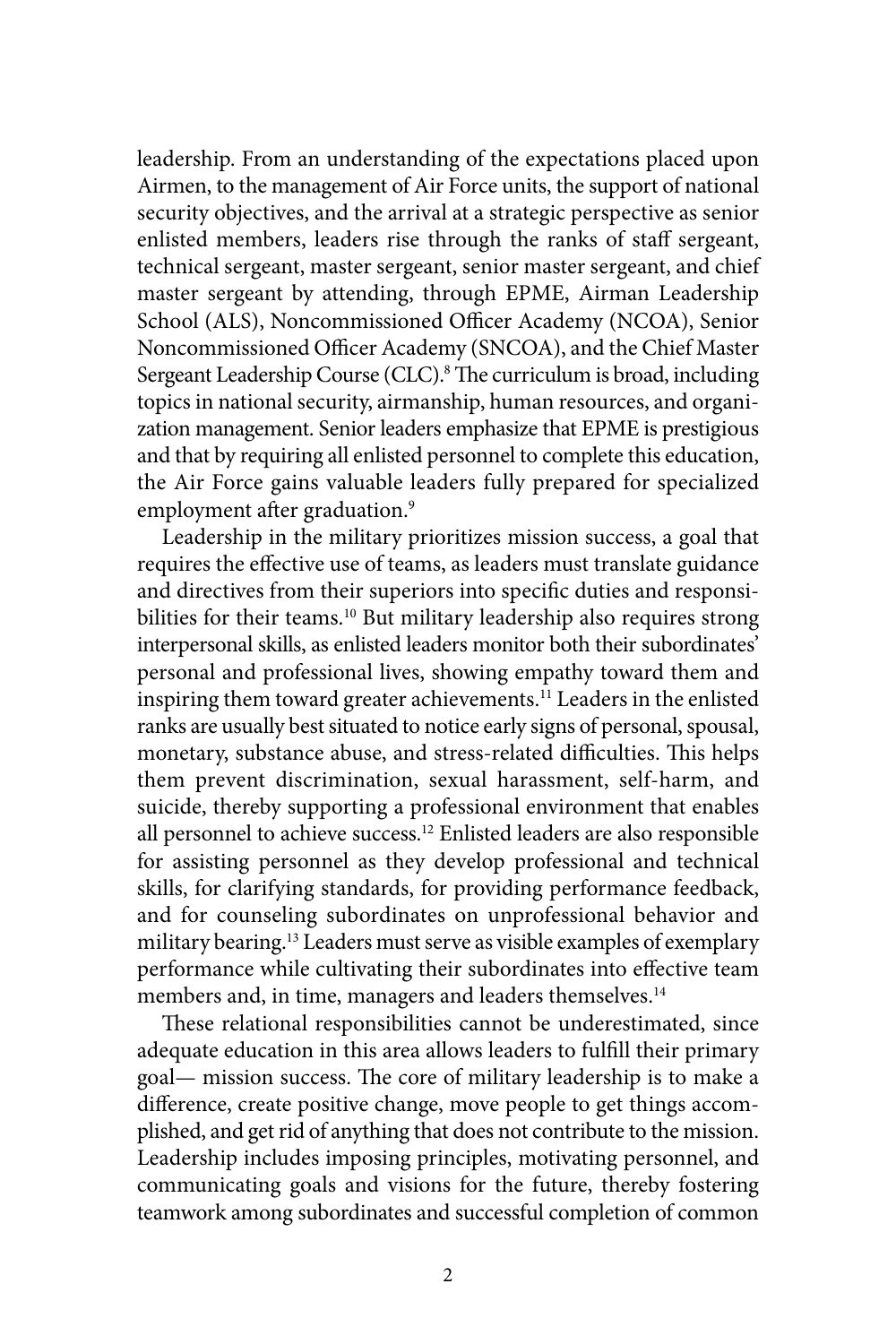goals.[15](#page-87-0) Leaders—whether in the military or in the private sector—attain goals by establishing direction, shaping strategy, executing decisions, and managing and developing talent.<sup>16</sup>

These goals are achieved by mobilizing one of several leadership styles, as the leader's current task and personnel require. Autocratic leadership refers to a situation in which the leader has exclusive decision-making power and the experience and ideas of subordinates are discounted; this is often effective in battlefield or training situations when authority and discipline are the focus.<sup>17</sup> Another option is democratic leadership, in which the leader includes their subordinates in the decision-making process and in developing organizational visions. This leadership style relies on collaboration, and therefore decisions can take a while to coalesce.<sup>18</sup> On the other hand, a leader who inspires positive performance by providing rewards or praise is considered a transactional leader. This type of leadership incorporates a blend of short- and long-term positive reinforcement to inspire subordinates toward a common goal.<sup>19</sup> Finally—and arguably the most effective approach in a majority of situations—transformational leadership emphasizes the subordinates' intrinsic motivation and personal development. Leaders who use this style try to align their subordinates' ambitions and desires with preferred organizational outcomes. Transformational leaders promote their subordinates' commitment to the organization and motivate them to exceed even their own expectations. In complex organizations, subordinates tend to have more confidence in transformational leaders to lead them through chaotic or high-risk situations and are more devoted to the cause[.20](#page-87-0) While all of these leadership styles are useful in the military structure, transformational leadership is often the most effective.

In war, leaders must inspire their followers to exceed expectations and must show unerring commitment to their subordinates, the unit they lead, and the task at hand.<sup>21</sup> In times of crisis, transformational leaders accomplish these things better than other types of leaders, as they can encourage their subordinates to suppress their own interests for the good of the group and the nation.<sup>22</sup> This is the type of leadership EPME seeks to engender in its participants, producing enlisted leaders who promote the success of both the organization and the individual, in cooperation.<sup>23</sup>

While the Air Force EPME program aims to produce transformational leaders and has proven to be an advantage for military personnel who go on to work as chief executive officers (CEO) in the private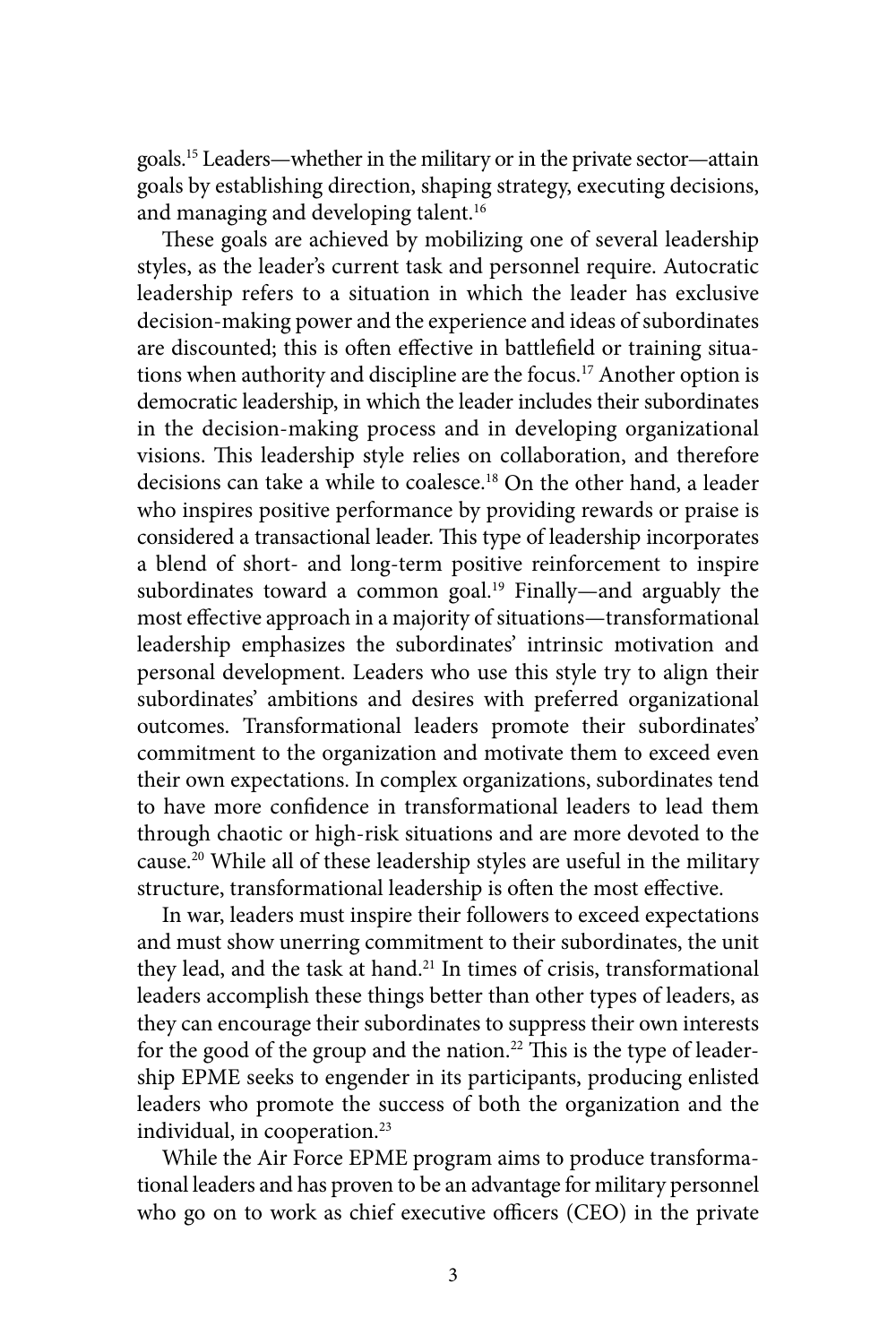sector after leaving the service, enlisted leaders must also learn skills unique to military and emergency environments.<sup>24</sup> Central among these are the skills that prepare them for leadership in crises. Unlike civilian leaders, leaders in the military must be prepared to work under stressful and volatile combat conditions, in which outcomes are unforeseeable and often dangerous.<sup>25</sup> As in the case of firefighters, police, and emergency medical personnel, the actions of the military leader and their team can result in harm to not only the team but also to civilians. The leader must be able to motivate the team to follow orders in dangerous situations and to use force when necessary. In order to choose to risk their lives for the mission, team members must be confident that their leaders can make good decisions quickly. Leaders must also recognize that failure to perform their leadership duties could have catastrophic results for the team, for the military, and for the people to whom the military is accountable.<sup>26</sup> Although corporations may expect their executives to be available 24 hours a day, ready to make great sacrifices for stockholders, these executive job descriptions do not include leading subordinates to their deaths in the service of their country.<sup>27</sup> The Air Force's military enlisted leadership education program prepares enlisted personnel for the heavy responsibility of crisis leadership and to inspire within their subordinates—even in the midst of extremely volatile situations—integrity first, service before self, and excellence in all they do.

However, budget cuts could endanger the essential education necessary to produce quality military leaders, as the drive to be cost effective has motivated the service to consider alternative methods of instruction that may weaken EPME's training in relational, transformational, and crisis leadership.<sup>28</sup> Encouraged by the success of major universities and civilian organizations, which have reported both a drop in education costs and a rise in technical competence and longdistance collaboration skills after implementing online instruction programs, the Air Force has begun EPME Next, an online course designed to prepare students for the resident program and reduce their time in the physical classroom.<sup>29</sup> Some Air Force leaders believe that converting part, or even all, of the EPME program to an online modality like EPME Next will allow enlisted personnel to continue receiving essential education despite the military's financial restrictions[.30](#page-88-0) Leaders interested in continuing to manage budget constraints without reducing educational outcomes have advocated going further, replacing all resident programs with online instruction and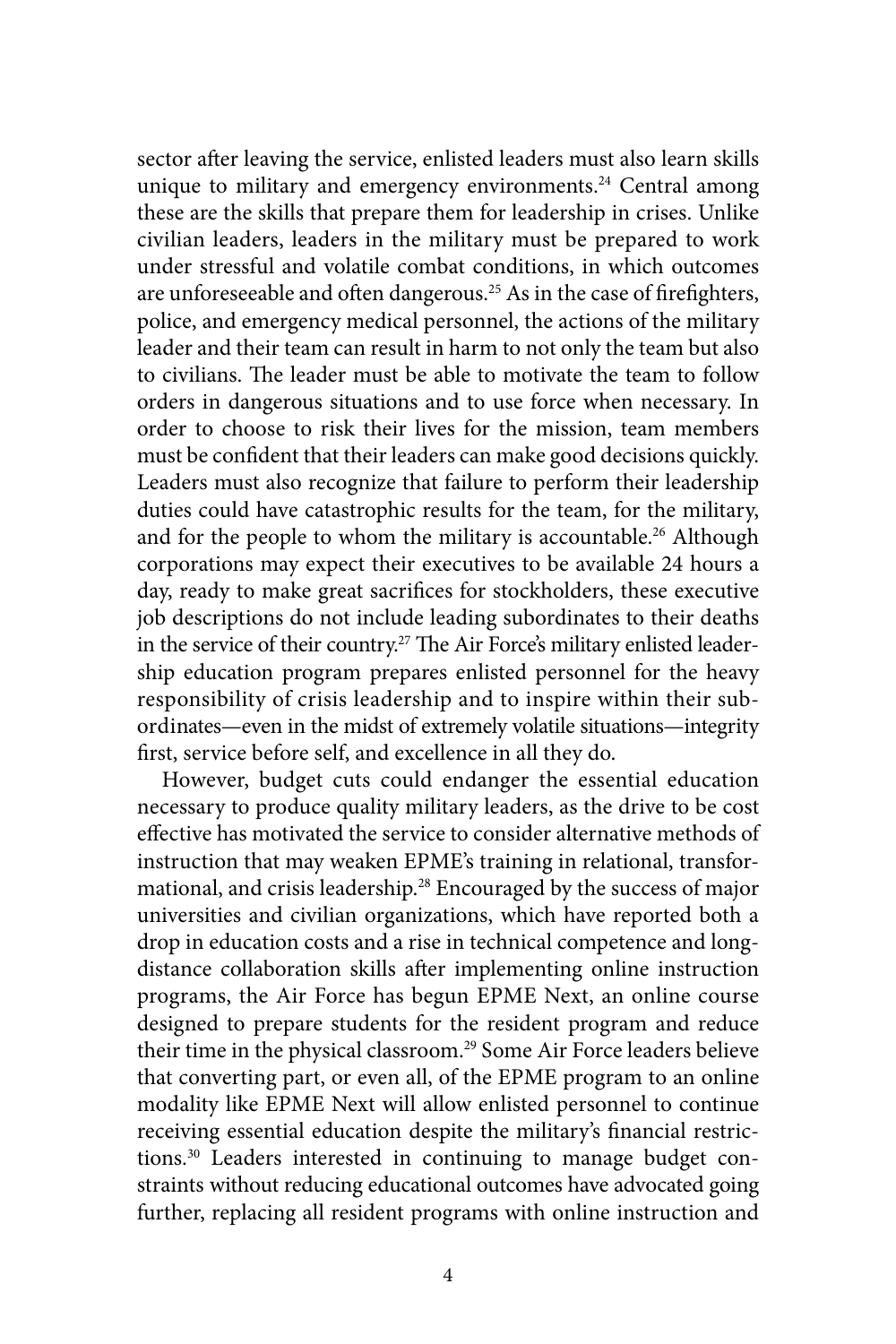removing the interactive, synchronous component of the existing EPME resident program[.31](#page-88-0) 

instruction during their 2010 Congressional EPME review.<sup>33</sup> Because Others disagree. Opponents to online instruction argue that moving prematurely to an unproven, fully-online platform could have negative consequences. As of yet, there is no empirical evidence that indicates an online program will continue to achieve the learning outcomes that have become expected of EPME, and some doubt that moving EPME entirely online would be effective for enlisted instruction.<sup>[32](#page-88-0)</sup> Many faculty members, including former Air University Chief Academic Officer Dr. Bruce Murphy, have expressed reservations, and even Congress seems reluctant to embrace online instruction for this program, barely mentioning it as an alternative to resident the nature of military leadership differs from that of civilian leadership, the realities that make asynchronous, online education viable in civilian organizations may not parallel those of the military. Those face-to-face skills that make transformational and crisis leadership possible are indispensable, since enlisted leaders must engage with their subordinates and be familiar with their backgrounds and temperaments; detecting whether an individual is experiencing depression or being sexually harassed can only be achieved through personal contact.<sup>34</sup> Everything positive associated with good leadership among enlisted ranks, such as boosted morale, retention, job performance, trust, and mentorship, could be jeopardized if EPME moves to an entirely online format.<sup>35</sup>

In addition, because military educational systems bear a greater burden than civilian systems—because the US armed forces protect the nation—any weakening in the educational environment of EPME could be disastrous. Military personnel must demonstrate a qualitative educational advantage that allows them to guard against multiple adversaries and a very diverse set of dangers from around the globe.<sup>[36](#page-88-0)</sup> It is essential that the military improves instructional programs like EPME instead of undermining them, and there is no evidence that conversion to a fully-online program will continue to produce the Air Force's necessary learning outcomes. Moreover, even in civilian universities, online instruction is often considered less preferable than traditional classroom instruction, and online courses are sometimes not even counted for credit toward a final degree.<sup>37</sup>

Despite these objections, the move to a partially online platform for EPME training, beyond EPME Next, seems inevitable. As far back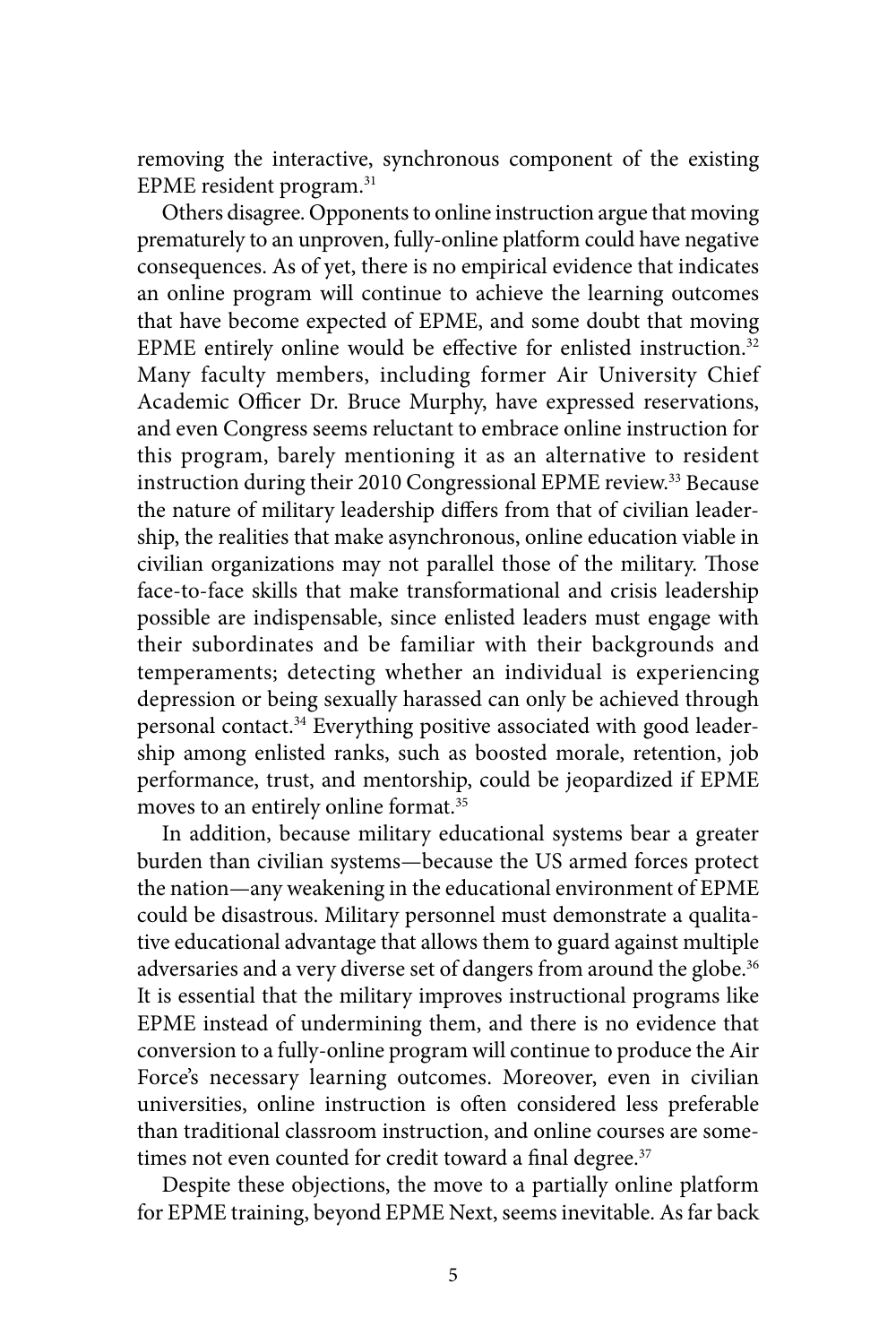as 1995, then-Air Force Chief of Staff Gen Merrill McPeak recognized that the needs and methods of conducting EPME would require significant transformation over the following decades, with technology at the center of that change.[38](#page-88-0) In the midst of these fateful developments, Air Force leaders should be equally wary of letting tradition get in the way of considering both the significant cost savings and educational benefits that online education can provide, as well as letting budgetary restrictions diminish the quality of enlisted education by prematurely reducing resident learning opportunities without evidence of online success.

My aim in writing this paper is to address the lack of adequate research into the benefits and disadvantages of using online education in an enlisted leadership education setting and to provide an empirically solid recommendation for the future direction of the Air Force's EPME program. I challenge the equivalency theory set forth by Michael Simonson, Charles Schlosser, and Dan Hanson, which states, in short, that courses taught online produce the same results as courses taught in a traditional classroom setting.<sup>39</sup> While numerous other investigators have supported this idea, and research has determined online education can in some cases be even more effective than classroom education, there is some doubt this applies to courses in management or crisis leadership.<sup>40</sup> Further—since no military branch has yet attempted either a fully online or blended EPME program—there is precious little evidence from within the military leadership educational system to support a hypothesis either way.

My answer to this dilemma was to convene a panel of experts in the field of enlisted leadership education from Maxwell Air Force Base (AFB), Alabama, and to engage them in a qualitative Delphi study that explored their opinions on the matter. In the absence of hard data regarding the results of online education in an enlisted military leadership setting, this consensus approach allowed me to use the panel's collective knowledge and foresight to determine if the EPME program can continue to achieve desired learning outcomes if converted to an online platform and to assess the impact on enlisted leadership if the program is prematurely transferred online. My goal was not to measure the value or effectiveness of EPME as currently taught, nor to explore the potential cost benefits of converting to an online model, but simply to determine if doing so will achieve equal or improved learning outcomes. Through a series of three questionnaires, I surveyed 18 panelists who are or were at one point assigned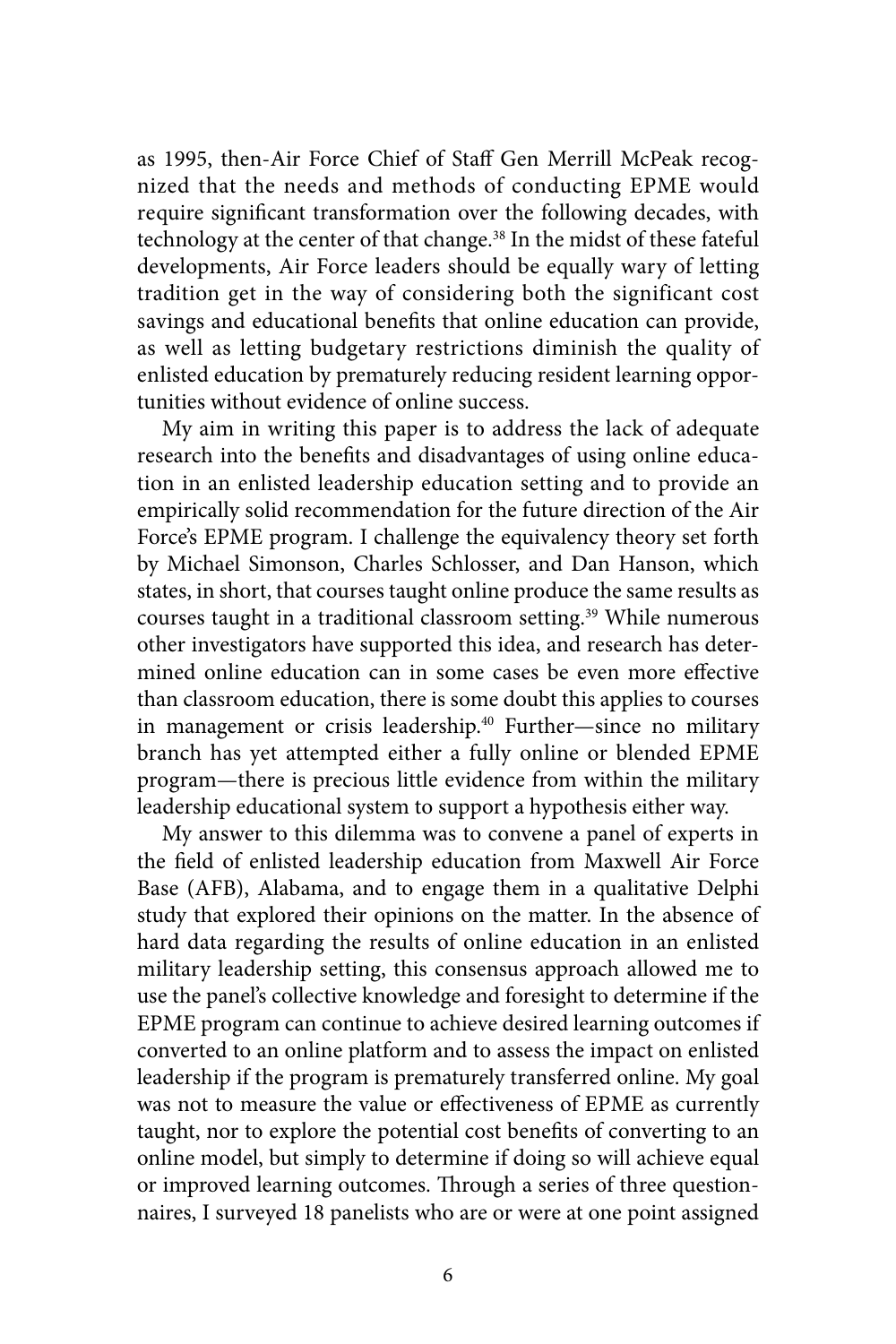to Air University at Maxwell AFB. These participants included faculty who teach Air Force leadership courses, graduates who have completed the residency EPME leadership program, and administrators who manage the Air Force's educational programs.

This paper presents not only the results of this research and a final recommendation regarding the usefulness of online teaching in Air Force enlisted leadership education but also a historical overview of classroom and online education, as well as military pedagogy. Chapter 2 (Investigating Pedagogy) considers the similarities and differences between classroom and online learning, as well as the price in time and money of converting a course from brick-and-mortar to online. Chapter 3 (Military Leadership) outlines the core elements of Air Force enlisted leadership education, including the relational and decision-making skills necessary for military leaders who serve in crisis situations. Chapter 4 (The Air Force EPME Program of the Future) describes what an online EPME program would look like and details the advantages and disadvantages of this choice. In short, this paper explains why I do not recommend a complete transition to an online format and why the Air Force should adopt a mixed onlineresidential approach instead. Providing exceptional education to rising Air Force enlisted leaders in relational, transformational, and crisis leadership is not a responsibility to be casually transformed according to budgetary needs, but rather one to which the budget—and the mobilization of both classroom and online teaching as appropriate to the program's goals—should be subservient. In this area, the Air Force must aim high.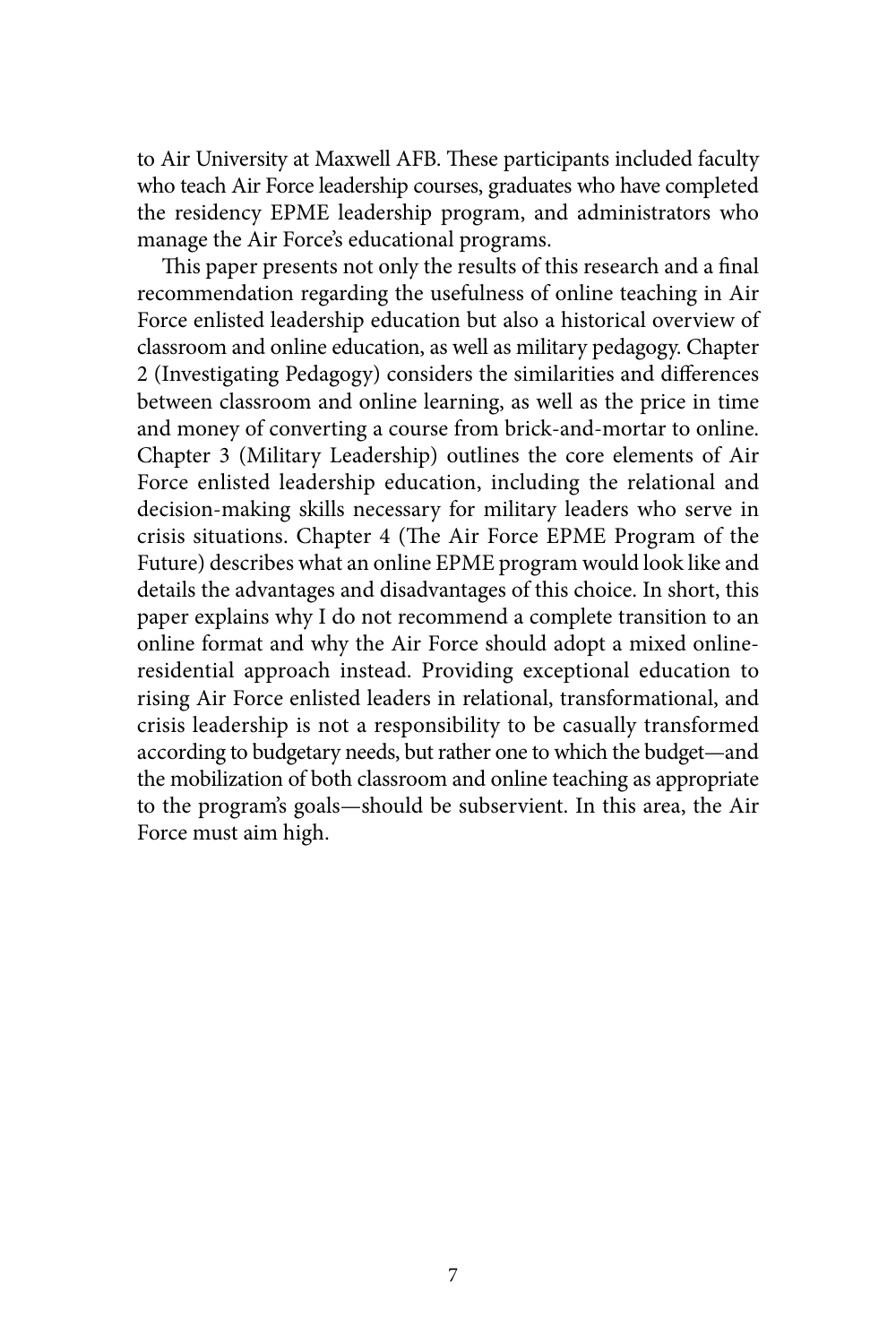# Chapter 2

# **Investigating Pedagogy**

The increased responsibilities bestowed on enlisted Airmen during the personnel drawdown that followed the Korean War led the Air Force to develop the EPME program.<sup>41</sup> Realizing that enlisted, noncommissioned officers were more than capable of performing many of the duties previously performed only by junior officers, the Air Force reduced the number of commissioned officers by assigning their duties to enlisted personnel. However, before the 1950s, enlisted personnel were considered specialists in their assigned tasks, but not leaders, so these noncommissioned officers needed the specialized education previously provided only to commissioned officers. The first NCOA for enlisted personnel was opened in 1953. The goals of this academy were not only to educate enlisted personnel in leadership and management but also to promote the prestige of the enlisted NCOs. Personnel selected to attend the newly established academies were assigned to preeminent, and private, dining facilities and dormitories, separate from other personnel facilities. At the time, their education included counseling, leadership and management, public speaking, and military law[.42](#page-88-0) 

The Air Force EPME program has evolved over the years. The fivestage program (NCO Orientation Course, USAF Supervisors' Course, NCO Leadership School, NCOA, and SNCOA) has been converted to a four-stage program (ALS, NCOA, SNCOA, and Chief Master Leadership Course [CLS]).<sup>43</sup> The curriculum within each level has also developed over time. The original enlisted NCO Leadership School course load covered the essentials of leadership, drill and command, military law, writing, and public speaking. The NCOA curriculum covered military management, military instructor training, speech, problem solving, world situation, and drill.<sup>44</sup> The current NCOA curriculum, on the other hand, prepares Airmen to be professional war fighters who supervise, manage, and lead teams in the employment of airpower, and that prepares personnel to lead the enlisted force in the employment of airpower in support of US national security objectives.<sup>45</sup>

The program's attendance requirements have also changed, and regulations now emphasize that personnel must continue participating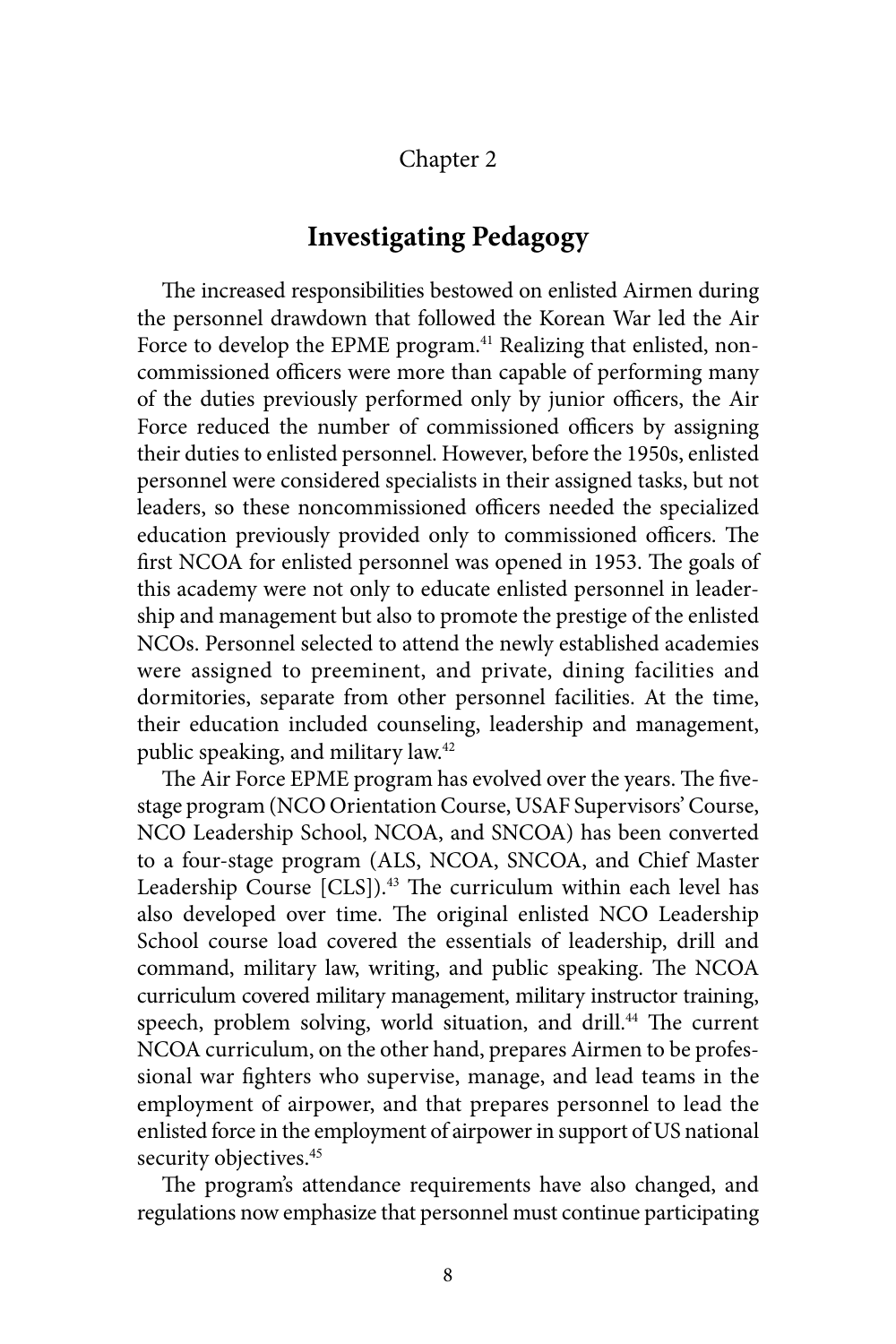in professional development opportunities while enlisted. Air Force leaders emphasize that EPME continues to maintain its prestige and that requiring all enlisted personnel to attend this education makes enlisted personnel highly valuable assets, able to be fully utilized after graduating EPME.<sup>46</sup> Everyone is a winner in this setup: the NCOs, the Air Force, and the American people.<sup>47</sup>

As explained in Chapter 1, the primary issue facing the Air Force EPME program is how to maintain its current efficacy and prestige while responding to budget pressures, and one solution may be integrating online learning more fully into its structure. Through its EPME Next module, the Air Force has already employed online classes to prepare enlisted personnel for its resident program, but it would be unwise to transition further into an online mode without additional research and analysis. There has, however, been very little research on the topic of online instruction in enlisted military education, let alone in enlisted leadership education in the Air Force. Because of this, we must analyze the efficacy of online education in civilian organizations, other US military service branches, and military services in other countries to determine whether the Air Force can convert its enlisted leadership education programs to an online mode and still achieve its desired learning outcomes.

### **Finding Answers: A Survey of Air Force Education Experts**

In order to allay some of this uncertainty and to provide actionable data for Air Force education leaders regarding the wisdom of pursuing a more fully online platform for the EPME, I mobilized a qualitative study using a modified Delphi technique, a method designed to obtain the opinions of and a consensus among a panel of 18 Air Force personnel with expertise in the field of enlisted leadership education—seniorlevel EPME faculty, senior-level EPME graduates, and administrators of the Air Force educational programs.<sup>48</sup> The goal of this study was to determine the effectiveness of using online instruction in the Air Force senior-level enlisted leadership education program.

The Delphi technique is a "hybrid survey design that aims to reach consensus on important issues. It is characterized by a specific sequence of events; response of an expert panel, formulation of questions, generation of statement of opinion, reduction and categorization, rating analysis and iteration.["49](#page-89-0) The traditional technique usually starts with the researcher developing a set of open-ended questions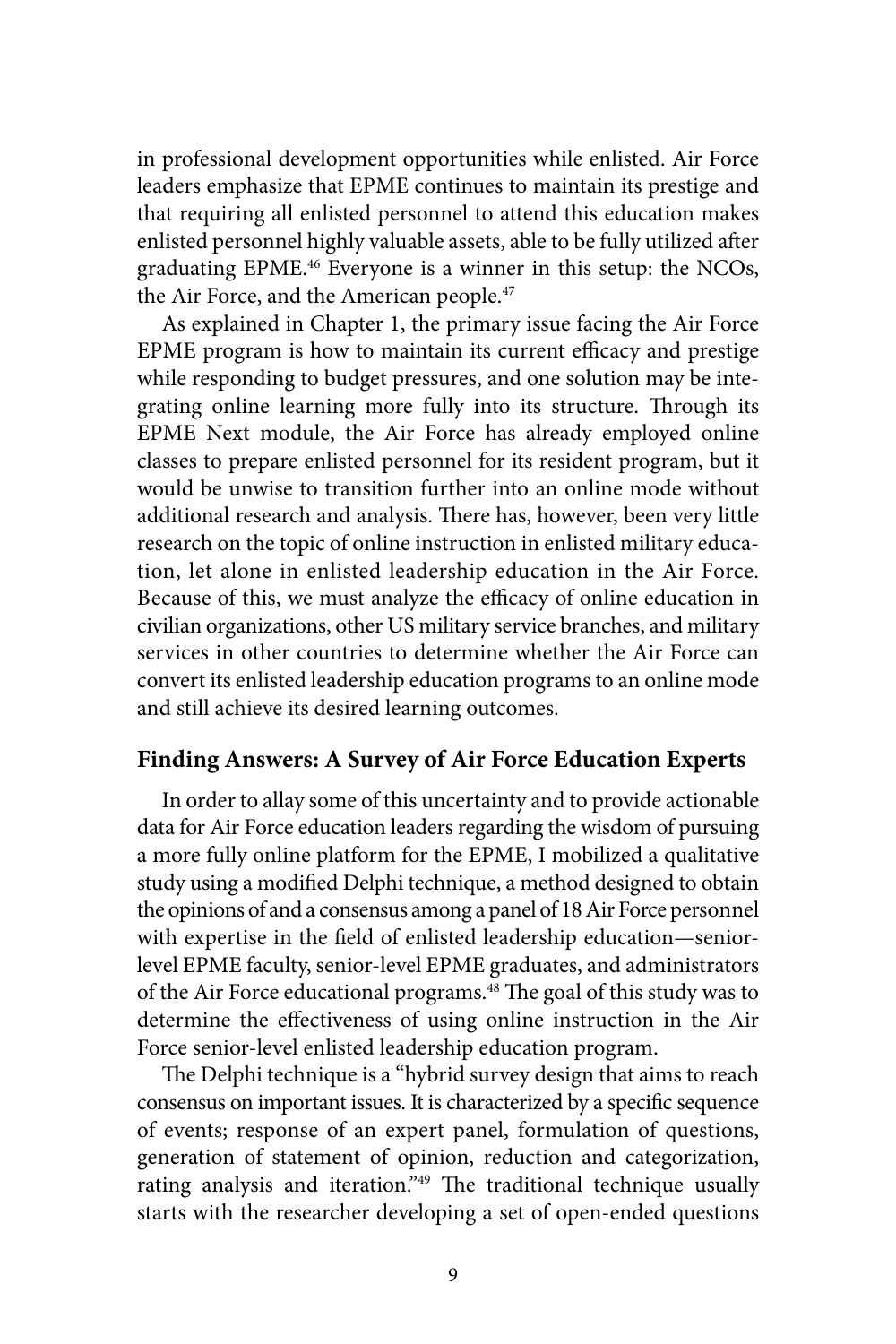on the issue being researched. The researcher then presents these questions to a panel of experts, who provide answers. These answers are analyzed and summarized and then redistributed to the experts to allow them to clarify any areas of disagreement. The Delphi method was particularly apropos in this case, since no hard data on the efficacy of online teaching in the EPME program currently exists and so decisions at this stage must be made by considering carefully formulated expert opinion. The modified Delphi used in this study differs from the traditional Delphi, however, in that the first-round questionnaire consisted of questions prompted by a literature review.<sup>[50](#page-89-0)</sup> Because literature on the success of online education in other fields and organizations does exist, the modified approach let me urge my respondents closer to actionable answers from the very start of the process. The Delphi method also employs confidential questionnaires completed in writing, which allowed respondents to answer more honestly and to verify their responses before submission.

In answering the following questions, the study's respondents provided essential guidance regarding the use of online learning in the EPME program.

- 1. Which aspects of EPME, if any, are best taught using resident instruction?
- 2. Which aspects, if any, of military leadership can be taught equally effectively using either online or resident instruction?
- 3. In what ways, if any, do you think military leadership differs from civilian or corporate leadership?
- 4. In what ways, if any, do you think EPME improves enlisted leadership skills?
- 5. What, if any, impact do you think it would have on military effectiveness if EPME were converted from resident to online instruction and it proved to be ineffective?
- 6. What role, if any, do you think the cost of educating enlisted leaders should play in influencing the method for conducting EPME programs?
- 7. Explain what harm, if any, you think changing EPME from traditional classroom instruction to an online platform would have on the credibility of the EPME program?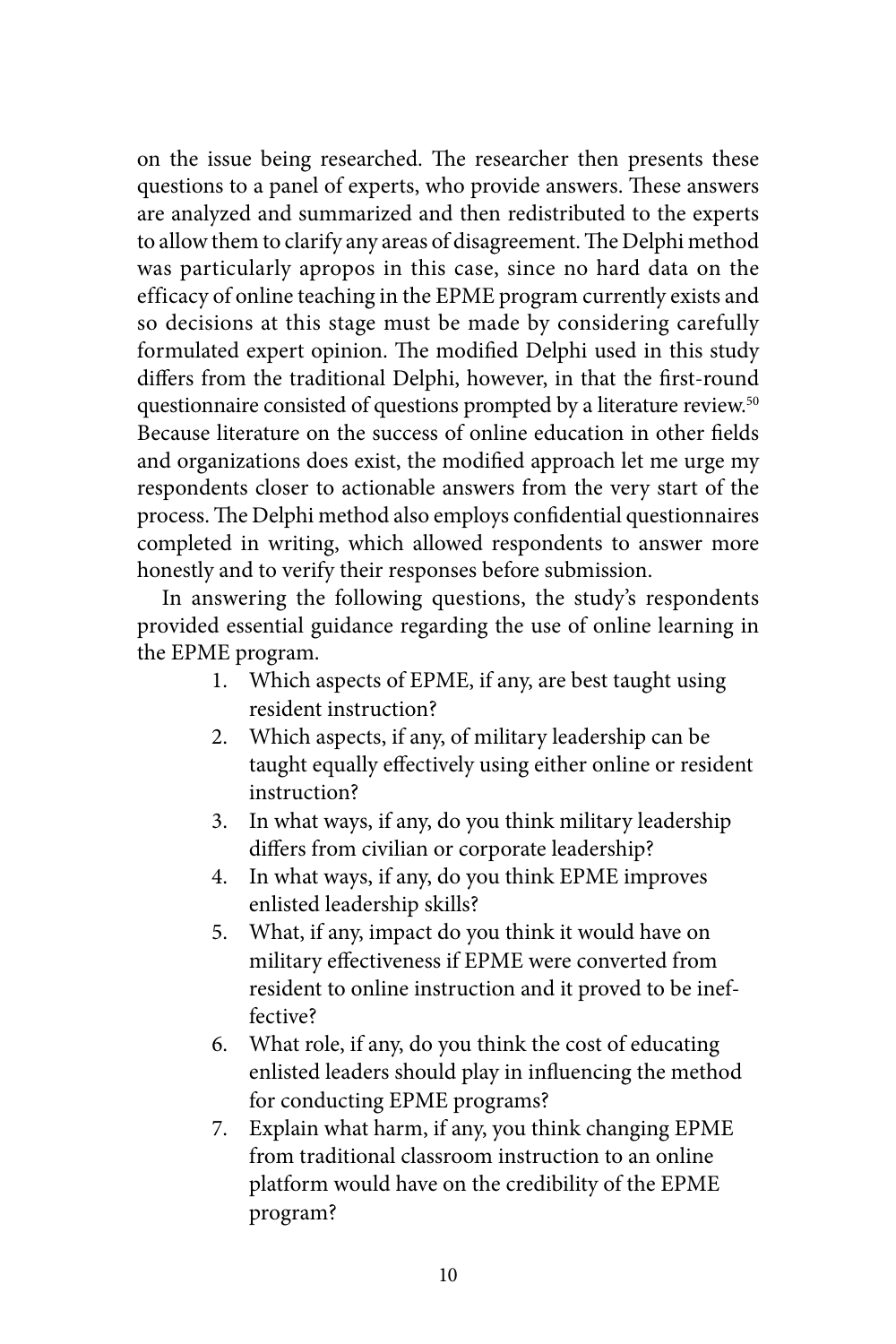- 8. Accepting the fact that Air Force enlisted leadership requires face-to-face execution, which aspects, if any, of enlisted leadership do you think cannot be successfully taught using online instruction?
- 9. Considering that some people are more comfortable using technology than others, how should the Air Force consider this comfort level in deciding whether to use the traditional classroom or an online method for conducting EPME?<sup>51</sup>

The solutions garnered through this survey inform data and solutions presented throughout the entirety of this paper and support and extend the research of others who have considered the merits of online education in leadership training in both the military and in the civilian sector.

# **The Perceived Benefits and Limitations of Online Learning**

Business and educational organizations are successfully using online learning in conjunction with many disciplines, and research indicates that online instruction is a viable alternative to resident instruction.[52](#page-89-0) According to Cindy Ann Dell, Christy Low, and Jeanine F. Wilker, for instance, no significant difference in student achieve-ment is tied to the online or residential modality of a course.<sup>[53](#page-89-0)</sup> Further, while a 2004 meta-analysis of more than 200 studies that compared differences between online and face-to-face classes showed mixed results concerning the benefits of online learning, another conducted in 2009 examined 51 studies and found that 11 strongly favored blended or online instruction, while two favored traditional in-resident instruction and 38 rated online and resident instruction as equally effective.<sup>54</sup> These findings suggest that online courses and courses taught at least partially online generally produce equal or stronger learning outcomes than courses conducted solely with traditional in-resident instruction and that the quality of instructional method is a more significant determinant of success than is the mode of attendance.

Scholars have also identified several distinct benefits in online education. Tony Bates believes, for instance, that the greatest advantage of this mode is the prospect for collaboration between learners and teachers, especially when students can work directly with the teachers who designed the course.<sup>55</sup> Moreover, online education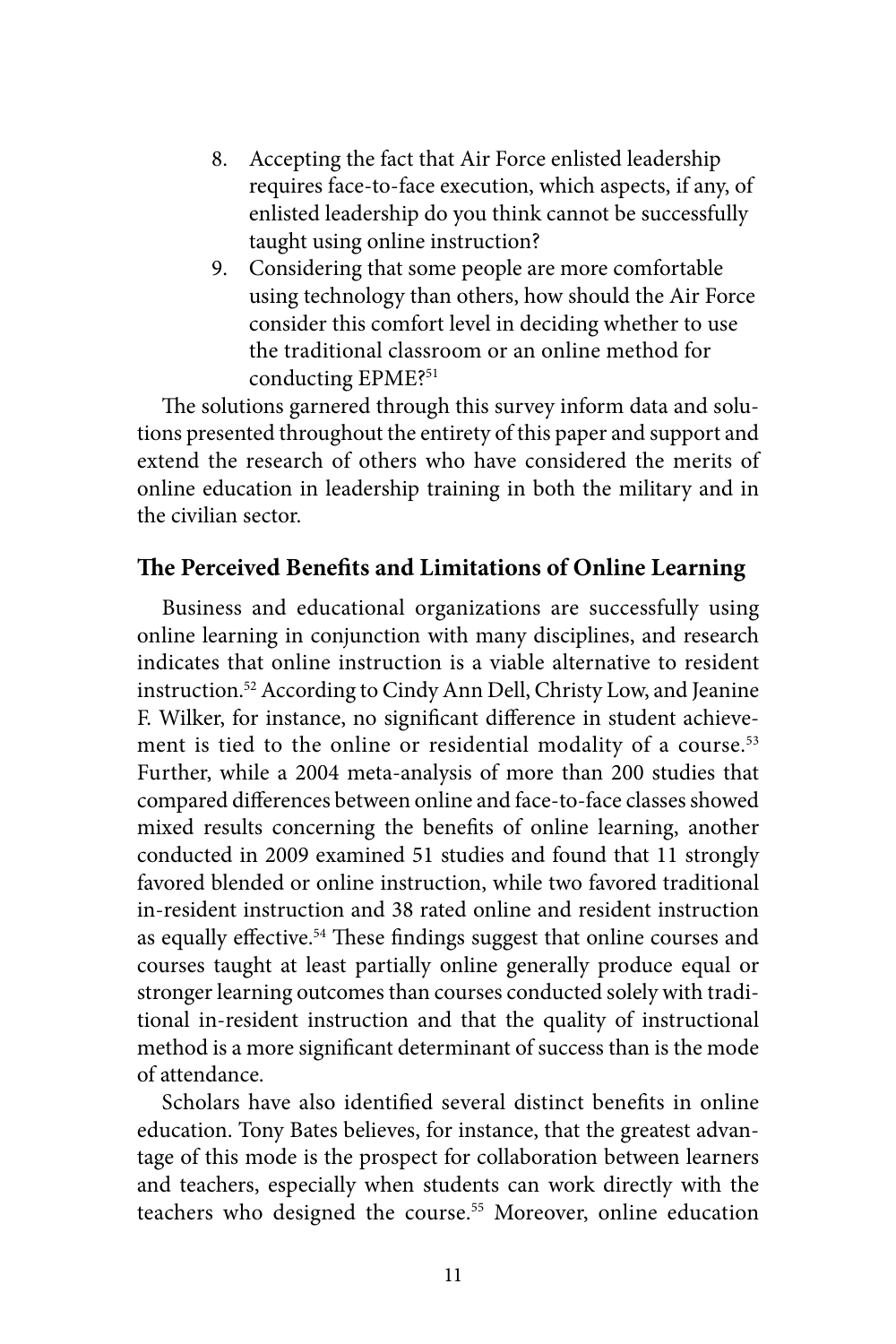provides easy access, lower costs, and wider availability—important considerations for students with financial or geographical limitations.<sup>56</sup>

Despite the advantages offered by online learning and the successful outcomes of this approach achieved in many disciplines and organizations, there are those who claim it is inadequate, and in the Air Force, some are concerned that the learning outcomes required for enlisted leaders cannot be achieved solely through online instruction[.57](#page-89-0) While the majority of chief academic officers in the Air Force believe online education is as effective as resident education, others feel there are still important road blocks to address. One issue is that online learning requires a substantially greater amount of discipline on the part of students. Another is the fact that online courses have continuously experienced lower retention rates.[58](#page-89-0) In addition, it is difficult to assess student performance in online courses; it is easier with residential instruction because instructors can more closely monitor students and note those who are not participating in class discussion and activities.<sup>[59](#page-89-0)</sup> Finally, some researchers of online education, broadly conceived, flat-out contradict Bates's view that collaboration is an advantage of online instruction.<sup>60</sup>

Although the credibility of online learning is steadily increasing, research shows that many educators and students still do not perceive online learning to be as effective and desirable as traditional, face-toface learning.<sup>61</sup> A study conducted by Chad J. McGuire and Sidney Castle analyzed student assessments in resident, blended, and online learning environments and found that of the 4,038 students sampled, the majority preferred on-site learning over online and blended learning; these students also preferred blended learning to fully online learning.<sup>62</sup> However, a 10-year study conducted by I. Elaine Allen and Jeff Seaman, which compared online learning with resident learning, found that many academic leaders now believe that online learning is equivalent to resident instruction and that their numbers are growing. Nevertheless, the same study showed that many still do not believe adequate learning outcomes can be achieved using an online platform.[63 T](#page-89-0)his may be especially true among Air Force education leaders tasked with teaching military leadership courses.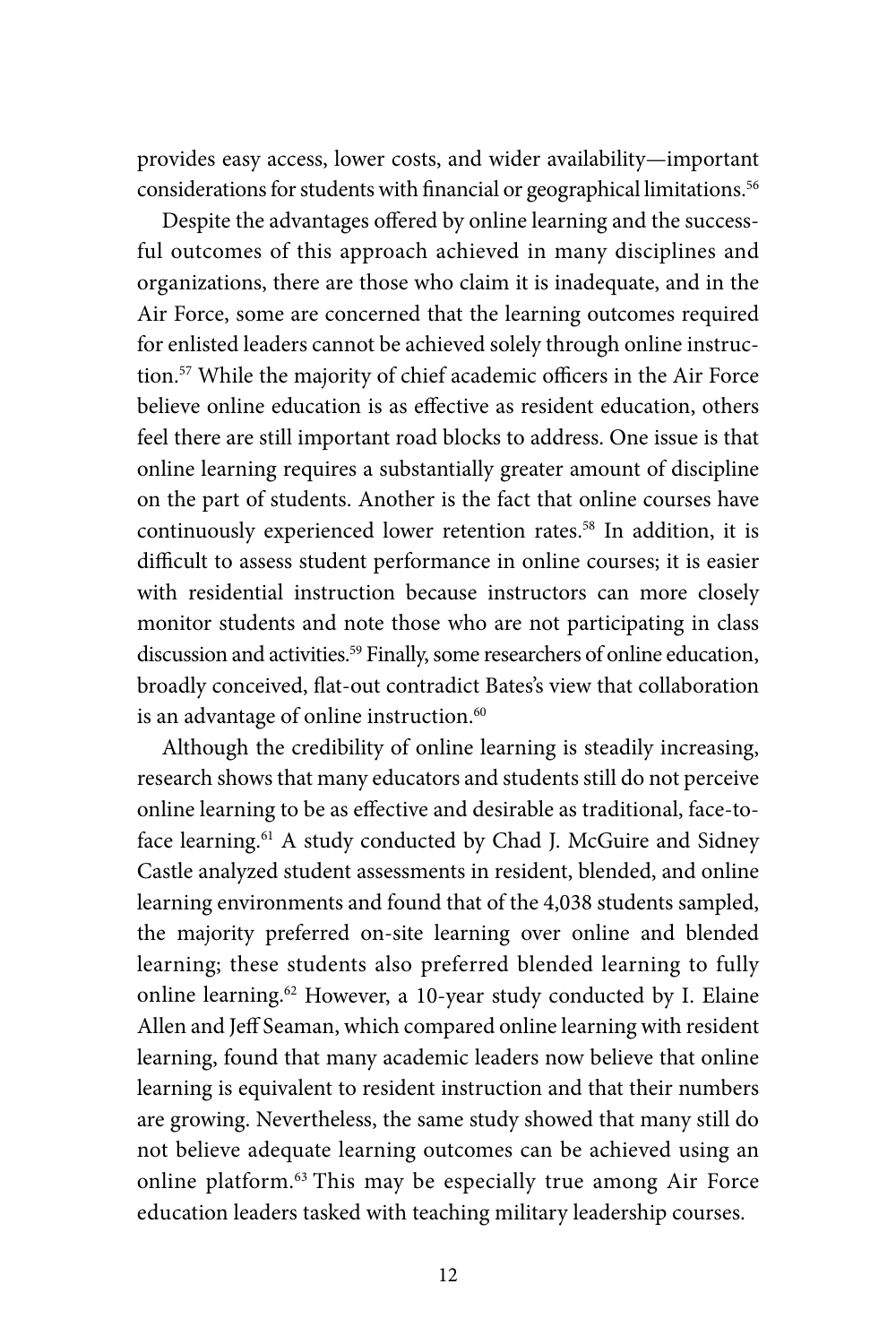### **Addressing Student Needs and Tricky Topics**

Online learning is undoubtedly beneficial for some students. Research shows that online learning has proven most beneficial at the top levels of education, and some studies reported that this method produces better learning outcomes among the highly educated than does resident instruction.<sup>[64](#page-89-0)</sup> In addition, the learners' generation can affect their response to the online environment, as each tends to have vastly different learning preferences.<sup>65</sup> Some generations require faster speed, more visuals, and greater active engagement, and it is a mistake to teach members of different generations using the same methods without considering their generational differences. Understandably, millennials, with their greater exposure to and reliance on technology, are usually best suited for online education.<sup>66</sup>

Not all students do better in the online environment, especially when the course topic does not lend itself to that mode. Todd A. Farmer conducted research on leadership preparation for the twentyfirst century and emphasized that incompatible learning styles must be accommodated according to the approach followed.<sup>67</sup> Some students, for instance, may need more technical assistance than others when taking online classes.<sup>68</sup> In addition, some professional occupations are not well served by online education. Research has proven that fire services, public work utilities, homeland security, safety and health, technology, and search and rescue employees are best educated through face-to-face interactions.<sup>[69](#page-89-0)</sup>

Other topics for which online education has proven inconclusively effective are public speaking, counseling, and the management of sensitive employee-related issues—all of which are essential in the EPME program. Using a hybrid format for speaking courses should not yet be discounted; one study compared the effectiveness of teaching public speaking through a hybrid course to doing the same through a traditional classroom course and did not find that one was better than the other.<sup>[70](#page-89-0)</sup> The same uncertainty holds true for training counseling skills. While most educators prefer to conduct counseling training in classroom settings—since it is easier to evaluate students' nonverbal behaviors and their ability to demonstrate empathy when they are being taught in person—videotaped role-play shows potential.<sup>[71](#page-89-0)</sup> Finally, learning to deal with sensitive employee-related issues requires a personal touch that online education cannot provide. Controversial topics such as diversity, sexual assault, suicide awareness,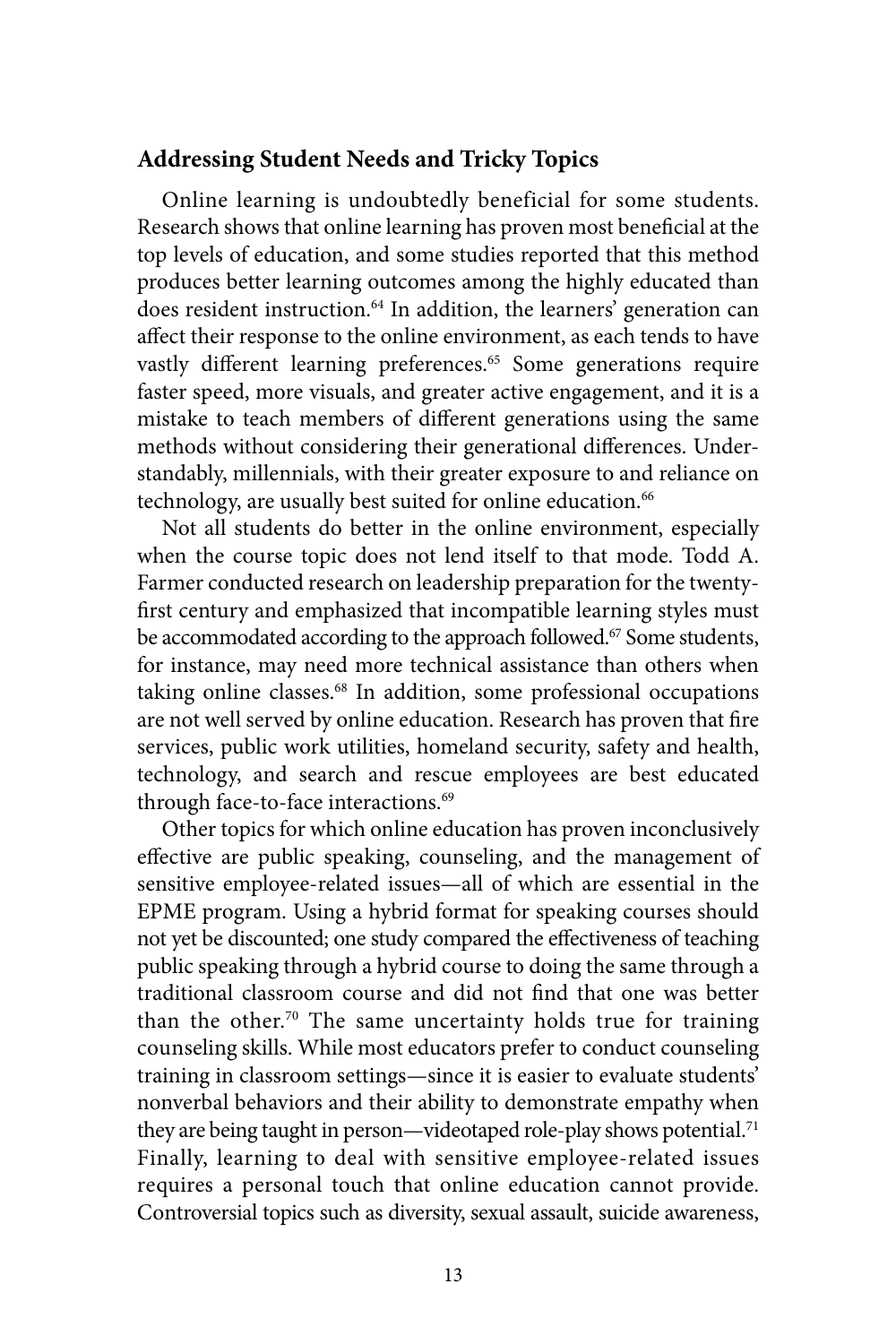gender issues, and affirmative action can be uncomfortable to discuss face-to-face, yet personal discussions are nevertheless preferred, both by students and by employees.<sup>72</sup> The benefits and limitations of online education when dealing with topics that require interpersonal communication and care—topics that are essential in Air Force leadership education—remain uncertain.

# **The Military Budget and the Cost of NCO Education**

As emphasized in chapter 1, government budget cuts could threaten EPME, and it is possible that the budget for education in these communication-centered topics may be reduced. The Air Force is considering ways to decrease the per diem, lodging, and travel costs associated with EPME, which currently come to over \$40 million for the more than 29,000 enlisted leaders who participate annually. Online learning can alleviate some cost, but should it?

Despite monetary pressures, the 18 experts I consulted agreed, fairly unanimously, that though the cost of education should be taken into account, it should be the least determining factor in deciding whether EPME training should be moved to a more fully online environment. Most agreed that online courses could save money but were adamant that, in preparing enlisted personnel to take on critical leadership roles, the quality of their education was of paramount importance and that the benefits received from EPME should determine its cost. This is an understandable response from Air Force leaders who have been tasked with maintaining the safety of the United States in war and in peace; the importance of this education must trump financial concerns.

Despite this, the expert panel suggested two courses of action that could mitigate the effects of the budgetary crisis on Air Force leadership education. First, conducting a cost-benefit analysis of online education should be the first step in determining whether the current financial burden of EPME could be satisfactorily eased by moving to this modality while maintaining the program's educational rigor. The long-term and invisible factors of both residential and online learning should be taken into account as part of this process, including the expected technological difficulties and lowered efficiency that many leadership students will likely experience. Second, a mixed-method approach—blending residential and online learning—could be safely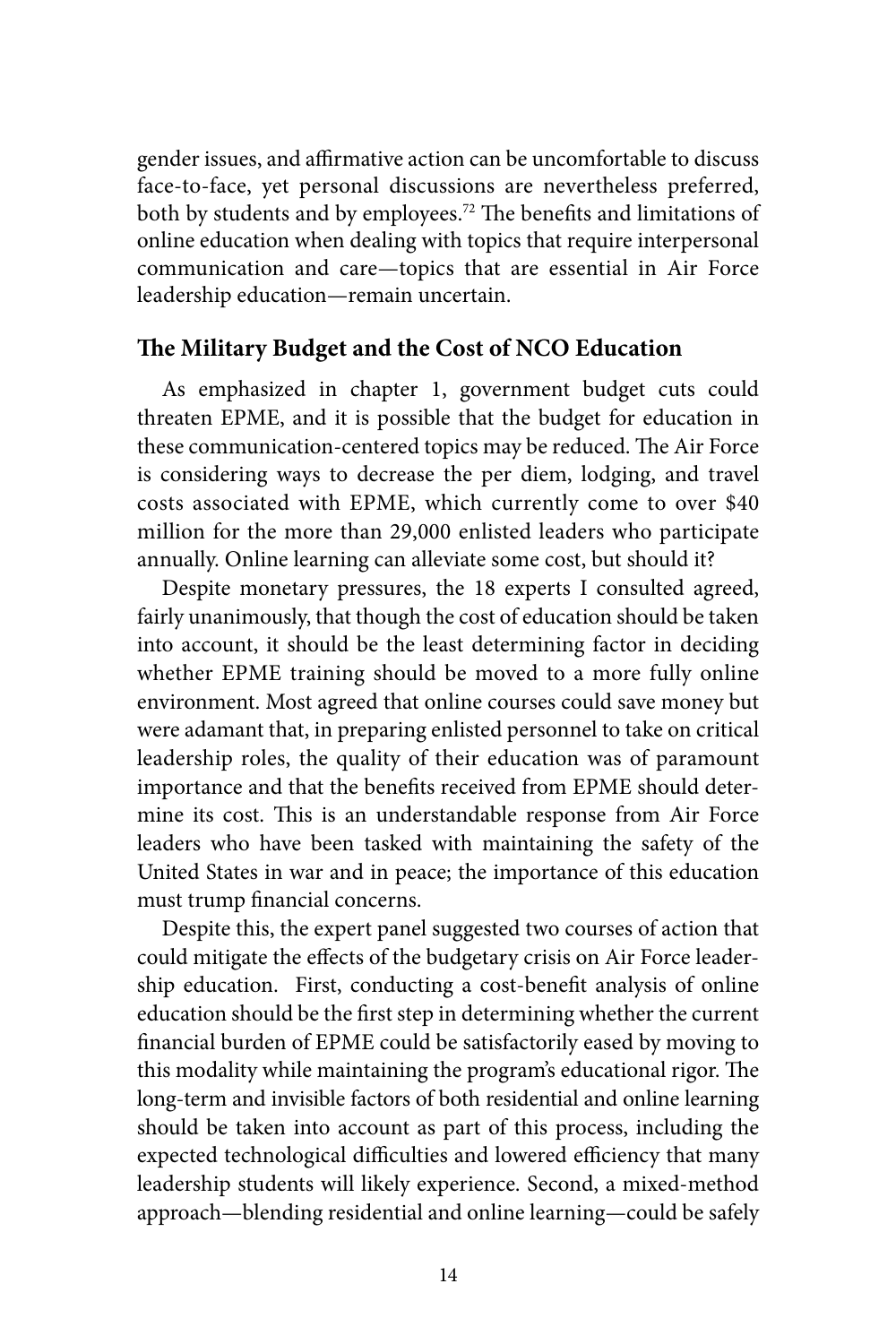employed and could reap the benefits of each modality's strengths. One respondent commented, "You can still bring the people together [in residential learning], but do it for a shorter amount of time. That way you still gain the networking and comradery piece to EPME."[73](#page-89-0) Adopting this approach could provide decision makers with a more precise idea about the educational advantages and disadvantages associated with online formats, while saving some money besides.

#### **Military Versus Civilian Leadership**

The acute and wide-ranging responsibilities of military leaders raise the stakes of the education process, often beyond those experienced in civilian and corporate environments; this is why my panel of experts emphasized that the cost of education is immaterial when compared to the importance of preparing military leaders for these responsibilities. In a private business, it could be argued that cost is the most important factor in determining whether an online education is feasible. In the military context, operational effectiveness is most important. The next chapter will consider military and Air Force leadership responsibilities in more detail, though it is essential that we recognize the primary differences between military and civilian leadership and how this must affect the way education is treated among enlisted personnel. While the polled experts acknowledged that similarities between the two leadership environments do exist, they, for the most part, emphasized key differences that speak to both the content and consequence of military leadership education. Primarily, they noted that military leadership is weighted more heavily toward hierarchical and structural rigor. Both leaders and followers in the military are more disciplined, committed, self-controlled, and accountable for their actions. One participant noted that this is simply efficient, "It often facilitates getting things done without so much 'red tape.'"[74](#page-89-0) 

Additionally, the experts noted a greater seriousness among military leaders' decisions (e.g., "Military leadership involves total commitment. It can and frequently does involve life and death decisions"). Because of this, precision, attention to detail, and broad knowledge are key. Leaders must be life-long learners, investing in a continuum of learning that keeps them up to date on military regulations, leadership expectations, and field-specific details. The heightened responsi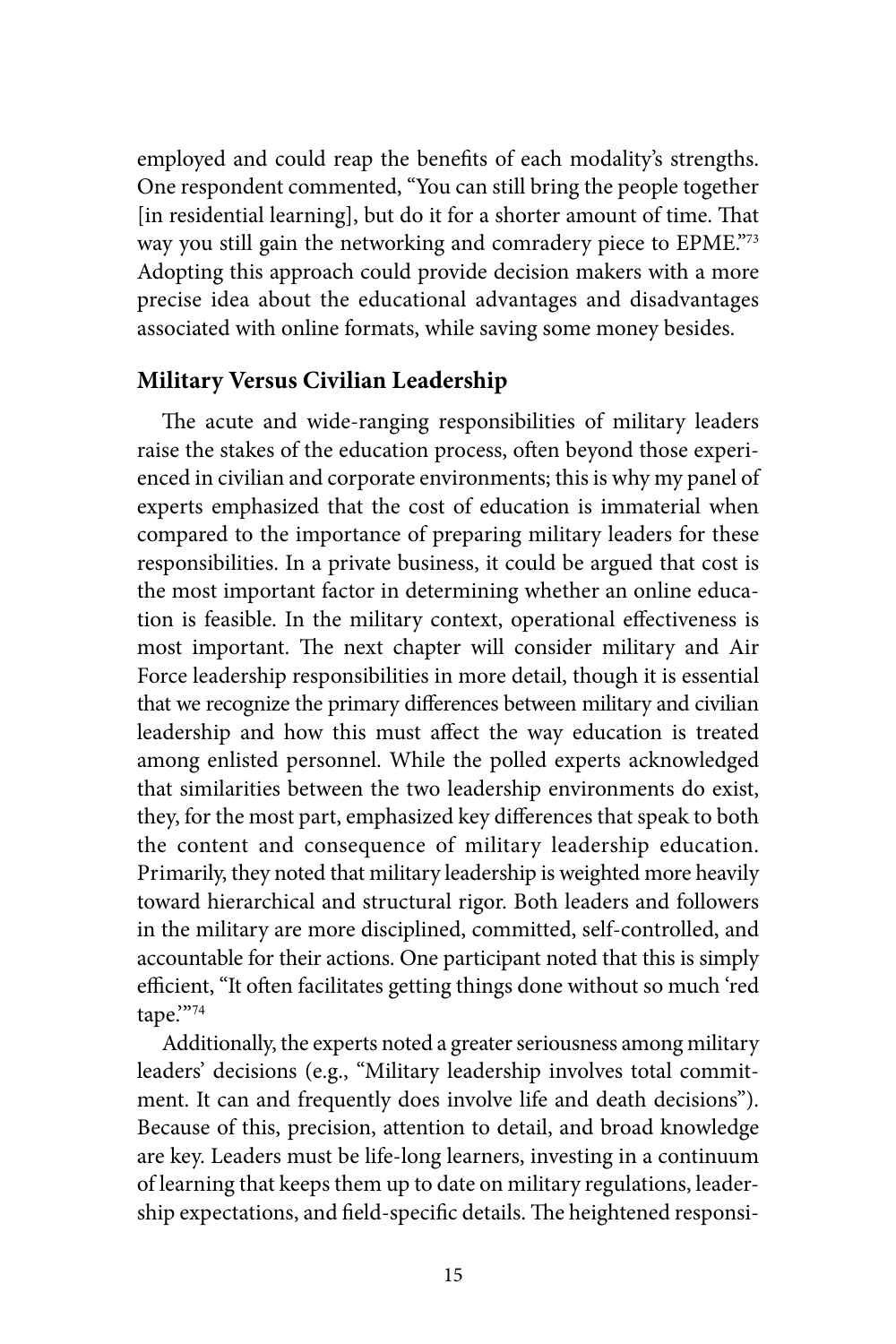bilities placed on military leaders require that the quality of their education remains paramount. Military leaders make life-or-death decisions and are therefore more accountable for their decisions than their civilian and corporate counterparts, requiring a higher degree of discipline and care. The question thus remains: Though online education seems to work well in civilian contexts, can it provide for Air Force leaders the rigorous education they need in order to meet the challenges of their greater responsibilities?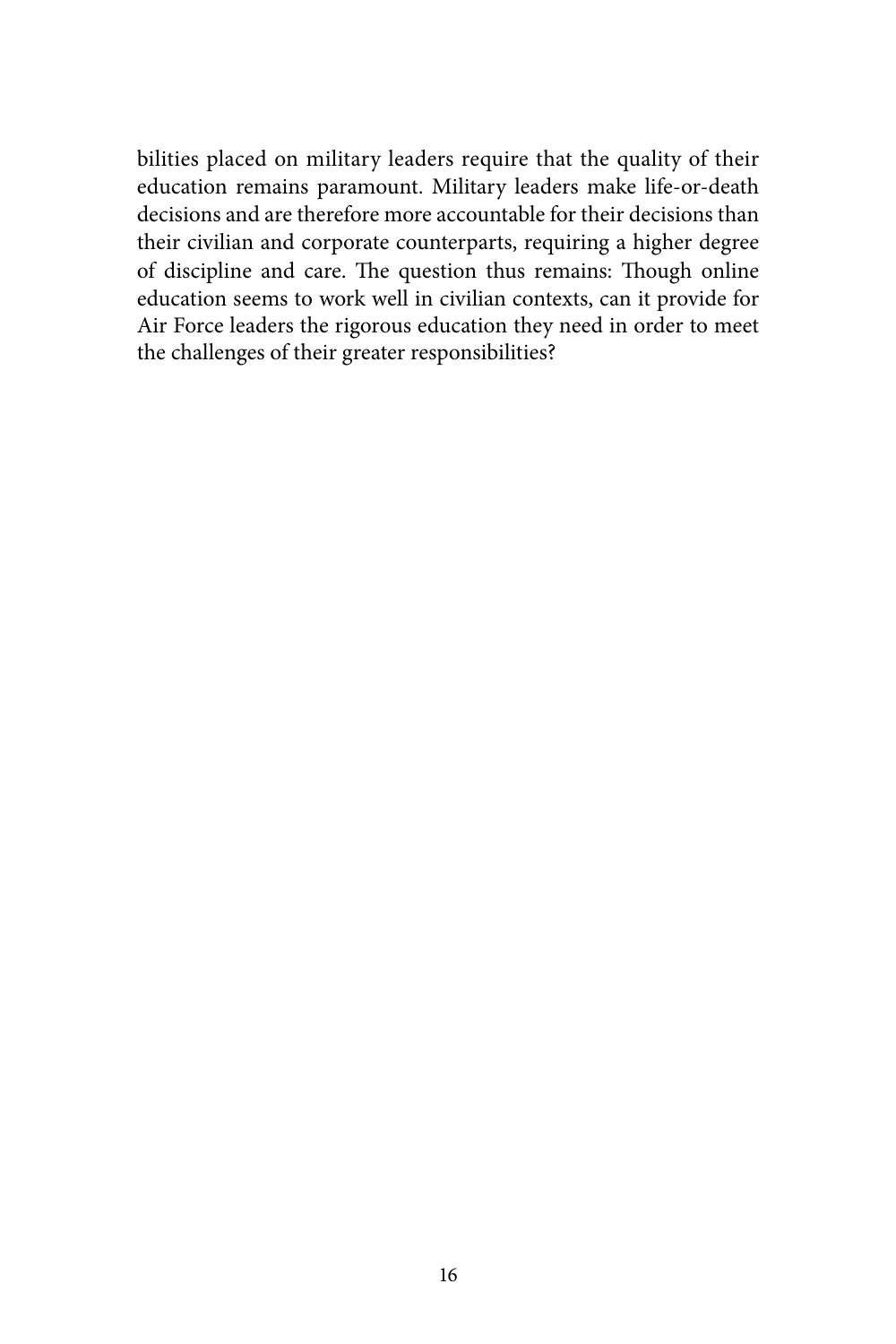# Chapter 3

# **Military Leadership**

According to Air Force Pamphlet 36-2241, enlisted leaders play a critical role in helping the Air Force project airpower.[75](#page-89-0) The Air Force requires that its senior enlisted personnel be highly effective leaders with the primary purpose of leading and managing teams to accomplish their missions. These leaders must use their extensive experience and abilities to leverage personnel and resources against mission requirements, translating the guidance and directives provided to them by their superiors into specific duties and responsibilities that their subordinates can comprehend and perform.<sup>76</sup> Air Force enlisted leaders must be visible leaders, cultivating subordinates into effective leaders and managers themselves.<sup>77</sup>

The US Air Force expects its enlisted leaders to serve on an interpersonal level as well, helping their subordinates resolve personal, monetary, spousal, alcohol, and stress-related difficulties. These leaders are usually in the best situation to notice early signs of trouble and can address and resolve these issues before they escalate. A major responsibility of enlisted leaders is to persistently watch for signs that Air Force members may be at risk of harming themselves, since supervisors can quickly notice early signs of suicidal behavior and take prompt action. Further, enlisted leaders help prevent discrimination, sexual harassment, and other misconduct.<sup>78</sup> They clarify workplace standards, provide performance feedback, and counsel personnel on how to behave professionally and with a military bearing.[79](#page-89-0)

# **Defining Leadership**

John Kunich and Dr. Richard Lester explained that the core of military leadership is to make a difference, create positive change, motivate others to get things accomplished, and get rid of anything that does not contribute to the mission.<sup>80</sup> This resonates with definitions of leadership from nonmilitary settings. In general, leadership requires that leaders impose principles, motivate personnel, and communicate goals and visions for the future. Leadership is an interactive process in which leaders inspire their followers to achieve common goals, establish direction, shape strategy, manage and develop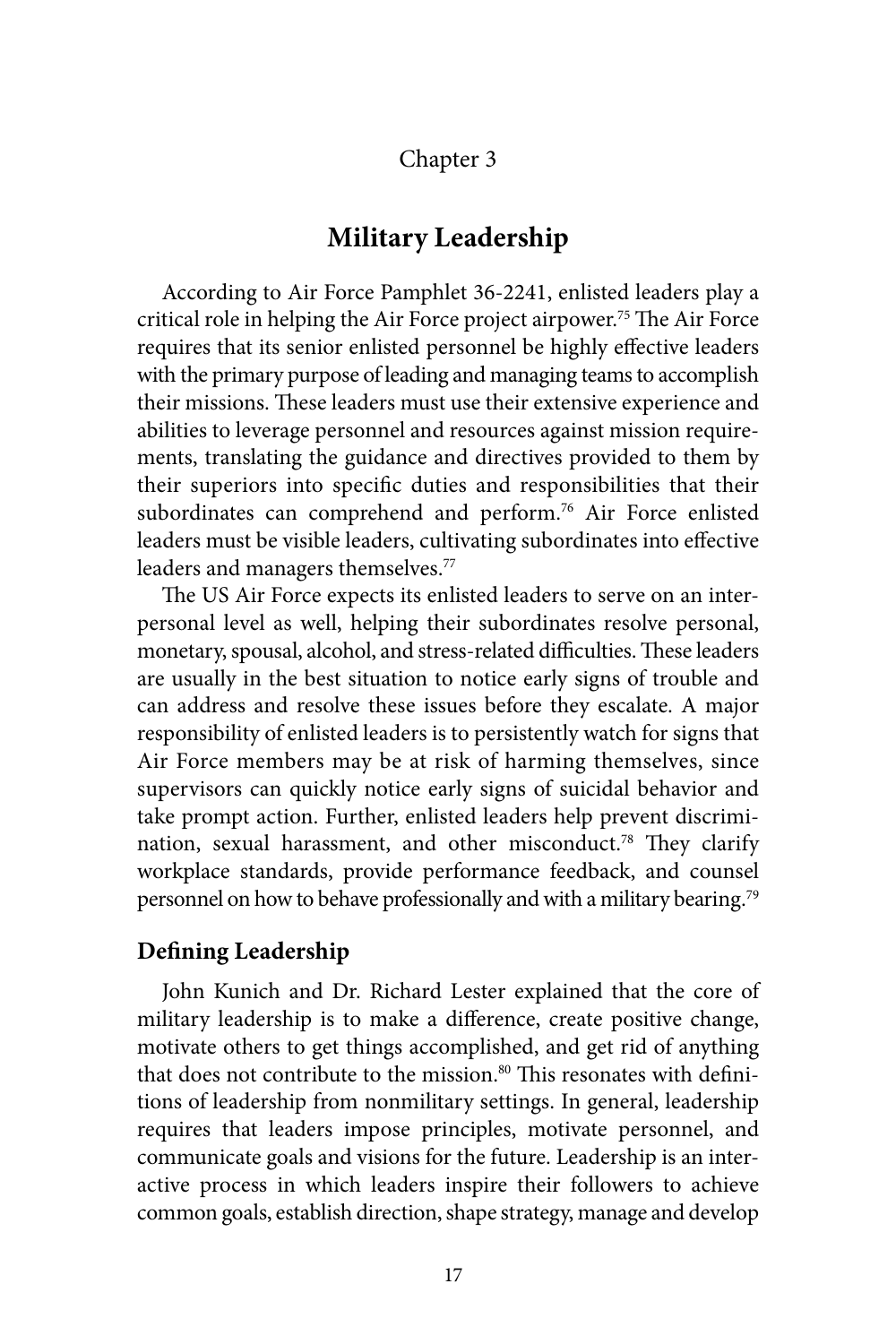talent, and act with personal proficiency.<sup>[81](#page-89-0)</sup> Successful leaders know what is expected of them and do it, motivating their subordinates to do the same.

Leadership is more than management. Management is a structured process that must comply with rules and regulations. It is hierarchical and focuses on control and influencing people. Decisions are routine and made within established parameters. A leader, on the other hand, is someone who manages goals and establishes values for the people in their organization. They inspire their subordinates and help them achieve the agreed-upon goals. While managers maintain day-to-day operations, leaders generate change, motivate, inspire, and cultivate interpersonal relationships with their employees.<sup>82</sup> Not all managers are leaders, but all leaders must be capable of managing. In the corporate arena, managers are more prevalent; in the military, leadership is key.

There are three levels of leadership: strategic, operational, and direct.<sup>83</sup> Strategic leadership involves the total environment and requires that the leader balance budget constraints, oversight, research, and development. The strategic leader must often make long-standing and widely impactful decisions without concrete data and know that many of their decisions will be fulfilled long after they have left their current position. This type of leader must be less concerned with instructing individual employees and more concerned with directing the overall trajectory of the organization.<sup>84</sup>

Operational leadership, on the other hand, builds structures and systems that allow strategic leaders' visions to be achieved. This level of leadership lies between the strategic and tactical level, and leaders at the operational level craft supporting infrastructure and the frameworks necessary for processes, systems, structures, and incentives. This leadership type is indirect, as several layers of leadership separate the organizational leader and the individual employee. There is more uncertainty, more complexity, and a greater possibility for unknown outcomes at this level.<sup>85</sup>

The most personal level of leadership is face-to-face, or direct leadership. This level of leadership occurs in groups where leaders and subordinates interact on a daily basis. In the Air Force, this becomes relevant in work teams, flights, units, and squadrons. Leaders at the direct leadership level are in a better position to notice morale problems, performance issues, and social matters that affect personnel. Direct leaders are also in the best position to determine how the team's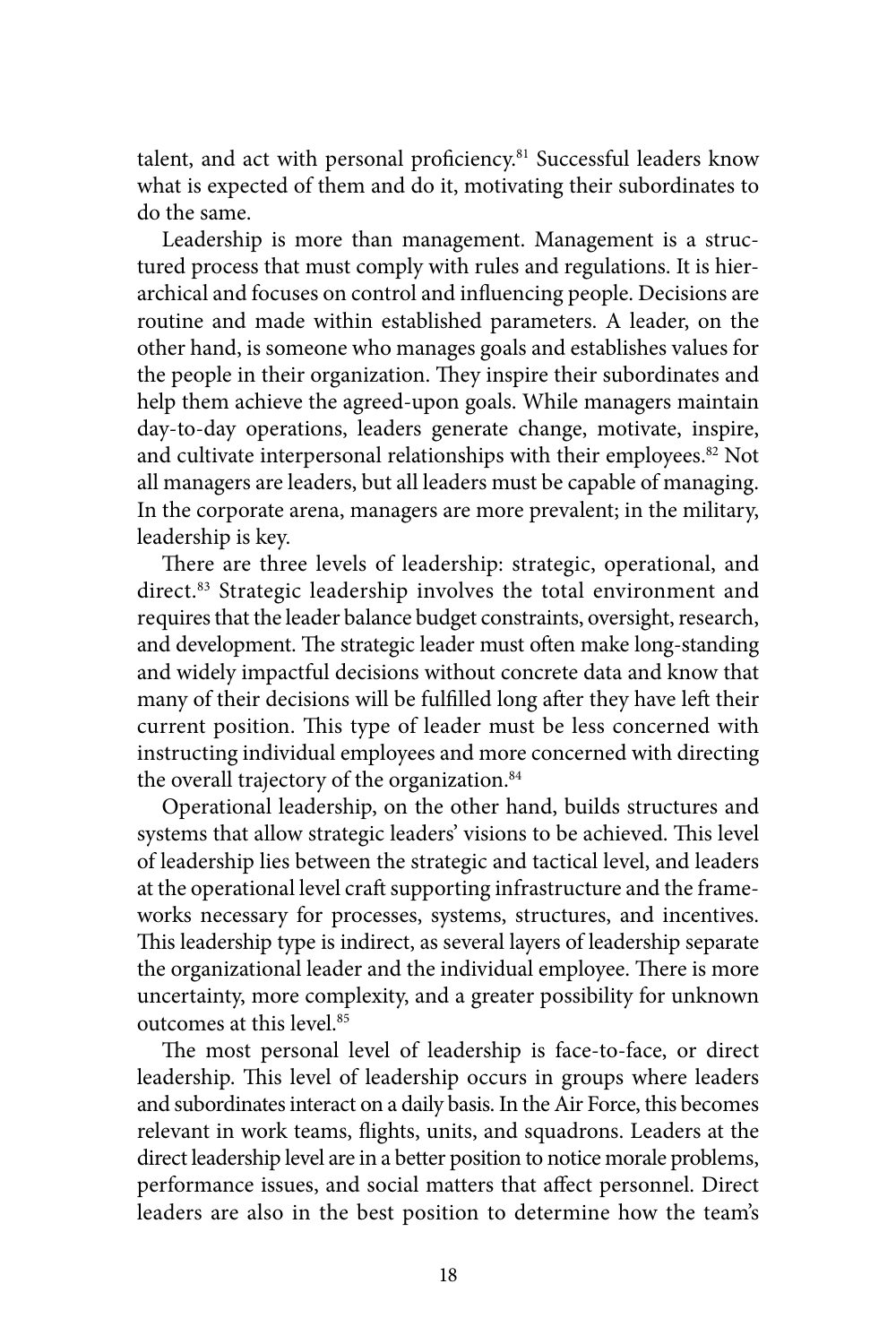output is affecting unit performance and can take immediate and appropriate actions to correct deficiencies.<sup>86</sup>

In the military, the rank of leaders can indicate their leadership level, but leadership level often comes down to how the leader is expected to interact with immediate subordinates. For example, most noncommissioned officers in the grades of E5–E6 provide directlevel leadership. However, some noncommissioned officers, especially in grades of chief master sergeant, may provide operational or strategic leadership. Command chiefs and the chief master sergeant of the Air Force are examples of noncommissioned officers performing operational and strategic leadership. Therefore, when examining the Air Force's leadership education programs, the level of leadership for which the education is designed should be considered. Corporate education programs tend to be designed for leaders operating at the strategic or operational level. The Air Force's EPME program is mostly concerned with preparing enlisted personnel for tactical or direct-level leadership.

# **Leadership Style**

Researchers have identified a number of different leadership styles, and the key to a leader's ability to positively influence followers is to understand the requirements of any given task and apply the leadership style that best suits the situation.<sup>87</sup> There are four leadership styles most prominently used in military organizations: autocratic, democratic, transactional, and transformational.

Autocratic leaders rely mostly on power and control to get things accomplished.[88](#page-90-0) These leaders make decisions almost exclusively on their own, discounting the experience and ideas of their team members. They tend to lead by force and intimidation. Communication flows mostly upward, and relationships between the leader and subordinates are not nurtured.<sup>89</sup> In the military, this type of leadership is often effective in the battlefield or in training situations, where authority and discipline are the focus.

Democratic leaders, on the other hand, realize how important employees are to the organization and tend to include them in the decision-making process and in developing organizational goals. These leaders encourage strong relationships throughout the organization, and subordinates feel valued when leaders consider their opinions. However, a negative aspect of democratic leadership is that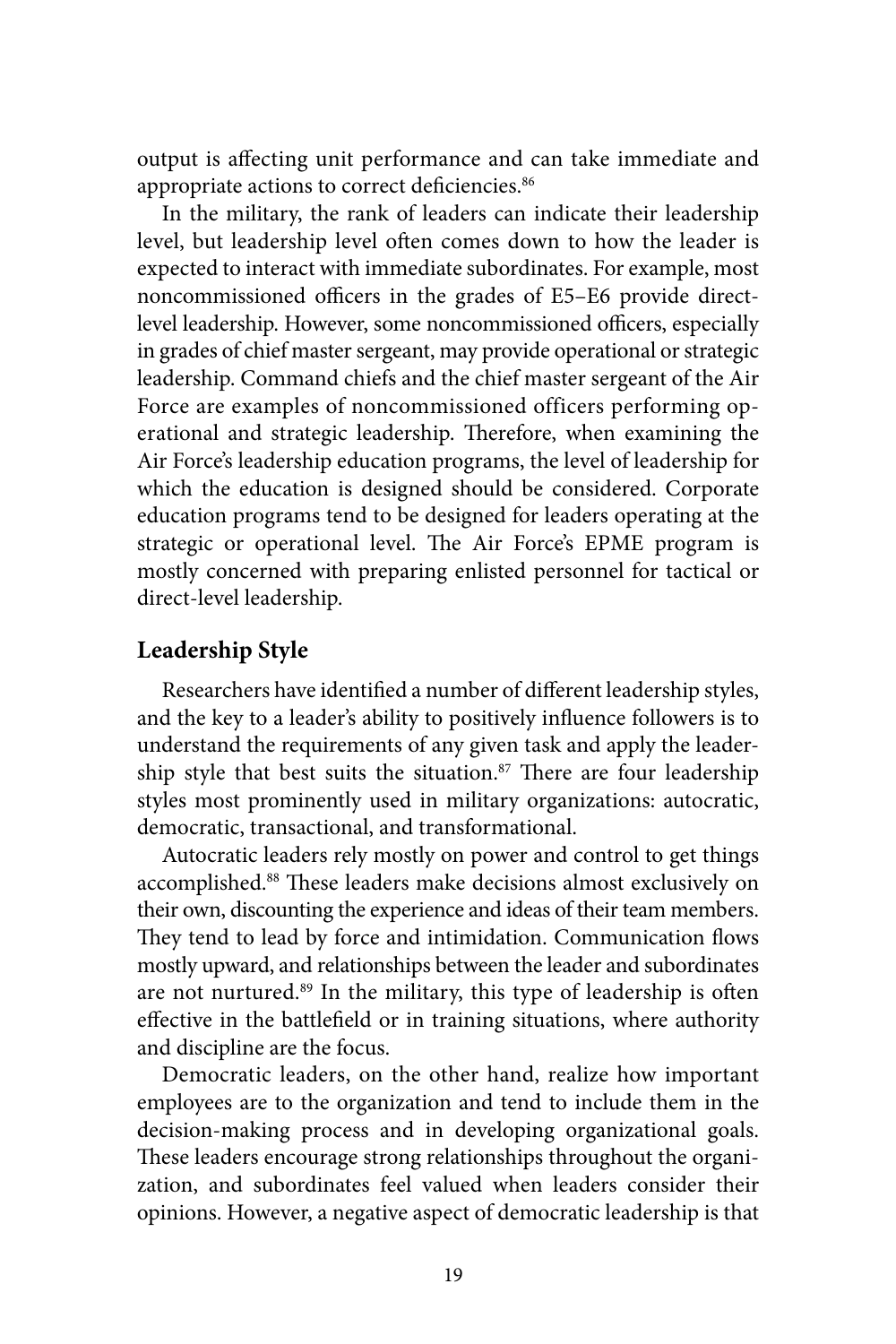it can present problems if followers do not get to participate in the workings of an organization at any given time. Because democratic leaders often rely on collaboration, it is difficult to make quick decisions.<sup>90</sup>

When used in the right circumstances, democratic leadership can be tremendously beneficial. For example, Air Force Secretary Deborah Lee James has championed an Airmen Powered Innovation program across the service. The goal of this program is to encourage Airmen of all ranks to provide ideas that generate savings and improve quality, productivity, processes, and morale. By using a democratic style of leadership, leaders encourage ideas from Airmen, both affirming the value of their input in the decision-making process and making positive, significant changes for the Air Force. The Airmen Powered Innovation program championed by James is projected to save over \$120 million.<sup>[91](#page-90-0)</sup>

Transactional leaders reach goals by setting up a series of transactions between themselves and their subordinates. These leaders seek mutually satisfying outcomes by providing clear direction and holding subordinates accountable for their actions. This style is often successful in military environments because it removes the guesswork. Transactional leadership creates clear leadership structures whereby it is obvious what is required of subordinates, and subordinates receive rewards for following orders.

Bruce et al.'s study of 72 Army light infantry platoon leaders found that effective transactional leaders do not interfere with workflow unless an issue arises.<sup>92</sup> These leaders anticipate problems and issue corrective actions only when necessary. Transactional leadership works best in organizations where structure is important. Gen Norman Schwarzkopf, for instance, successfully used military rules and regulations to coordinate combat operations on several continents during Operation Desert Storm. He led a group of talented leaders, fully capable of delivering expected results. Because of this, he did not try to engage with every unit commander on every issue. Instead, his focus was appropriately placed on the cutting edge of his attack. When the Iraqis countered with their unanticipated actions, General Schwarzkopf focused his attention to counter the unanticipated threat.<sup>93</sup> The general exemplified transactional leadership, creating an ideal structure for his joint service commanders to perform effectively. He also recognized them for their outstanding accomplishments and his leadership led to one of the most successful military operations in history.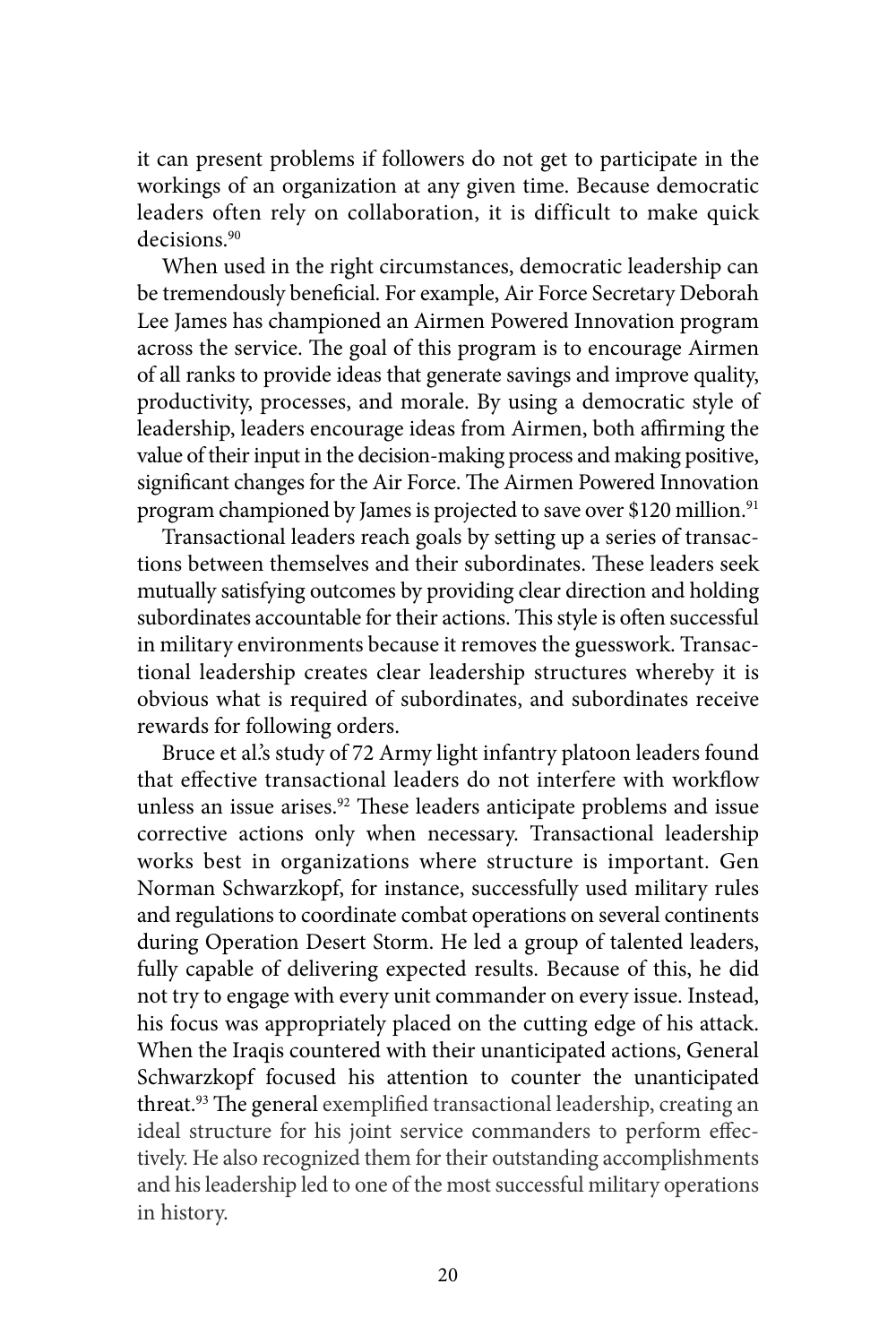Transformational leaders engage with their employees on a more personal level, emphasizing their followers' intrinsic motivations and personal development.<sup>94</sup> These leaders try to align their subordinates' ambitions and desires with the preferred outcomes of their organization. Transformational leaders promote their employees' personal growth and their commitment to the organization, motivating these individuals to exceed even their own anticipated performance. This type of leader incorporates subordinates' needs and values into a joint vision that motivates them to pursue the same goals as the organization.<sup>[95](#page-90-0)</sup>

Personnel working for transformational leaders are empowered to make decisions in pursuit of organizational goals, as their leaders tend to be apt at developing a shared organizational vision, stimulating their subordinates intellectually, establishing high performance goals, and making sure employees know that excellence is expected. These leaders promote cooperation between employees and challenge them to reexamine many of their assumptions about the nature of their work. In environments characterized by transformational leadership, the successes of the individual and the organization are viewed as complementary, and leaders support their followers by showing respect and concern for their well-being. This type of leader acts as an appropriate model by setting an example for his or her subordinates. Research shows that in complex organizations and in vigorous business environments, subordinates often see transformational leaders as model change agents who can successfully lead others in times of indecision and high risk-taking.<sup>96</sup>

Leadership effectiveness, and the employee job satisfaction that goes with it, is fundamental to organizational success.[97](#page-90-0) Ideal leaders are those who manage tasks *and* relationships in ways that get the job done while also achieving a high level of job satisfaction among subordinates.<sup>98</sup> However, leadership styles that primarily focus on tasks at the expense of relationships can be highly damaging.<sup>99</sup> Poor leadership is characterized by micromanagement, aggressiveness, poor decision making, self-interest, unethical behavior, having a poor attitude, and setting a bad example. The results of this include decreased employee retention, nonproductive work, over-penalizing for minor mistakes, decreased organizational performance, and, in the military, mission jeopardy. In this setting, personnel feel deprived of deserved promotions, leaders are unwilling to implement subordinates' positive ideas, creativity is discouraged, and morale declines. The most critical result of poor leadership, especially in a military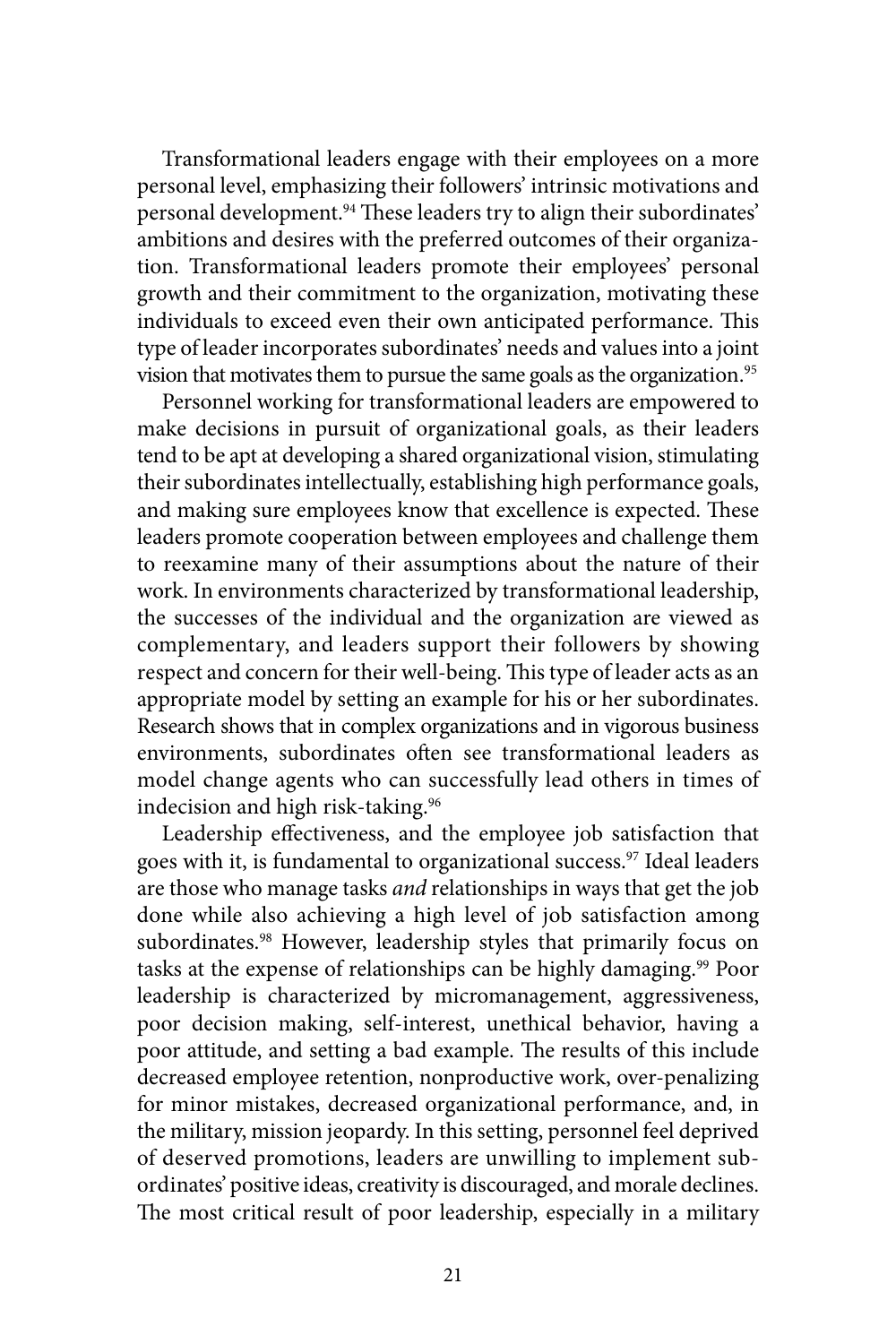environment, is when subordinates are not confident in following their leaders' instructions in life-or-death situations.<sup>100</sup>

Effective and positive leadership is therefore essential in military settings, and transformational leadership best achieves the ideal work environment. Research pertaining to the use of leadership to increase the commitment of Air Force personnel in time of conflict found that transformational leaders accomplished this better than leaders that employ other styles. Transformational leaders encourage subordinates to suppress their own interests for the good of the group, organization, and society.<sup>101</sup> Transformational leadership most fully aligns with the mission and vision of the Barnes Center, which develops the curriculum for all Air Force enlisted leadership education[.102](#page-90-0) Convincing subordinates to commit to the profession of arms requires transformational leaders who can persuade their subordinates to align their values with the values of military service. Transformational leadership improves troop morale among junior subordinates, which can increase reenlistment rates.<sup>103</sup> The employ of transformational leadership is required for leaders to persuade followers to commit to the Air Force framework of integrity first, excellence in performance, and service above self.

The Air Force EPME program is responsible for preparing enlisted personnel to be transformational leaders. In my study on EPME and the possibility of employing online learning in this program (see chapter 2), respondents identified four advantages to the current program: training in interpersonal skills, training in organizational skills, exposure, and practice. The organizational benefits of EPME centered on the creation of shared knowledge and skills and on improving the organization's efficiency. In regard to the exposure benefits, one participant remarked that "there are so many aspects of leadership and it is hard to become exposed to all of them in the workplace, whereas in the EPME setting one can have the opportunity to see all the tools available." Gaining hands-on experience using these tools is one of the benefits of practice. This opportunity "reinforce[s] those 'tried and true' techniques that enhance effective leadership.["104](#page-90-0) 

Above and beyond these three assets, respondents identified the interpersonal benefits of EPME as the most important. EPME plays an important role in giving participants the opportunity to interact, communicate, and network with their peers. As one participant noted, "interaction with peers in person improves communication. It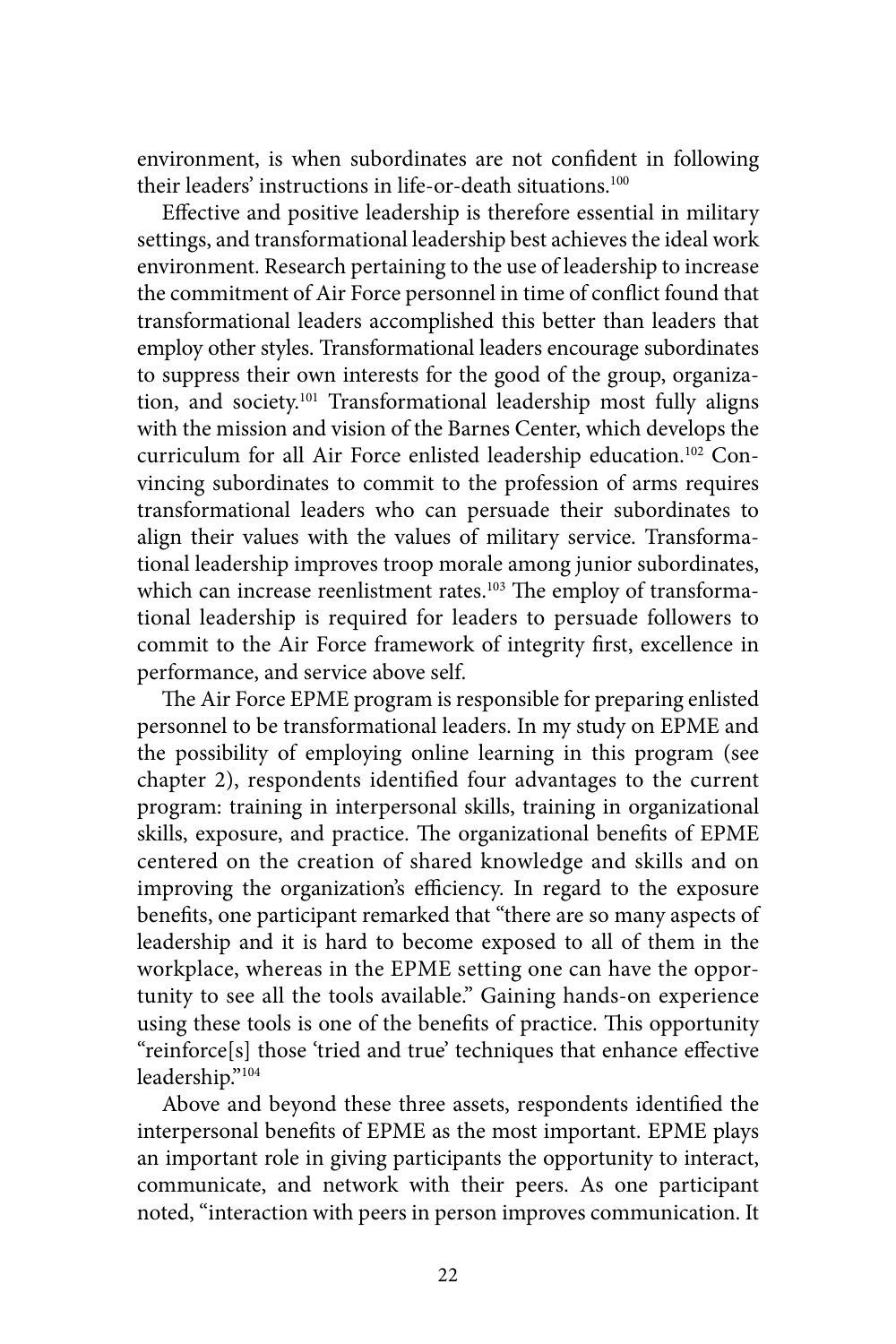also fosters relationships and builds teams." Responses suggest that EPME allows participants to develop a more acute self-awareness and an ability to assess their present strengths and weaknesses accurately. This research emphasizes the centrality of EPME's interpersonal interaction, highlighting the fact that the program allows enlisted leaders to share knowledge with each other, prepares them for future challenges, promotes peer-to-peer feedback, facilitates networking, and trains leaders to self-evaluate. Given this, it is essential that no matter the mode of education employed in EPME in the future brick-and-mortar, online, or blended—the interpersonal aspects of the program must be emphasized. These skills are key to creating transformational leaders.

# **Comparing Military and Nonmilitary Leadership**

Because there is precious little literature on the outcomes of online learning in enlisted military leadership education, we must both consider the results of similar programs in the civilian sector (which have been successful on the whole) and determine whether differences between military and civilian leadership—especially business leadership—indicate that a different outcome should be expected in the military setting. In short, research has shown that military leadership is not the same as civilian leadership, although military leadership *can* be similar to business leadership during times of peace. Still, a survey of Army, Navy, and Air Force personnel found that these military leaders evoke a higher level of respect from their subordinates than their civilian counterparts do. Civilian leaders, on the other hand, tend to be better at management; this makes sense, since the military aims to cultivate holistic leaders, while civilian agencies focus more on organizational performance. Military leaders must generate higher levels of motivation and commitment from their employees.<sup>105</sup>

However, the major difference in military and civilian leadership occurs during times of crisis. For the military, a crisis involves lifeor-death decisions for citizens of the US and, sometimes, the entire world. In business, on the other hand, a crisis may involve a significant drop in stock prices, which certainly affects lives but is not immediately critical[.106](#page-90-0) Crisis leadership in the military requires working under volatile conditions during combat, placing military leaders in situations with significantly higher stakes than those faced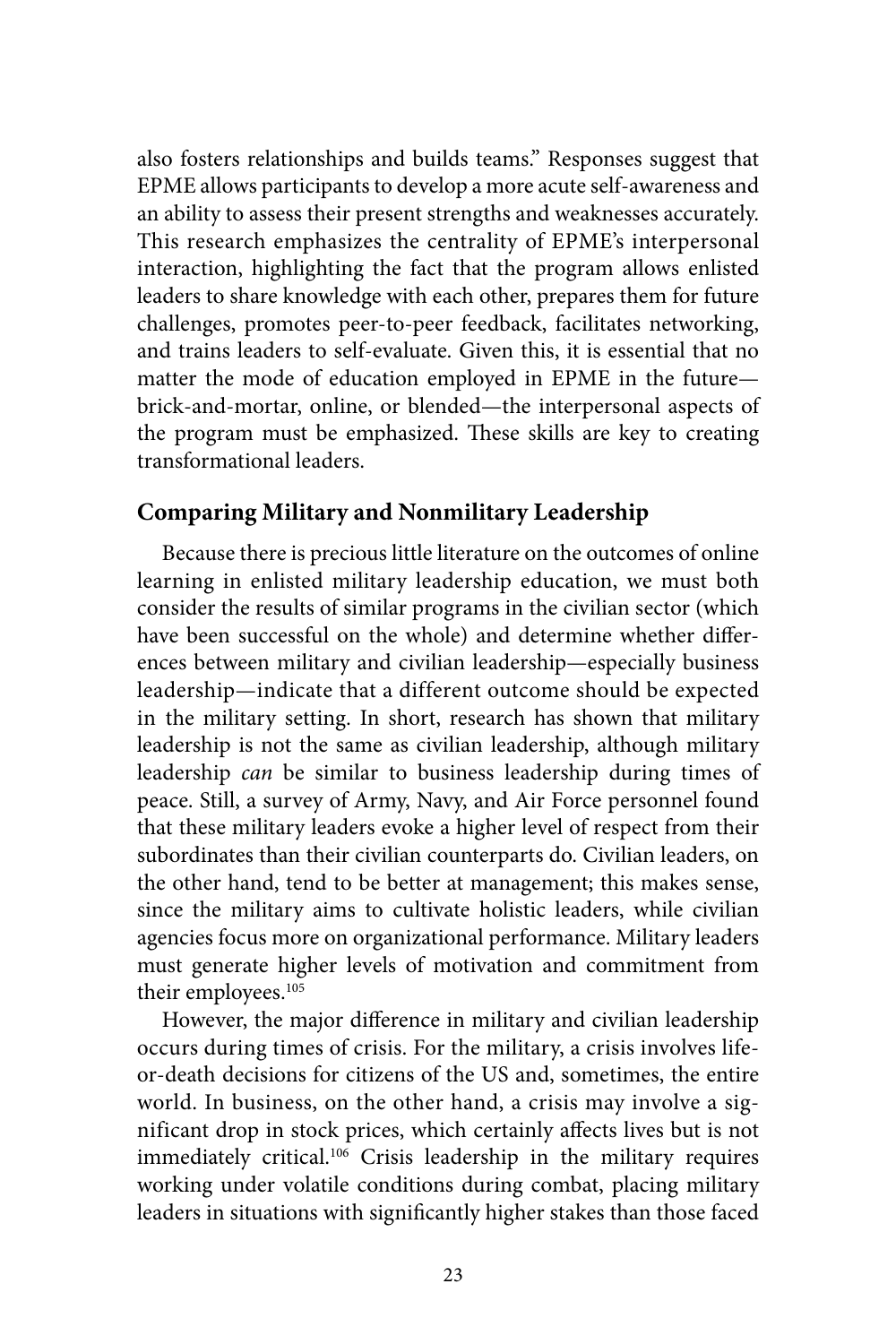by civilian or corporate leaders. Military leaders must be prepared in advance to operate under these stressful conditions.[107](#page-90-0) In fact, leaders in the military tend to believe that the quality of leadership among nonmilitary personnel is lacking because most civilians have not had this education.[108](#page-90-0) 

In a study comparing military leadership with local-government emergency personnel, including firefighters, police officers, and emergency medical service personnel, Patrick J. Sweeney, Michael D. Matthews, and Paul B. Lester noted that crisis leadership *can*, how-ever, share important characteristics across the military/civilian divide.<sup>[109](#page-90-0)</sup> They used the September 11, 2011 tragedy as an example—a crisis in which members of all ranks in all three of the listed groups died, including both leaders and subordinates. They noted that, in crisis, it is imperative that followers trust their leaders, and that in order to do that, followers must have confidence that their leaders have the capacity to make good decisions quickly. Sweeney, Matthews, and Lester defined "dangerous context leadership" as an unpredictable situation in which the outcome is unforeseeable, and the leader's decisions can result in harm to their personnel or to a wider group of people. The leaders and their subordinates recognize that failure to perform leadership duties could have catastrophic results for the organization and for the people to whom the organization is accountable. Dangerous context leadership requires (1) a distinct set of skills that take special training to develop and (2) the ability to motivate personnel to follow a leader in dangerous situations.<sup>110</sup>

Members of the military profession argue that military members are a profession of arms, with the essential purpose of defending the interests of the nation—using force when necessary. This is unique to dangerous context careers, including the military profession. The military profession, in particular, is a calling that requires devotion to service and a willingness to sacrifice far beyond what the marketplace requires.<sup>111</sup>

While corporate education is insufficient for military leaders, education in military leadership has conversely proven to be highly advantageous among leaders who later transfer to civilian leadership roles. A 2009 study of leadership in aerospace organizations reported that a significant number of aerospace companies listed on the Standard and Poor's 500 index had CEOs with prior military experience.<sup>[112](#page-91-0)</sup> These CEOs possessed hands-on experience unavailable in the civilian leadership trajectory and demonstrated better leadership performance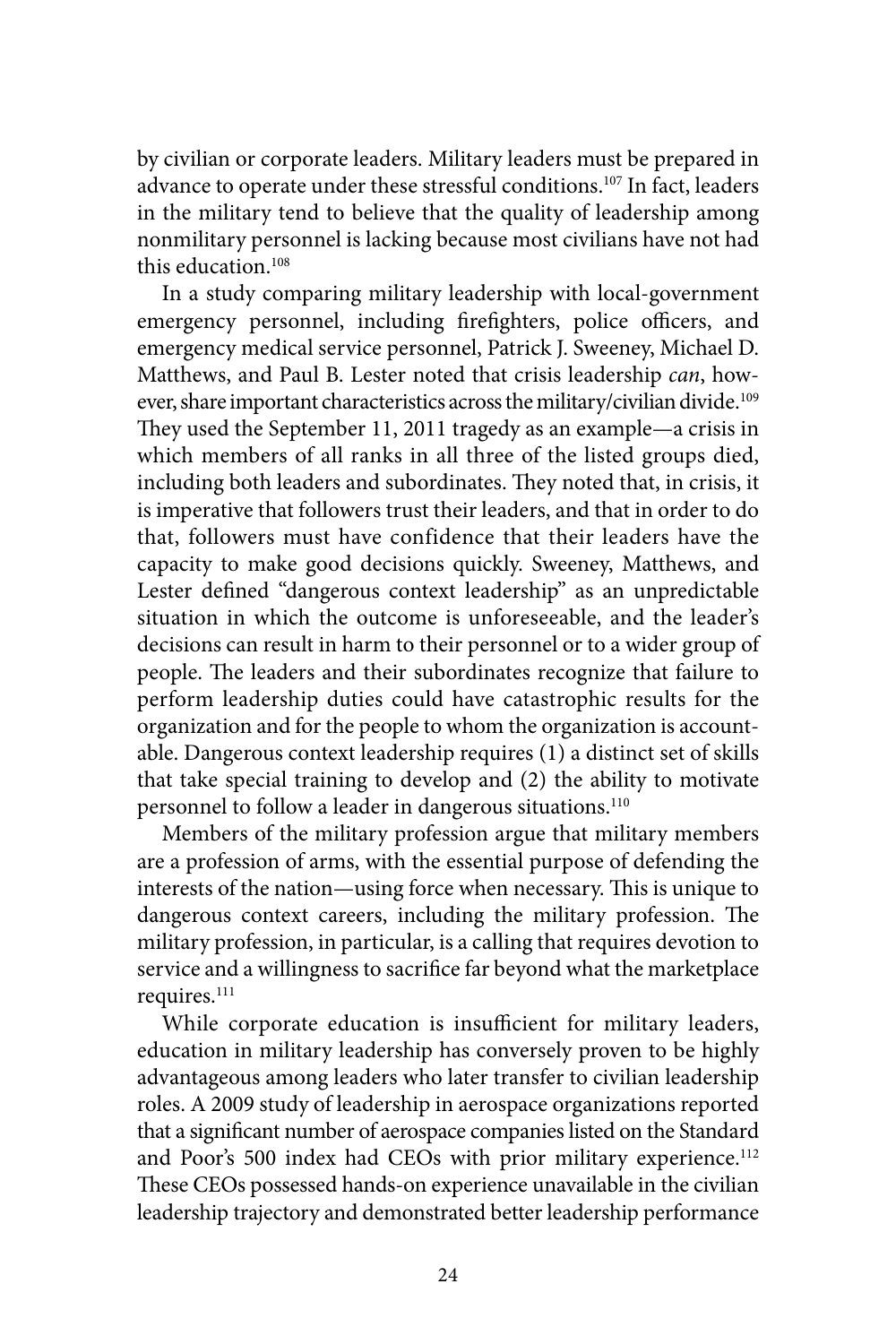than others in the corporate world. Leaders with military experience excelled in boardrooms because they could work more effectively in teams and were skilled at establishing goals, acting ethically, and remaining calm under pressure. These leaders remained in their jobs over 50 percent longer than CEOs without military experience. Based on this, we can conclude that though military leadership is very different from corporate leadership, the military is an excellent training ground for business leaders.<sup>[113](#page-91-0)</sup>

# **Leadership Education among US Military Branches**

Other branches of the US armed forces are employing online learning in their leadership education models, creating a blend of resident and distance learning meant to provide enlisted personnel with face-to-face development opportunities and continued, nonresident development. The Navy's program is perhaps the most like the Air Force EPME program, in that the core of the education employs resident instruction, and the online portion of the program occurs before resident instruction as an introduction to the topics to be covered. As with the Air Force EPME program, these courses follow the trajectory of the enlisted person's career and encourage continued development.<sup>114</sup>

Though the US Army trains its leaders primarily through resident learning, it also employs a distance education program that fosters lifelong learning and continued self-development. Unfortunately, this program has come under criticism as a poor substitute for resident instruction due to its lack of social interaction—a key characteristic of successful learning in the Army. The proposed solution is to include more interpersonal learning, encouraging conversations between Soldiers around relevant content. The Army Learning Concepts document for 2015 particularly addresses making collaborative problem-solving events part of resident education. Unless the Army addresses this problem, Soldiers will continue to find the program too solitary to finish. Currently, less than 15 percent of Soldiers are on track to complete the course within their anticipated timelines.<sup>115</sup>

The Marine Corps is the only one of the four main military branches that allows its enlisted personnel the option of completing EPME entirely online. However, it is considering making the attendance of resident leadership courses by enlisted personnel mandatory in order to receive promotions. Driving the push for change is both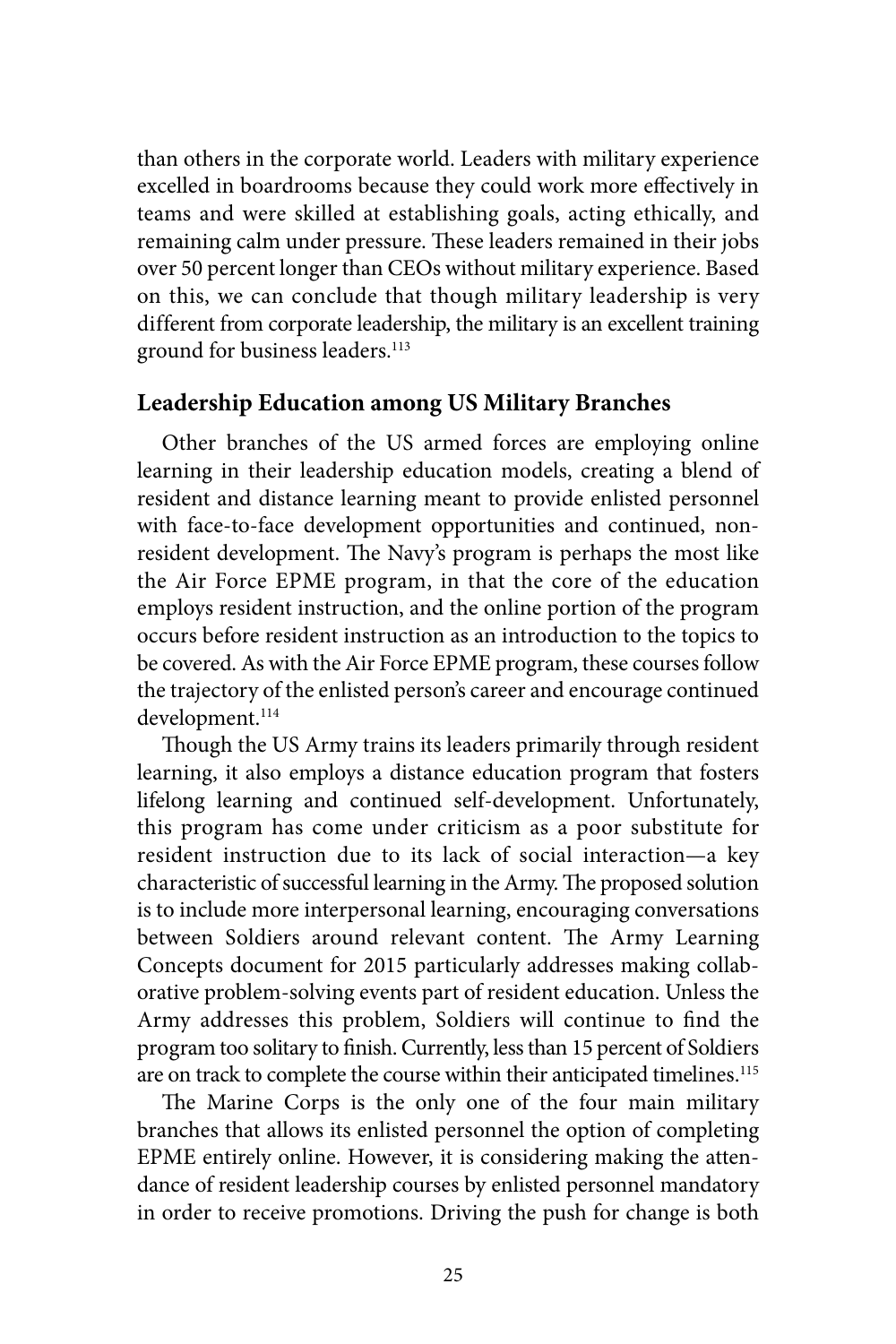an update to the Corps' mission and troubling issues surfacing among personnel, including hazing, bad behavior in the war zone, and sexual assault. Resident courses should result in increased professionalism and discipline and will prepare younger enlisted leaders to take on more responsibilities when the Corps starts deploying smaller units. Marine leaders believe that resident leadership education will better prepare personnel for the challenges they will face. Officials acknowledge that requiring all eligible Marines to attend resident leadership education will present many challenges, including the significant cost of transporting and lodging approximately 5,600 new enlisted leaders annually. Despite this, they believe that there is no substitute for sitting down with Marines and talking to them about important leadership  $i$ ssues<sup> $116$ </sup>

# **Global Military Leadership Education**

Other military organizations around the world are, or are considering, using online education in preparing their leaders for the realities of their responsibilities. Several of them have leadership education programs that closely parallel programs in the US, though because each organization's requirements are slightly different, there are still distinctions to be made between each country's military leadership education program. The US approach to military leadership education prefers in-house instruction using military scholars to facilitate active learning through student-led seminars. Students are prepared for syndicated discussion facilitated by faculty and staff, and classroom size usually ranges from 13 to 16 students. Student-centered discussion, field research, exercise simulations, and case studies are prioritized, and the US Congress requires that this sort of active learning comprises at least 70 percent of the curriculum.<sup>117</sup>

Similar to US military leadership programs, 75 percent of the Australian military leadership curriculum is composed of active learning activities, including student-led discussions, practice exercises based on actual scenarios, visiting lectures, and question-andanswer sessions led by students. The majority of both US and Australian leadership education is conducted through residential programs, rather than through online instruction. Still, Australia brings in more nonmilitary teachers than the US does; the US tends to primarily use military scholars.<sup>[118](#page-91-0)</sup>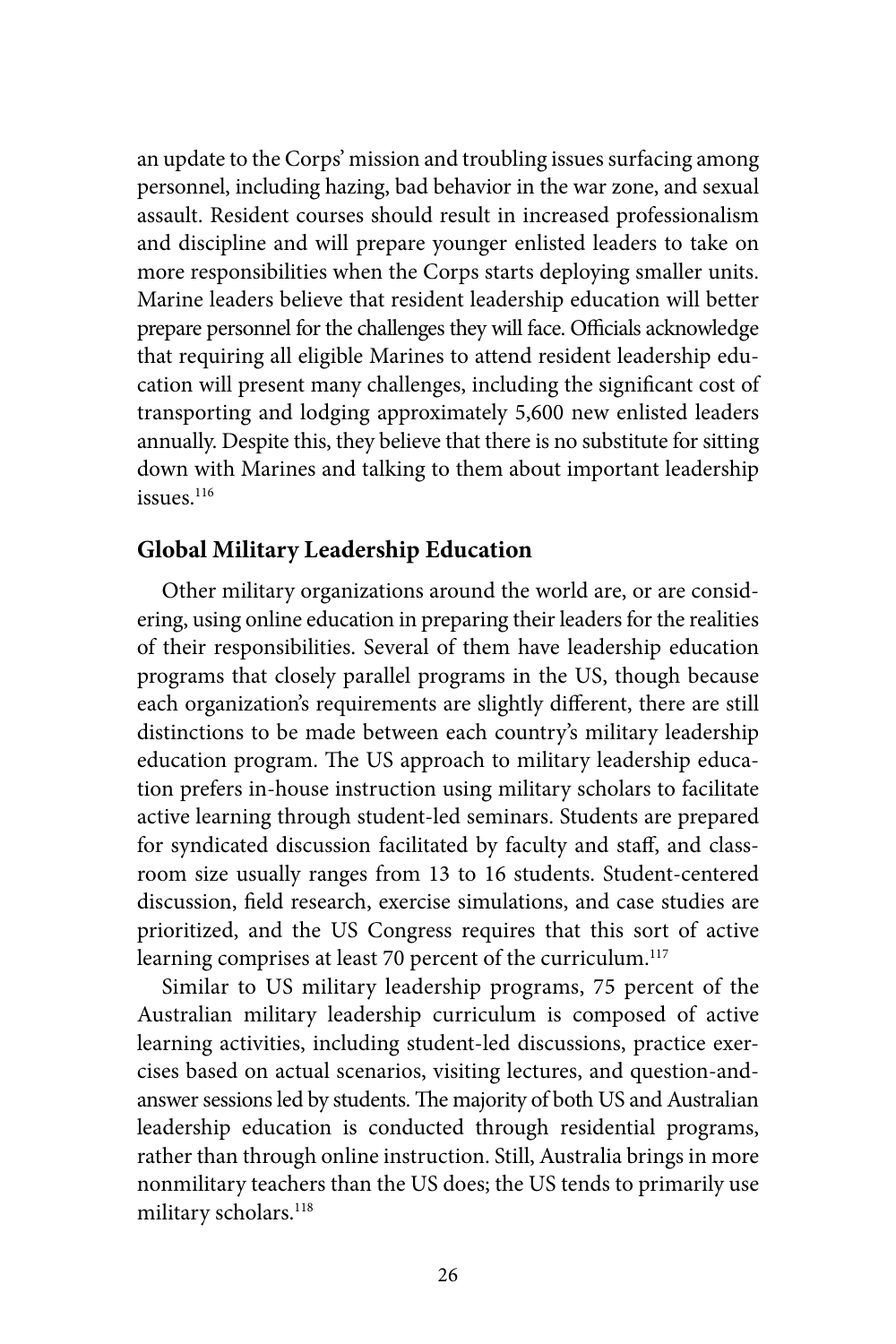The Canadian Air Force conducts enlisted leadership education in a way similar to the Air Force's top two levels of EPME. In fact, a delegation from Canada visited Air Force EPME headquarters in 2010 to discuss an initiative between the two countries, aiming for conformity between the Canadian advanced leadership qualification course and the Air Force SNCOA. The two countries established a plan to allow service members from each country to attend the other country's leadership programs and receive full credit.<sup>119</sup>

The Taiwanese military is exploring the idea of using distance learning to conduct advance military education. Taiwanese officials noted that their personnel need military education but that many of them had little time to attend on-campus courses. Taiwan has considered the regular correspondence courses used by other military organizations but determined that these courses were not adequately efficient. Their proposed approach to forming a leadership education program begins by comparing their current resident curricula with available online education options to determine how to convert the resident program into an online format, but at the time of concluding this paper, the results of the research were not yet available.<sup>120</sup>

Some military services, however, have major concerns with using online instruction to deliver leadership education programs. While online learning management systems, such as Blackboard, Moodle, and Canvas, can make a curriculum available to a larger number of students and can make fully online learning a possibility, they can also create problems. Since it is harder for institutions to control and measure the effects of curriculum material when it is made widely available, legal and copyright issues and concerns over content control need to be addressed. Materials can be misused, misunderstood, or misapplied. Still, the preferences of younger generations for increased technology and for online connection may force military organizations to convert to online platforms regardless of these concerns.<sup>121</sup>

# **Teaching Military Leadership Online**

With all of this in mind, the Air Force EPME program must consider whether—and how much—online instruction will be beneficial to their enlisted leaders. Particularly, they must consider which aspects of enlisted leadership education can be taught online effectively, and which cannot. There is a lack of consensus among Air Force education experts on how much material *should* be imparted to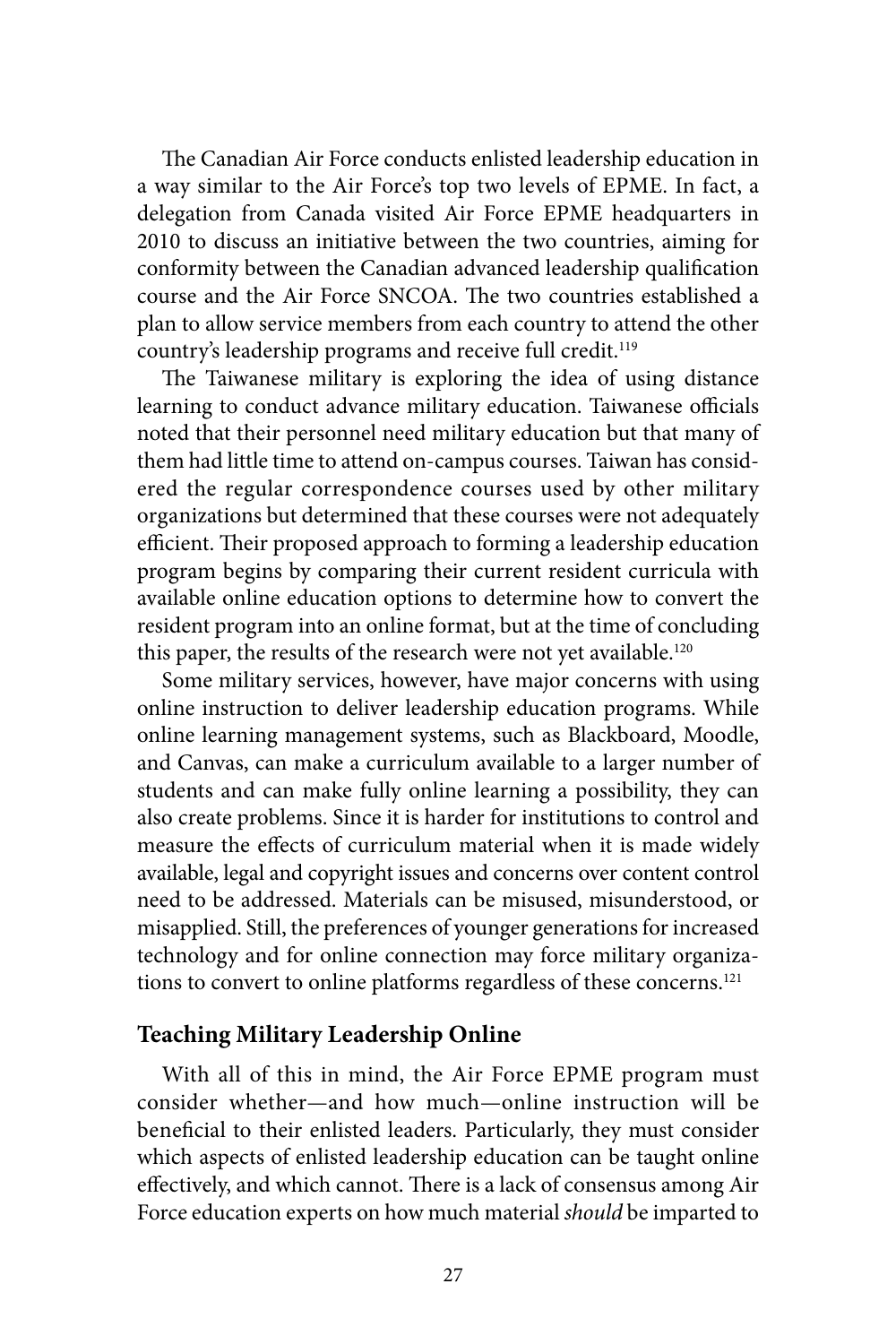learners through online distance learning. Some participants in my study thought that leadership could be taught with equal effectiveness both online and in person, while others were skeptical and cautioned that only basic knowledge should be taught at a distance. They worried that the online platform could not adequately impart knowledge and skills surrounding theories of leadership, theories of power, project management, and effective writing. For them, online teaching could only work for material that does not involve interaction and application. Based on their responses, however, they agreed that the following topics could be taught online, with a decreasing level of efficacy: basic information (such as vocabulary and general concepts), curriculum requiring little or no interaction, introductions to leadership theories, writing skills, and curriculum that does not need to be practically applied.[122](#page-91-0) 

Respondents also considered which topics should *not* be taught at a distance. Key aspects of the EPME training process currently include the application of leadership skills, experiential learning, networking with other enlisted leaders, sharing ideas with and learning from peers, and direct feedback from peers and instructors. Online education could weaken these areas, resulting in a loss of both higherorder thinking and interpersonal skills among Air Force enlisted leaders. Further, ethical considerations are harder to transmit at a distance than in person. General leadership and management could suffer, as could briefing practices, team building, and the effective feedback and guidance currently provided by Air Force enlisted leaders to their subordinates. The experts I consulted also emphasized the experiential, performance-level losses that would likely occur through online education—those gained from demonstrations, drills and ceremonies, and residential practice scenarios. Efficiency, one of the Air Force's most lauded tenets, could be irrevocably damaged.<sup>123</sup>

The heritage and prestige associated with the Air Force's resident enlisted leadership education program is a result of the active and social learning emphasized in its residential learning approach. Other military organizations in the US and around the world also foreground this approach, since they directly benefit aspects of military leadership that are not necessarily echoed in civilian and corporate organizations. Because military leadership requires the ability to lead in dangerous contexts and to motivate subordinates in difficult situations, military leadership education must center around interpersonal training, organizational training, exposure, and practice. The Air Force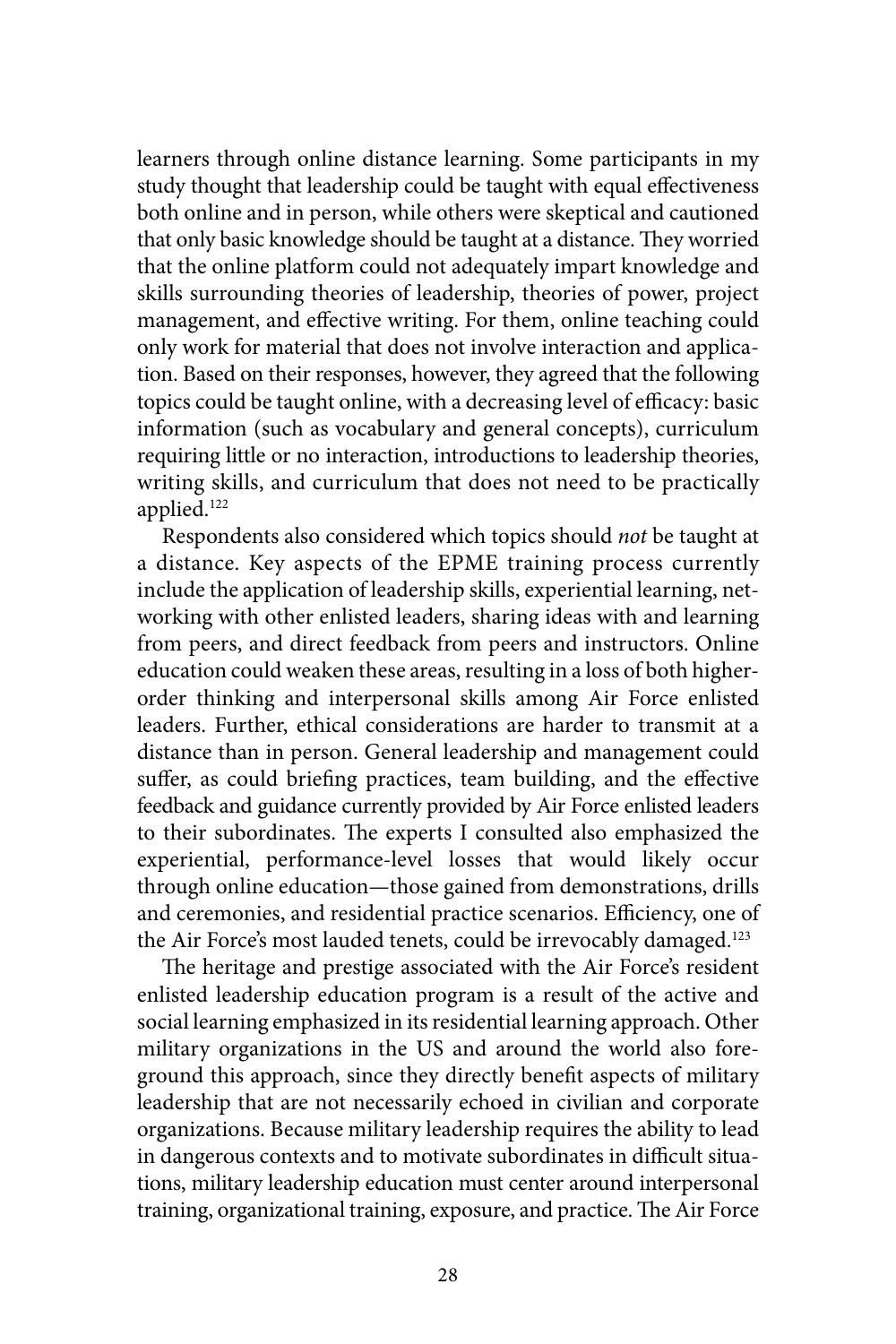is committed to producing transformational leaders that excel in times of crisis and danger and who connect with their subordinates personally and with care. While online instruction may be able to provide for some of our leaders' educational needs, experts are rightly concerned that distance learning of this sort could undermine the core values and skills that allow our enlisted leaders to excel.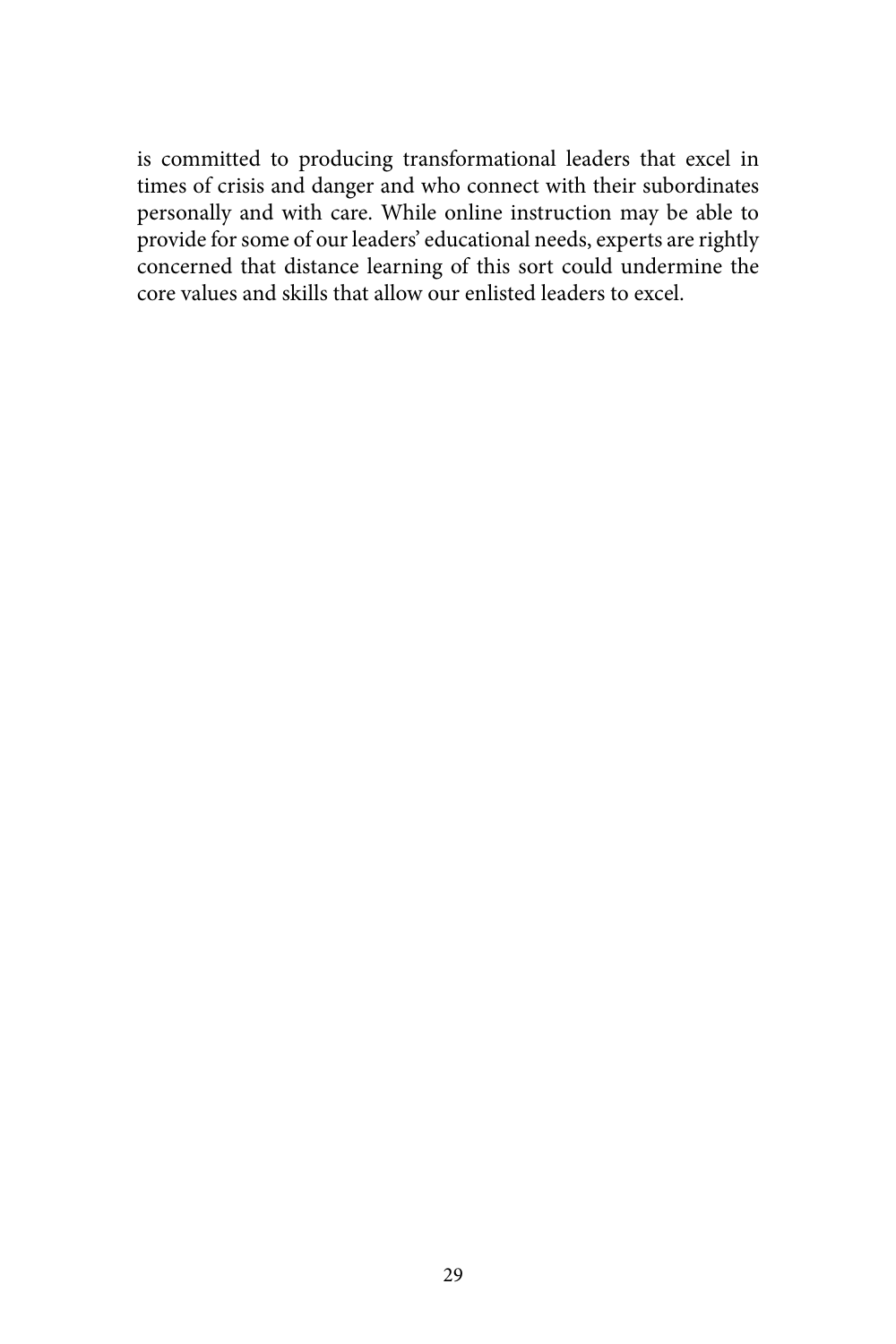## Chapter 4

# **The Air Force EPME Program of the Future**

Leadership in the US military, including the Air Force, must foreground the ability to respond efficiently and effectively in crisis, a responsibility that sets military leadership apart from most civilian and governmental organizations, save, perhaps, civilian first responders. Military leadership involves critical life-or-death decisions, and the acquisition of leadership skills, knowledge, and attitudes by enlisted leaders is a serious matter that, if insufficiently addressed, could have grave consequences. In addition, military leadership must be transformational, focusing on not only setting goals and expectations but also nurturing subordinates' personal motivations and development; without this form of leadership, subordinates are both less likely to trust their leaders in times of crises and less likely to reenlist. Preparing enlisted leaders to excel in these areas is therefore a priority for the Air Force, and any decision to change the mode of leadership education including a move toward online tools—must be carefully considered.

The expert respondents in my study have indicated, in line with the above expectations placed on military leaders, that enlisted leadership education must prioritize experiential learning, the application of leadership skills, networking among enlisted leaders, and the sharing of ideas among peers.<sup>124</sup> These can only occur adequately in face-to-face learning situations. In discussing these priorities, respondents also emphasized the need to teach self-awareness among leaders as well as the ability to correctly and quickly assess high-stress situations. The development of interpersonal skills in the brick-andmortar setting, as well as the opportunities provided to students there for practicing what they are learning, can make them more effective in crisis-time planning and execution[.125](#page-91-0) As impressive as current technologies and online learning options might be, there are certain things students cannot learn by sitting in front of a computer—effective leadership in times of crisis is one of them. Leaders do not lead inanimate objects; they lead people. Personal, face-to-face interaction is key to honing the interpersonal and leadership skills necessary in high-stress environments.

Classroom-based learning offers a unique experience since learners have face-to-face interactions with their classmates and instructors.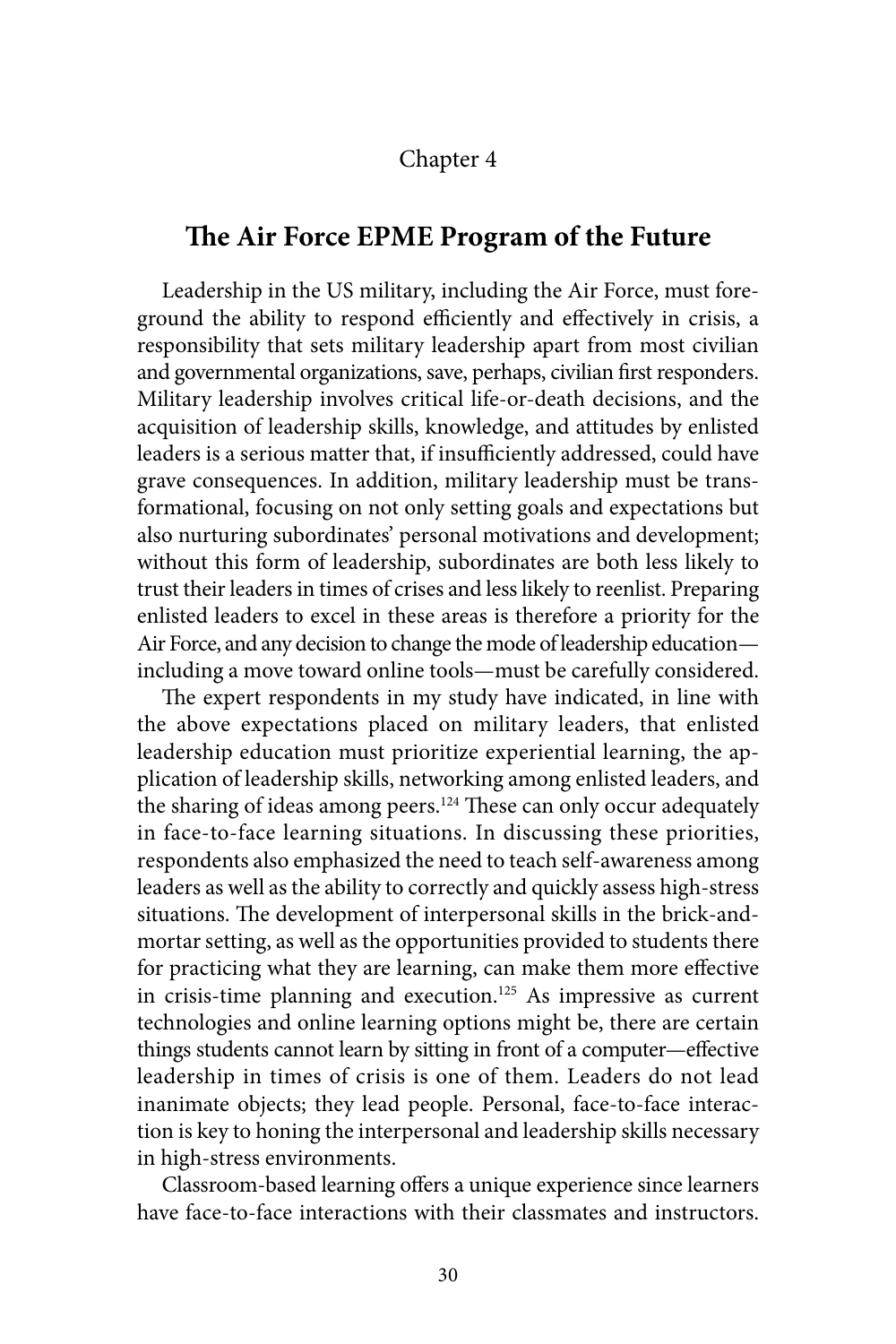In-class settings may also offer more opportunities for spur-of-themoment questioning. Despite technological advances, traditional education is likely still the better option for those who thrive on faceto-face communication. When students have questions, the faculty can address them right away. Students develop social networks with the peers they meet in school. More hands-on application and group projects are offered in a resident EPME environment. Sharing life experiences between faculty and classmates occurs more readily in resident than in online situations, and doing so can be extremely valuable in preparing leaders for real-world situations. Sidebar conversations, normal for resident instruction, also significantly contribute to the learning experience.

In addition, the sense of community and face-to-face interaction experienced in the classroom can help students build personal and professional relationships. The connections learners make in class become significant resources throughout their studies as well as later in their careers. Special events that take place in resident programs, such as graduation or dining-in ceremonies, can have a lasting impact on enlisted leaders. While these things are nonacademic and entirely social, they raise morale and camaraderie and instill a sense of community pride. Online programs cannot foster these things.

Whether it is through classroom-based discussions or scientific experiments, physical classrooms offer more opportunities for interaction than online classrooms can provide. With more ways to interact with new subject matter, students may develop a deeper understanding of the curriculum, with longer-lasting retention of the material. The social component present in traditional classroom learning supports instruction, while the lack of it in online courses compromises instruction. These types of interactions humanize the educational experience in a way that online learning cannot.

Still, as discussed in chapter 3, respondents indicated that there *are*  some topics that may be effectively—and perhaps more successfully taught through online learning; these include vocabulary, basic concepts, introductions to theories on leadership, writing skills, and other topics that do not require face-to-face feedback or practical application. [126](#page-91-0) This, along with the lowered costs of distance learning, suggests that a blended approach that employs both resident and distance learning may be most advantageous for the Air Force EPME program.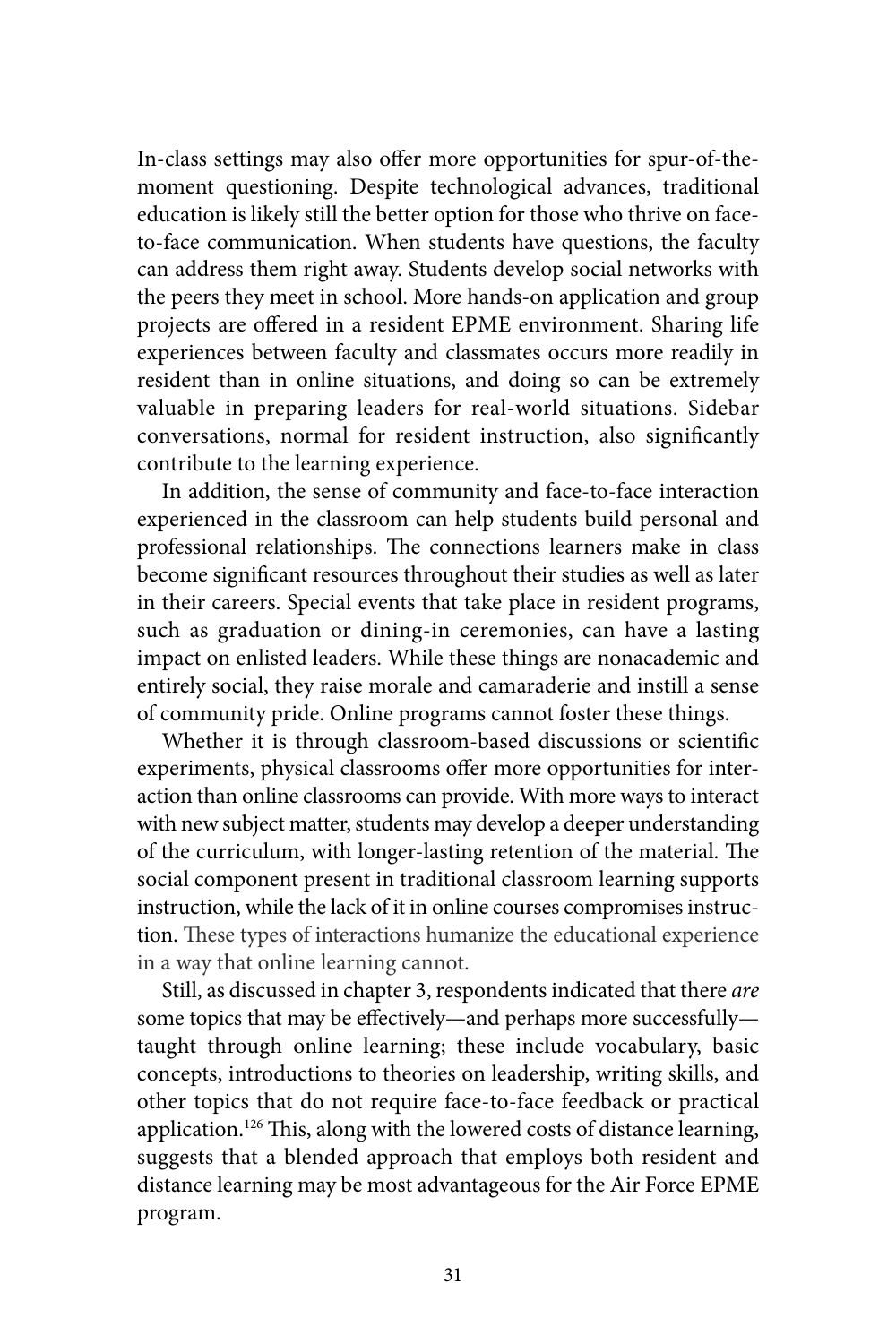However, this is not a decision to be made lightly. If enacted without adequate preparation and research, online learning could drastically curtail leadership effectiveness. A reduction in interpersonal training, in particular, could lessen effectiveness in the field, limiting the ability to achieve organizational goals. Respondents frequently noted that the lack of residential education could jeopardize the social aspects of the program, such as team building, networking, peer interaction, feedback, and guidance. In addition, the application knowledge developed from in-person demonstrations, practice, and situational leadership application activities could also suffer.

Participants expressed that the development of leaders is best accomplished through application-based education, where leaders practice and demonstrate their learned skills in a collaborative learning environment. By applying leadership theories in real-world scenarios, and in receiving feedback from peers, enlisted leaders gain confidence in their leadership abilities. The confidence gained from peers in the collaborative learning environment promotes ongoing leadership development. The study's participants commented that role-playing, reflective practice, and feedback helped to develop and refine leadership styles and effectiveness, building long-lasting and supportive relationships. For enlisted leadership education to be effective, an environment conducive to application-based learning is essential.

One participant strongly emphasized that the learning *environment* in EPME is key, and that its protocols, social events, networking opportunities, and collaborative structure provide experiences and tools inaccessible from an online platform.[127](#page-91-0) These experiences are fundamental for the success of EPME training. Many respondents were skeptical about how the interpersonal aspects of EPME could be reproduced online; as one participant pointed out, online "chat rooms" are a poor substitution.<sup>128</sup> The use of digital platforms could cause a team-building blockage*,* as peers would be prevented from fully interacting with each other and therefore from establishing networks and forming support groups.<sup>129</sup>

Adding an online platform to EPME could also damage the program's credibility, hurting perceptions of the program and its trainees. Senior leaders might be less confident of enlisted leaders who have had less interpersonal and practical training than those who came before them. Enlisted leaders could be perceived as less credible both inside and outside the Air Force. Respondents predicted that some of this negative perception would also be due to the assumption that the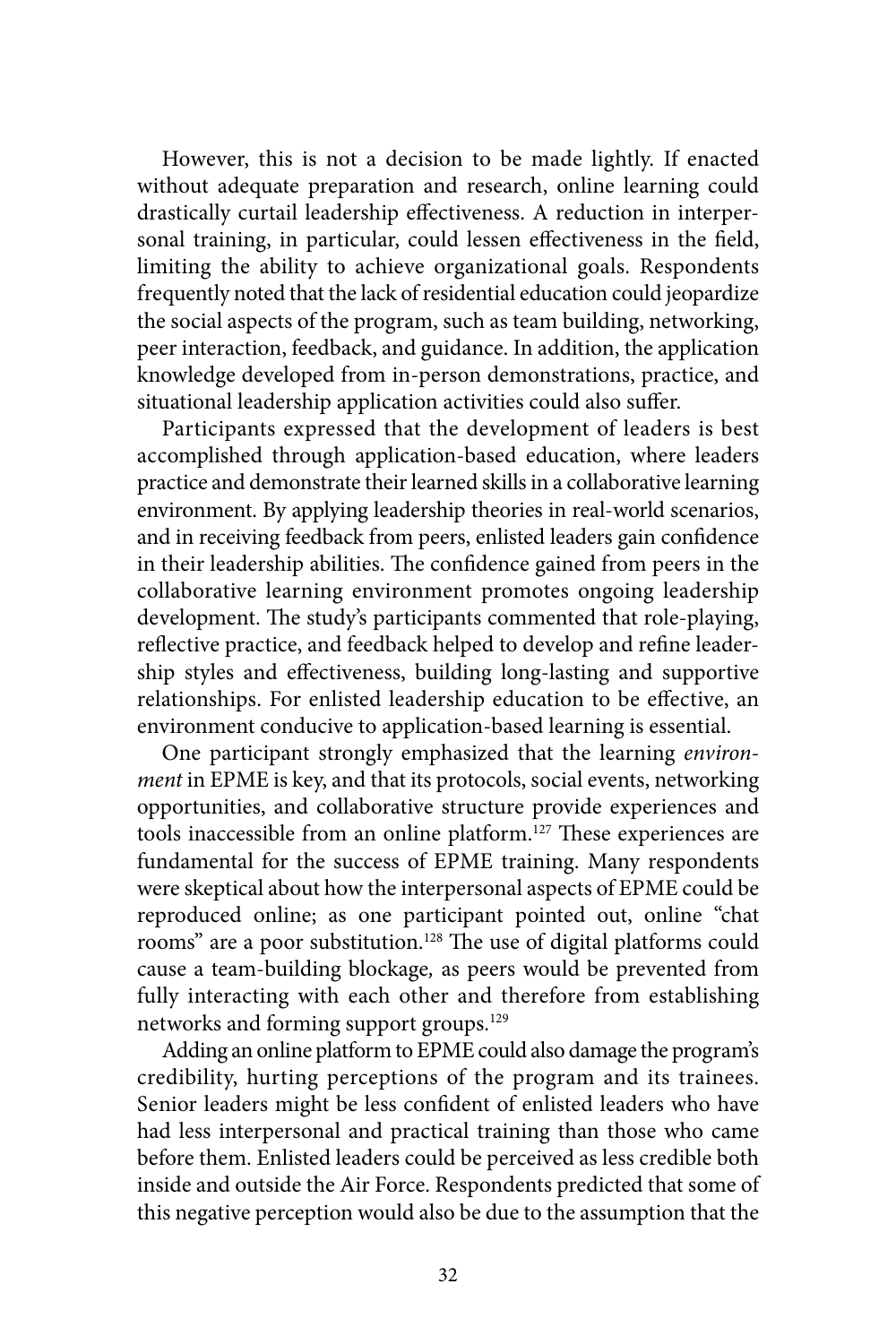experts behind the EPME program cared more about saving money than about their trainees and the quality of their education. As one respondent commented, moving to an online platform could "diminish [EPME's] credibility because it shows a greater concern for cost savings than it does for creating an environment in which students are there solely to learn and develop."<sup>130</sup> Any move to even a partially online program would need to address these issues.

Another fear among respondents was a general decline in leadership skills among enlisted leaders due to loss of motivation; students as a whole are often less engaged in online learning situations. Respondents argued that students could find it hard to focus and remain dedicated to their online studies, particularly if the studies were conducted alongside their regular professional and familial duties.<sup>131</sup> A reduction in motivation at the educational level could then lead to a decrease in the desire to lead and a reduction in the enlisted leader's commitment to the service.<sup>132</sup>

Finally, there was a concern that a transition to an online learning platform could be unduly difficult for the few enlisted personnel who lack the technical knowledge such a switch would require. Though enlisted leaders will need to become comfortable with current technologies and software regardless, some participants many have difficulties in this area. Age, for instance, may translate into a reduced experience with technology; younger personnel have been born into a digital world, and, as Sue Bennet, Karl Maton, and Lisa Kervin have pointed out, the "immersion in this technology-rich culture is said to influence the skills and interests of digital natives in ways significant for education."[133](#page-91-0) While they were fairly confident that most students would not struggle in this area, respondents indicated that providing support to less-experienced students is paramount and that assessing students' comfort level with computers and online learning systems before they begin will be an important step in this direction. They also suggested offering a preenrollment navigation course to ensure personnel are able to navigate the system before they start classes. Further, online tools should be adapted to suit individual differences in learning styles and technological expertise; one respondent commented that "everyone learns differently, and to be effective, learning styles should be targeted to the extent possible.["134](#page-91-0) This approach is in accordance with the reservations and suggestions of other researchers regarding online and blended learning outcomes.<sup>135</sup>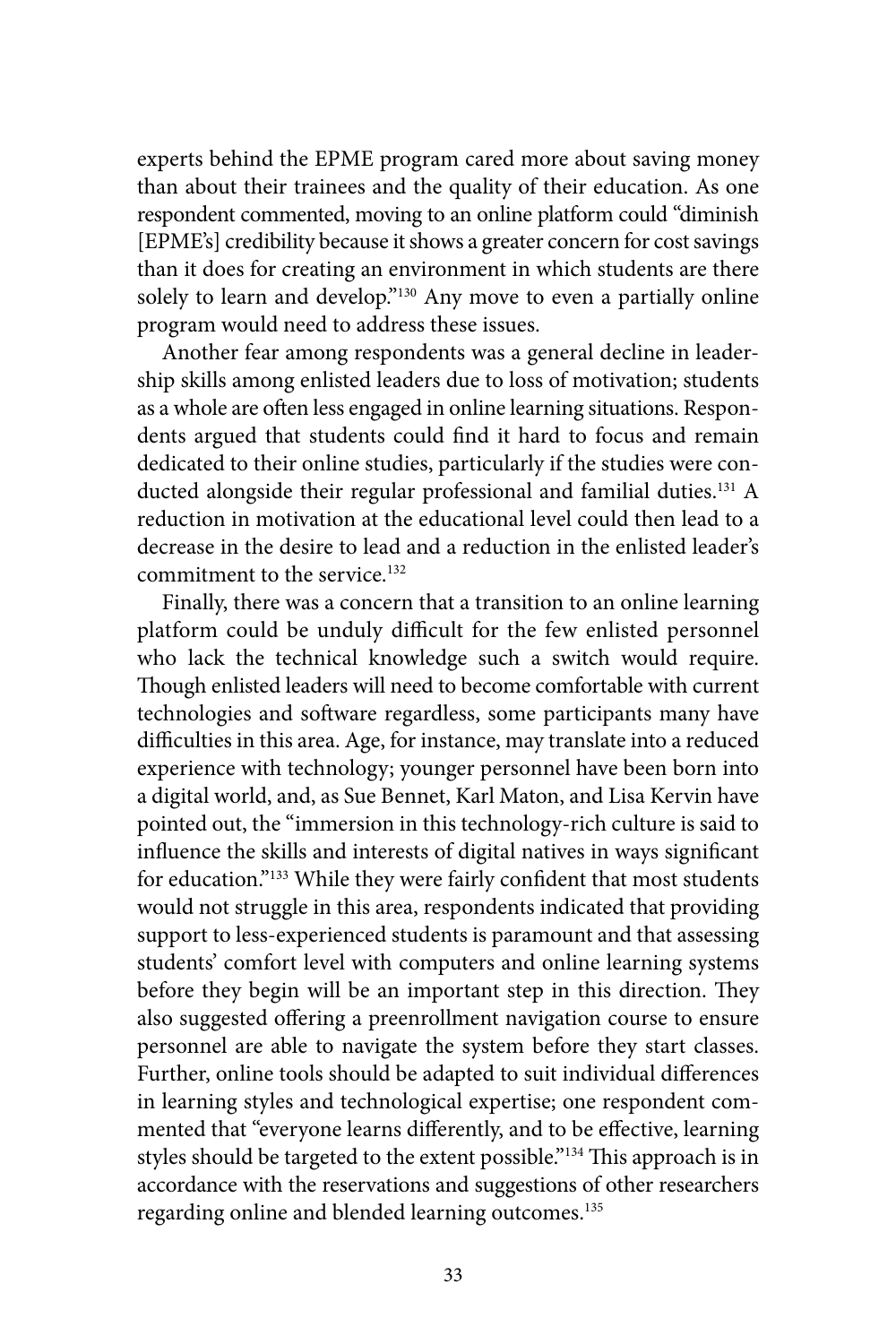shows people still crave interactivity and engagement.<sup>136</sup> A 2014 study commissioned by Everest College found that of 1,000 adults surveyed, slightly more than 52 percent believed hands-on education was the best way to learn. Watching visual presentations ranked second. Collaborating with other students and learning through teaching others were also preferred methods. The survey

In 2006, the Emerald Group conducted a study—published in the *International Journal of Information and Learning Technology*—that concluded online learning can be improved by providing instruction consistent with each student's learning style. The four distinct learning styles identified in the study were visual, aural, reading/writing, and kinesthetic. The study indicates students with auditory learning preference do not select online education as their first choice for learning[.137](#page-91-0) This is something the Air Force should thoroughly consider in developing online courses.<sup>138</sup> The conclusions made in this research emphasize that instructors must understand how students learn, how they perceive, and how they process information. Students' learning styles must be identified so the instructor can plan teaching strategies to accommodate individual strengths and needs. The teacher must share information about learning styles with students as well as help them understand their personal style and their own learning process.<sup>[139](#page-91-0)</sup>

Despite these concerns, the benefits of online learning—especially in presenting noninteractive and nonpractical material—combine with its cost effectiveness to make it worth serious consideration.<sup>[140](#page-91-0)</sup> To be clear, for the majority of respondents, financial issues were the least important factor or at least a nondeterminant factor when considering whether a transition to online learning should occur and how that transition should be structured. Only two respondents out of 18 thought that cost should be *the* determining factor in whether online education was adopted by the Air Force EPME program. However, financial factors are not insignificant (the introduction to this paper presented some of the primary issues at play in the armed forces' need to shrink their educational budgets).<sup>[141](#page-91-0)</sup> In addition to reducing costs, online education—even in a blended situation that mixes residential and distance learning—can lead to a more efficient use of time, reducing the overall length of the EPME program, and might appeal to a younger generation of leaders who are more comfortable with online platforms and digital learning[.142](#page-91-0) Younger learners prefer faster learning speeds, a more visual approach, and greater active engagement.<sup>[143](#page-91-0)</sup> They also tend to be more stimulated by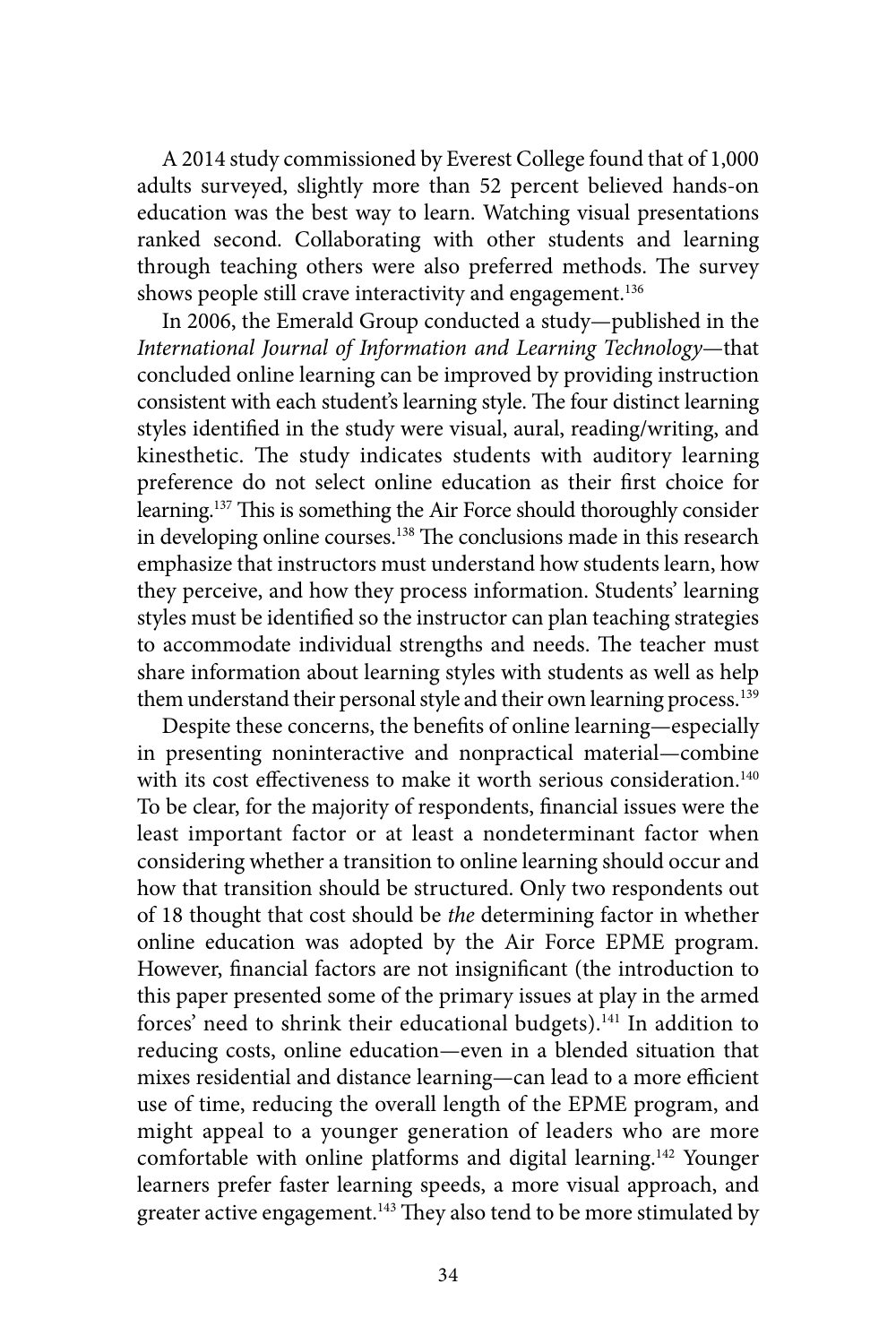digital, online platforms, and incorporating technology can better captivate their interest, transmitting information in a way they can more easily grasp.<sup>144</sup>

Taking all of the above into account, as well as the argument laid out in the entirety of this paper, the most effective choice is to transition the Air Force EPME program into a blended program, mixing an in-residence, face-to-face environment and an online, digital platform, according to the strengths of each approach. Online teaching is insufficient, in and of itself, but could be successfully integrated into the residential program. The residential part of the course could allow students to continue acquiring interpersonal skills (e.g., team building, networking, and feedback), which are difficult to develop in online environments, and to practice, experience, and apply critical and complex leadership skills (e.g., transformational leadership, crisis leadership, and self-awareness). The more cost-effective online platform could be used to transmit theoretical information and simple, noninterpersonal knowledge and skills. Together, a blending of residential and online learning could not only alleviate budgetary concerns for the Air Force but also produce a learning experience that better equips enlisted personnel for the special demands of military leadership.

#### **Next Steps**

The online aspect of such a problem should not be implemented without further research and a careful plan for transition. First among these considerations is a thorough cost-benefit analysis. Residents who did not prioritize financial concerns in the consideration of online education in EPME, and who were more concerned about the efficiency of the process and the leadership it produces, indicated that "long-term" and "invisible" (or unforeseen) factors should enter this analysis.[145](#page-91-0) If, for instance, the value and influence of EPME ends up suffering under the inefficiency produced either in the transition toward blended learning or through the failure of blended learning, the cost—both in terms of quality leadership *and* in terms of financial loss—of implementing a blended program could be disastrous and long-term.<sup>[146](#page-91-0)</sup> Unless the cost-benefit analysis determines that a switch to a blended program will actually save the Air Force money, it should not be implemented.

When considering the cost benefits of online over resident education, most educators mark reduced travel costs, flexible scheduling, greater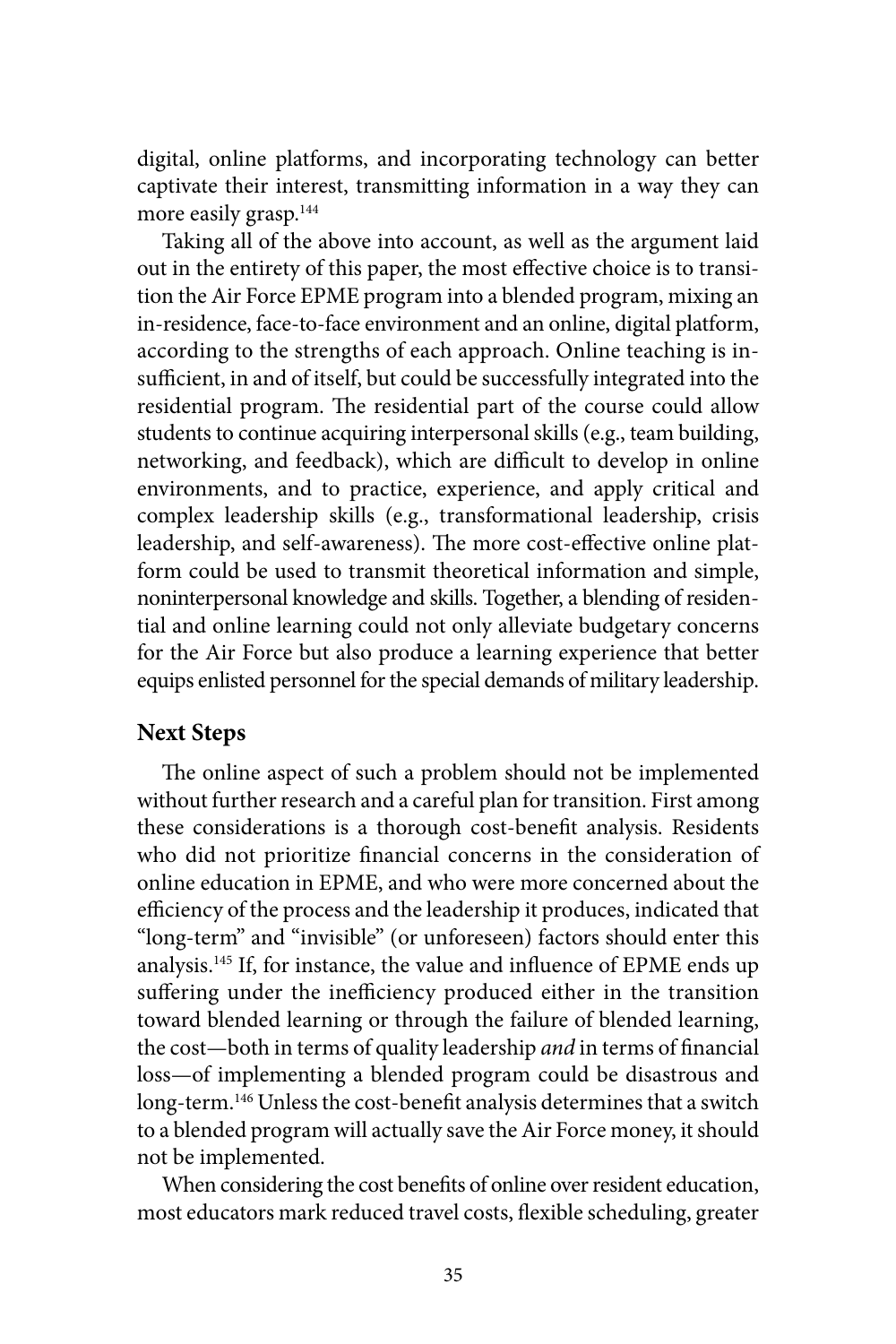access, and greater scalability as the primary advantages of online learning. Students save time as they no longer must drive to campus, buy parking permits, and walk to classrooms and libraries. Learners usually have access to materials such as lectures and library resources 24 hours a day, seven days a week. Technologies and digital sources such as social network sites, blogs, wiki sites, online communities, and video telecommunications options provide opportunities for students to interact with instructors and other students from great distances. Online instruction can be delivered instantaneously around the world, removing limitations on geography and time. Access to new markets means the same courses can be used to educate more people, thereby increasing the scalability of online courses.

However, when considering the cost advantages for online instruction, some areas are often overlooked. There are a great many caveats concerning the cost of technology within education. It is not driven simply by the cost of hardware and software. The working practice of the software itself must be included and is perhaps the most important factor in determining true costs. It is also important to consider whether and how often web technologies are used to create interaction between instructor and students, and instructors facilitate and monitor student-to-student interactions.

Researchers must also consider cost variations. A joint study conducted by Indiana University, Purdue University, and Ball State University on the cost effectiveness of online education found the cost varies substantially from one situation to another and is influenced by many factors. Generally, cost increases as the number of students increases and the number of courses declines. Another challenge in dealing with the variability of costs is the variability of faculty and the balancing of faculty-student ratios, since to achieve satisfactory facultystudent interaction classes typically need to be smaller and are therefore costlier<sup>[147](#page-91-0)</sup>

More difficult to determine are hidden costs. When attempting to calculate the cost of online education, particularly when trying to compare online costs with the cost of other forms of education, there will usually be unaccounted costs. These can distort the basis of comparison. The cost of the established method is usually well understood, whereas the cost of the emerging method may not be. Comparisons of this type therefore tend to understate the costs of the newer method.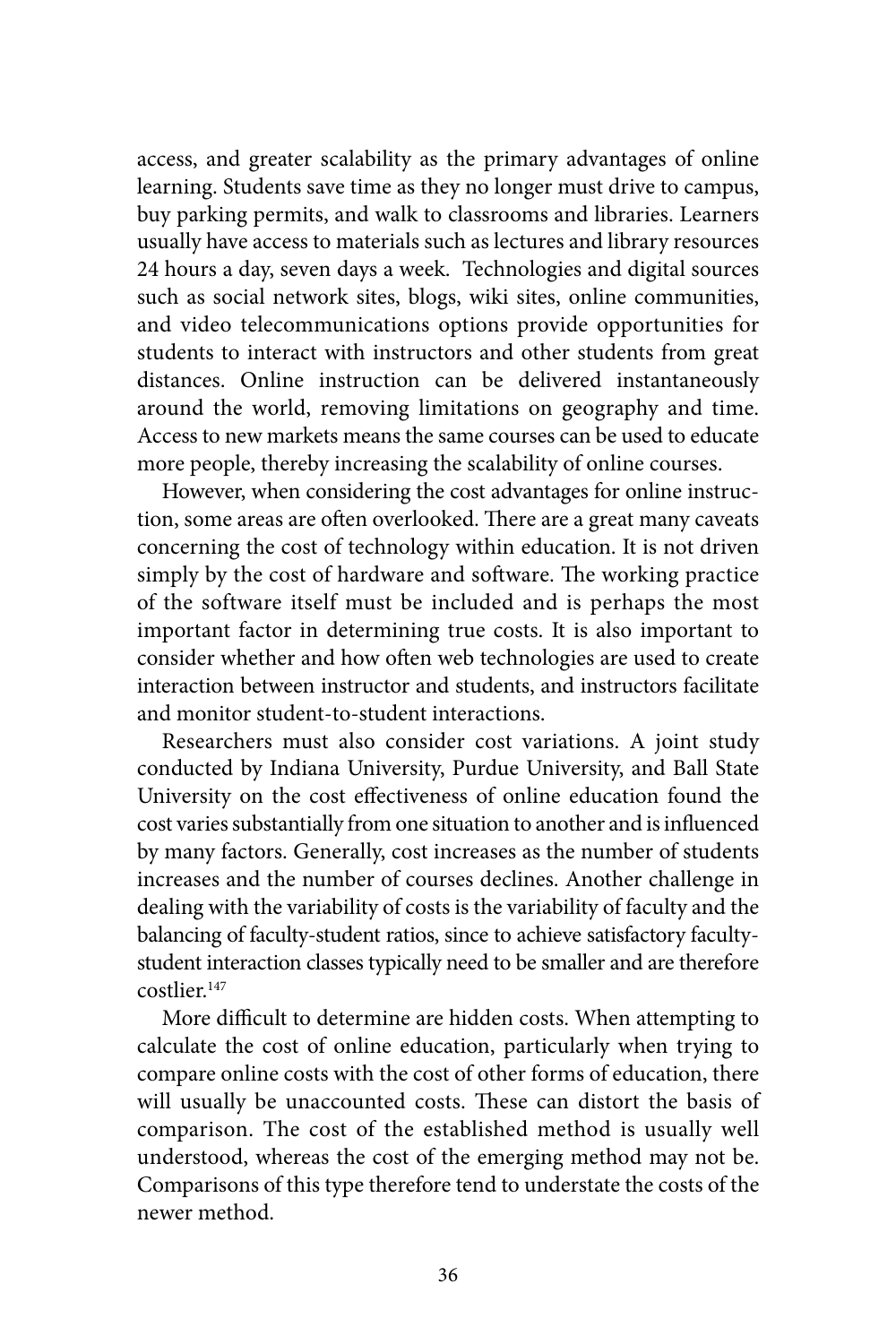Another reason researchers assume that online education is less costly than resident instruction is that online instruction does not require classroom space. This assumption neglects the fact that instructors will need space to record lectures for viewing by students. The cost of recording and editing equipment should also be considered. The staff to record and edit, as well as the necessary facilities, must be considered. Researchers must also consider whether testing will require the use of a proctor.

According to a joint report from Indiana University, Purdue University, and Ball State University, "For more progressive online course models at Purdue, an upfront course conversion effort is required. Generally, 10 hours of development are required for each hour of instruction, and these hours may be distributed among an instructor and instructional development personnel. The development of a three-credit course may represent about 450 hours of effort . . . . "[148](#page-91-0) Indiana University and Purdue University both reported that the effort spent updating and revising online courses is more timeconsuming and expensive than for traditional instruction. For a traditional course, the instructor generally works alone modifying the lecture notes. Revising an online course requires the involvement of various technologies and, often, instructional support staff[.149](#page-91-0) 

For this reason and more, the transition to a mixed-residential/ online EPME program should be gradual and reliant on further research. In addition to the aforementioned cost analysis, program planners and administrators must prioritize the needs of military leadership education and ensure that effectiveness in both the learning program and the ultimate leadership abilities of participants will not be adversely affected either because of the transition or during it. Credibility concerns must also be addressed, as senior leaders must be convinced that the enlisted leaders trained in this program are prepared for their duties, and both the civilian sector and the enlisted leaders' subordinates must be able to trust these younger leaders. Preparing students for the technological demands of the blended platform will be another concern and should include both an assessment of current abilities and an introductory course on navigating the online portions of the program. Finally, the Air Force EPME will need to invest in the new educational materials and technology necessary for this new approach; failure to be prepared on this front could have long-term negative effects.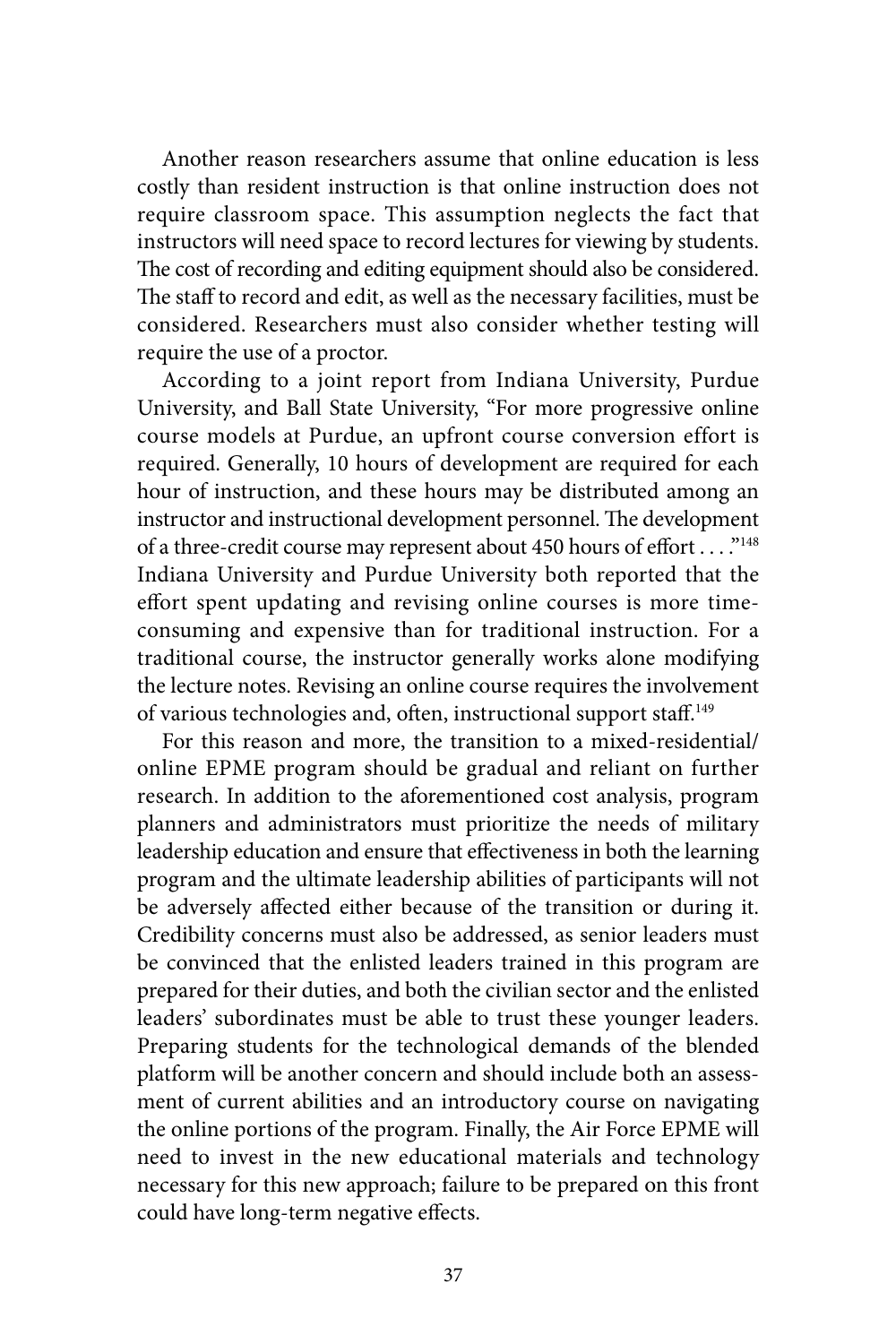Decision makers must conduct research on the best methods and technologies for online and blended education. Instructional technology experts will need to construct a new online platform, and course materials and structures will need to be reorganized for online dissemination and student testing. My respondents agreed that the quality of the education and the efficiency of the learning process are the most important factors in this process and that existing online materials and tools already need to be improved, as they do not yet meet the quality and efficiency of the current EPME residential program. As experts in education have noted, designing quality online materials and platforms is difficult.<sup>150</sup> The evaluation of EPME's current online materials and the development of new, intuitive, and functional online designs are necessary.

In addition, in preparation for this transition, further research on all of the issues presented in this paper must go beyond my preliminary, qualitative Delphi survey to include quantitative surveys of a larger informant group, as well as several pilot studies to identify the multiple variables that will affect the quality of the blended education and its micro-, mezzo-, and macro-results. The nature of my study had limitations due to the limited number of respondents involved (18) and the inability of these respondents to comment beyond the purview of the questions asked or to clarify the various relationships between these questions. Future studies will need to be constructed to address these limitations, and the higher-order issues identified so far will need to be addressed in research and planning prior to taking any concrete steps toward reorganizing the program.

This study was aimed at clarifying whether the Air Force's EPME program could successfully transition to an online format, in order to ease budgetary concerns. The hypothesis stated that the study's findings would support the equivalency of learning theory—that students would learn equally as well online as in a face-to-face, residence program. However, respondents to the questionnaires made it clear that, at least for the present, a complete transition to an online format is inadvisable. There are skills, knowledges, and attitudes that simply cannot be taught online without significant losses in leadership and organizational performance. Instead, Air Force education leaders should consider and further research a transition to a blended approach that utilizes both brick-and-mortar education and online platforms.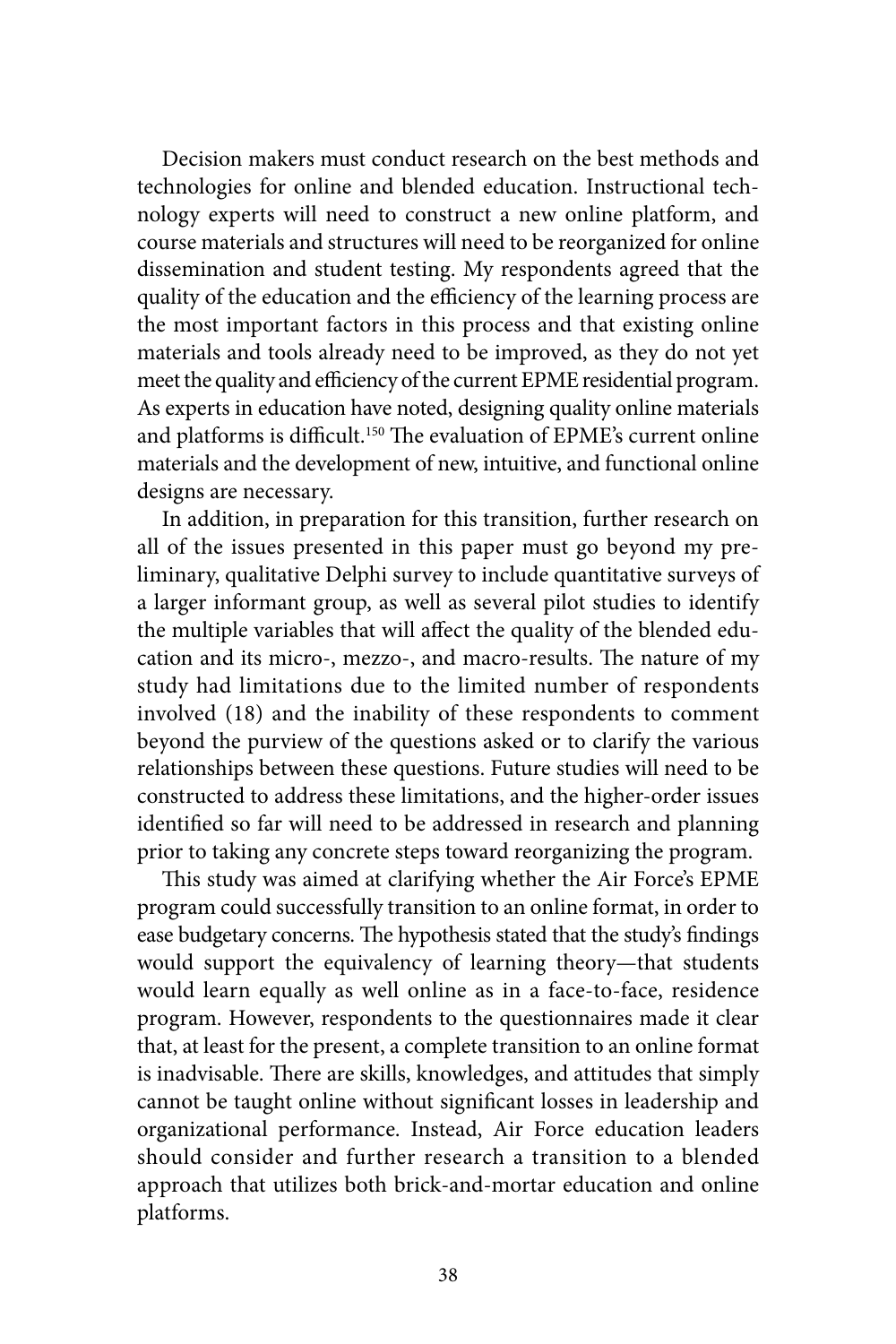# **Conclusion**

The looming specter of budget cuts has endangered the Air Force EPME program, a series of courses that provide essential education to enlisted military leaders. As such, directors of the Air Force education programs have had to consider alternative learning platforms. Some have gone as far as to advocate replacing all resident programs with online instruction, removing the interactive, interpersonal component of the existing resident program.

A fully online program, however, will not meet the needs of the Air Force's enlisted leaders. Military leadership requires that an individual be not only a transformational leader—invested in his or her subordinates' successes *and* professional growth—but also an effective leader in times of crisis. This requires that leaders have impeccable interpersonal, communication, and team-building skills, as well as effective and adequate practice of crisis leadership skills, through face-to-face discussion, role-playing, and simulations. Higher-order skills, including the ability to quickly and sufficiently assess all responses to a crisis, are essential for successful military leaders.

However, there are topics in the Air Force EPME program that may be adequately, or even more successfully, transmitted through an online learning platform. These include basic and below-applicationlevel skills and knowledge, such as vocabulary, leadership theories, and introductions to basic topics. The only practice-related exception to this rule is the teaching of writing skills, which may also be effectively taught in a digital environment.

Based on research and my qualitative Delphi study, which involved 18 experts in military leadership education, it is evident that the best choice is to move the Air Force EPME to a blended program that continues the highly successful and respected residential program but also employs online learning where it can be most effective. This choice would require both further research and a slow and considered transition. A number of issues must be more adequately addressed, including a thorough cost-benefit analysis, a consideration of how to build a blended program that ensures the continued effectiveness of EPME and its graduates, and a plan for preparing incoming students for the new, technological aspects of the program. One concern is that some students may not yet have the technological skills necessary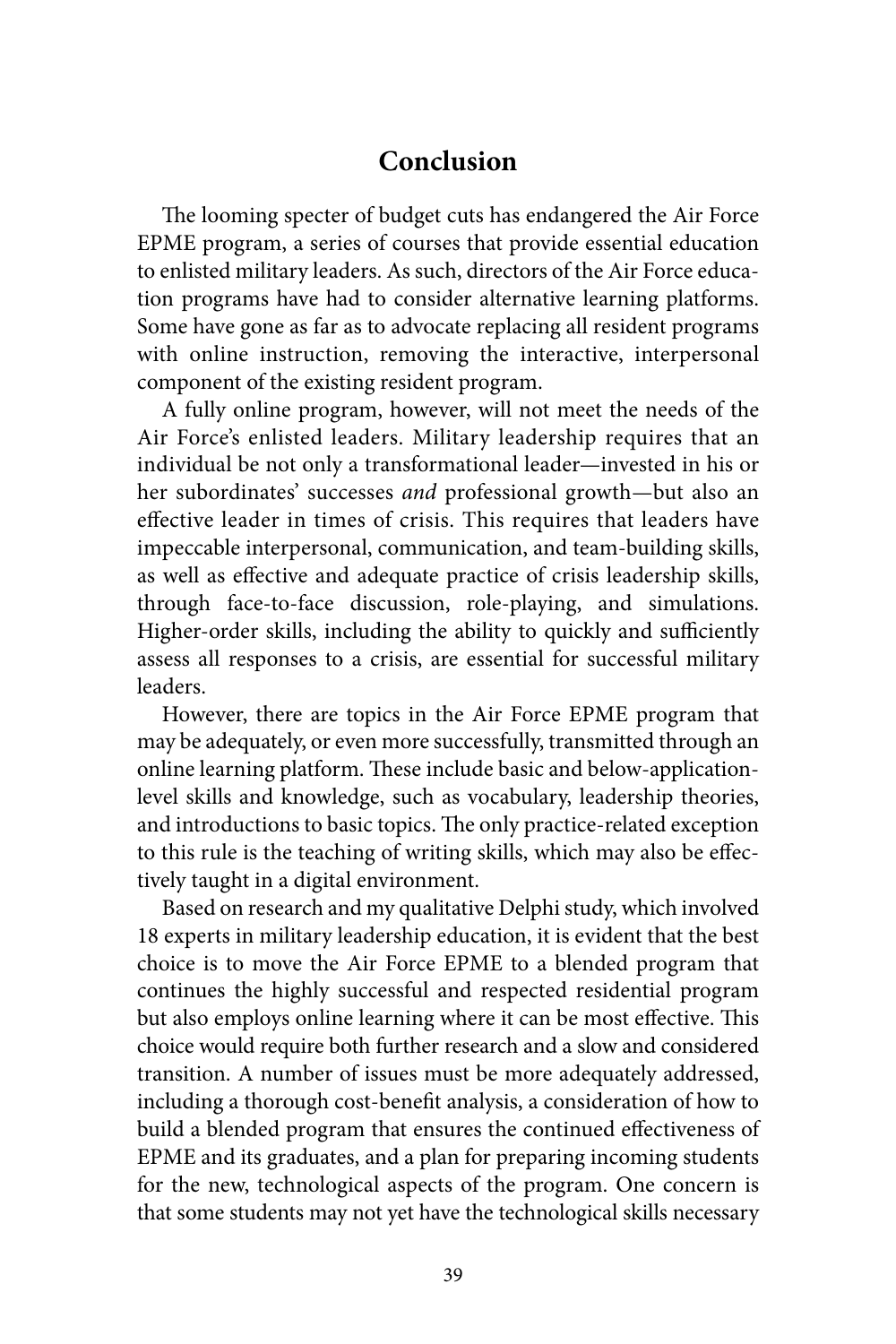to excel in this new environment. Another is that others may lose motivation due to the less social nature of online learning. All of these issues must be considered and adequately addressed to ensure that the Air Force EPME program does not lose credibility in the eyes of the program's students, the civilian sector, and senior Air Force leaders.

In the end, a blended Air Force EPME program, which retains its current residential structure but employs online courses for lowerorder and noninterpersonal topics, appears to be the best solution for the Air Force's budgetary concerns. This approach has the potential to reduce the program's costs while also making it more time-efficient as well as more stimulating for younger generations of leaders who thrive in a technologically rich culture. More importantly, it prioritizes the program's primary goals: producing transformational leaders who are skilled in team-building; fostering their subordinates' professional and personal growth, creating essential contacts across their professional landscape, and teaching enlisted leaders to perform effectively and successfully in crisis situations. The Air Force must motivate and equip its enlisted leaders to excel in times of peace and peril.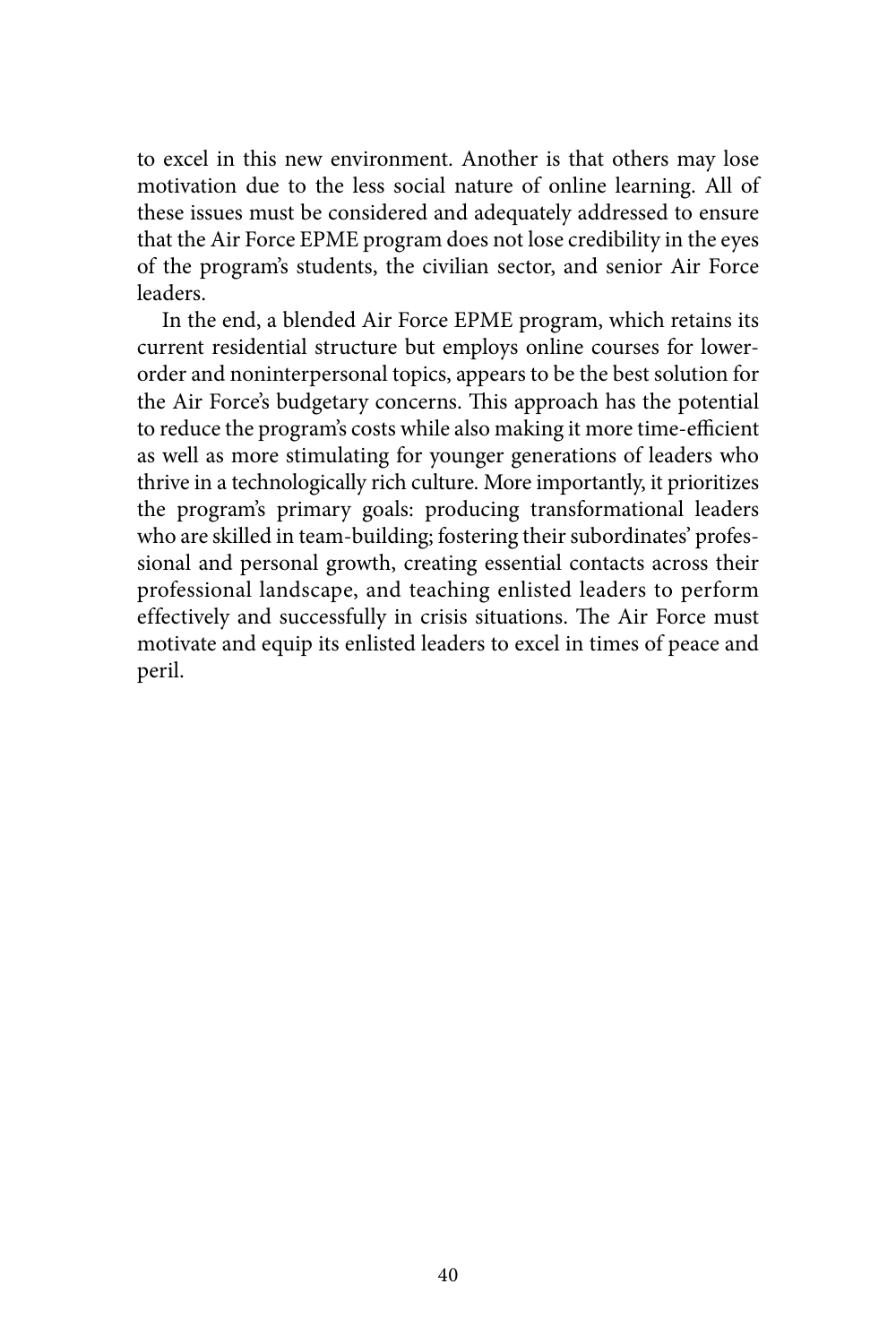# **Appendix: Research Methodology and Results**

The purpose of the qualitative, modified Delphi study, conducted in 2015, was to determine if the Air Force's enlisted leadership education program could be converted from resident instruction to an online platform while still achieving the desired learning outcomes. The lack of existing empirical data on whether enlisted professional military education (EPME) can be conducted effectively through a fully online platform made it necessary to seek an alternative form of evidence expert opinion. The research was structured as a Delphi study, using a series of three questionnaires designed to obtain agreement on several issues from among a panel of experts—participants with expertise in enlisted leadership education and personnel experienced in administering Air Force educational programs. This appendix provides an overview of the methodology and design of the study, as well as its findings.

#### **Rationale and Appropriateness of Design**

This research project aimed to determine if the Air Force can convert the educational program for enlisted leaders from traditional resident instruction, used by the Air Force for over 40 years, to an online platform. The study was designed to determine whether learning outcomes could still be achieved through online instruction, or if enlisted personnel would instead be rendered less effective leaders, jeopardizing the service's ability to accomplish its mission. The design of this study is similar to the design described by Matthew R. Hallowell and John A. Gambatese in 2010 and Johann Steurer in 2011, a qualitative methodology that systematically assembles beliefs from among a group of experts in the issue being investigated.[151](#page-91-0) The current research was best achieved using the qualitative method described by Ruth McNeil, because the goal was to collect the descriptive opinions of participants through open-ended questions and then analyze this textual (rather than numerical) data.<sup>152</sup> The flexibility in design offered by a qualitative approach was another benefit of this method, since participant responses played a role in determining whether additional questions needed to be asked or if some answers needed further clarification.

The Delphi method in particular has proven effective in gaining consensus among experts[.153](#page-91-0) In the business sector, accurately predicting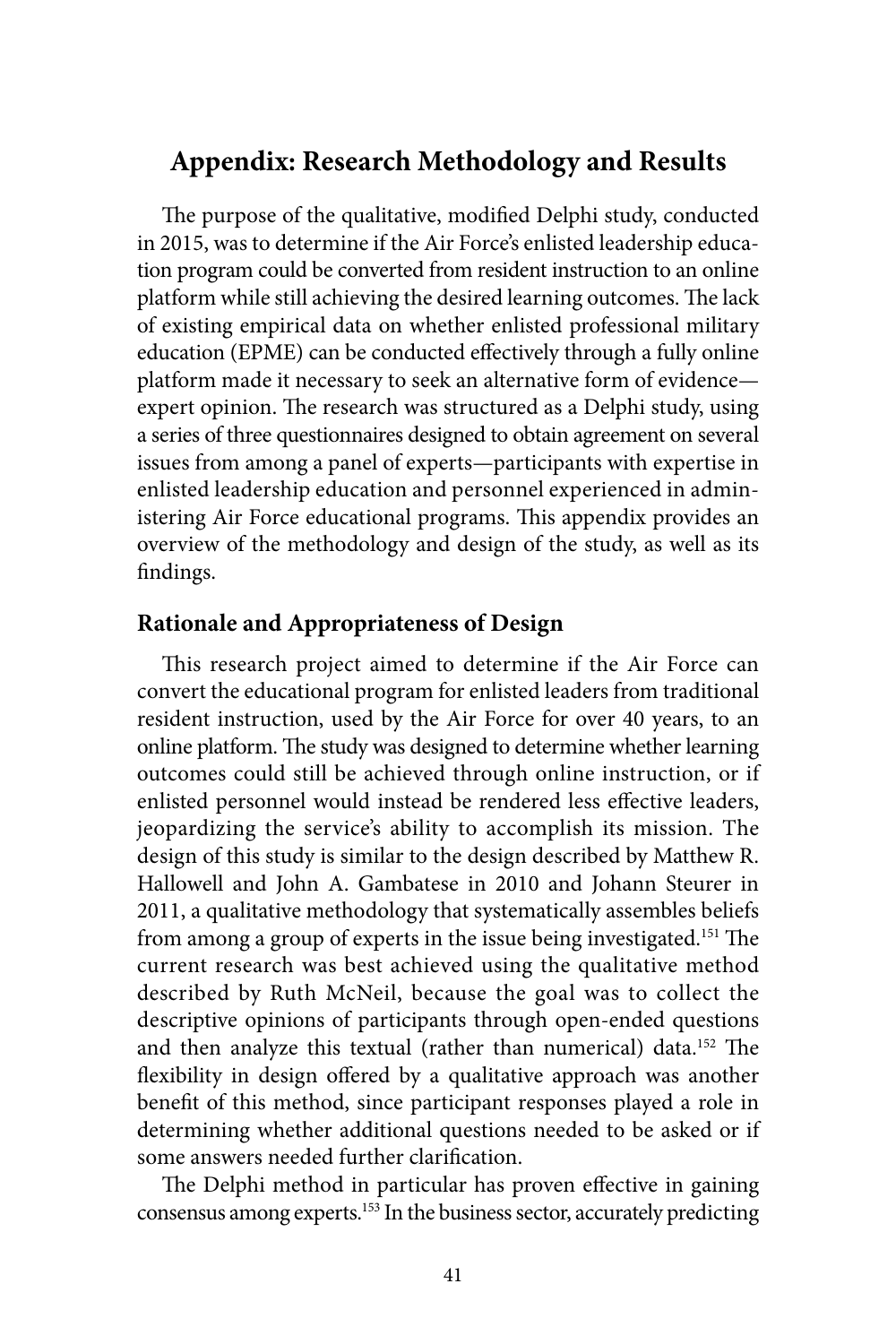the future of demand, cash flows, and other factors is crucial. Quantitative forecasting methods, however, are in many instances not an option, because historical data is typically not available. This makes projecting the effects of a new project using quantitative methods nearly impossible. In such cases, qualitative methods like the Delphi method can instead provide reliable forecasts.[154](#page-91-0) It provides a technique for studies in which the problem cannot be addressed through precise analytical techniques and can only be solved by using the subjective judgments of a collective group.<sup>155</sup> Leaders in many disciplines have used Delphi studies; faculty at the University of Nebraska, for instance, used a Delphi study to measure the quality of education delivered through distance education programs[.156](#page-92-0) This technique was used in this study because it facilitates the collection of expert opinions and analyzes the data in a way that leads to a consensus.[157](#page-92-0) 

The lack of previous research on the topic also suggested that a modified Delphi technique would be most beneficial.[158](#page-92-0) Considering the absence of empirical evidence for using an online platform in enlisted leadership education, an effective alternative was to seek the expert opinions of highly experienced individuals in the field of Air Force education. These expert opinions provided data for Air Force leaders to consider in choosing whether to convert the EPME program to an online platform or to continue teaching the program using resident instruction alone.

Another option was the Nominal Grouping Technique (NGT). NGT is a group process that incorporates the creative features of brainstorming into a controlled framework for needs analysis, problem solving, and decision making. The process consists of four steps: (1) generating silent ideas for recording, (2) using the round-robin process for sharing and recording each idea, (3) discussing and clarifying each recorded idea, and (4) voting and assigning weights to each idea.<sup>[159](#page-92-0)</sup> This structured decision-making process is similar to the Delphi method, and many researchers consider it an effective brainstorming process; however, NGT requires members to be physically present with a facilitator. This was not feasible for this study.

In addition, the heterogeneity of participants needed to be preserved in order to ensure the validity of the results. It was important to avoid letting individuals with strong personalities dominate the discussion (i.e., the bandwagon effect).[160](#page-92-0) With the Delphi method, participants generate ideas silently and individually, producing a greater number of ideas. Responses are more valuable because participants write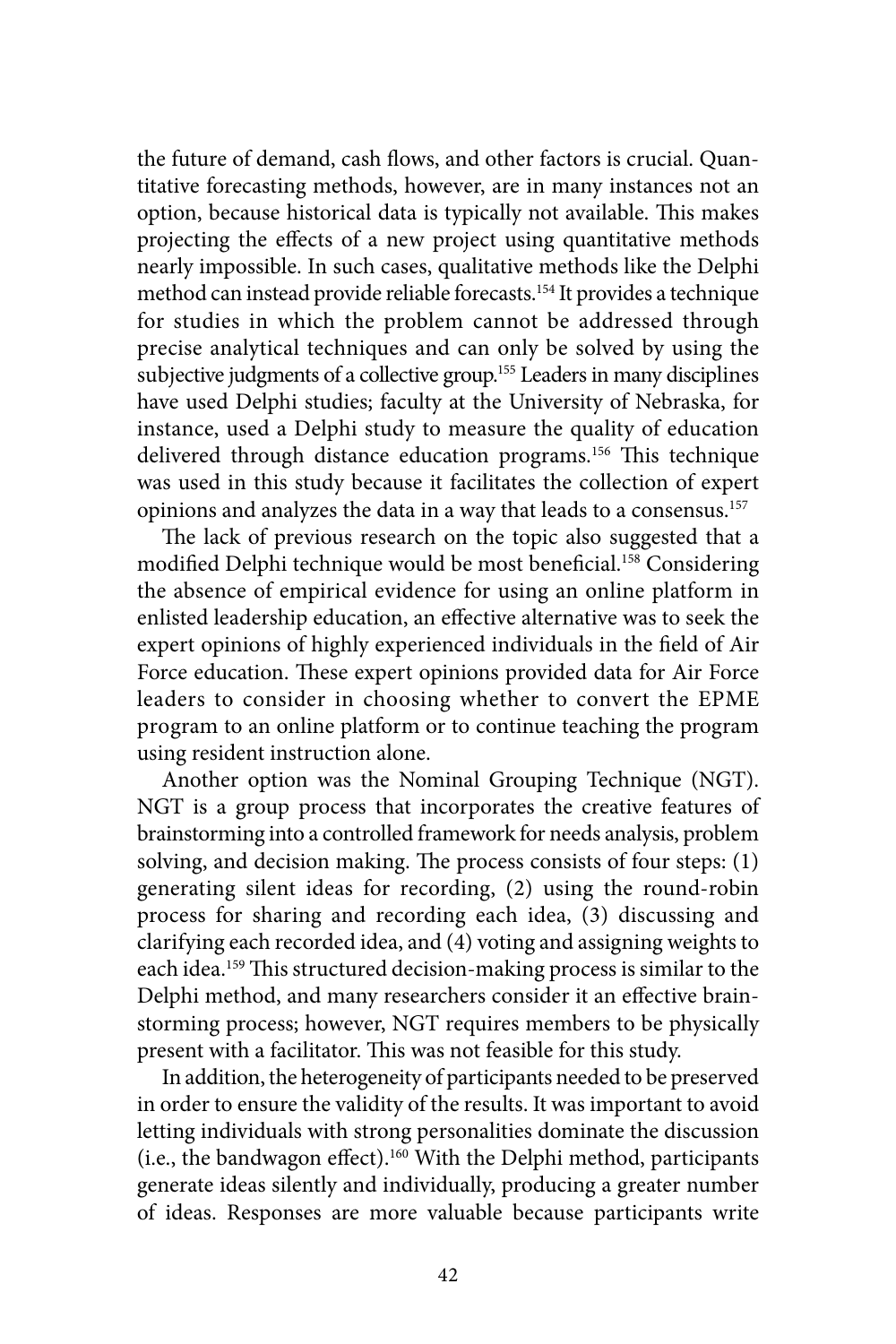them at their own convenience rather than under a time constraint. This flexibility makes it more likely that participants will think critically through each problem. Because participants are anonymous and isolated, they can provide responses without pressure from other group members.<sup>161</sup>

The instrumentation and data collection for this research was also based on the Kirkpatrick Evaluation Model, an approach favored by Air University.<sup>162</sup> This model recommends evaluating the effectiveness of education in four phases. Phase one is the reaction phase; the goal of this phase is to gauge how students feel about the education or learning experience[.163](#page-92-0) One important area of focus was how students reacted to the idea of online instruction for the EPME program compared to how they currently react to the residential EPME program. The purpose of this portion of the research was to predict whether these reactions were the same or different and, if the latter, whether the students' reaction to online learning would impact learning outcomes.

The second phase of the Kirkpatrick Evaluation Model is the learning phase, in which the objective is to measure students' increase in knowledge, based on the education or training experience.<sup>164</sup> Again, in this study, research questions were aimed at predicting whether learning using an online platform to teach EPME would be equally as effective as the current classroom instructional method.

The third phase of the Kirkpatrick Evaluation Model is the behavior phase, which evaluates the extent to which learners have applied the knowledge gained from the course in work situations.<sup>165</sup> In the case of the current research, the aim was to predict whether EPME graduates would be as capable to apply leadership skills they learned through online instruction as those gained in resident instruction.

The fourth and final phase of the Kirkpatrick Evaluation Model is the evaluation phase. Evaluating the results helps organizations determine how educating the learner improved the overall organization. In the case of the current project, the goal was to predict the overall impact converting this education from the traditional resident instruction to online instruction would have on the leadership abilities of Air Force enlisted personnel.<sup>[166](#page-92-0)</sup>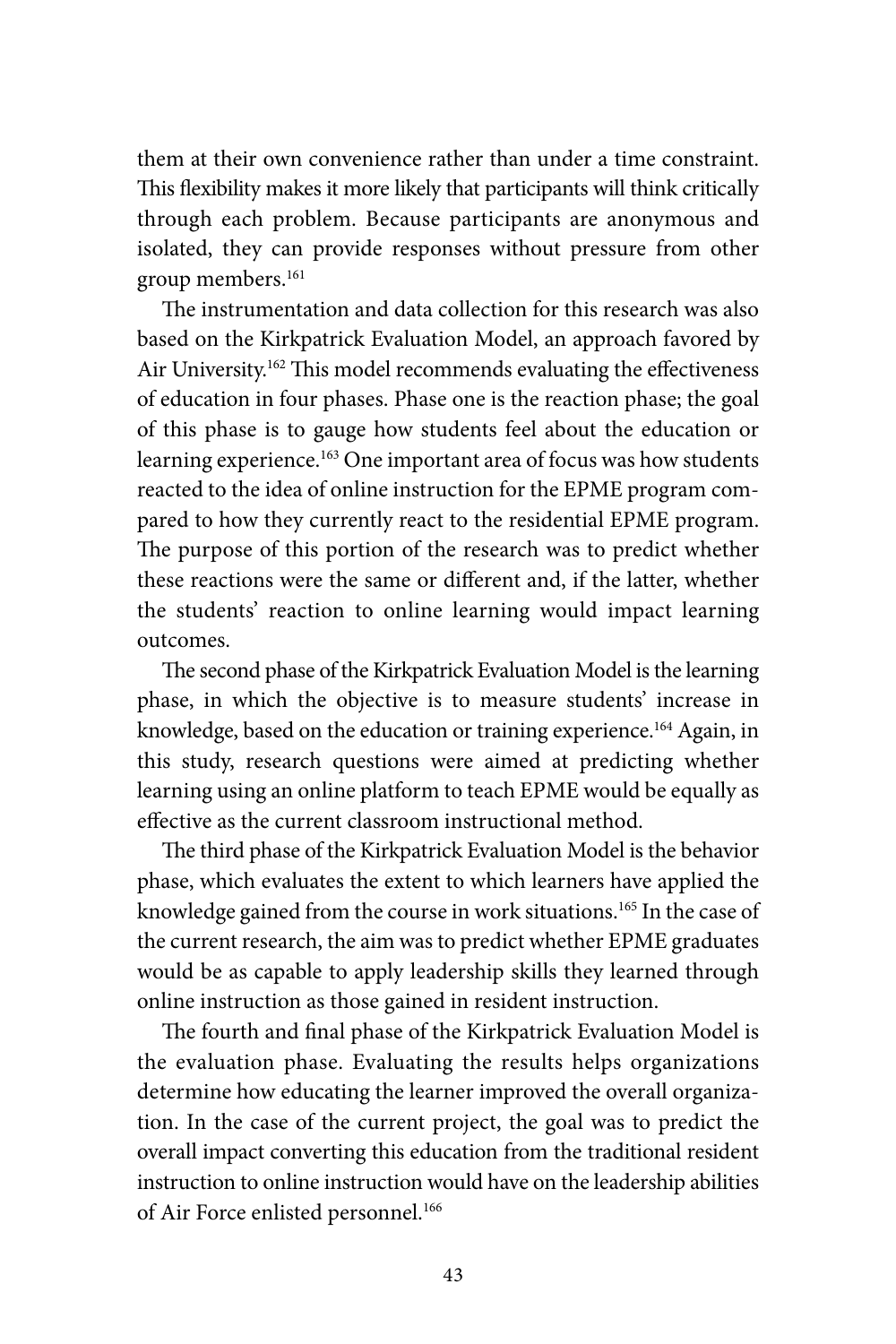#### **The Delphi Method**

When the goal of a research project is to collect facts relating to human behavior that, when accumulated, verify a theory that allows the researcher to predict an outcome with certainty, it is best to use a quantitative methodology. Conversely, when the goal of the research is to gain a better understanding of human behavior and to gain knowledge of how people construct meaning, a qualitative method is best[.167](#page-92-0) The goal of this project was to develop a recommendation for future decision making based on expert opinion; therefore, the latter approach was best. In particular, this research was conducted using the Delphi technique. Nicola Clibbens, Stephen Walters, and Wendy Baird define the Delphi technique as a "[h]ybrid survey design that aims to reach consensus on important issues. It is characterized by a specific sequence of events: response of an expert panel, formulation of questions, generation of statement of opinion, reduction and categorization, rating analysis and iteration."[168](#page-92-0) Zachary D. Cole, Holly M. Donohoe, and Michael L. Stellefson further summarize that the Delphi technique is "a group method that is administered by a researcher or research team who assembles a panel of experts, poses questions, synthesizes feedback, and guides the group toward a consensus.["169](#page-92-0)

The Delphi technique originated in the 1950s, when the Air Force asked the Rand Corporation to develop a method for gaining a consensus of opinion from a group of experts to determine how the Soviet Union might launch a potential military attack against the United States[.170](#page-92-0) Since its original development, researchers have used the Delphi technique to resolve other issues, objectively establishing a consensus on how to approach complex problems. The Delphi technique is a way to obtain solutions for difficult issues when there is no accurate, concrete data available.

The traditional Delphi technique usually starts with the development of a set of open-ended questions on the research problem. These questions are presented to a panel of experts, and their answers are analyzed and summarized before being redistributed to the experts so that they can clarify any areas in which they disagree. The modified Delphi technique used in this project differs from the traditional Delphi technique because the first-round questionnaire consists of planned questions based on information found in the literature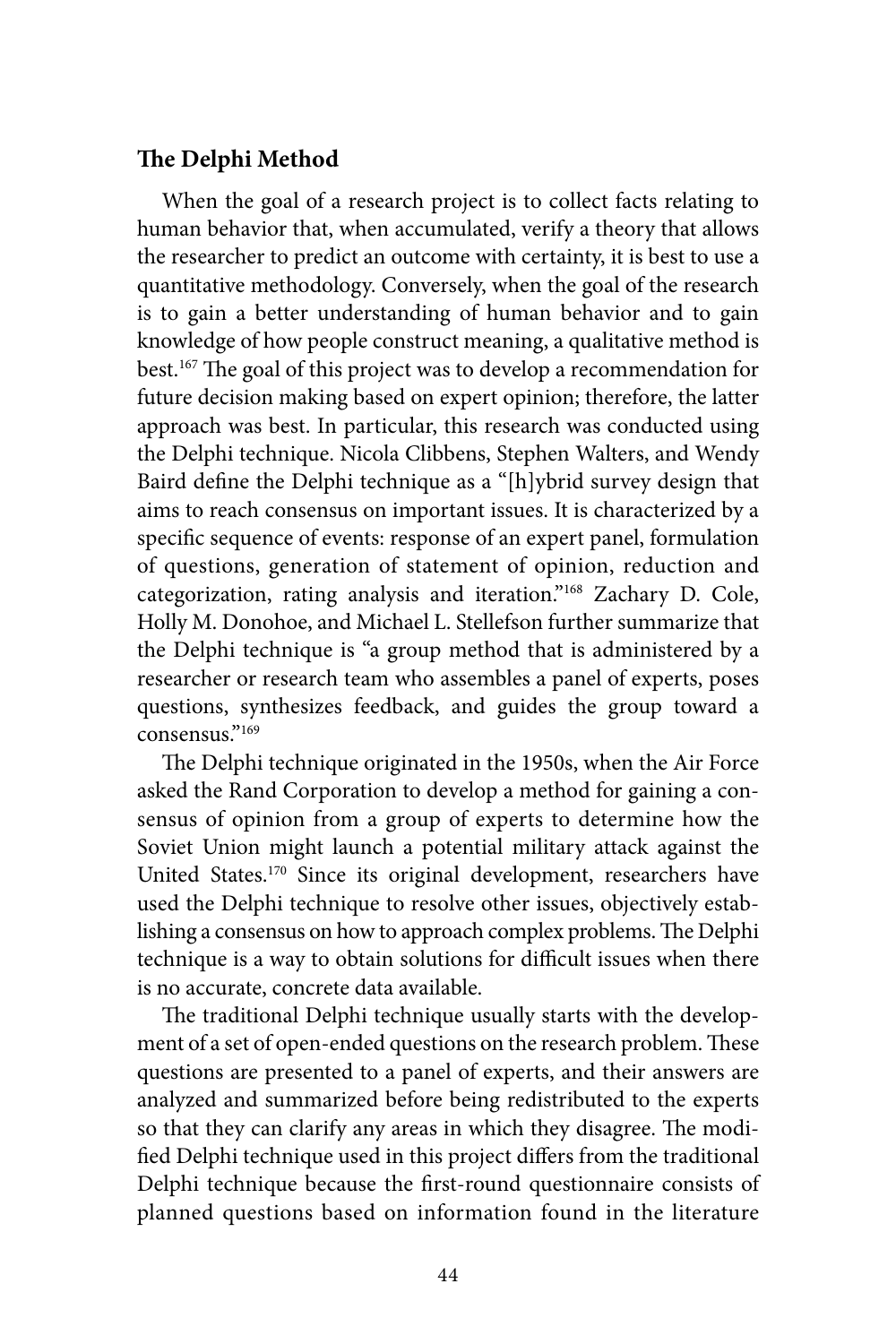review. Researchers have noted that this modified Delphi technique is fitting if secondary literature is available.<sup>171</sup>

The Delphi technique offers many advantages, as described above. It allows researchers to administer questions in writing rather than in person, which enables participants to respond at their convenience. This also allows contributors with varied credentials and in distant locations to participate in the study, leading to a larger panel of respondents who together can formulate a better decision. Administering the questions in writing rather than in person also helps keep the focus on the issue.

Another advantage of the Delphi method is that it increases confidentiality, and this confidentiality helps avoid many communication barriers. Participants can remain anonymous, which encourages them to freely provide information they might otherwise be reluctant to reveal. Anonymity prevents those with authority and those with forceful personalities from dominating the process. It helps prevent groupthink, in which one or two people end up manipulating the direction of the conversation.

The steps of the Delphi technique are as follows:

- 1. The moderator develops an initial questionnaire and distributes it to a panel of experts.
- 2. The panelists independently generate ideas as they answer the questionnaire and return it.
- 3. The moderator summarizes the responses to the first questionnaire and develops a feedback report and a second set of questions for the panelists.
- 4. Having received the feedback report, panelists independently evaluate earlier responses and vote on answers to the second questionnaire.
- 5. The panel ranks the response from the second set of questions and the moderator develops a final summary and feedback report, distributing it to the group.
- 6. Variations of the basic technique include:
	- a. The number of iterations.
	- b. The method of response.
	- c. The size of the panel—anything from five or six respondents to several hundred participants.
	- d. The scoring system and the rules used to aggregate the judgment of the panelists.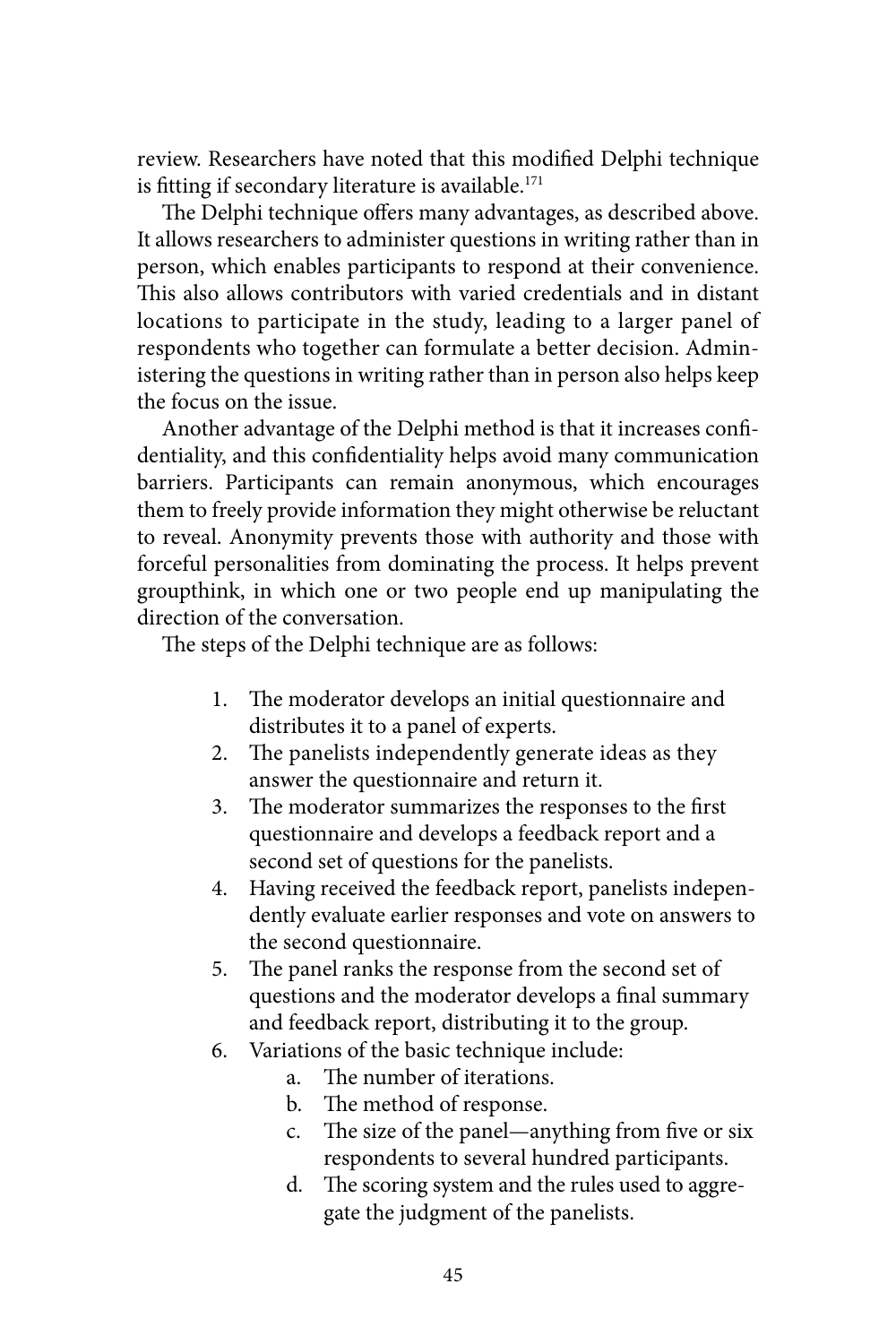- e. The extent of anonymity afforded to the panelists.
- f. How consensus is defined and how to deal with disagreements.<sup>172</sup>

# **Research Focus**

This study prioritized the following research questions:

- **RQ1.** What aspects of EPME, if any, can be achieved best using an online platform?
- **RQ2.** What aspects of EPME, if any, cannot be achieved using online instruction?
- **RQ3.** What aspects of EPME, if any, can be achieved best using traditional classroom instruction?
- **RQ4.** What aspects of EPME, if any, can be achieved equally effectively using either online or classroom instruction?
- **RQ5.** What negative impact, if any, will converting to an online platform have on enlisted personnel's ability to lead if desired learning outcomes cannot be achieved using online instruction?

# **Research Design**

This research project consisted of three phases. First, a panel was selected from a group of Air Force EPME graduates, EPME faculty, and educational program administrators (see "Sampling Frame and Population" below). The EPME graduates were personnel who had completed the senior level of EPME and have spent at least two years applying the leadership skills they learned in the EPME leadership course in their Air Force assignments. EPME faculty were personnel with two or more years as current or previous EPME faculty members, who taught EPME at the senior level. Educational program administrators were personnel who had experience managing or directing an Air Force educational program.

During the first phase, 18 participants completed the first round of a three-round survey. Through an online survey platform, participants answered seven demographic questions, nine open-ended questions, and one commentary question. Answers to the demographic questions helped in analyzing the results of the data collected.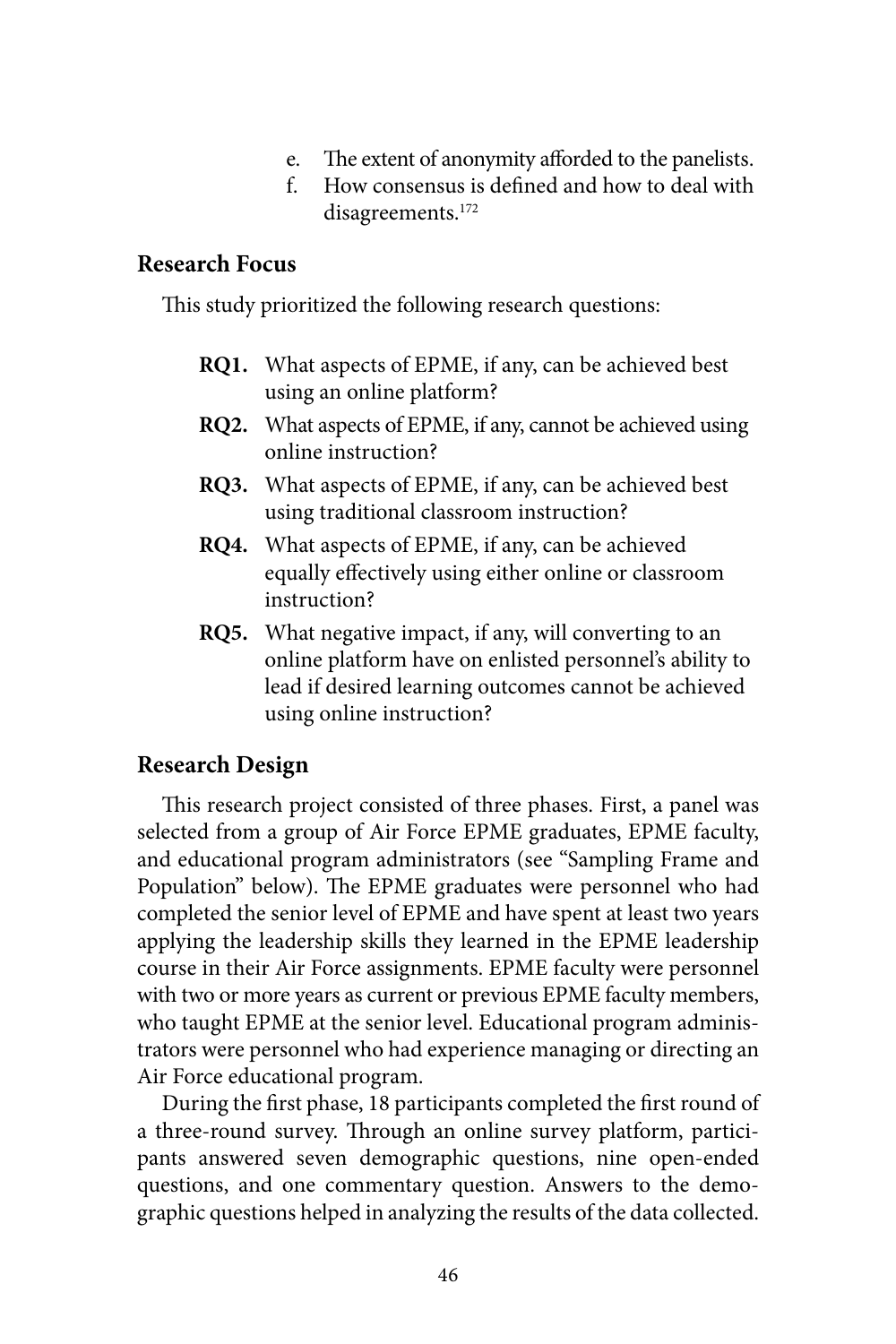(It was useful to know whether certain responses were unique to certain age groups. It also was helpful to know if graduates, faculty, or administrators perceived the situation differently by category.) Codes assigned to identify participants were used to send reminders to those who had not responded to the questionnaires or to ask for clarification if needed.

For the second phase, the summarized answers from the first round were sent to the participants, and they were asked to select the top five responses to each question. In the third and final phase, the top five choices for each of the nine questions were sent back to the participants, who were asked to rank the responses in order of importance using a numerical scale from one to five.

#### **Sampling Frame and Population**

The sampling size for Delphi studies varies widely, since the expertise of participants is a more important consideration.<sup>173</sup> In order to ensure the credibility of this study, all participants had to have a significant amount of experience in education and enlisted leadership, so the panel was drawn from those with experience in administering Air Force education, in teaching senior-level EPME courses, or as a senior-level EPME graduate.

Because graduate personnel have completed all levels of EPME and have served in positions where they applied educational practices learned in real-world situations, they were considered experts for the purpose of this study. Their experiences allowed them to determine which aspects of the EPME program are or are not effective. Expert faculty members, with two or more years' experience in delivering instruction or developing enlisted leadership curriculum for seniorlevel EPME, were also considered experts, since they are familiar with how students perceive the curriculum. The administrators who manage this curriculum often serve as members of think tanks themselves and are prepared to make recommendations regarding the effectiveness and efficiency of existing programs. They have experience conducting field evaluations to this end and often receive feedback from, and provide advice to, senior leaders as well.

The sample was selected from Air University, the school that teaches senior-level EPME. Most EPME faculty are at this location. Since this location is the educational center for the Air Force, many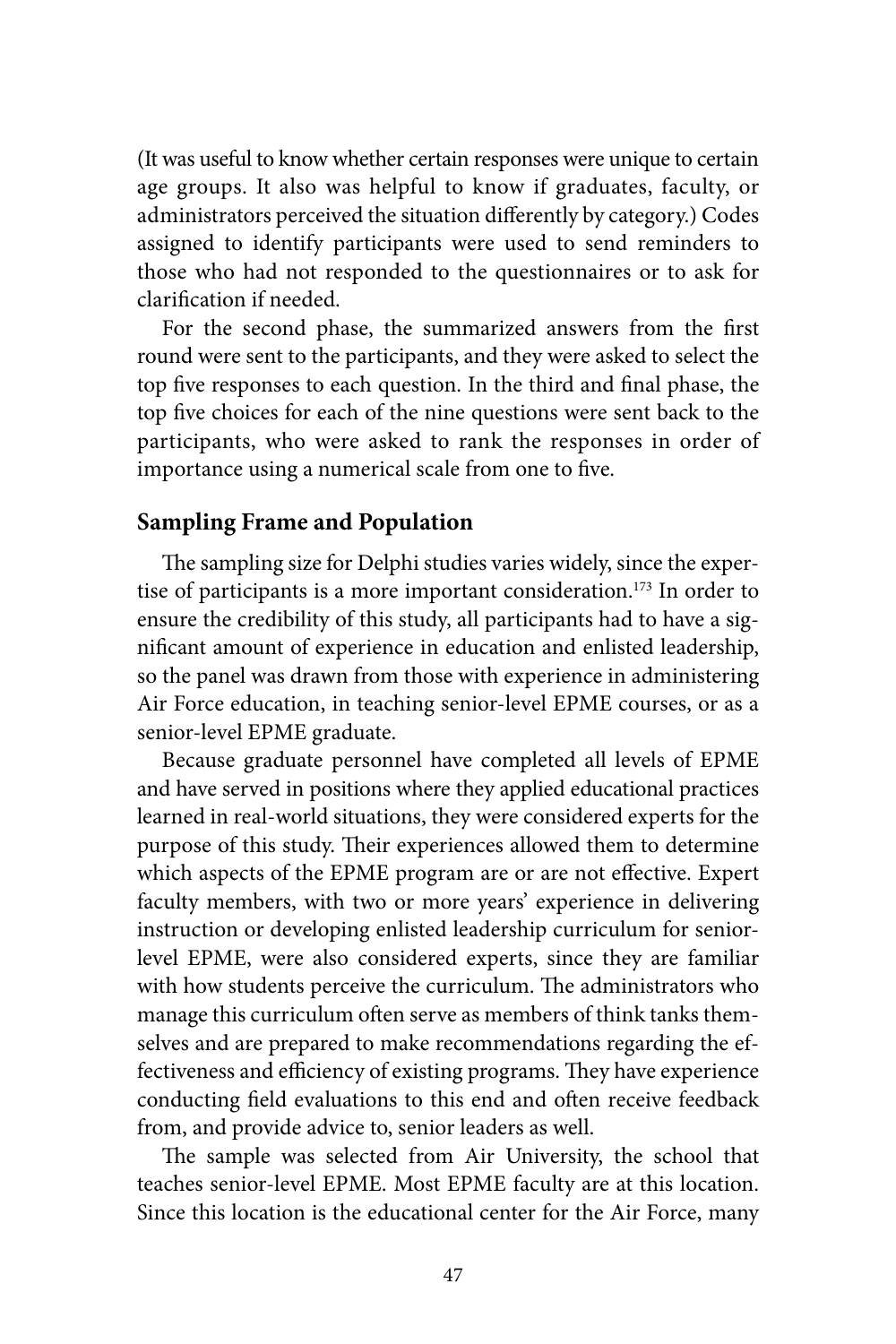program administrators work there and are experts in developing and delivering online and resident instruction.

The population for this study was thus Air Force EPME graduates, EPME faculty, and educational program administrators who work with senior-level EPME programs at Air University. The university's chief institutional effectiveness officer granted permission for these individuals to participate in this project. The Maxwell AFB global access network (GAL), which contains contact information for all personnel who work at Air University, was used to select participants. None of the population for this research were in any of the protected research categories.

The GAL presented approximately 40 people located at Air University who would most likely possess the qualifications and experience required for this study. Of these 40 people, 32 responded, and 28 of the 32 possessed the qualifications necessary. All 28 potential participants were contacted by email or telephone to discuss the nature of the study using an interview protocol that explained the purpose and design of the study and that provided a letter of consent that explained the individual's right to participate, or not participate, in the study. This letter also described how confidentiality would be maintained and how to withdraw from the study at any time during the process. Those who agreed to participate in the study were sent a link to the Allegiance software program used for the survey questionnaire.

This study used a combined purposive selection and stratified sampling technique, which helped to increase the probability that all categories of the population would be included[.174](#page-92-0) This is an especially useful sampling method when participants must be selected for their expertise in a specific area.<sup>175</sup> Purposive selection is a procedure used in qualitative research that allows the researcher to choose participants with the expectation that each person has valuable information to contribute to the study.<sup>[176](#page-92-0)</sup> This research required experience in enlisted leadership education, online instruction, traditional instruction, and overall Air Force education.

In the end, 18 voluntarily consenting participants contributed to this research. The majority were male  $(N=12, 67%)$  and older than 45 years old (N=13; 72%). Others were either female (N=6; 33%) or between the ages of 36 and 44 (N=5; 28%). Panel members' affiliations with EPME included deans, instructors, curriculum writers, and graduates of the program. Their job titles varied and included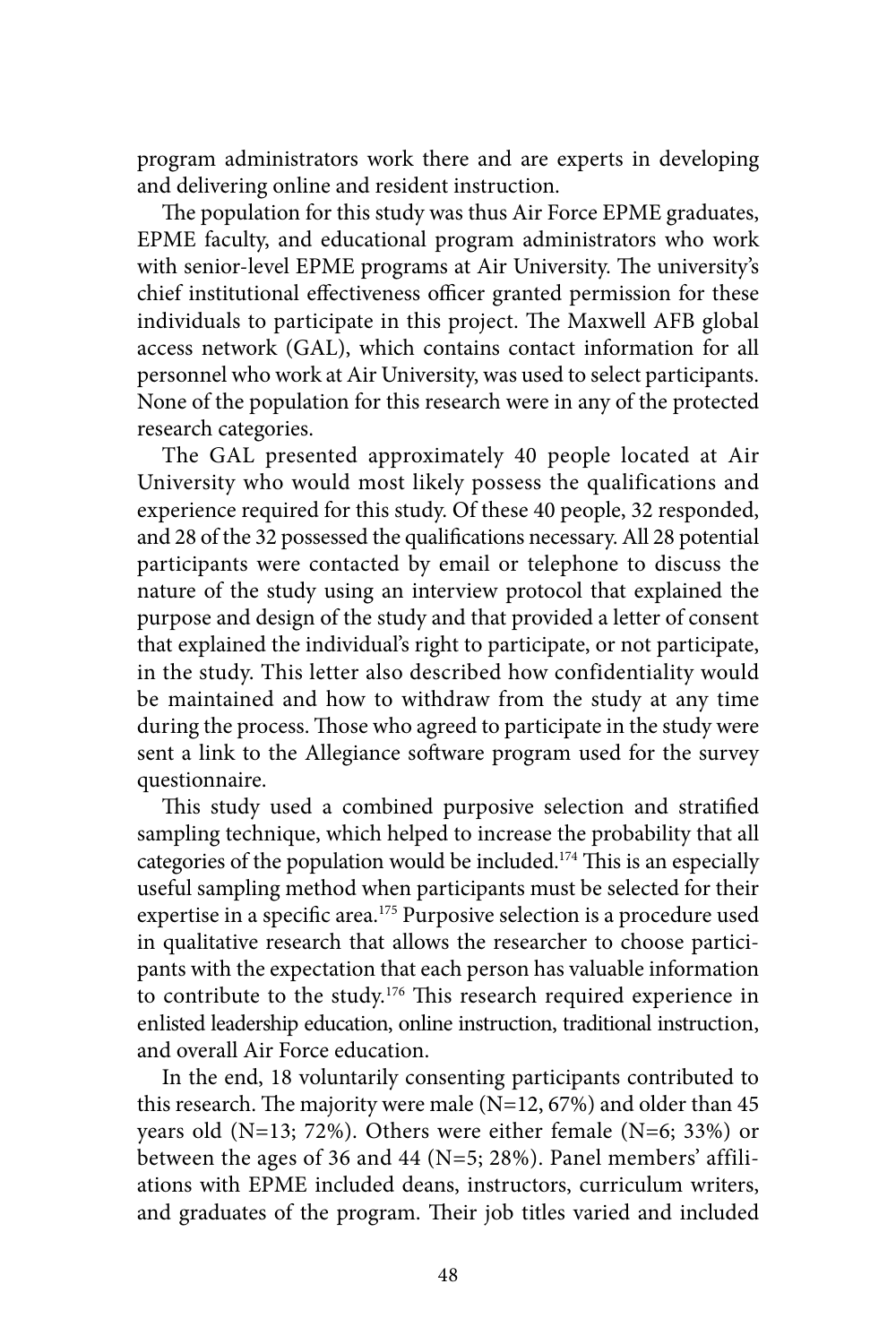dean of academic affairs, academic instructor, curriculum writer, information technology specialist, instructional system specialist, educational course director, training manager, and chief of business operations. Seven of the 18 participants held the highest Air Force enlisted grade of chief master sergeant.

The education level of the panel ranged from associate's degree to doctorate; two participants held an associate's degree, two held a doctorate, six held a bachelor's degree, and eight held a master's degree. Nine of the participants were previous faculty members who currently held administrator responsibilities. Five of the participants were distinguished only by being graduates of the EPME program. Four participants were current or former faculty members. Only one participant did not have online course experience.

The survey had 10 questions, wherein the last requested additional commentary. All questions were answered in full by every participant, and 10 participants offered additional commentary in the last question of round one of the survey.

Confidentiality

After receiving institutional review board approval, each potential participant was sent a copy of the informed consent letter, confidentiality statement, and interview protocol. The interview protocol addressed how the research would be conducted. The consent letter explained the prospective panelist's right to participate in the study and their right to withdraw at any time during the research. The confidentiality statement explained how identification would be maintained and how the data would be stored to protect each individual's identity. Furthermore, participation was voluntary, and all panelists signed a consent agreement before participating in any part of the study.

To ensure the participants' privacy, the selected panelists were assigned participant number codes for tracking purposes. Each participant was responsible for entering their assigned participant number in each survey so that their feedback would be anonymously attached to them. To protect their identities, only the researcher had access to the documentation used to assign participant numbers and track responses. This information was locked in a container and maintained in the researcher's office for a period of three years, after which it was destroyed.

Publications of this research will not include any information by which participants may be identified, including names, characteristics,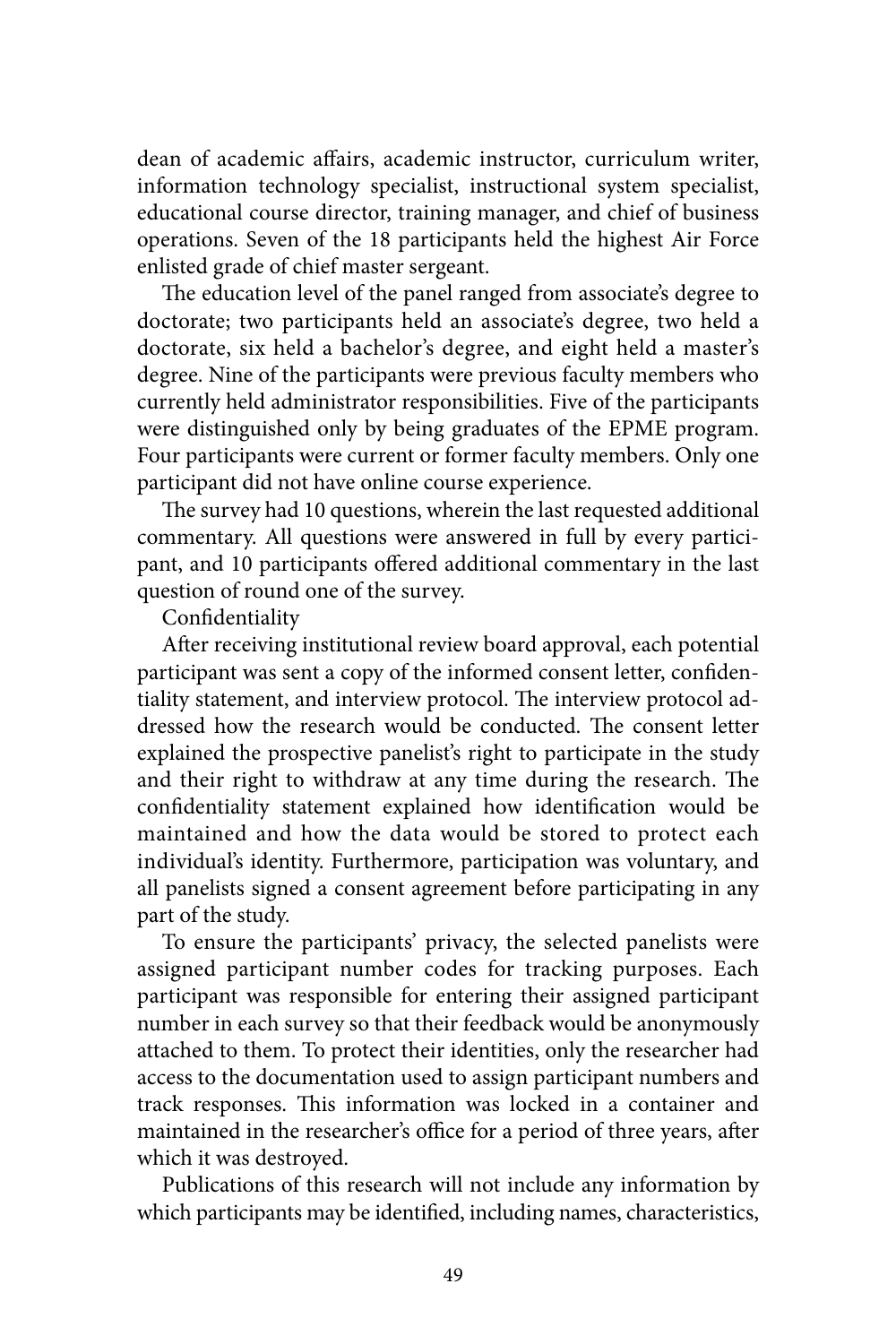questionnaire responses, incidental comments, or other information accrued either directly or indirectly. No material regarding the research project or its participants will be discussed in places where such discussions might be overheard. All information pertaining to this research will be protected to prevent any confidential material from being accessed by unauthorized persons.

## **The Pilot Study**

Before being used in this Delphi study, the nine survey questions were tested with a pilot group. Pilot studies serve several purposes, but the purpose of this one was to test the adequacy of the research instrument, establish whether the sampling frame and technique was effective, and collect preliminary data. The pilot study also assessed the validity of the projected data examination methods to determine potential problems[.177](#page-92-0) The changes made to the study's nine questions, based on the pilot study, were the addition of geographical questions, more thorough definitions of terms, and the addition of demographic questions regarding the participants' education level, age category, gender, job title, and EPME affiliation.

#### **Study Rounds and Data Collection Procedures**

In this study, data was collected using a sequence of survey questionnaires—a set of continually narrowing surveys that first brainstormed for central factors, then reduced the list of responses to the most significant ones, and finally classified the responses by the most important factors. The surveys were disseminated via the Allegiance software program, a program similar to Survey Monkey, but with interface features that allow for data transfer and manipulation through several other software programs. This is software currently in use by Air University, and because Air Force members are familiar with this instrument, their responses were more likely to be timely and complete. The survey program also has tracking devices that allow participants to remain anonymous while still permitting automated reminders and messaging as well as the "scrubbing" of responses to remove any personal identifiers. Individual participants' responses were tracked and anonymized through each round and then compared to their own responses from previous rounds. Each Allegiance survey disseminated within Air University must be approved by Headquarters Air Force annually and assigned a survey control number, verifying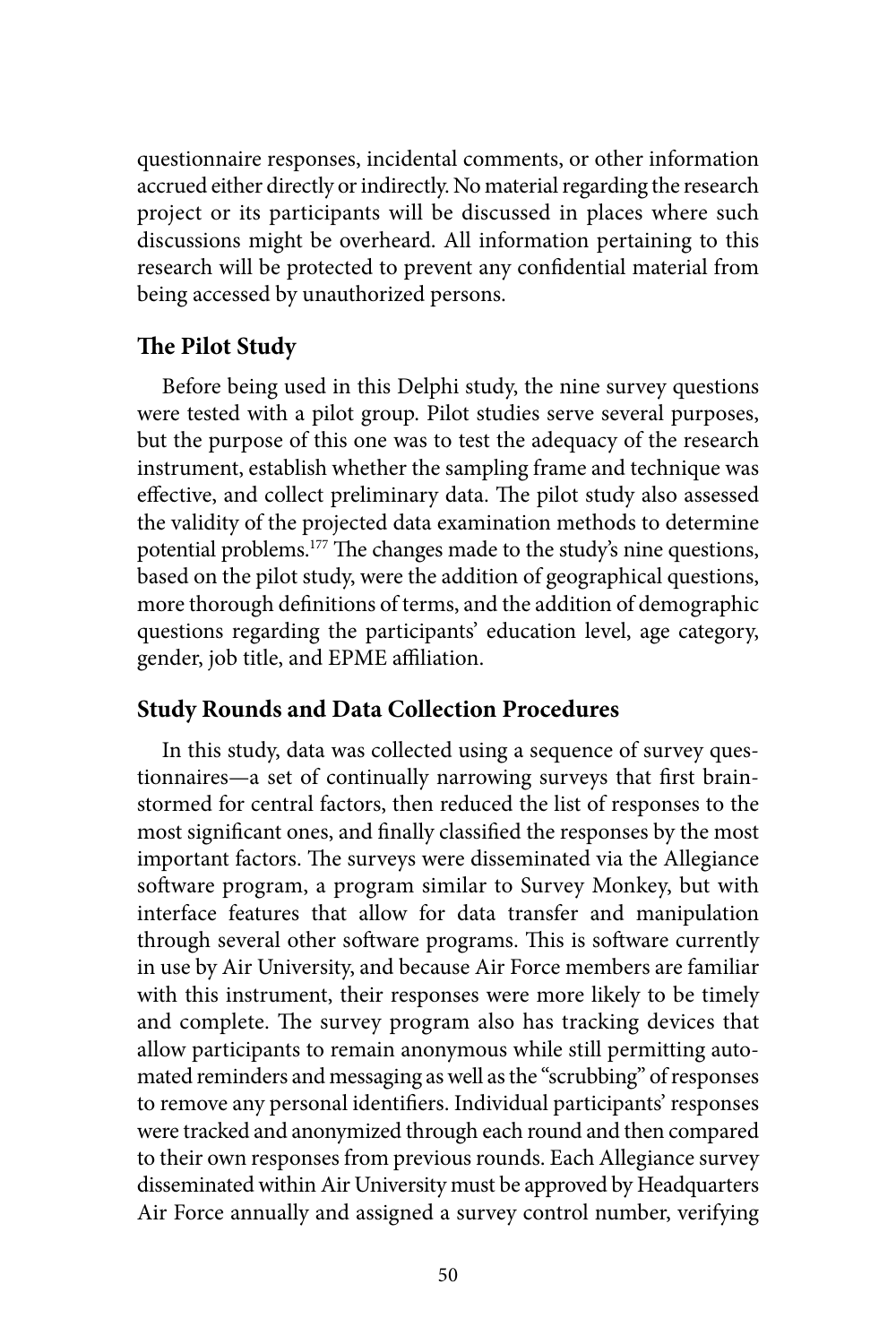that the survey meets Air Force standards and that the researcher is not collecting information that may damage individuals or harm the reputation of the US Air Force.

After the pilot study verified that the questions and the instrument were valid, current and former EPME faculty, graduates, and educational program administrators were invited to join the study, allowing for multiple perspectives. In the first round, the panel answered seven demographic questions, nine research questions, and one openended commentary question. Delphi studies with numerous steps and reiterations are much more time intensive than traditional surveys; therefore, an effort was made to keep the time necessary for completing the survey to 30 minutes or less.

The second round asked the same questions from the first phase, but participants were asked to choose what they felt were the best five answers from the most frequent responses (between five and 10) gathered in the first round. The results of the second round thus narrowed the group's responses to answers most agreed upon. This second set of responses provided the baseline for the last round.

In the last round, participants ranked the results from the second round using a scale of one to five, with one indicating what panelists felt was the most important answer and five indicating what they felt was the least important. This ranking was consolidated into one document and demonstrated that the group of experts had reached a consensus. The three rounds of surveys can be seen at the end of this appendix.

#### **Data Analysis**

Data analysis was qualitative and thematic. A naivety approach was adopted, since it prevents bias and highlights surprising or unexpected results. The process was inductive and iterative, as well as aided by the qualitative data analysis software, NVivo10. It aimed at identifying what was important for interviewees by means of themes and subthemes.

The main steps were:

**a. Immersion and coding per question**. Repeated reading and line-by-line coding of the transcripts were completed. Codes were simultaneously descriptive and interpretative. The participants' key emphases were detected at this stage.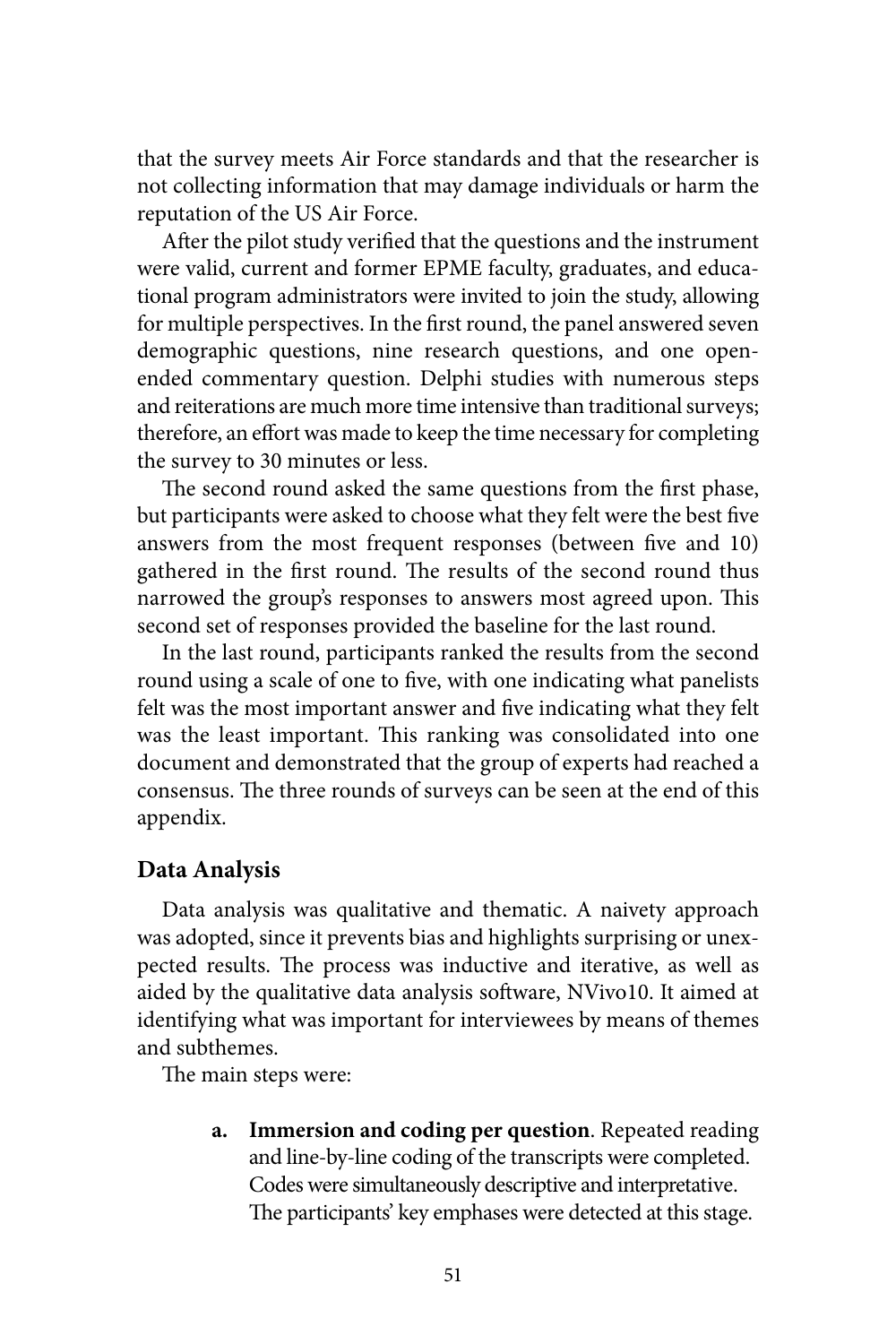- **b. Theme formation per question**. Questions led to themes. For each question, codes generated during the previous stage were organized into a thematic structure. Given that the data per question was not extensive, there were at most two levels of analysis: (1) subthemes (midlevel categories, descriptive of the qualities of the theme or question); and (2) categories (low-level codes, less abstract and encompassing). The objective was to accurately communicate the views expressed and detected by the codes.
- **c. Narrative**. The information was translated into a narrative for each question. It aimed at efficiently communicating the findings.
- **d. Overall thematic conclusions**. An overview of the most recurring findings was delineated and transformed into a concluding narrative.

## **Trustworthiness**

The NVivo10 software increased trustworthiness by facilitating coding, consistency checks, and triangulation. The project's naïve approach also helped in this regard; however, the small amounts of data used in this study as well as the slight repetition of findings across questions increased the possibility of error, since greater amounts of data may be more trustworthy due to an increased recurrence of similar ideas in the overall transcripts. For example, participants made multiple references to the benefits of mixed residential and distance-learning approaches, yet this idea only became a distinctive subtheme in question nine. Thus, each subtheme and the overall analysis provided by the project might become clearer if a numerical data analysis approach is taken in the future. Some scattered ideas might even emerge as subthemes in such a case.

#### **Findings**

### *Question 1: Which ASPECTS of EPME, if any, are best taught using resident instruction?*

In round one, three subthemes emerged: *certain areas*, *certain techniques*, and *differential beneficial effects*. Generally, participants highlighted *certain areas* and *certain technique*s and skill levels that benefited from residential education. The most frequently mentioned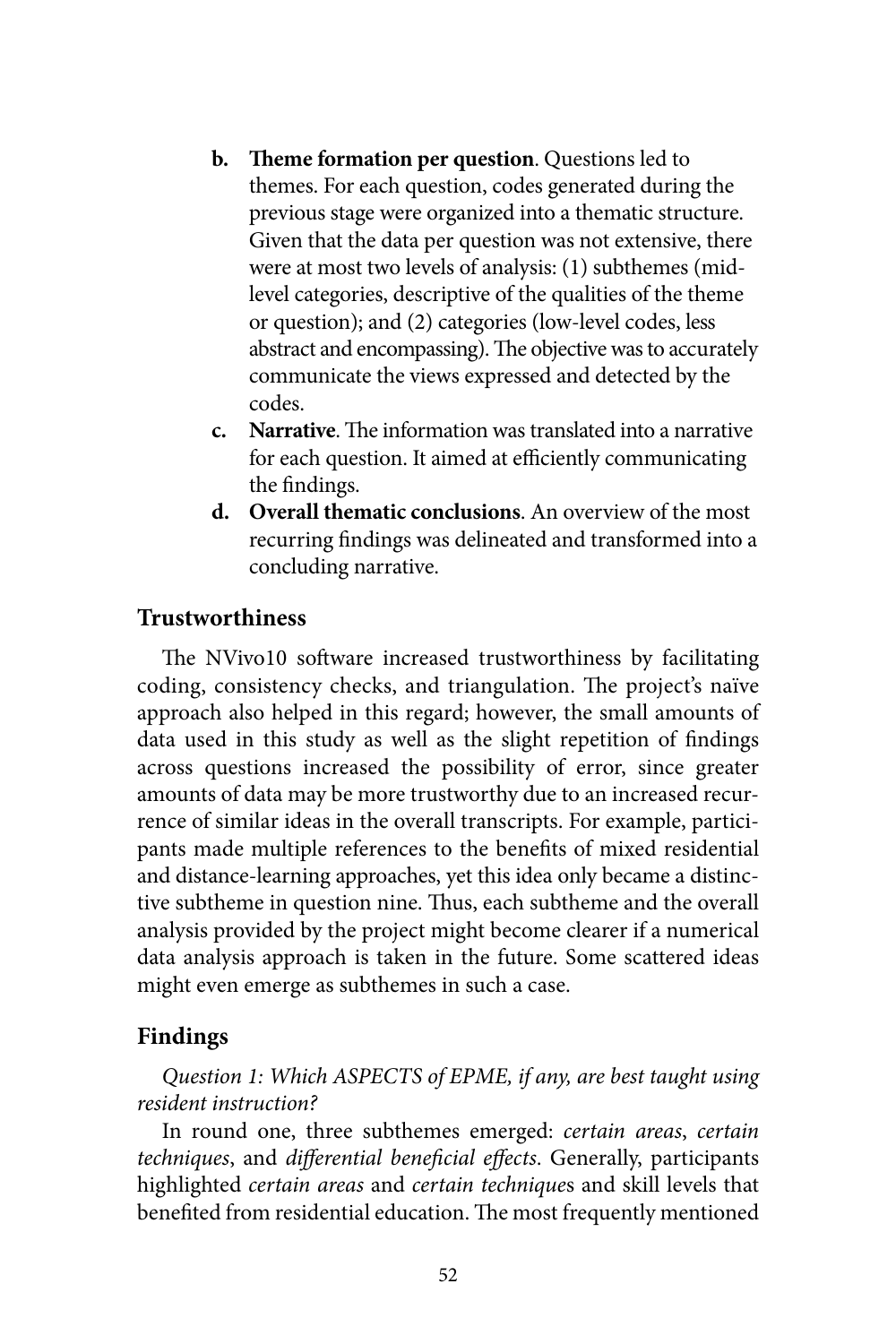areas were: communication, leadership, management (including conflict management), team building, and problem solving. The most frequently mentioned techniques, important if not critical for learning leadership skills, were role-playing (including experiential learning), interacting and sharing (via, for example, guided discussions and case studies), and practical applications (including demonstrations, lectures, and drills). Note that these two aspects are not necessarily independent. For example, the communication area often involves receiving and giving feedback about lectures and briefings. This was also coded as a technique.

The majority felt that some aspects of the EPME program benefited from residential learning (e.g., "Any subject matter taught at the application level or higher of Bloom's taxonomy" would benefit). That is, residential teaching had *differential beneficial effects.* These effects varied in accordance with the adopted teaching techniques, the course content, and the cognitive development level aimed for in the program.

leadership concepts. In round two, participants more often highlighted interpersonal aspects (encouraging peer and instructor interaction, teaching communication skills, and facilitating team building) and practical aspects ("teaching curriculum through role-playing" and "teaching curriculum through practical application"). There was one additional aspect which can be regarded as partly interactional and partly content related that was less frequently indicated: teaching new

Round three confirmed this analysis. The descending order of importance of the five selected interactional or practice-related aspects were: "teaching curriculum requiring practical applications," "encouraging peer and instructor interaction," "teaching curriculum involving role-playing," "facilitating team building," and "teaching communication skills." These should be the principal aims and outcomes of the residential course.

#### *Question 2: Which ASPECTS, if any, of military leadership can be taught equally effectively using either online or resident instruction?*

In round one of the survey, three subthemes emerged: *lack of consensus*, *basic information*, and *nonapplication and noninteraction levels*. There was a *lack of consensus* about the extent to which the course could be taught online. For a significant number of participants, however, online courses could successfully teach *basic information*: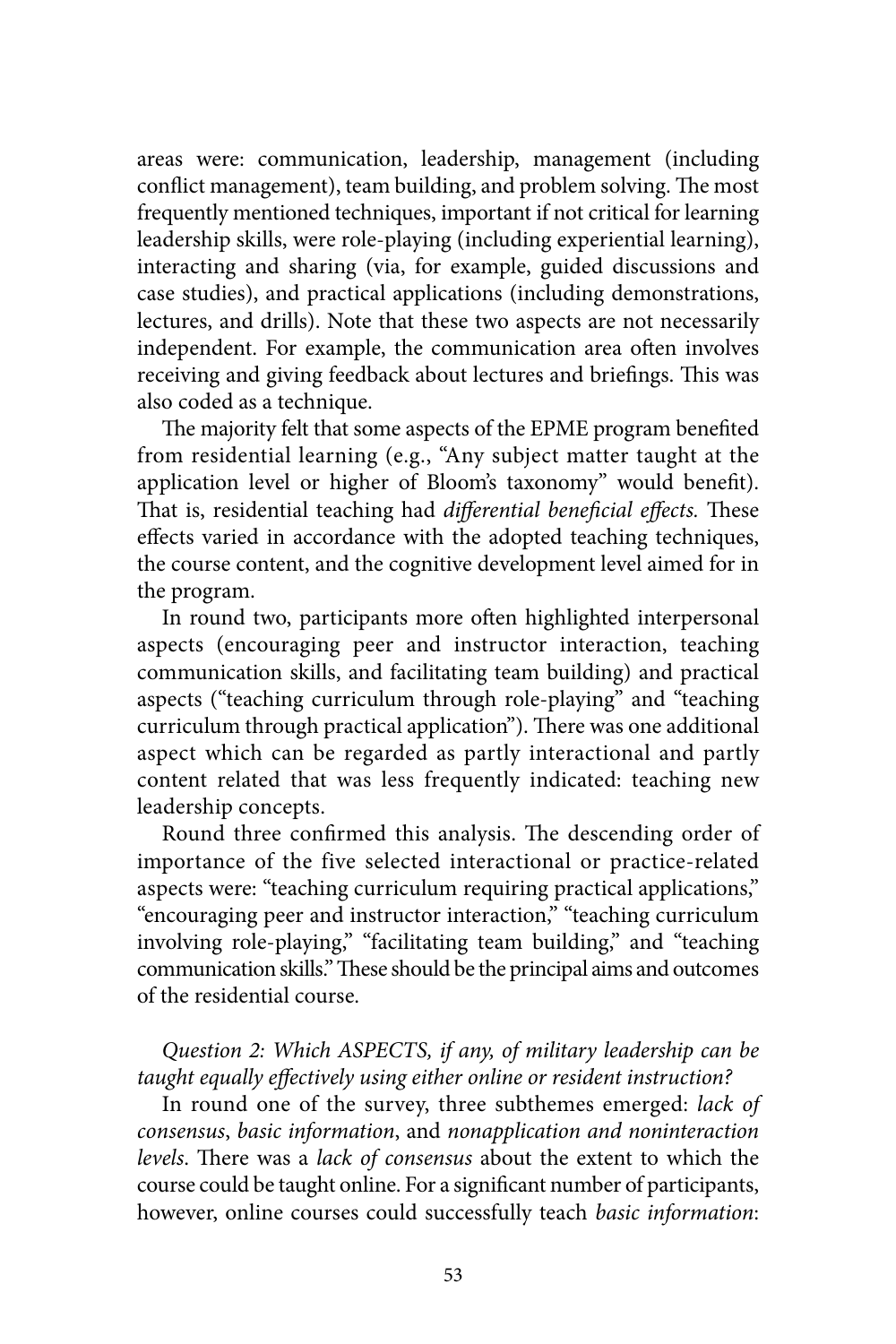"basic knowledge," vocabulary, and general concepts. In these lowerorder areas, the "myriad of examples" already being provided during resident education could be made available online. Other areas cited as sufficiently teachable through online courses by some participants were leadership (including theories and styles), power, project management, and effective writing. According to other participants, online teaching would only work for material that did not involve interaction and the application knowledge and skills (*nonapplication and noninteraction levels*). There was also one participant who argued that "aspects of instruction [that] require major integrated media teams supporting the employment of air, space, and cyberspace power" could benefit from online teaching as well.

In round two, participants highlighted nonpractice and noninterpersonal issues ("teaching curriculum requiring little or no interaction" and "teaching curriculum below the application level"). This reinforced the idea that practice and interactional aspects were not suitable for online teaching. The only exception was teaching writing skills. Respondents added that both residential and online teaching were suitable for passing along both simple and more complex theoretical information ("providing basic information" and "introducing leadership theories"). Only one participant claimed that resident instruction should be applied to every aspect. This suggests that the majority agreed that online instruction could be effectively used in some instances.

Round three confirmed these findings. The descending order of importance of the items ranked was: "providing basic information," "teaching curriculum requiring little or no interaction," "introducing leadership theories," "teaching writing skills," and "teaching curriculum below the application level." The first choice made by the respondents frequently fell into the "providing basic information" category, reinforcing their consensus about the suitability of online methods for such purposes.

# *Question 3: In what ways, if any, do you think military leadership differs from civilian or corporate leadership?*

In round one, there were two subthemes: *similarities* and *differences*. The differences subtheme further included three distinctive categories: *environment and organizational structure*, *execution*, and *training support offered to leaders*.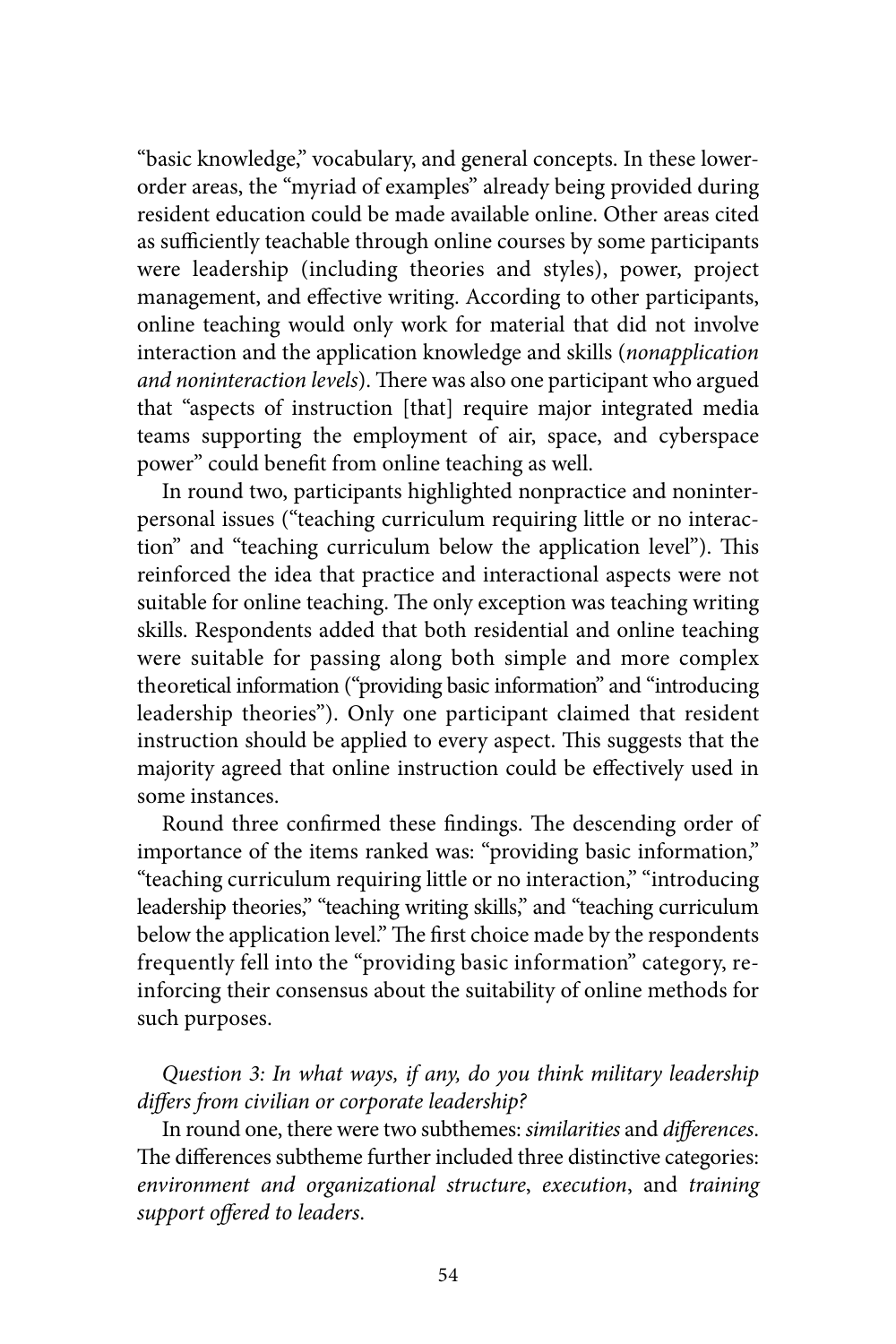Some participants emphasized the *similarities* between military and civilian leadership (e.g., "Leadership is the same anywhere."). One participant went further by identifying some of the areas that were equal in both arenas, including vision, competencies, and outcomes. However, at closer inspection, even the participants who highlighted similarities also noted the differences between military and civilian leadership.

For the most part, participants identified significant *differences*  between civilian and military leaderships. Specifically, they noted that military structures differ in *environment* and *organizational structure*. Panelists highlighted, for example, differences in structure or hierarchy weight*.* The rigid and defined military rank structure, with its hierarchical quality, affects the environment of the Air Force. One participant noted that this was efficient ("Rank structure is important in military leadership. It often facilitates getting things done without so much 'red tape'"). Moreover, participants noted that both leaders and followers in the military are more disciplined, committed, self-controlled, and accountable for their actions. There is also an environment of camaraderie. Although, this environment could sometimes be understood or experienced as coercive and could generate hostility on the behalf of followers.

Military and civilian leaderships also differ in the *execution* of leadership. Namely, the seriousness of the leaders' decisions—the difference between life and death in some cases—in the military is greater than those in the private sector. Therefore, wider scope, precision, and attention to detail are necessary.

In round two, only one participant expressed the view that there are no differences between civilian and military leadership; all others highlighted existing differences. The most commonly chosen were related to the type of attitude military leaders should adopt ("military leadership is more structured," "military leadership requires more self-control," "military leadership requires more accountability," and "military leadership requires more discipline"). In brief, they expressed that military leaders are obliged to take a more direct and strict approach. This response could perhaps be related to the common belief that military decisions are life-or-death decisions. The critical decision making required of military leaders could justify the seriousness and strictness of their leadership style.

Finally, many participants also emphasized that military leadership, more than civilian or corporate leadership, requires *a continuum*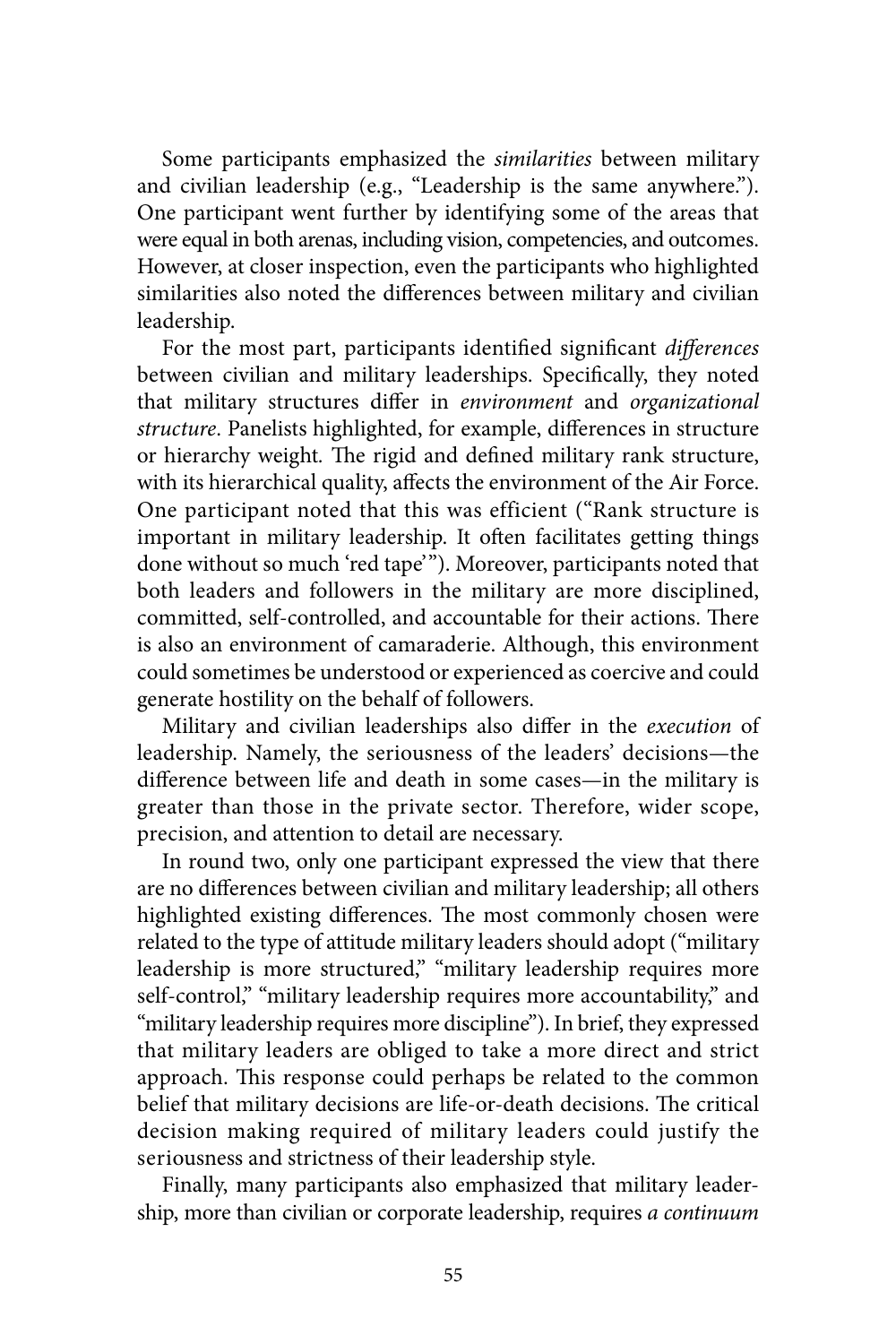*of learning.* This suggested that the EPME program was regarded as very important in its professional context.

Round three confirmed this interpretation by demonstrating that decision-making skills were considered the most critical among the panelists. The other items ranked by the participants were less frequently the first choice. In descending order of importance, the panelists ranked the differences between military and nonmilitary leadership as: "military leaders make life-or death-decisions," "military leadership requires more accountability," "military leadership requires more discipline," "military leadership is more structured," and "military leadership requires more self-control."

# *Question 4: In what ways, if any, do you think EPME improves enlisted leadership skills?*

For question four, four subthemes emerged out of round one: *exposure*, *practice*, *interpersonal*, and *organizational*. In regards to the program's *exposure* benefits, one participant remarked that "there are so many aspects of leadership and it is hard to become exposed to all of them in the workplace, whereas in the EPME setting one can have the opportunity to see all the tools available." That is, EPME allows participants to receive thorough instruction and access to all the leadership knowledge and tools available through the Air Force. The *practice* benefits involved "hands-on" application experience and practice. These activities "[reinforce] those 'tried and true' techniques that enhance effective leadership."

The most commonly cited benefits, however, were the *interpersonal* ones. EPME plays an important role in providing participants with the opportunity to interact, communicate, and network with peers. As one participant noted, "interaction with peers in person improves communication. It also fosters relationships and builds teams." This interpersonal benefit was most valued by participants.

Finally, panelists made a few disparate remarks about the *organizational* benefits of EPME. These included the creation of shared knowledge and skills and the improving of the organization's efficiency (e.g., "It prepares future leaders to become future/successful managers which is needed to maintain a strong military presence").

In round two, a greater variety (or answer dispersion) emerged in the participants' answers. Despite this, their answers did not generally include comments regarding participants' knowledge, efficiency, or productivity. Moreover, while panelists offered application and practice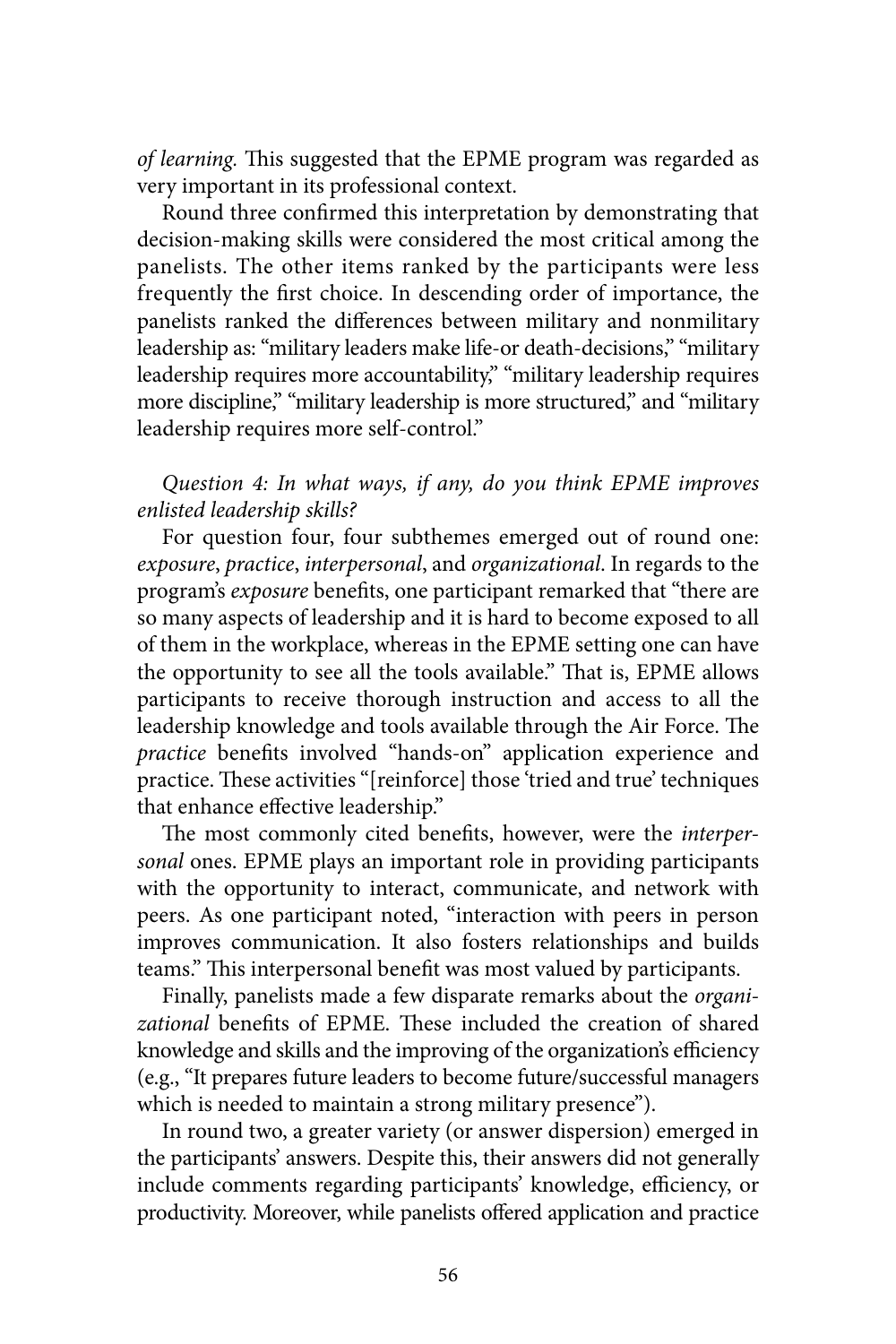as two main benefits of residential teaching in the surveys for question two, practice was not highlighted as one of the ways EPME improved leadership skills. Instead, some of the most frequently chosen factors were once again related to interpersonal benefits (the fact that EPME "facilitates networking," "allows leaders to share knowledge," "promotes peer-to-peer feedback," and "provides interpersonal benefits"). There were also two common choices that suggested that EPME training develops a more acute self-awareness, or accurate ability to assess present strengths and weaknesses, and thereby to better plan future actions ("allows leaders to self-evaluate" and "prepares leaders for future challenges").

Given the participants' answer dispersion for round two, the findings obtained in round three should be perhaps read with additional care. The descending order of importance of the selected items was: "allows leaders to share knowledge," "prepares leaders for future challenges," "promotes peer-to-peer feedback," "facilitates networking," and "allows leaders to self-evaluate." These findings suggest that the importance of EPME, residential or online, mainly consists of strengthening interpersonal skills (facilitated via residential formats, in their opinion) and leadership skills (achievable via both online and residential formats).

# *Question 5: What, if any, impact do you think it would have on military effectiveness if EPME was converted from resident to online instruction and it proved to be ineffective?*

Four subthemes emerged in the first round of question five: *leadership skills decline*, *learning experience decline*, *team-building blockage*, and *long-term negative effects*. Participants indicated that transitioning EPME leadership education online would provoke a *decline in leadership skills*. This deterioration would involve both the acquisition of leadership skills and their quality (e.g., "It would have a huge impact because there would be a group of ill-prepared leaders guiding subordinates without the proper tools to do so"). Although one participant argued that the change would have little learning impact, some participants expected it to lead to a *learning experience decline* as well. Specifically, participants argued that students could find it hard to focus, remain dedicated, and find time for online studies. This was principally the case if the studies were to be conducted alongside other responsibilities, including familial and regular professional duties. One participant strongly emphasized this aspect, while arguing that residential EPME is about "more than the lesson plans, even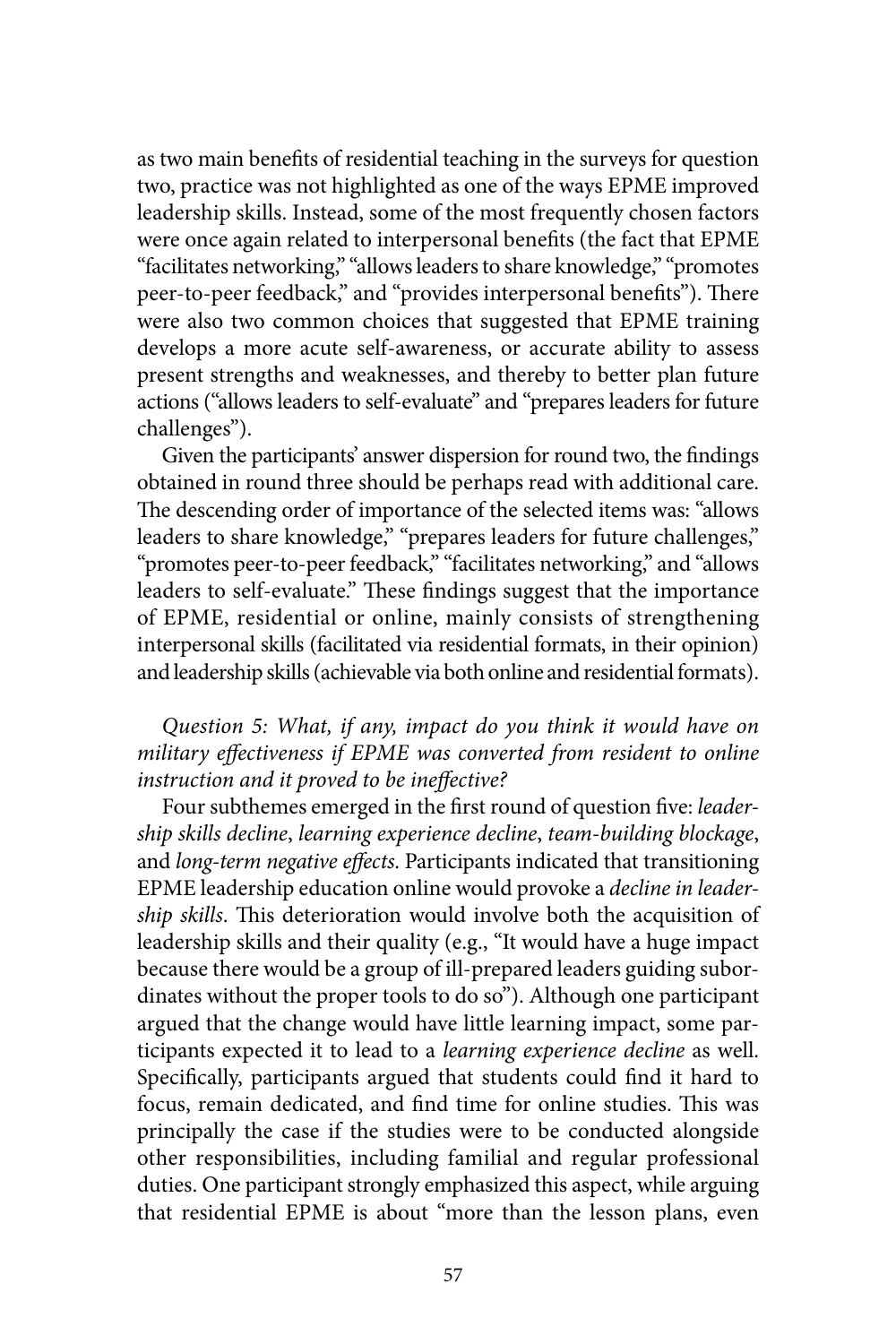though very important, I think the biggest take away is the learning environment [social events, protocol, networking, collaboration] experiences/tools that you cannot get online."

Many participants also emphasized that a switch to online learning would bear a negative impact on the building of interpersonal relationships and teams. That is, the online structure would work as a *team-building blockage.* Peers would be prevented from interacting, establishing networks, and supporting each other. This was not a minor or insignificant problem. Rather, "this doesn't instill the need for teamwork in accomplishing a greater goal. Nor does it keep people motivated to continue. Without people, we fail."

Finally, some mentioned *long-term negative effects*. First, EPME value and influence would likely suffer from the inefficiency of the change. The program might even become irrelevant. Second, gradually declining quality in leadership education would affect all incoming generations ("What isn't learned can't be shared with the future leaders"). The overall tone for this theme was dramatic: "This problem would take years to overcome, just like with any major change that is not well thought out." Only one participant claimed that no efficiency damage would occur.

In round two, participants agreed that a switch to an online platform would create a general decline in leadership skills, which in turn would affect the leaders' effectiveness. Some argued that this loss of efficiency would partly be a loss in efficacy ("limit ability to achieve organizational goals"). Yet most reinforced that the damaged efficiency would result, mainly, from interpersonal deficiencies ("less collaboration between personnel," "prohibits building interpersonal relationships," and "negative impact on team building"). In addition, for the first time, participants noted that EPME had motivational aspects, which in turn also boosted leaders' efficiency (without the residential structure, there would be a "decrease in desire to lead," and the online structure would "reduce [the] leader's commitment to the service").

Round three reinforced the idea that participants distrusted online instruction due to its assumed negative impact on leader effectiveness. Even though participants did not note leader effectiveness as a primary benefit of EPME, it is clear that its loss would be felt if the program moved to an online platform. The descending order of importance of the items considered in this round was: "decline in leadership skills," "prohibits building interpersonal relationships,"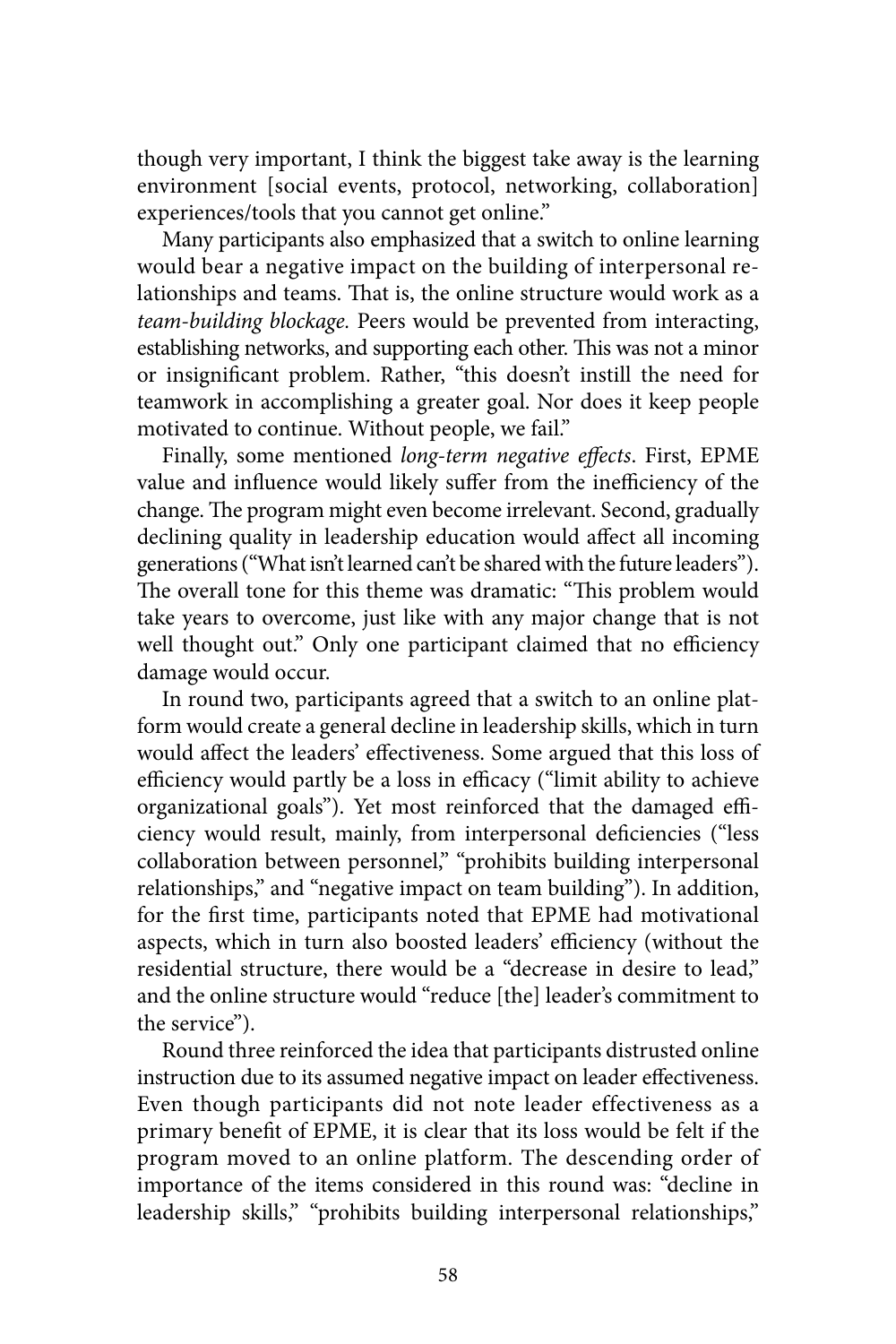"less collaboration between personnel," "negative impact on team building," and "reduce leader's commitment to the service." The probable decline in general leadership skills was seen as most problematic, then the three relationship-driven considerations, and, finally, the motivational issue.

*Question 6: What role, if any, do you think the cost of educating enlisted leaders should play in influencing the method for conducting EPME programs?* 

In question six, three subthemes emerged: *polemic money matters*, *education comes first*, and *efficiency as a driving factor*. In regards to *polemic money matters*, only one participant argued that cost should have a determinant role. Most considered money to be a concern, given the "current fiscally constrained environment." Alternatively, they considered money irrelevant, answering the question with a plain "none." In regard to the economical aspect, most were aware that online courses "saved money" but felt that the EPME budget should not necessarily be reduced for this reason alone.

Those who underlined the position that money had little weight offered that *education comes first* (e.g., "Producing a sound enlisted leader should always outweigh monetary restrictions"). They felt that students would be filling critical roles and should not be hobbled by poor education (nor should their followers or organizations). On the other hand, *efficiency as a driving force* was put forward by those who allowed that money was at least a factor to consider. For these participants, "long-term" and "invisible" factors should enter a cost-benefit analysis for residential education, and after this analysis, the most efficient course of action should be chosen. They noted, for example, that mixed online-residential courses could reap the benefits of both pedagogic strategies (e.g., "You can still bring the people together, but do it for a shorter amount of time. That way you still gain the networking and camaraderie piece to EPME"). In such an analysis, the evaluation of efficiency should remain as unbiased as possible, because online courses sometimes also raise technical difficulties and diminish the productivity of the people involved.

In round two, most participants attributed some importance to economics, though only two regarded cost as the most relevant factor ("cost should be the determining factor"); 15 regarded it as the least important or a nondeterminant factor ("cost should be considered but should not be the determining factor" and "cost should be the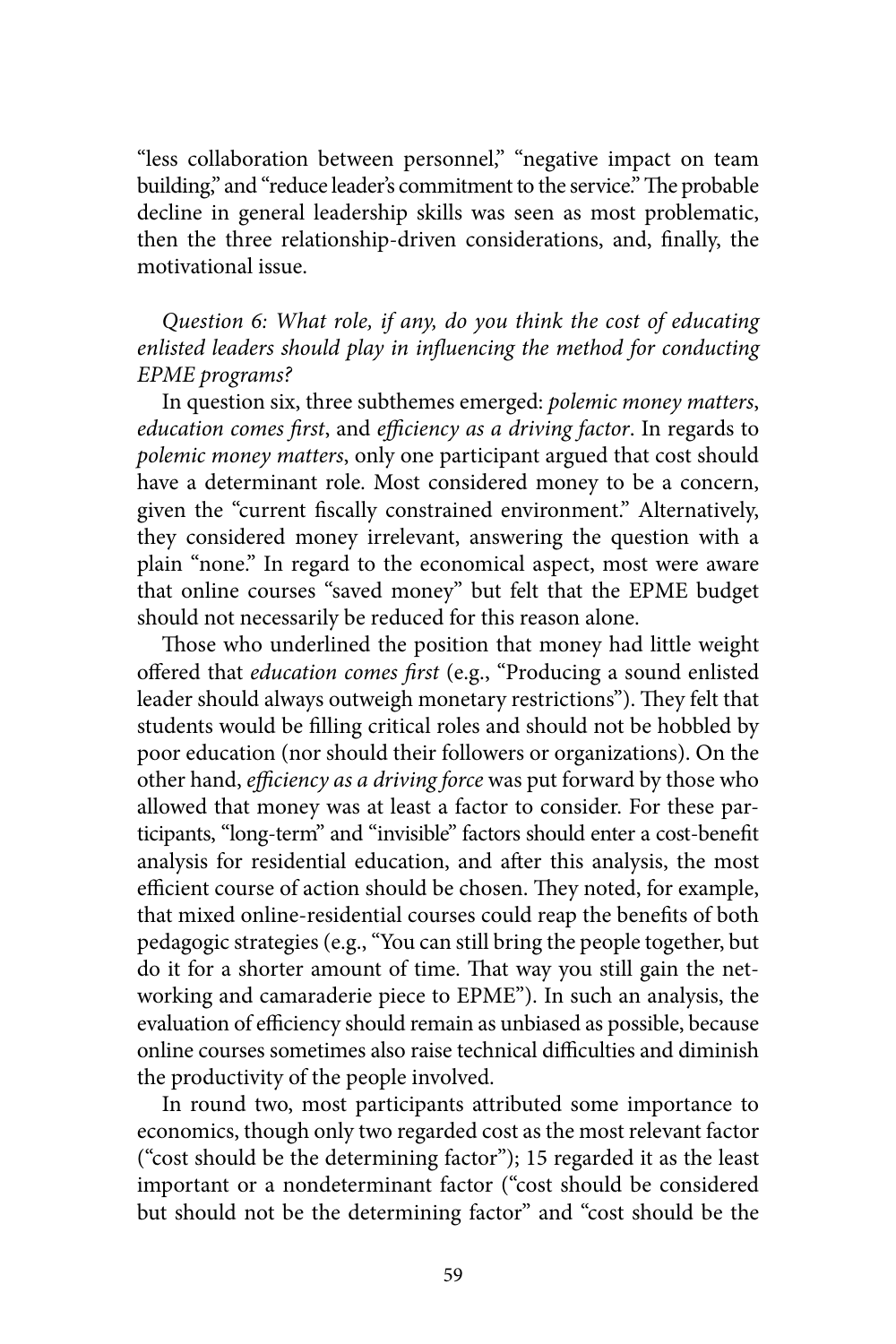least determining factor"). Most frequently, then, participants argued that there were other factors beyond reducing spending that should be taken into account. These factors included educational benefits (i.e., "The benefits received from the education should determine the costs").

Finally, respondents suggested two courses of action: "use a mixedmethod approach to reduce spending" and "conduct a cost-benefit analysis." This further suggested that they attributed some importance to education costs, did not stand against the adoption of blended learning approaches, and wanted to have a more precise idea about the educational disadvantages associated with online formats.

Round three confirmed these findings. The descending order of importance of the items ranked was: "conduct a cost-benefit analysis to weigh the benefits," "cost should be considered, but should not be the determining factor," "the benefits received from the education should determine the costs," "use a mixed-method approach to reduce spending," and "cost should be the least determining factor."

*Question 7: Explain what harm, if any, you think changing EPME from traditional classroom instruction to an online platform would have on the credibility of the EPME program?* 

Four subthemes emerged when participants completed round one of question seven: *pedagogical losses*, *little credibility damages*, *considerable credibility damages*, and *resolution suggestions*. The *pedagogical losses* subtheme further included two main categories (*irreplaceable interpersonal losses* and *difficult students' assessment*), as well as other less frequent codes.

In regard to *pedagogical losses*, most participants mentioned that the distance-learning format would provoke irreplaceable interpersonal losses, in terms of peer relations as networking (e.g., "Online courses would limit the professional contacts [networking] that goes along with 'in-class' courses"). Moreover, the assessment of students' "behavior," including their "dedication and engagement," would be hindered. One panelist also hinted that existing online courses were too easy, and students would not feel overly inclined to excel.

In regard to the credibility issue, four participants argued that none or *little credibility damage*s would be incurred from a switch to a distance-learning format (e.g., "I don't necessarily believe the program would lose credibility in an online platform"). The majority, however, felt that there would be *considerable credibility damages* due to factors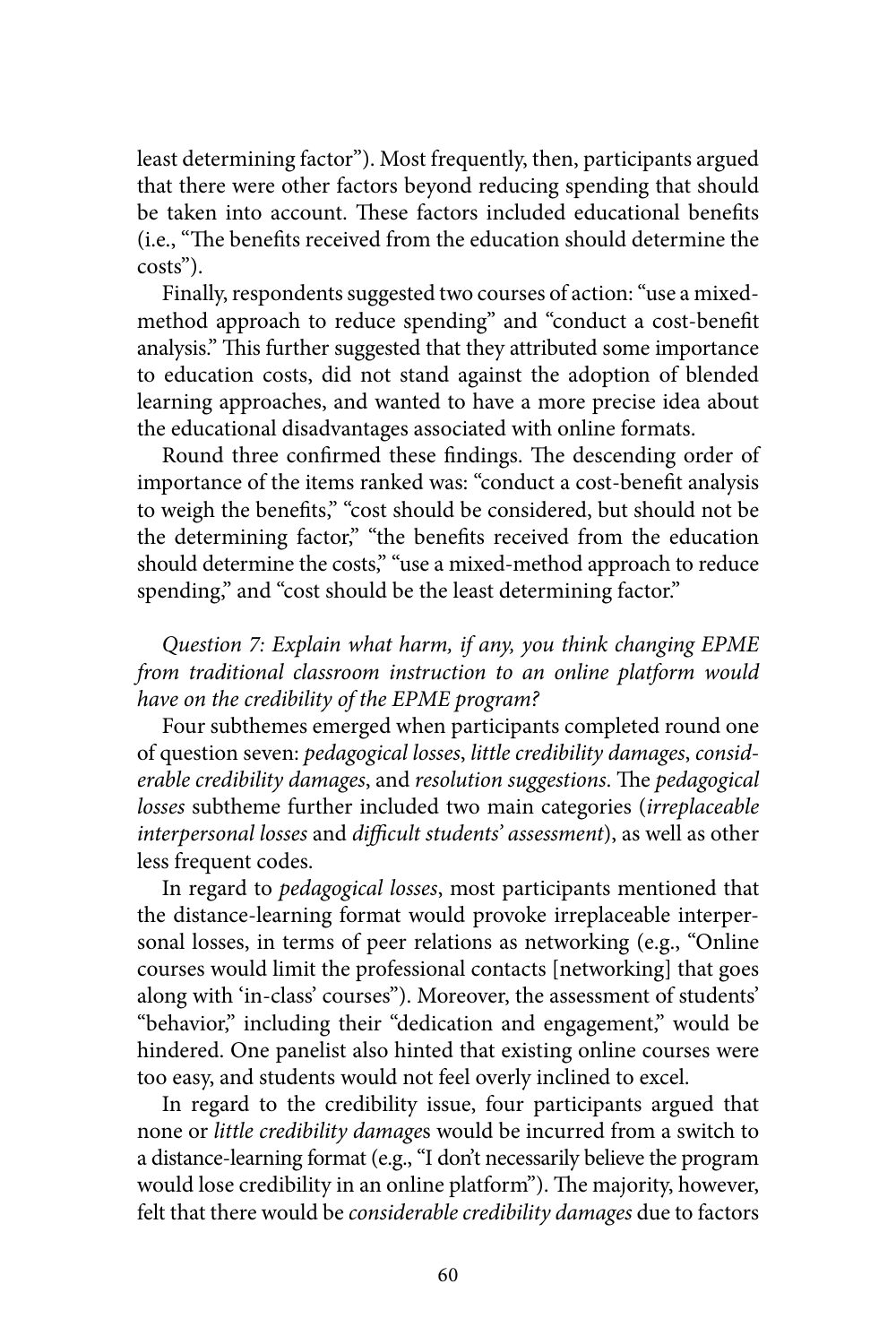such as: interpersonal losses, subsequent users' feedback, the valuing of money over people, and the disrespect posed to senior officers. Many participants described a different reason for the envisaged credibility damage (e.g., "It would diminish its credibility because it shows a greater concern for cost savings than it does for creating an environment in which students are there solely to learn and develop"). One respondent commented that these credibility problems would likely arise from within the organization itself, rather than from the outside. Yet, the panelists mentioned ways for resolving this potential harm, including suggestions about how to sell the transition to an online format to the public. This would be the only way to allow users to overcome their resistance to change. Alternative suggestions were the use of mixed formats and the improving of currently-available and poor-quality online materials.

In round two, participants once more referenced the importance of interpersonal relationships in leadership education (noting a fear of "fewer interpersonal relationships" and "less peer communication and feedback"). Yet, what seemed to be more important was that the online transition could hinder EPME's control over perceptions of the program and its trainees ("senior leaders would be less confident of enlisted leaders," "may create a negative perception of the program," and "enlisted leaders would be perceived as less credible inside and outside the Air Force"). These negative perceptions could perhaps derive from the generalized belief that the use of online instruction had exclusively financial motivations ("implies that money matters more than personnel"). The transition would thus signify that the people behind the program cared more about money than about the trainees or the quality of the education. Moreover, the transition could also affect trainees' motivation ("reduced dedication to the profession of arms" and "lessen leader's desire to excel").

Round three confirmed these findings. The descending order of importance of the selected items was: "enlisted leaders would be perceived as less credible inside and outside the Air Force," "may create a negative perception of the program," "implies that money matters more than personnel," "less peer communication and feedback," and "fewer interpersonal relationships." The primary concerns were the negative perceptions associated with online education. These perceptions are sometimes the result of prioritizing cost over personnel. In addition, the unsuitability of online methods for addressing relationshiprelated issues was emphasized.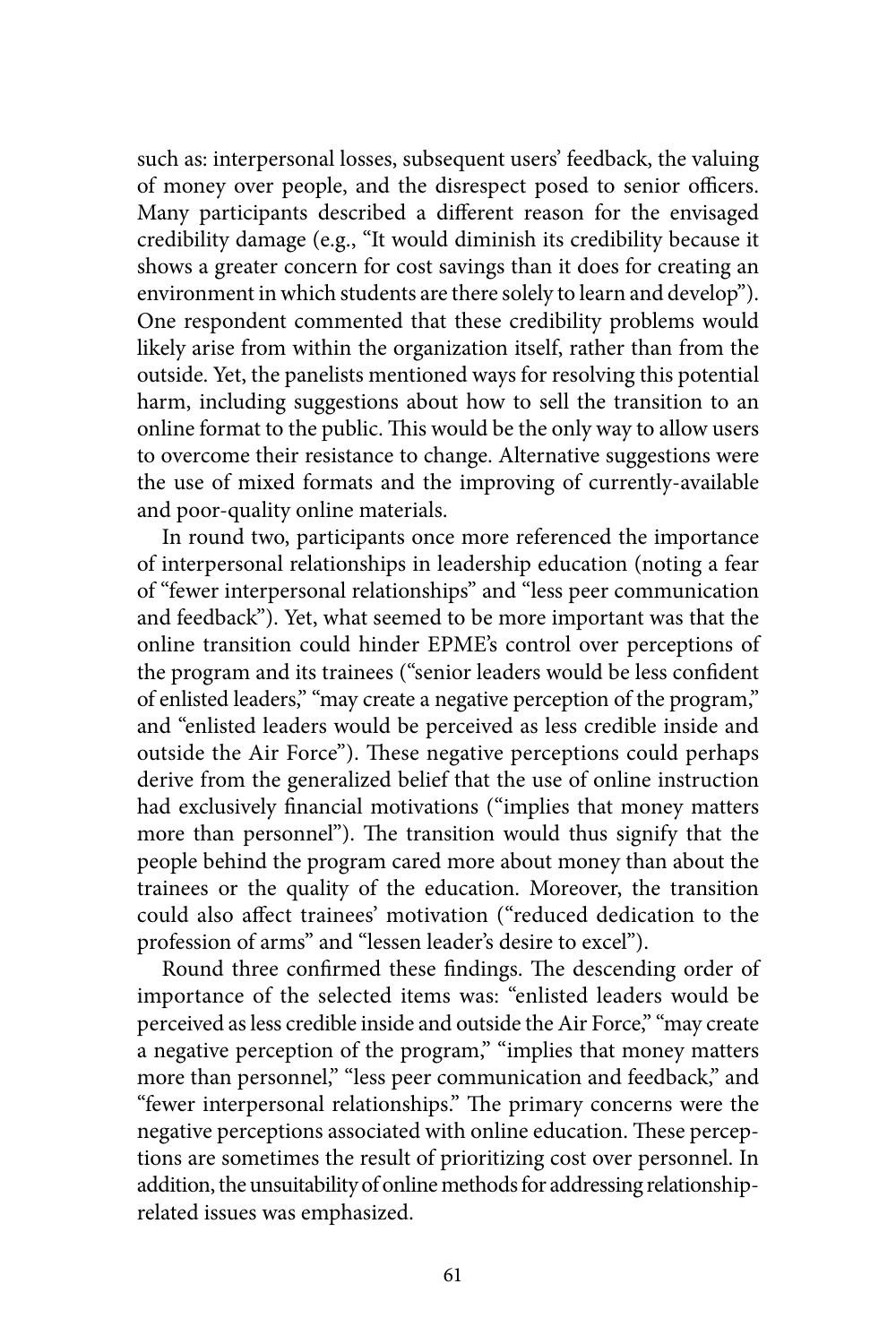*Question 8: Accepting the fact that Air Force enlisted leadership requires face-to-face execution, which ASPECTS, if any, of enlisted leadership do you think cannot be successfully taught using online instruction?* 

In question eight, four subthemes emerged: *higher-order thinking and behavior losses, interpersonal losses, basic skills losses, and current efficiency losses*. Most participants emphasized higher-order thinking and behavior losses and interpersonal losses. The higher-order losses involved areas of leadership and management (e.g., "Any topics relating to leadership and management that students need to learn at the proficiency level"). They also emphasized the experiential, performancelevel losses resulting from the lack of "demonstrations," including "drills and ceremonies." They further suggested that residential practice scenarios were most effective.

In regard to the interpersonal losses, interviewees highlighted once more how "team building," "networking," "sharing with colleagues," and "receiving and learning to provide feedback and guidance would suffer." Few offered that even basic skills like briefing and "correspondence, basic theories, some military history" would be damaged.

Finally, panelists predicted that there would be current efficiency losses. This is because the current system was regarded as very efficient, responsible for "the best militaries in the world." Unless the available online and distance-learning materials were greatly improved, this efficiency would never be matched.

In round two, respondents argued the above issues were related to interpersonal aspects ("how to promote team building," "networking between enlisted leaders," "sharing of ideas and learning from peers," and "peer and instructor feedback") and practice or application aspects ("applying leadership skills" and "experiential learning"). Some participants also argued that ethical aspects and higher levels of expertise were harder to transmit via online teaching.

Round three confirmed these findings. The descending order of importance of the items ranked by panelists was: "applying leadership skills," "experiential learning," "networking between enlisted leaders," "sharing of ideas and learning from peers," and "peer and instructor feedback."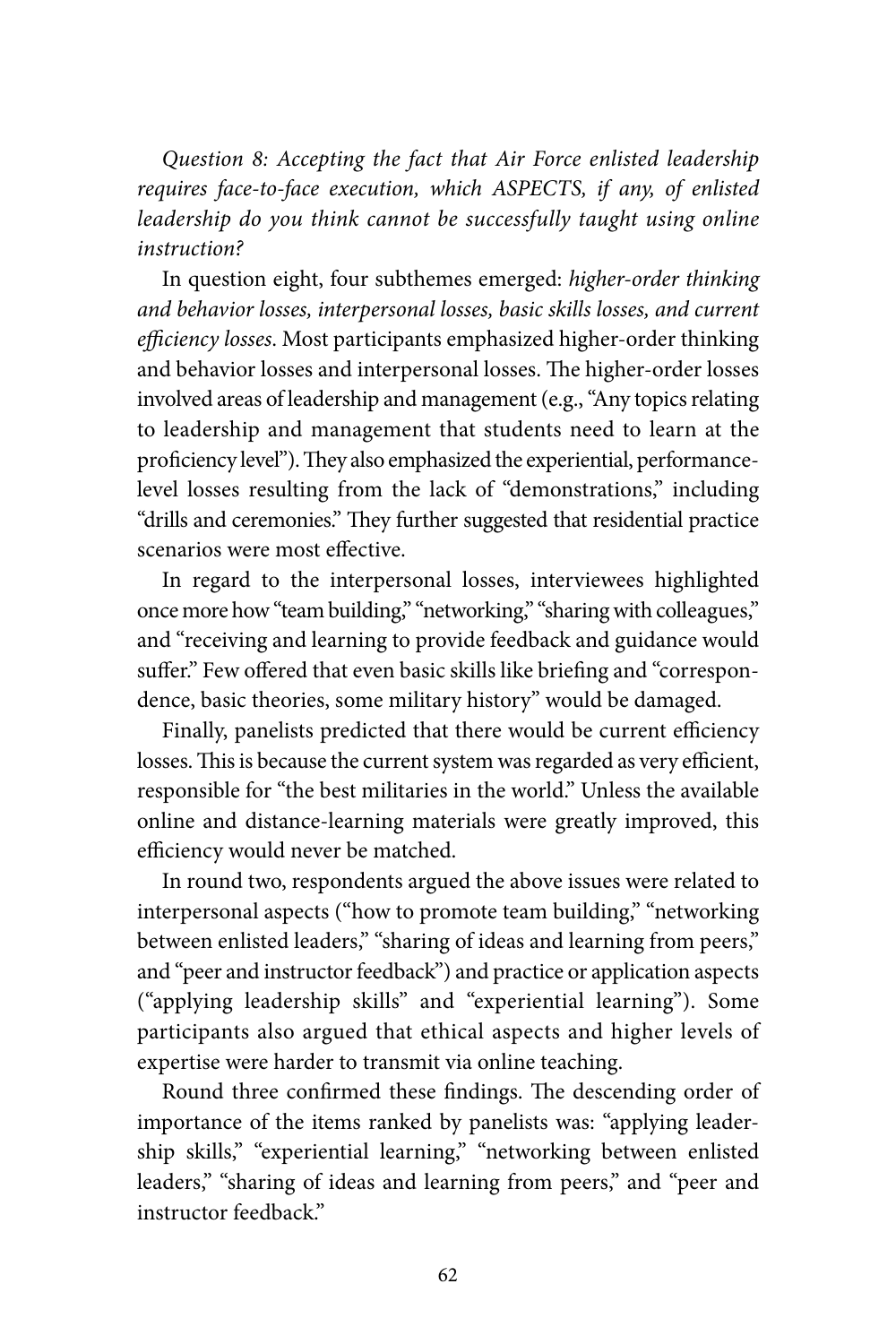*Question 9: Considering that some people are more comfortable using technology than others, how should the Air Force consider this comfort level in deciding whether to use the traditional classroom or an online method for conducting EPME?* 

Four subthemes emerged from round one of question nine: *comfort as minor issue*, *adaptation suggestions*, *efficiency as main goal*, and *mixed formats are better*. For the *comfort as a minor issue* subtheme, panelists believed that the current technological level in our society makes its use more normal (e.g., "I don't think this is as big of a problem as it once was"). Moreover, leaders currently need to be comfortable with this technology anyway.

Nevertheless, some participants foresaw some difficulties with the transition to distance learning. To lessen the impact of this change, they made many *adaptation suggestions*. For example, support could be provided to less-experienced users (e.g., "if support is provided to those who are less comfortable with technology, then it becomes even less of a consideration"). Additionally, students could prefulfill a comfort-level study or undergo a preassessment task (e.g., "Create technology CBTs [computer-based training] on ADLS [Advanced Distributed Learning Service] that the person must complete to ensure people have the KSAs [knowledge, skills, and abilities] to successfully participate in distance learning"). A significant note was that online tools should be improved and adapted to suit individual differences (e.g., "Everyone learns differently, and to be effective, learning styles should be targeted to the extent possible").

In considering *efficiency as main goal,* a couple of participants reemphasized that efficiency was the most important factor and that assessments should be made to consider the efficiency of each method adopted. Regarding the *mixed formats are better* subtheme, the key idea again was that the best solution would be to implement both residential and online formats. For example, blended learning formats, which adopted online resources during the current residential course structure, could be beneficial. There was the implicit idea that this could be used as a gradual transition method as well, although: "As great as technology is, there are certain things you can't learn by sitting in front of a computer—effective leadership is one of them. Leaders don't lead inanimate objects; they lead people. Personal, face-to-face interaction is key to honing interpersonal and leadership skills."

In round two, the majority of participants argued that comfort levels should be taken into account, even though most believed students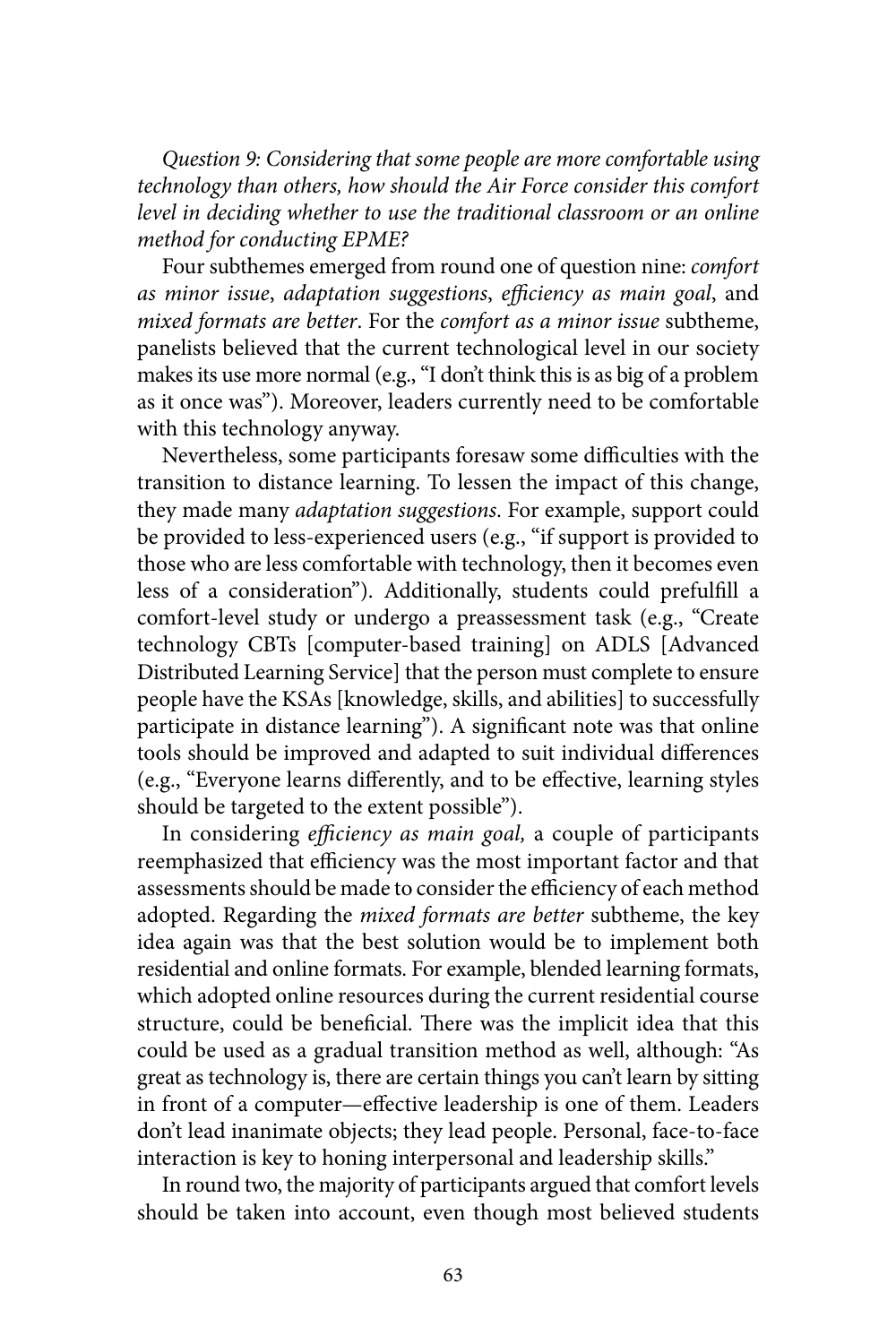were proficient technology users ("most students are experienced with online learning" and "comfort level is not an issue"). One suggested course of action, which would take user comfort into consideration, would involve preassessing and training the students' technology skills ("conduct a preassessment test and use the test to improve skills prior to enrolling students in the leadership course" and "offer a prenavigation course to ensure personnel are able to navigate the course when they enroll"). In addition, the online platform's design should take different comfort levels into account ("consider the comfort level when analyzing audience and designing the course").

Round three clarified these findings. The descending order of importance of the ranked ideas was: "conduct a preassessment test and use the test to improve skills prior to enrolling students in the leadership course," "offer a prenavigation course to ensure personnel are able to navigate the course when they enroll," "consider the comfort level when analyzing audience and designing the course," "comfort level should be a major consideration," "most students are experienced with online learning," and "comfort level is not an issue."

#### **Additional Remarks**

In their final, free-form remarks, participants underlined the opinions that mattered most to them. They emphasized that technology has limitations and that the development and implementation of efficient blended learning courses is challenging and demanding. Nevertheless, they implied that technological resources and knowhow should be provided to make this possible. They also generally preferred mixed-method approaches, including blended learning. Either way, before making a definite choice about how to better instruct Air Force leaders, more evaluation should occur.

Three participants made additional remarks. They highlighted the need for an accurate cost-effectiveness assessment and for establishing both residential and online instructor and student goals. They also highlighted the importance of evaluating currently used online formats and of developing intuitive and functional designs. The blended learning solution could draw advantages from both formats, principally if the online format is adopted at the beginning.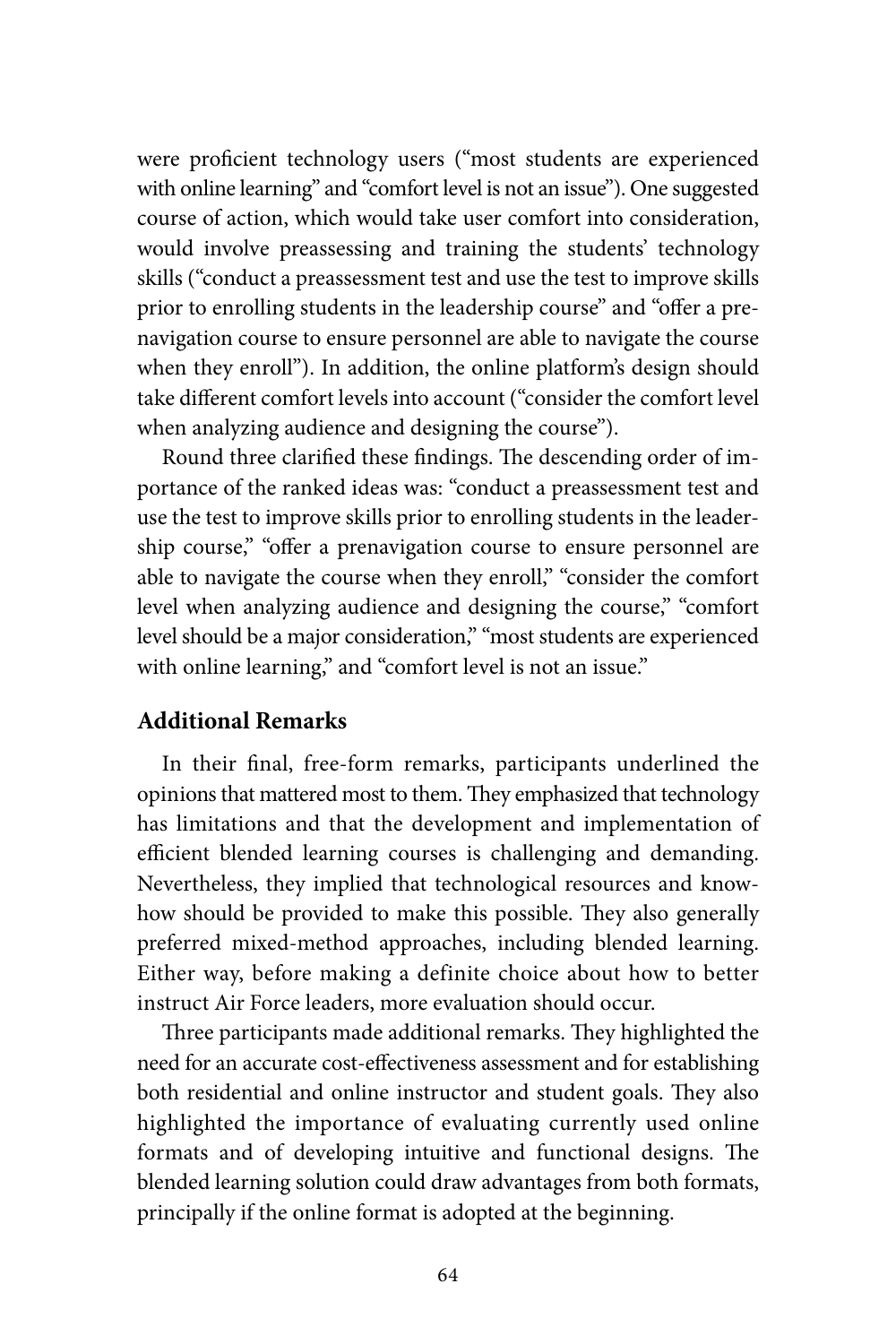#### **Overall**

A few key ideas were repeated across questions and rounds. First, most participants argued that basic information was suitable for online teaching. However, more behaviorally and cognitively demanding course material and tools were not. Many participants felt that online teaching would be insufficient in these cases. This was consistent with the recurring suggestion that a mixed online-residential format would be more efficient.

Second, participants frequently noted that the lack of resident education would greatly jeopardize the interpersonal aspects of the program, such as team building, networking, interpersonal interaction, communication, feed-back, and guidance. The application knowledge developed from demonstrations, practice, and situational leadership role-play would also suffer. These skills and experiences were regarded as fundamental for the success of EPME training (e.g., "Along with this is the ability to network; this variable is hard to measure but is one of the most valuable portions of an EPME course"). Most panelists were skeptical about how the interpersonal aspect of EPME could be reproduced online. As one participant said, "chat rooms" were a poor substitution.

Third, although technology has become more normal in learning and teaching and is now considered important knowledge, the exclusive use of an online format could greatly endanger the quality of the leadership being taught.

Fourth, many participants agreed that the quality of the education and the efficiency of the learning process were the most important factors to consider. However, cost-benefit analyses of residential and online teaching should be performed. Moreover, existing online materials and tools need to be improved. These were currently of poor quality or unable to match the quality and efficiency of the current EPME residential program. EPME credibility would only be at risk if these procedures were not implemented.

#### **Interview Protocol**

Twenty-eight participants were selected from Maxwell AFB based on their area of expertise. Participants were contacted via telephone and emailing with the researcher explaining the nature and purpose of the study and asked them to participate. The initial email and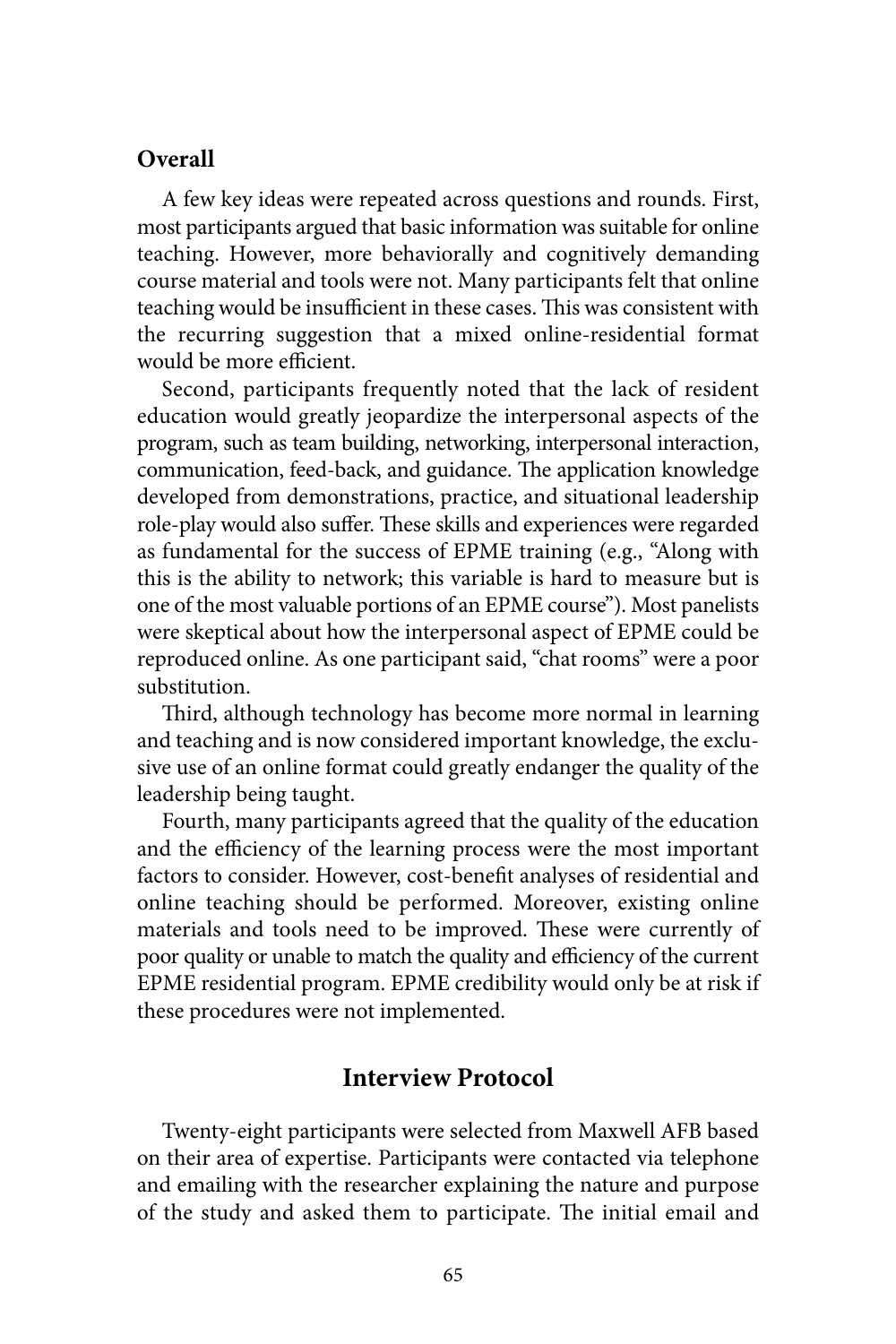telephone conversations included an introduction of the researcher and explained why the researcher chose this research topic. The following introductory statement was provided to potential participants.

 *program to an online platform without data to validate learning outcomes can Hello, I am Chief Master Sergeant (retired) Mack Cockrell. Two years ago I attended an Air University institutional effectiveness meeting and witnessed a discussion between some of the other attendants expressing apprehension of a potential conversion of EPME from resident online instruction. This was an especially interesting conversation to me because I taught and managed EPME programs for the Senior Noncommissioned Officer Academy before retiring from the Air Force. After leaving the meeting, I discussed the topic with some of my colleagues, many of whom had previously taught EPME, and my colleagues had mixed feelings concerning this issue. Considering the lack of literature referencing teaching EPME online, I thought this would be a very worthy cause to conduct a research study. This is valuable research because prematurely converting this still be achieved could negatively impact the enlisted workforces' leadership abilities. Conversely, if learning outcomes can be achieve converting the program to an online platform, the Air Force could gain significant savings in education and training costs.* 

Participants were told that the study relied on the opinions of experts and why they qualified as experts in this field. Participants were told the value of expert feedback and how the results of the study would benefit future enlisted leaders and the Air Force. The invitation to participate explained that the research was meant to deliver the data needed to make a well-informed decision concerning the future of the program. They were told the role of each round of the study. It was explained that each round of the survey should take approximately 10 to 20 minutes and that the data collection process should last approximately 60 days.

A letter of consent was sent via email explaining the right to participate or not participate in the study. The consent letter described how confidentiality would be maintained and informed participants about how to withdraw from the study at any time during the process. The consent letter contained the researcher's contact information for the sake of clarifying issues during the process. Those who agreed to participate in the study were sent a link to the Allegiance software program that contained the survey questionnaire.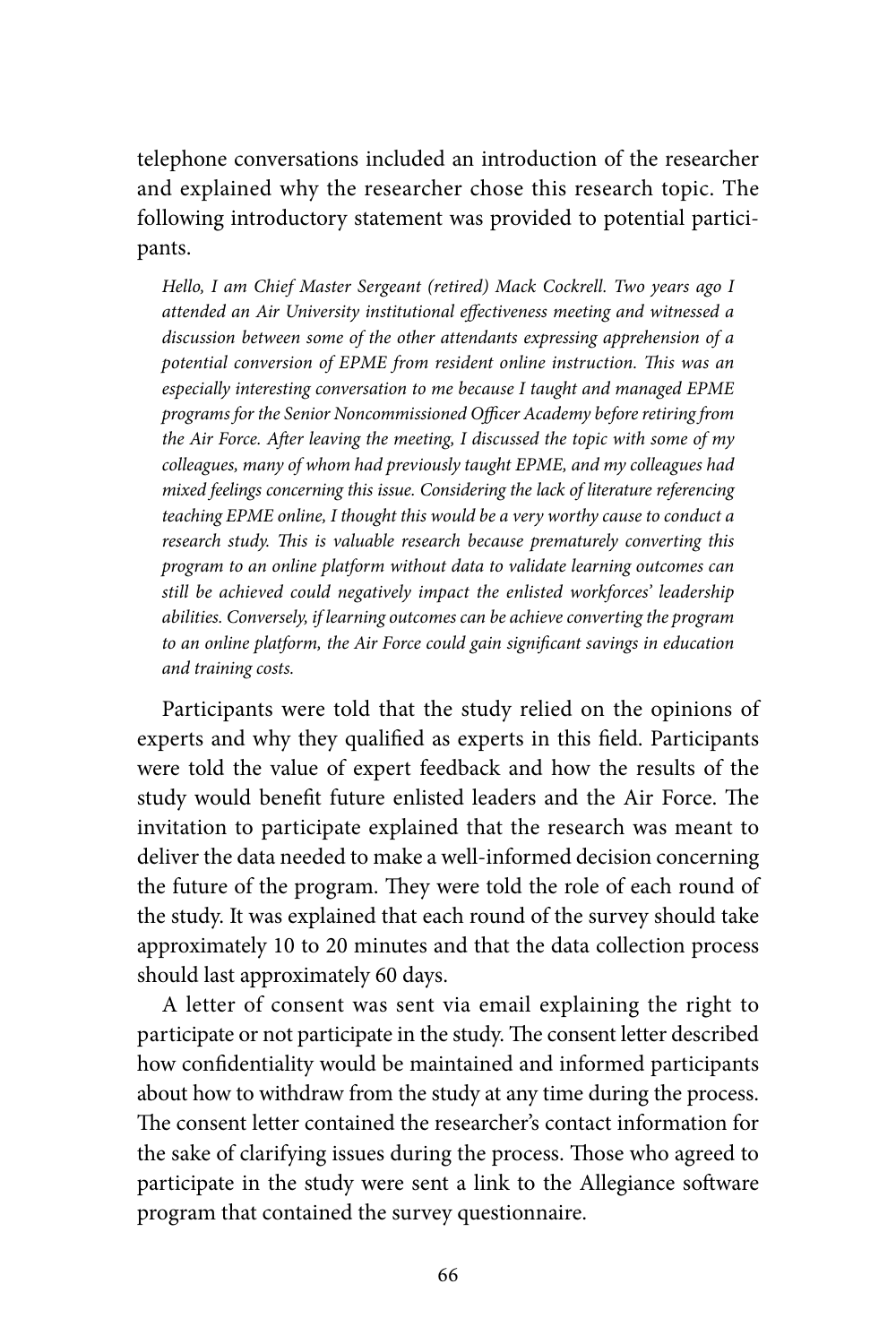# **Pilot Study Questions**

- D1. Are you an enlisted professional military education (EPME) graduate?
- D2. Are you a current or former EPME faculty member who has taught for 2 years?
- D3. Are you an administrator of an Air Force educational program?
- D4. Please select your age category: Age: 26–35: 36–45: over 45.

Which aspects of military leadership, if any, can be best taught using resident instruction?

Which aspects of military leadership, if any, can be best taught using online instruction?

Which aspects of military leadership, if any, can be taught equally effectively using either online or resident instruction?

Which aspects of military leadership, if any, can be best taught by using a combination of resident and online instruction?

In what ways, if any, do you think military leadership differs from civilian or corporate leadership?

What, if any, impact do you think it would have on military effectiveness if converting EPME from resident to online proved to be ineffective?

In what ways, if any, do you think EPME improves enlisted leadership abilities?

What role, if any, do you think the cost of educating enlisted leaders should play in influencing the method for conducting the educational program?

Please explain what harm, if any, you think changing EPME from traditional classroom instruction to an online platform would have on the credibility of the EPME?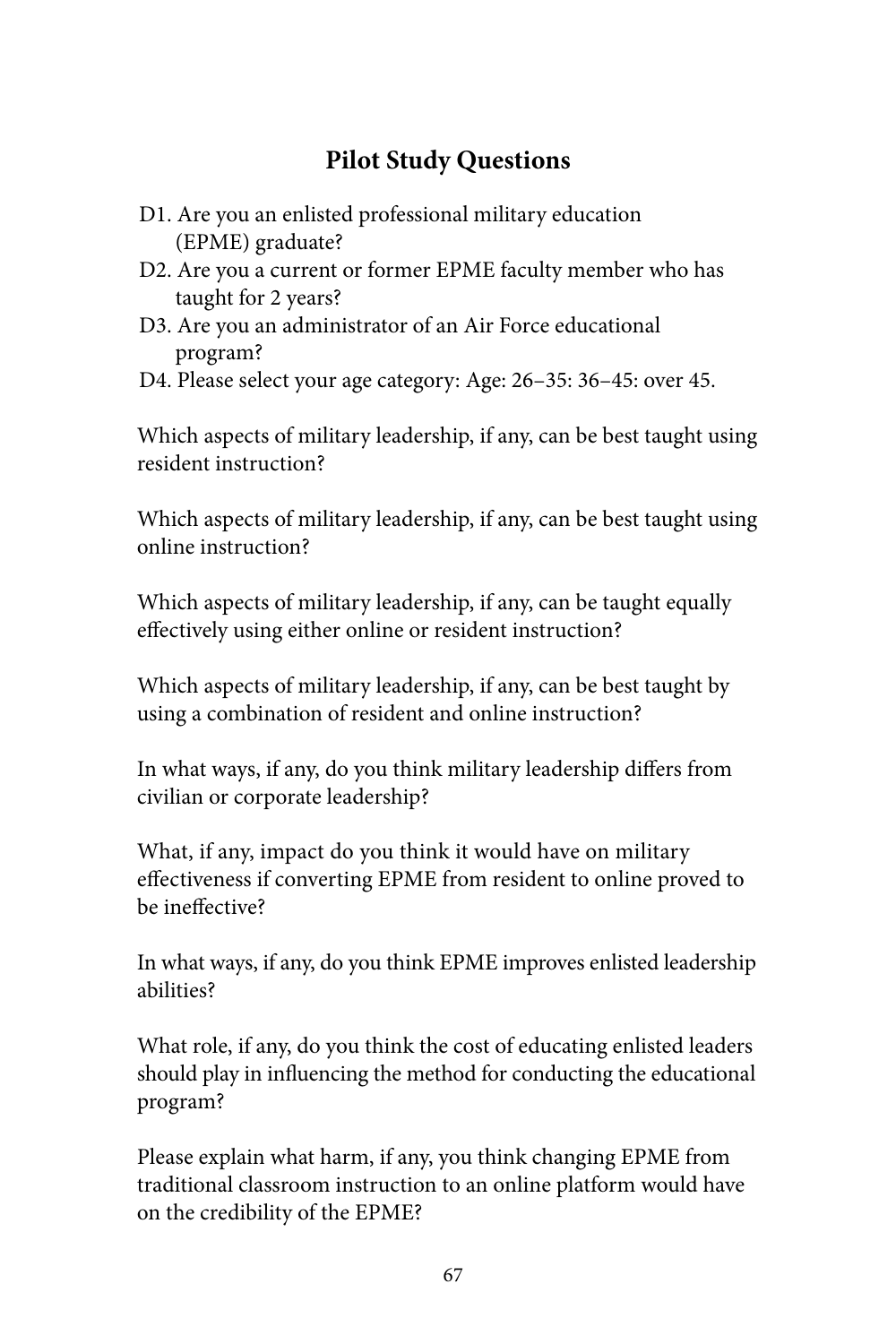Air Force enlisted leadership requires face-to-face execution. Which aspect, if any, of enlisted leadership do you think cannot be successfully taught using online instruction?

Considering that some people are more comfortable using technology than others are, how should the Air Force consider this comfort level in deciding whether to use a traditional or an online platform for conducting EPME?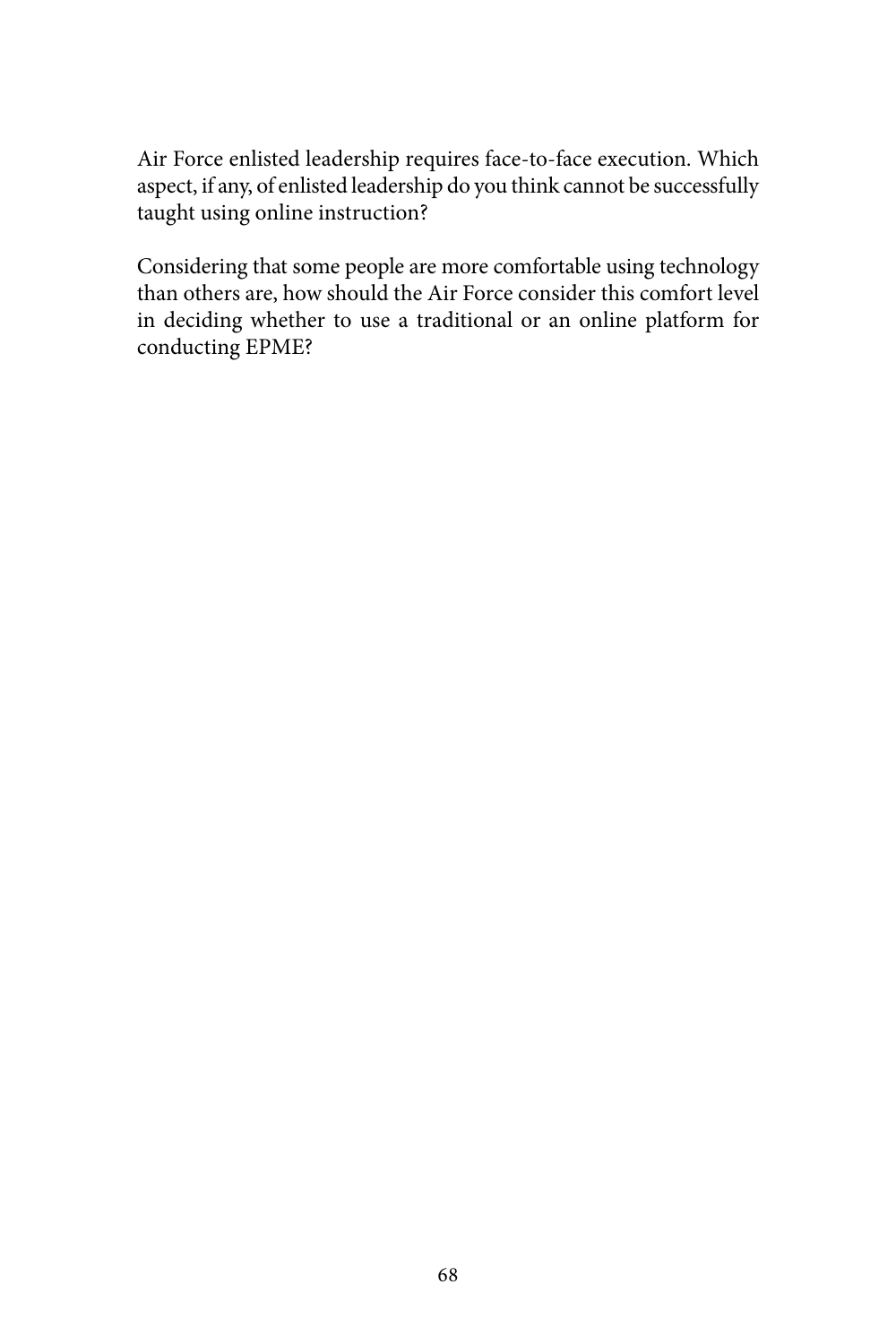### **Questionnaire — Round One**

Converting Enlisted Leadership Education to Online (1) Survey Questionnaire SCN 14-119: Expiration date 10/27/2015 Round One

This survey questionnaire is to obtain your view of the feasibility of converting enlisted professional military education (EPME) from resident to online instruction. Your identification will remain completely anonymous. Thank you for participating in this educational research.

Please enter the participant number provided in the email.

Enter your present job title.

Are you a current or former EPME faculty member?

( ) Yes

 $()$  No

Are you an administrator (commandant, dean, curriculum developer, course director, training manager, etc.) of an Air Force educational program?

( ) Yes

 $()$  No

Please select your age category.

- $( ) 26 35$
- $( ) 36 45$
- ( ) over 45

Select your education level.

( ) High school graduate

( ) Less than two years of college

( ) Associate degree

( ) Bachelor's degree

- ( ) Master's degree
- ( ) Doctorate degree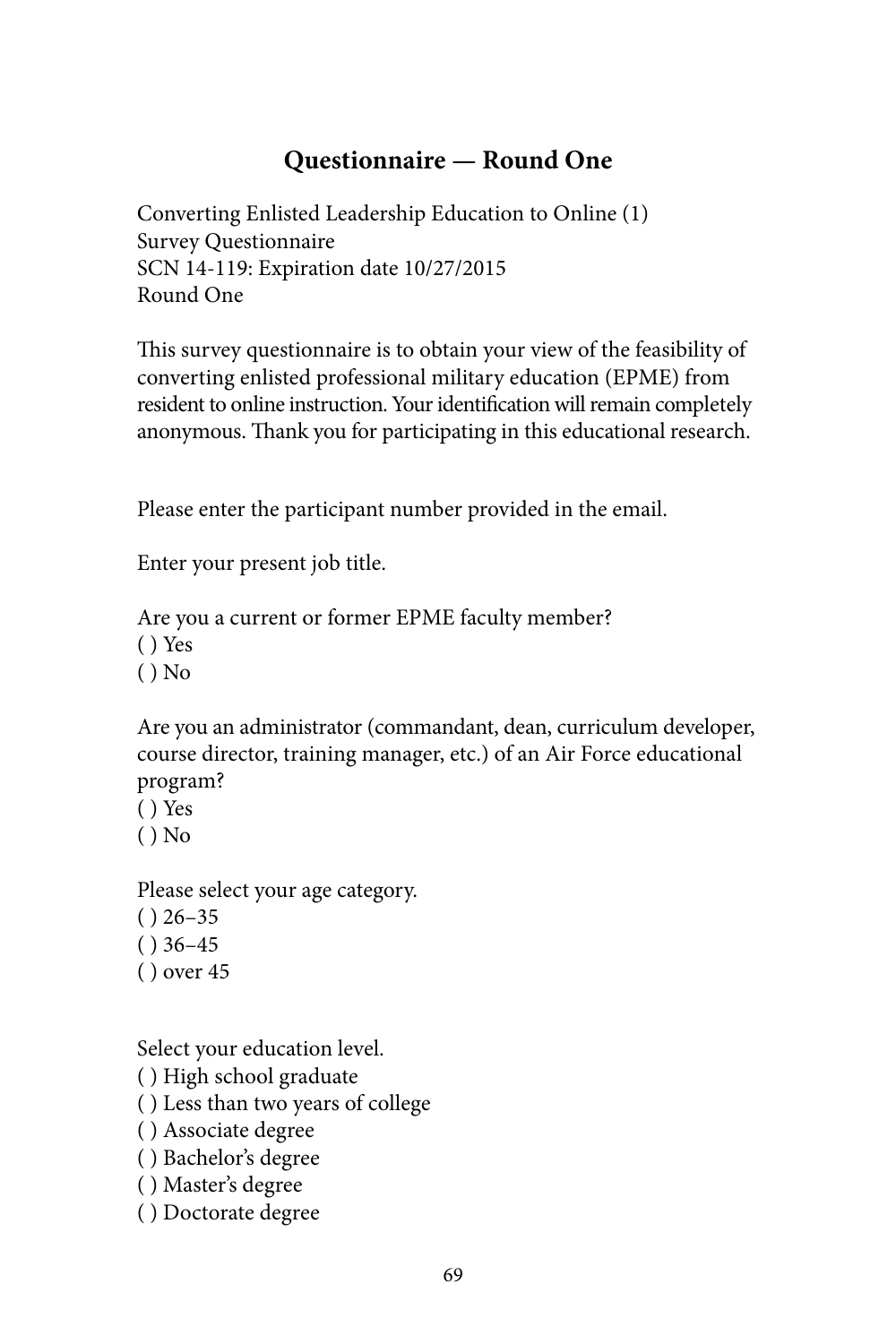Have you previously enrolled in an online course?

- ( ) Yes
- $()$  No

Select your gender. ( ) Male ( ) Female

For the following questions, please include a brief explanation with your answers. In the following questions, the word ASPECTS refers to anything that impacts learning outcomes, instructional delivery, content, social interaction, networking, etc.

- 1. Which ASPECTS of EPME, if any, are best taught using resident instruction?
- 2. Which ASPECTS, if any, of military leadership can be taught equally effectively using either online or resident instruction?
- 3. In what ways, if any, do you think military leadership differs from civilian or corporate leadership?
- 4. In what ways, if any, do you think EPME improves enlisted leadership skills?
- 5. What, if any, impact do you think it would have on military effectiveness if EPME was converted from resident to online instruction and it proved to be ineffective?
- 6. What role, if any, do you think the cost of educating enlisted leaders should play in influencing the method for conducting EPME programs?
- 7. Explain what harm, if any, you think changing EPME from traditional classroom instruction to an online platform would have on the credibility of the EPME program?
- 8. Accepting the fact that Air Force enlisted leadership requires faceto-face execution, which ASPECTS, if any, of enlisted leadership do you think cannot be successfully taught using online instruction?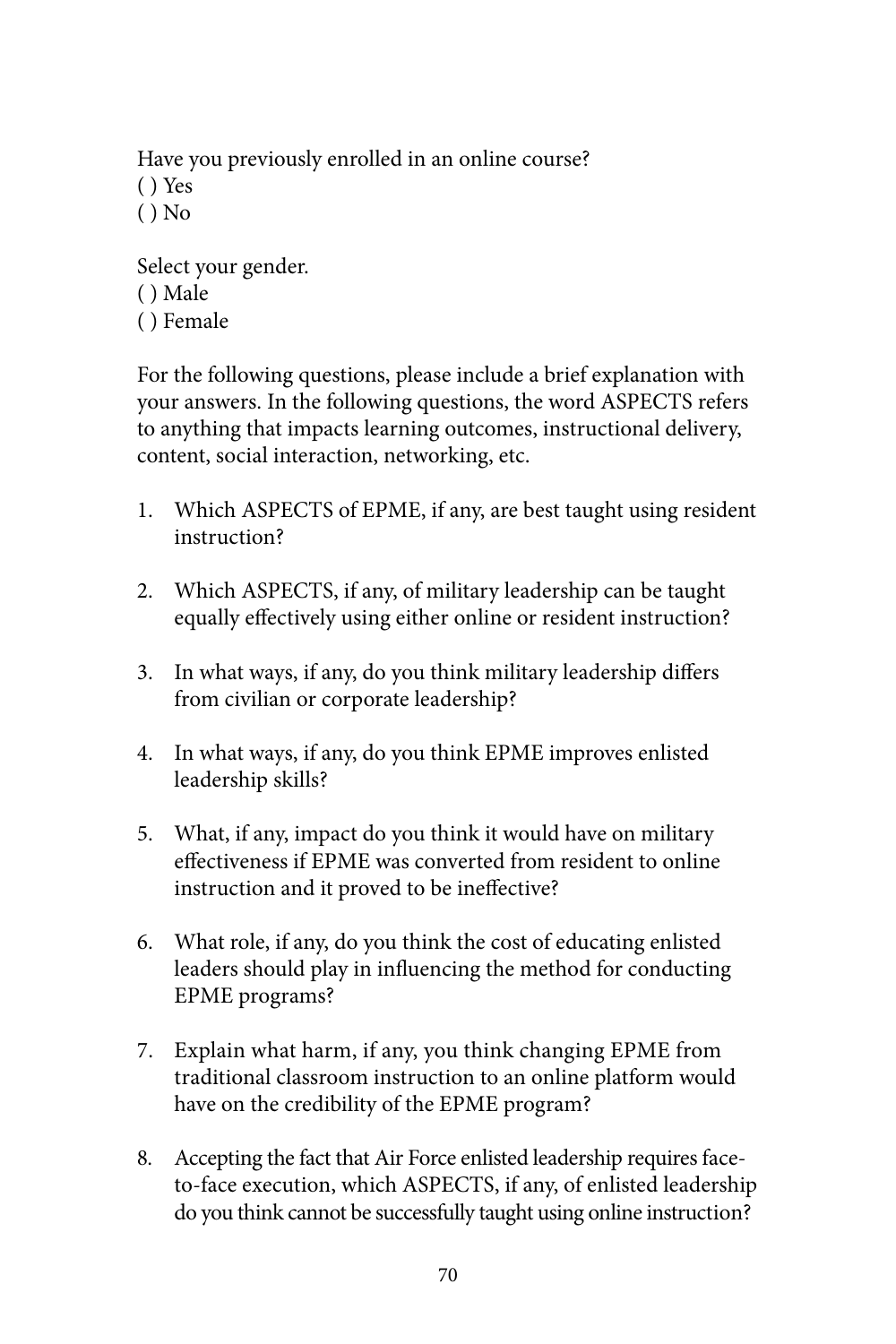9. Considering that some people are more comfortable using technology than others, how should the Air Force consider this comfort level in deciding whether to use the traditional classroom or an online method for conducting EPME?

Please include any additional remarks below.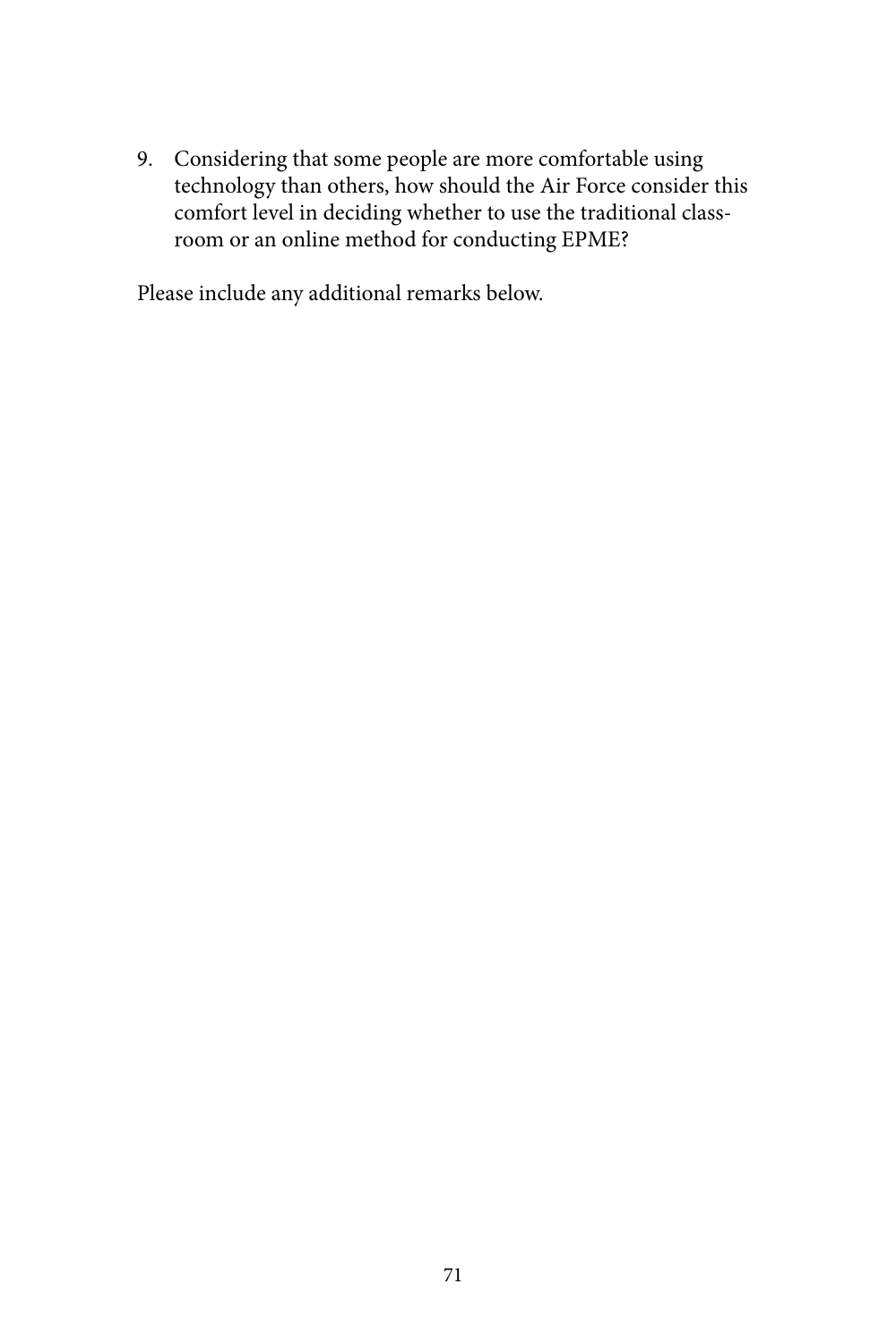# **Questionnaire — Round Two**

Converting Enlisted Leadership Education to Online (2) Survey Questionnaire SCN 14-119: Expiration date 10/27/2015 Round Two

A few weeks ago you and other members answered a questionnaire that provided opinions of how teaching enlisted professional military education (EPME) online would compare to teaching it in resident. The results of the first-round questionnaire were consolidated and presented in this round-two questionnaire.

The goal of this research is to reach a consensus on the top five responses for each of nine questions. The fact that there are only a few choices for each of the questions indicates that most members agree on how the program would be impacted. However, the goal is to reach a consensus on only the top five areas for each question.

Please enter your participant number.

Please select five choices for each of the questions below.

Select the top five aspects of EPME you believe are best achieved using resident instruction.

- ( ) Teaching curriculum involving role-playing
- ( ) Encouraging peer and instructor interaction
- ( ) Teaching curriculum requiring practical applications
- ( ) Teaching communication skills
- ( ) Facilitating team building
- ( ) Teaching new leadership concepts
- 1. Select the top five aspects of military leadership you believe can be taught equally effectively using either online or resident instruction.
	- ( ) Providing basic information
	- ( ) Teaching writing skills
	- ( ) Introducing leadership theories
	- ( ) Teaching curriculum requiring little or no interaction
	- ( ) Teaching curriculum below the application level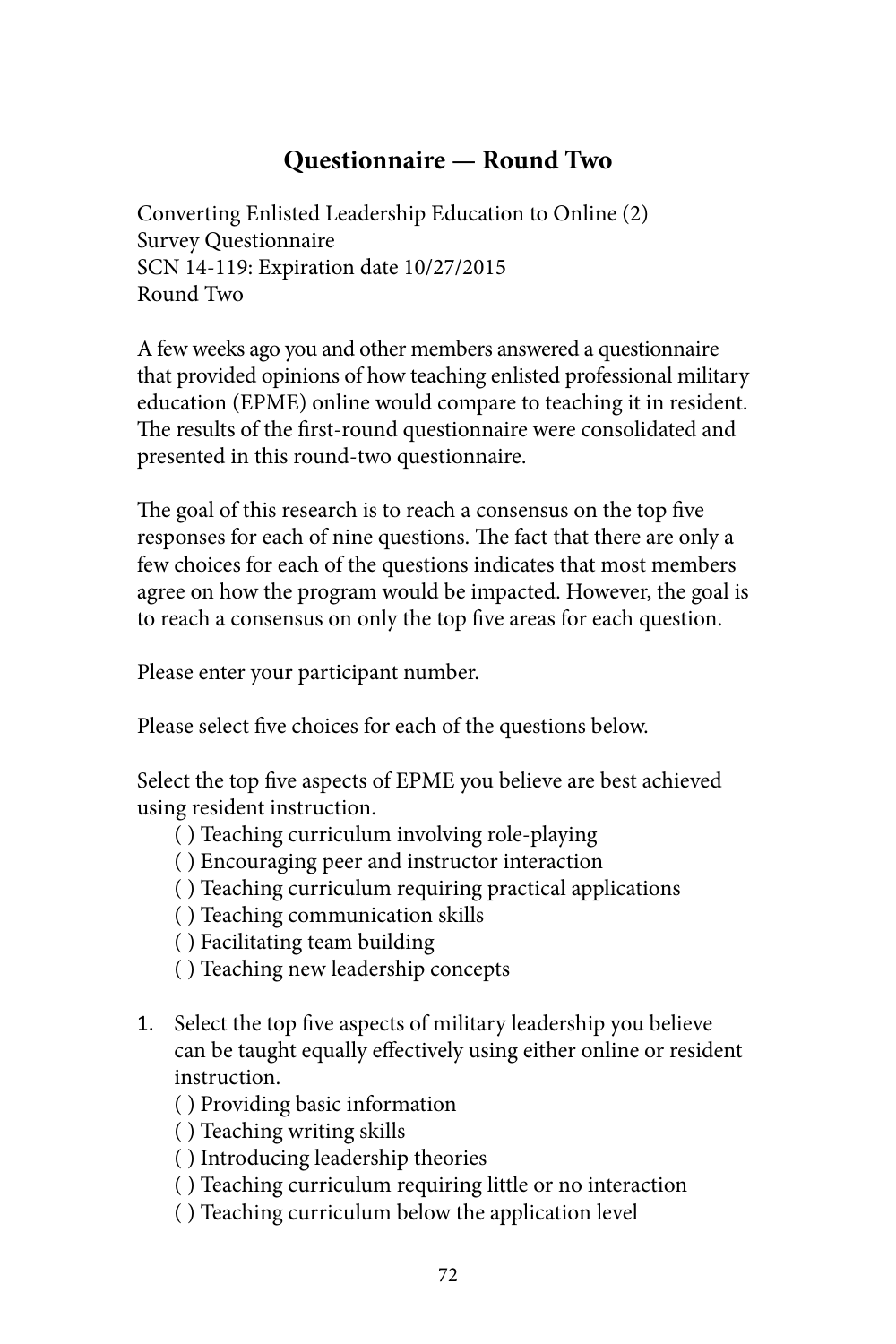- ( ) All leadership curriculum should be taught using resident instruction
- 2. Select the top five ways you think military leadership differs from civilian or corporate leadership.
	- ( ) Military leadership is more structured
	- ( ) Military leadership requires a continuum of learning
	- ( ) Military leaders make life-or-death decisions
	- ( ) Military leadership requires more self-control
	- ( ) Military leadership requires more accountability
	- ( ) Military leadership requires more discipline
	- ( ) No difference in civilian and military leadership
- 3. Select the top five ways you think EPME improves enlisted leadership skills.
	- ( ) Improves leaders' knowledge and skills
	- ( ) Provides interpersonal benefits
	- ( ) Facilitates networking
	- ( ) Allows leaders to share knowledge
	- ( ) Improves leaders' production and efficiency
	- ( ) Allows leaders to practice leadership skills
	- ( ) Promotes peer-to-peer feedback
	- ( ) Allows leaders to self-evaluate
	- ( ) Prepares leaders for future challenges
- 4. Select the top five ways military effectiveness would be negatively impacted if EPME was converted from resident to online instruction.
	- ( ) Decline in leadership skills
	- ( ) Decrease in desire to lead
	- ( ) Reduces leader's commitment to the service
	- ( ) Less collaboration between personnel
	- ( ) Prohibits building interpersonal relationships
	- ( ) Negative impact on team building
	- ( ) Limit ability to achieve organizational goals
- 5. Select the top five roles you think the cost of educating leaders should play in influencing the method for conducting EPME programs.
	- ( ) Cost should be the determining factor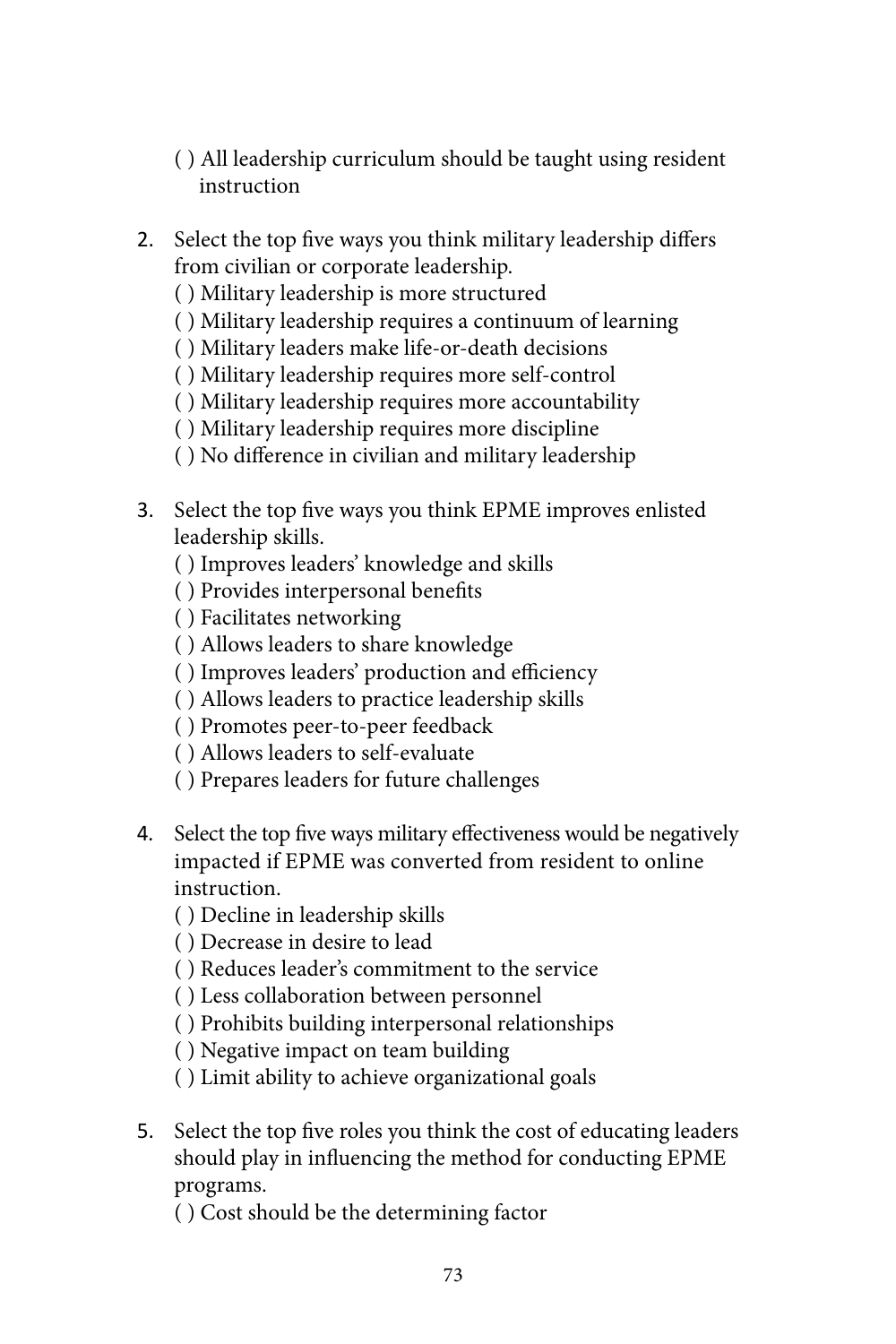- ( ) Use a mixed-method approach to reduce spending
- ( ) Cost should be considered but should not be the determining factor
- ( ) Conduct a cost-benefit analysis to weigh the benefits
- ( ) Cost should be the least determining factor
- ( ) The benefits received from the education should determine the costs
- 6. Select the top five ways the credibility of the EPME program would be negatively impacted if the resident portion of the program were changed from classroom instruction to online instruction.
	- ( ) Fewer interpersonal relationships
	- ( ) Reduced dedication to the profession of arms
	- ( ) Lessen leader's desire to excel
	- ( ) Less peer communication and feedback
	- ( ) Senior leaders would be less confident of enlisted leaders
	- ( ) Implies that money matters more than personnel
	- ( ) May create of negative perception of the program
	- ( ) Enlisted leaders would be perceived as less credible inside and outside the Air Force
- 7. Accepting the fact that Air Force enlisted leadership requires face-to-face execution, select the top five aspects of enlisted leadership you think would be most difficult to teach using online instruction.
	- ( ) Ethical leadership
	- ( ) Applying leadership skills
	- ( ) How to promote team building
	- ( ) Networking between enlisted leaders
	- ( ) Sharing of ideas and learning from peers
	- ( ) Peer and instructor feedback
	- ( ) Proficiency level learning
	- ( ) Experiential learning
- 8. Considering that some people are more comfortable using technology than others, select the top five ways the Air Force should consider this comfort level in deciding whether to use the traditional classroom or an online method for conducting EPME.
	- ( ) Conduct a preassessment test and use the test to improve skills prior to enrolling students in the leadership course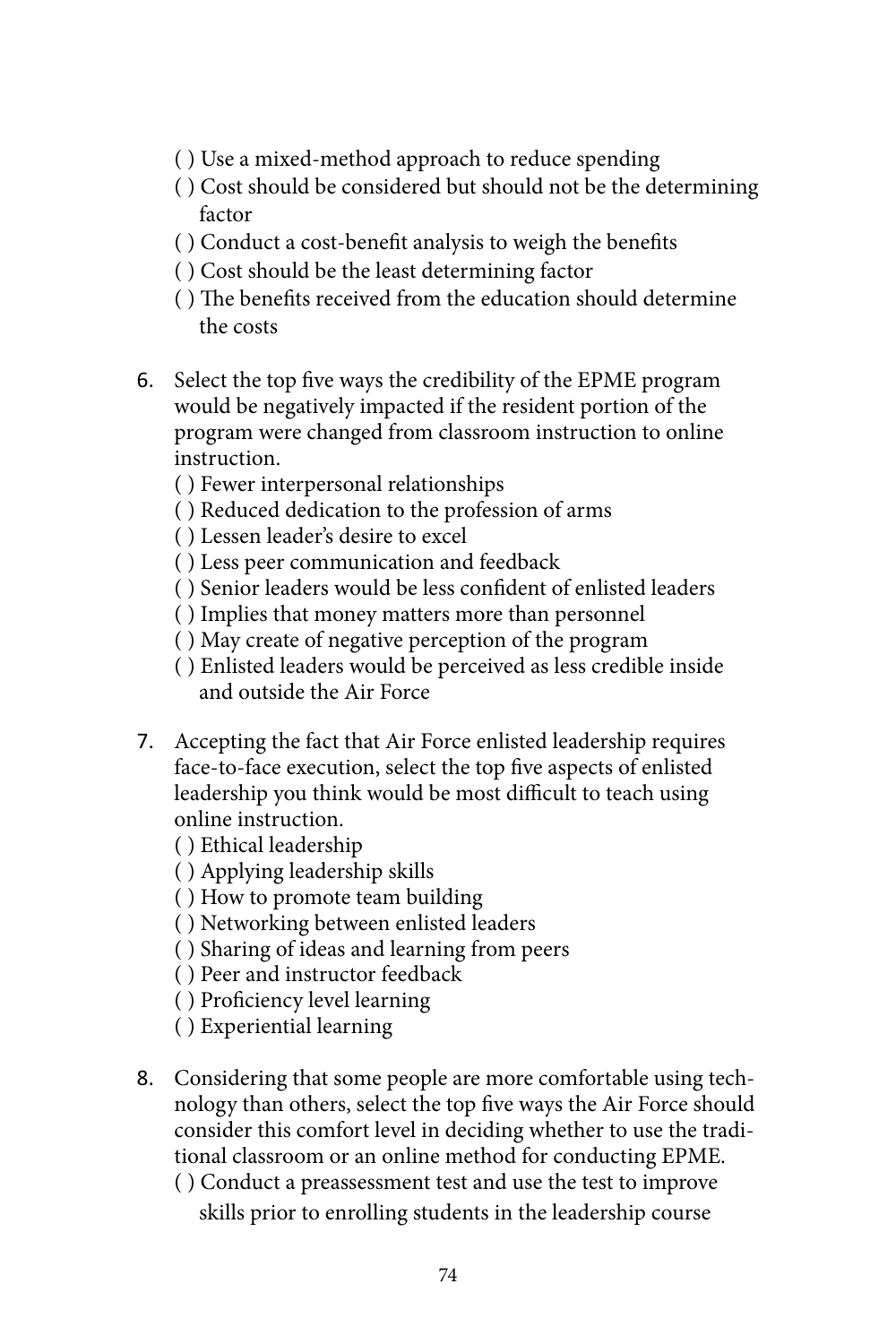- ( ) Most students are experienced with online learning, therefore comfort level is not an issue
- ( ) Comfort level should be a major consideration
- ( ) Offer a prenavigation course to ensure personnel are able to navigate the course when they enroll
- ( ) Consider the comfort level when analyzing audience and designing the course
- ( ) Comfort level should not be a consideration

Please include any additional remarks below.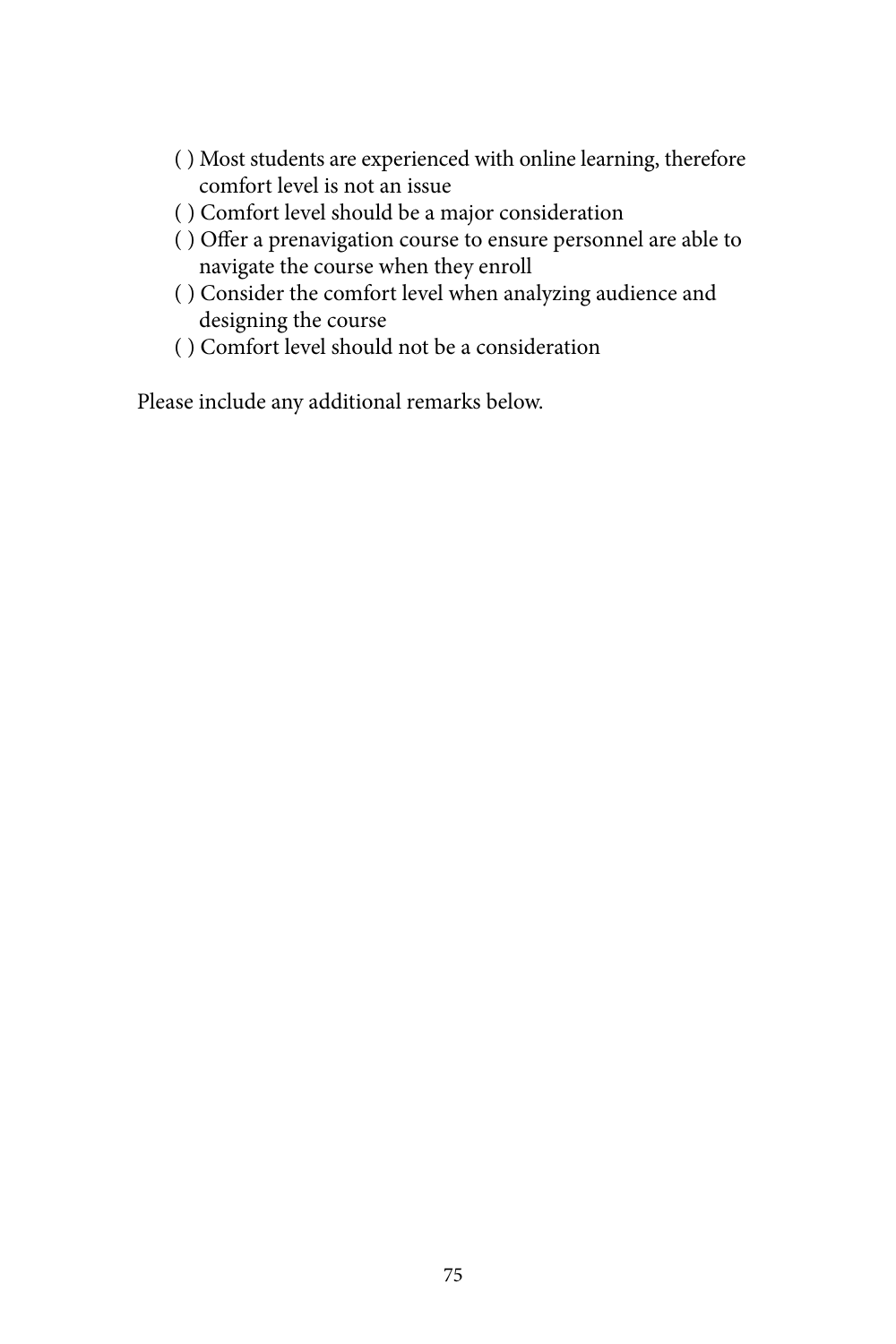# **Questionnaire — Round Three**

Converting Enlisted Leadership Education to Online (3) Survey Questionnaire SCN 14-119: Expiration date 10/27/2015 Round Three

This is the final questionnaire for this research study, which is designed to measure the potential impact of converting enlisted professional military education (EPME) from resident to online instruction. You have played an instrumental role in this research project. Thank you for sharing your time and expertise.

For this final survey questionnaire, please prioritize the responses for each of the nine questions. The first response you select will be assigned the highest priority, the second response you select will be assigned the second highest priority, and so forth. Select all five available responses in the order you feel they should be prioritized beginning with the highest priority and ending with the lowest priority.

Enter your participant number.

Please prioritize the responses from 1 to 5 for each question below. Clicking the cursor on the selection panels assigns priority in the order that you select them. The first selection is the 1st priority, the second selection is the 2nd priority, and so forth. If you want to change a selection, place the cursor in the selection panel and click it again to deselect it. If you deselect and item and reselect, please check all the other responses for that question to ensure the responses are in the order you intended.

- 1. Rank order the following aspects of EPME you believe are best achieved using resident instruction.
	- ( ) Teaching curriculum involving role-playing
	- ( ) Encouraging peer and instructor interaction
	- ( ) Teaching curriculum requiring practical applications
	- ( ) Teaching communication skills
	- ( ) Facilitating team building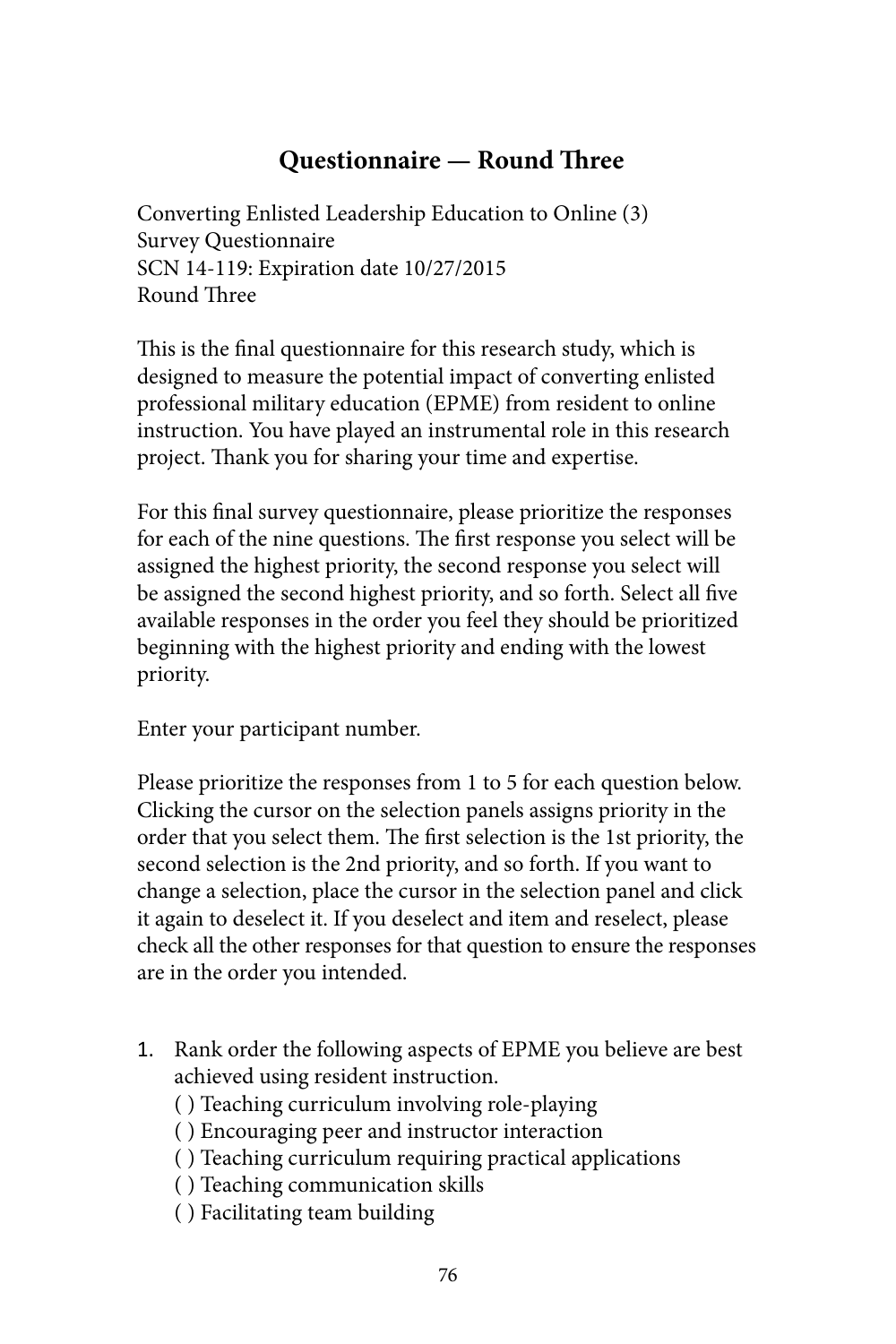Rank order the following aspects of military leadership you believe can be taught equally effectively using either online or resident instruction.

- ( ) Providing basic information
- ( ) Teaching writing skills
- ( ) Introducing leadership theories
- ( ) Teaching curriculum requiring little or no interaction
- ( ) Teaching curriculum below the application level
- 2. Rank order the following ways you think military leadership differs from civilian or corporate leadership.
	- ( ) Military leadership is more structured
	- ( ) Military leaders make life-or-death decisions
	- ( ) Military leadership requires more self-control
	- ( ) Military leadership requires more accountability
	- ( ) Military leadership requires more discipline
- 3. Rank order the following ways you think EPME improves enlisted leadership skills.
	- ( ) Facilitates networking
	- ( ) Allows leaders to share knowledge
	- ( ) Promotes peer-to-peer feedback
	- ( ) Allows leaders to self-evaluate
	- ( ) Prepares leaders for future challenges
- 4. Rank order the following ways military effectiveness would be negatively impacted if EPME was converted from resident to online instruction.
	- ( ) Decline in leadership skills
	- ( ) Reduces leader's commitment to the service
	- ( ) Less collaboration between personnel
	- ( ) Prohibits building interpersonal relationships
	- ( ) Negative impact on team building
- 5. Rank order the following roles you think the cost of educating leaders should play in influencing the method for conducting EPME programs.
	- ( ) Use a mixed-method approach to reduce spending
	- ( ) Cost should be the considered but should not be the determining factor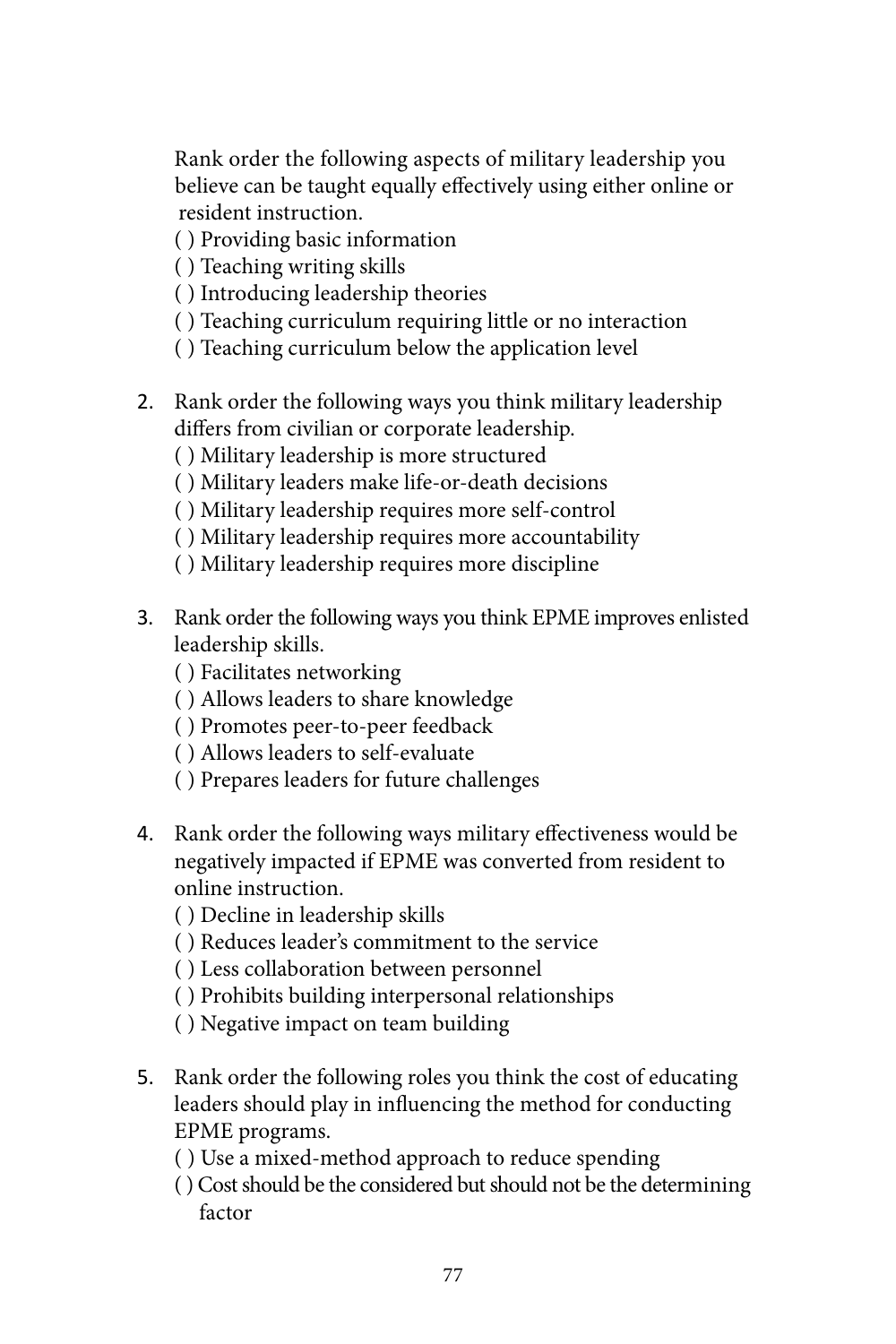- ( ) Conduct a cost-benefit analysis to weigh the benefits
- ( ) Cost should be the least determining factor
- ( ) The benefits received from the education should determine the costs
- 6. Rank order the following ways the credibility of the EPME program would be negatively impacted if the resident portion of the program were changed from classroom instruction to online instruction.
	- ( ) Fewer interpersonal relationships
	- ( ) Less peer communication and feedback
	- ( ) Implies that money matters more than personnel
	- ( ) May create of negative perception of the program
	- ( ) Enlisted leaders would be perceived as less credible inside and outside the Air Force
- 7. Rank order the following aspects of enlisted leadership you think would be most difficult to teach using online instruction.
	- ( ) Applying leadership skills
	- ( ) Networking between enlisted leaders
	- ( ) Sharing of ideas and learning from peers
	- ( ) Peer and instructor feedback
	- ( ) Experiential learning
- 8. Considering that some people are more comfortable using technology than others, rank order the ways the Air Force should consider this comfort level in deciding whether to use the traditional classroom or an online method for conducting EPME.
	- ( ) Conduct a preassessment test and use the test to improve skills prior to enrolling students in the leadership course
	- ( ) Most students are experienced with online learning, therefore comfort level is not an issue
	- ( ) Comfort level should be a major consideration
	- ( ) Offer a prenavigation course to ensure personnel are able to navigate the course when they enroll
	- ( ) Consider the comfort level when analyzing audience and designing the course

Please include any additional remarks below.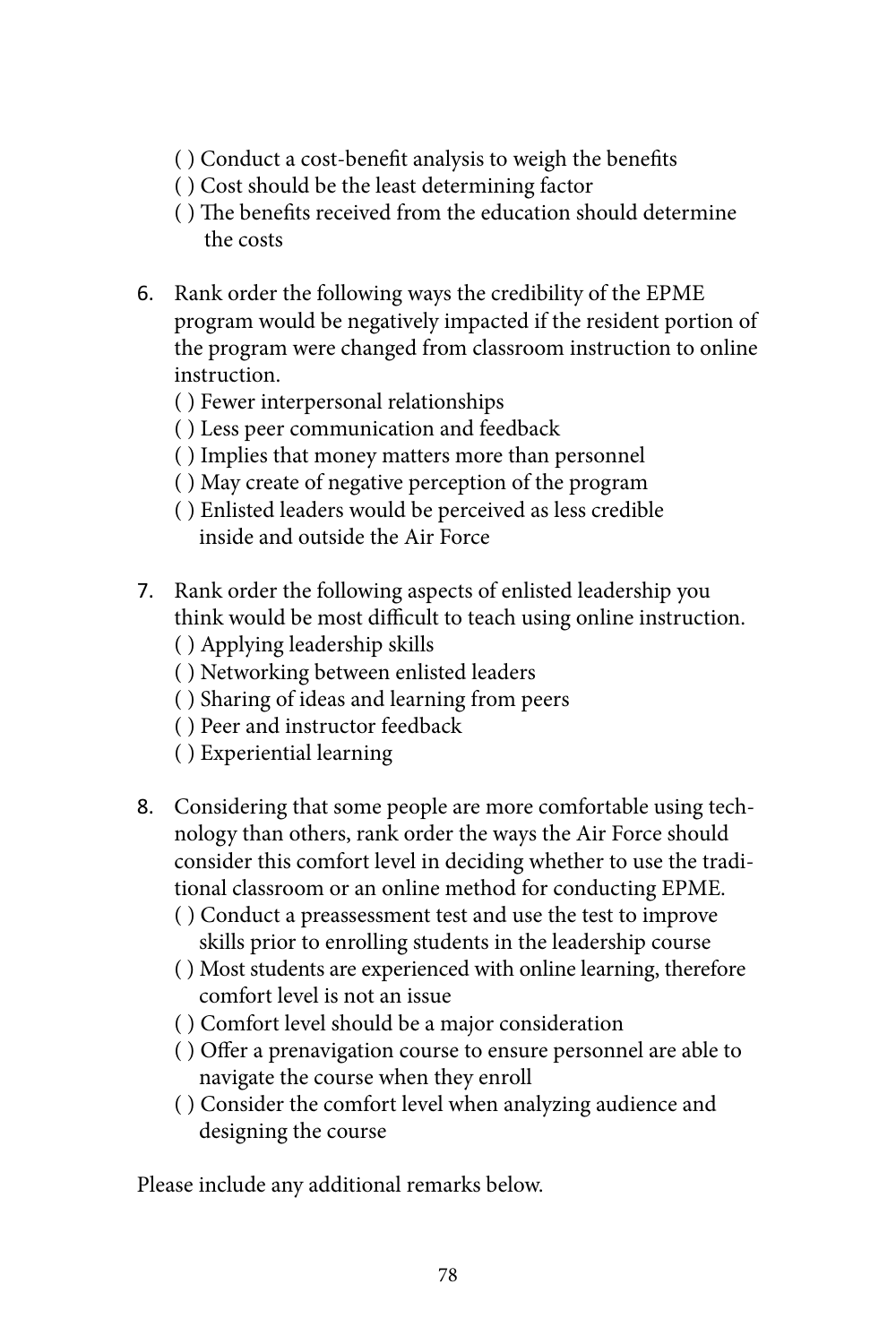#### **Notes**

(All notes appear in the shortened form. For full details, see the appropriate entry in the bibliography.)

1. Kogan, Potential Across-the-Board Cuts; Redman, "CMSAF Discusses Top Issues"; Sharp, "Down Payment"; and Watson, "U.S. Sequestration."

[2](#page-9-0). Adams and Leatherman, "Leaner and Meaner Defense"; and Redman, "CMSAF Discusses Top Issues."

[3](#page-9-0). Tucker, "AFSA Conference."

[4](#page-9-0). Harrison, *Analysis of the FY 2013 Defense Budget*; Partlow-Lefevre, "Obama on the Affirmative"; and Redman, "CMSAF Discusses Top Issues."

[5](#page-9-0). Ricks, "PME Continues For Now."

[6](#page-9-0). Khodamoradi and Abedi, "Assessing Characteristics of Online Education"; and Air Force Pamphlet (AFPAM) 36-2241, 1 October 2011.

[7](#page-9-0). Eaglen, "U.S. Defense Spending"; and Redman, "CMSAF Discusses Top Issues."

[8](#page-10-0). Henderson, "USAF Enlisted Professional Military Education"; Air Force Instruction (AFI) 36-2618, 27 February 2009; and AFPAM 36-2241, 1 October 2011.

[9](#page-10-0). Berger, "Air Force Enlisted Personnel Programs."

[10.](#page-10-0) AFI 36-2618, 27 February 2009.

[11.](#page-10-0) Simonet and Tett, "Five Perspectives."

[12.](#page-10-0) Ricks, "PME Continues for Now."

[13.](#page-10-0) AFI 36-2618, 27 February 2009.

[14.](#page-10-0) Ricks, "PME Continues for Now."

[15.](#page-11-0) Crevani, Lindgren, and Packendorff, "Leadership, Not Leaders"; and Taylor, Rosenbach, and Rosenbach, *Military Leadership*.

[16.](#page-11-0) Simonet and Tett, "Five Perspectives"; and Ulrich and Smallwood, "What Is Leadership?"

[17.](#page-11-0) Hoozee, Vanhoucke, and Bruggeman, "Comparing the Accuracy of ABC"; and Kalshoven, Hartog, and De Hoogh, "Ethical Leadership."

[18.](#page-11-0) Awan and Mahmood, "Relationship among Leadership Style."

[19.](#page-11-0) Balon, "Leadership versus Management"; and Northouse, *Leadership*.

[20.](#page-11-0) Voon et al., "Influence of Leadership Styles"; and Balon, "Leadership versus Management."

[21.](#page-11-0) Riaz and Haider, "Transformational and Transactional Leadership."

[22.](#page-11-0) Metscher et al., "Leadership to Increase Commitment."

[23.](#page-11-0) Humphreys and Zettel, "Transformational Leader Self-Perception."

[24.](#page-12-0) Winkler, "Comparing Corporate Aerospace Leadership Groups."

[25.](#page-12-0) Sweeney, Matthews, and Lester, *Leadership in Dangerous Situations*; and Schmidt-Wilk, "Teaching for Good Leadership."

[26.](#page-12-0) Sweeney, Matthews, and Lester, *Leadership in Dangerous Situations*.

[27.](#page-12-0) *The Profession of Arms*, white paper.

[28.](#page-12-0) Air University, minutes; and Jackson, "Distance Learning an AU Priority."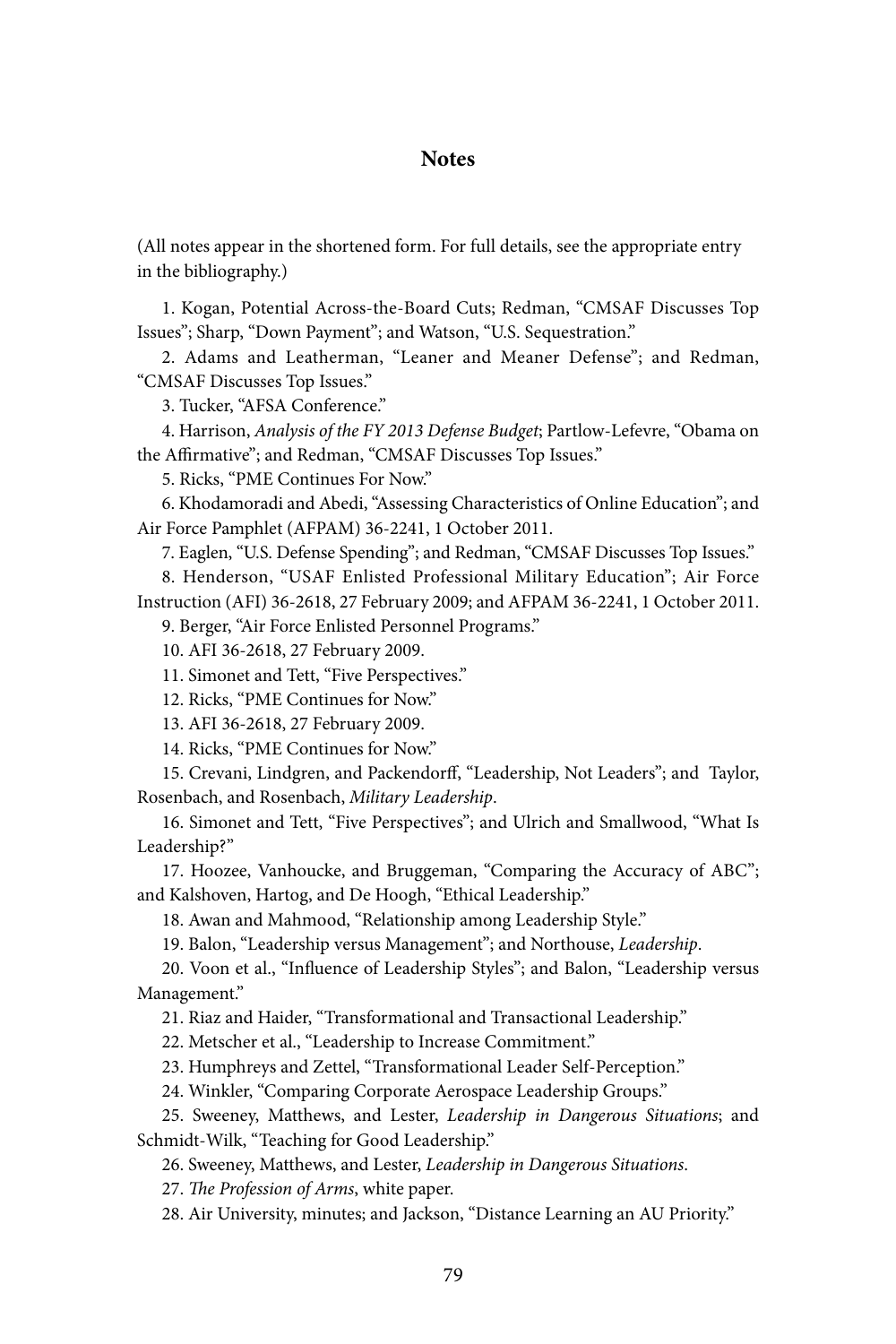[29](#page-12-0). Mahoney and Ackerman, "PME and Online Education"; Means et al., *Evaluation of Evidence-Based Practices*; Rojek, "CMSAF Roy"; Columbaro and Monaghan, "Employer Perceptions of Online Degrees"; Mortgage Bankers Association of America, "Envoy Mortgage Partners with XINNIX"; and Henheffer, "Setting the Standard"

[30.](#page-12-0) Khodamoradi and Abedi, "Assessing Characteristics of Online Education."

[31.](#page-13-0) Friedman and Preble, "Refocusing U.S. Defense Strategy"; and Ricks, "PME Continues for Now."

[32](#page-13-0). Mahoney and Ackerman, "PME and Online Education"; Bombgetter, comment on Professional Military Education (PME); and Phoenixdown, comment on Airman Leadership School.

[33.](#page-13-0) Bombgetter, comment on PME; Jackson, "Distance Learning an AU Priority"; and Phoenixdown, comment on Airman Leadership School.

[34.](#page-13-0) Mahoney and Ackerman, "PME and Online Education"; and Rojek, "CMSAF Roy."

[35](#page-13-0). Voon et al., "Influence of Leadership Styles"; and Davis, "Perceived Leadership Style."

[36](#page-13-0). Chairman of the Joint Chiefs of Staff Instruction (CJSCI) 1805.01A, 20 September 2011; and AFPAM 36-2241, 1 October 2011.

[37.](#page-13-0) Mayadas, Bourne, and Bacsich, "Online Education Today."

[38.](#page-14-0) Mahoney and Ackerman, "PME and Online Education"; and Joint Chiefs of Staff (JCS), *Joint Vision 2010*.

[39.](#page-14-0) Ferguson and DeFelice, "Length of Online Course"; and McPhee, Marks, and Duffy, "Comparison of Equated Learning."

[40](#page-14-0). Kayes, Allen, and Self, "Integrated Learning"; Miyazoe and Anderson, "Interaction Equivalency Theorem"; Arbaugh et al., "Research in Online and Blended Learning"; Chen, Jones, and Moreland, "Online Accounting Education"; Ferguson and DeFelice, "Length of Online Course"; and McPhee, Marks, and Duffy, "Comparison of Equated Learning."

[41.](#page-16-0) Henderson, "USAF Enlisted Professional Military Education."

[42.](#page-16-0) Berger, "Air Force Enlisted Personnel Programs"; and Henderson, "USAF Enlisted Professional Military Education."

[43.](#page-16-0) Berger, "Air Force Enlisted Personnel Programs"; and Henderson, "USAF Enlisted Professional Military Education."

[44.](#page-16-0) Berger, "Air Force Enlisted Personnel Programs."

[45.](#page-16-0) The Air Force evaluates the efficacy of its curriculum using the Kirkpatrick Evaluation Model, developed by Donald L. Kirkpatrick in 1996. This model posits that training success can be determined in four phases: (1) the reaction phase (in which the researcher gauges how students felt about the education or learning experience), (2) the learning phase (in which the students' knowledge acquisition is tested), (3) the behavior phase (in which the researcher analyzes the extent to which learners applied in work situations the knowledge gained from a course), and (4) the result phases (in which the overall effect of the students' training on the organization as a whole is determined). Any consideration of whether online education is sufficient and beneficial for Air Force noncommissioned officers must include a review based on this method. (Arthur et al., "Effectiveness of Training in Organizations"; Kirkpatrick, "Great Ideas Revisited"; Pineda-Herrero, "Evaluation of Training in Organisations"; and Praslova, "Adaptation of Kirkpatrick's Four Level Model.")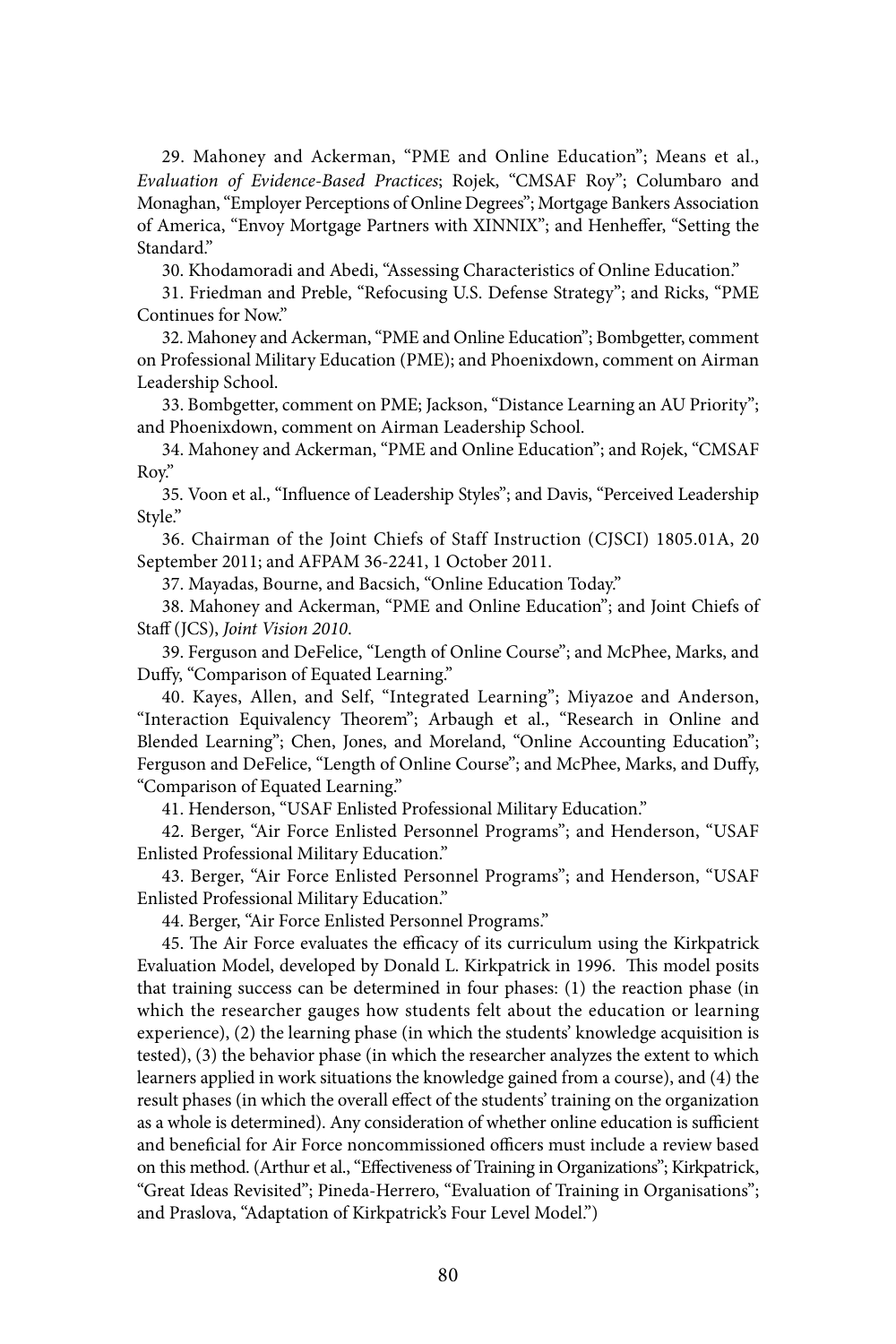[46.](#page-17-0) Henderson, "USAF Enlisted Professional Military Education."

[47.](#page-17-0) Berger, "Air Force Enlisted Personnel Programs."

[48.](#page-17-0) For a more complete description of this study and its findings, see Cockrell, 2015.

[49.](#page-17-0) Clibbens, Walters, and Baird, "Delphi Research," 38.

[50.](#page-18-0) Hsu and Sandford, "Delphi Technique."

[51.](#page-19-0) Cockrell, "Converting Air Force Enlisted Leadership Education," 96–117.

[52.](#page-19-0) Beasley Preffer, "Counselor Education Efficacy."

[53.](#page-19-0) Dell, Low, and Wilker, "Comparing Student Achievement."

[54.](#page-19-0) Dell, Low, and Wilker, "Comparing Student Achievement."

[55.](#page-19-0) Simsek, "Interview with Tony Bates."

[56.](#page-20-0) Means et al., *Evaluation of Evidence-Based Practices*; and Farmer, "Leading Leadership Preparation."

[57.](#page-20-0) Rudestam and Schoenholtz-Read, "Flourishing of Adult Online Education."

[58.](#page-20-0) Allen and Seaman, *Changing Course*.

[59.](#page-20-0) Farmer, "Leading Leadership Preparation."

[60.](#page-20-0) McGuire and Castle, "Analysis of Student Self-Assessment."

[61.](#page-20-0) Ke, "Professionals' Perceptions."

[62.](#page-20-0) McGuire and Castle, "Analysis of Student Self-Assessment."

[63](#page-20-0). The number who believed both methods were equivalent in 2002 was 57 percent, but in 2012 that number had risen to 77 percent (Allen and Seaman, *Changing Course*).

[64.](#page-21-0) Daymont, Blau, and Campbell, "Deciding Between Traditional and Online Formats."

[65](#page-21-0). In this paper, I consider the three pertinent generations to be the Baby Boomers (1943–1960), Generation X (1961–1981), and the Millennials (1982–2001).

[66.](#page-21-0) Williams, "Generational Perspective of Higher Education."

[67.](#page-21-0) Farmer, "Leading Leadership Preparation."

[68.](#page-21-0) Farmer, "Leading Leadership Preparation."

[69.](#page-21-0) Ke, "Professionals' Perceptions."

[70.](#page-21-0) Prelip, "Learning Effectiveness in Community College."

[71.](#page-21-0) Murdock et al., "Online Versus On-Campus."

[72.](#page-22-0) Meyer, "When Topics are Controversial."

[73.](#page-23-0) Cockrell, "Converting Air Force Enlisted Leadership Education," 108.

[74.](#page-23-0) To be fair, respondents also noted that this environment could be considered coercive and that in some circumstances it could generate hostility among employees.

[75.](#page-25-0) AFPAM 36-2241, 1 October 2011.

[76.](#page-25-0) AFI 36-2618, 27 February 2009.

[77.](#page-25-0) Ricks, "PME Continues For Now."

[78.](#page-25-0) Ricks, "PME Continues For Now."

[79.](#page-25-0) AFI 36-2618, 27 February 2009.

[80.](#page-25-0) Crevani, Lindgren, and Packendorff, "Leadership, Not Leaders"; and Taylor, Rosenbach, and Rosenbach, *Military Leadership*.

[81.](#page-26-0) Crevani, Lindgren, and Packendorff, "Leadership, Not Leaders"; Simonet and Tett, "Five Perspectives"; and Ulrich and Smallwood, "What Is Leadership?"

[82.](#page-26-0) Balon, "Leadership versus Management."

[83.](#page-26-0) Manning, "A Comparative Analysis of Leadership Skill."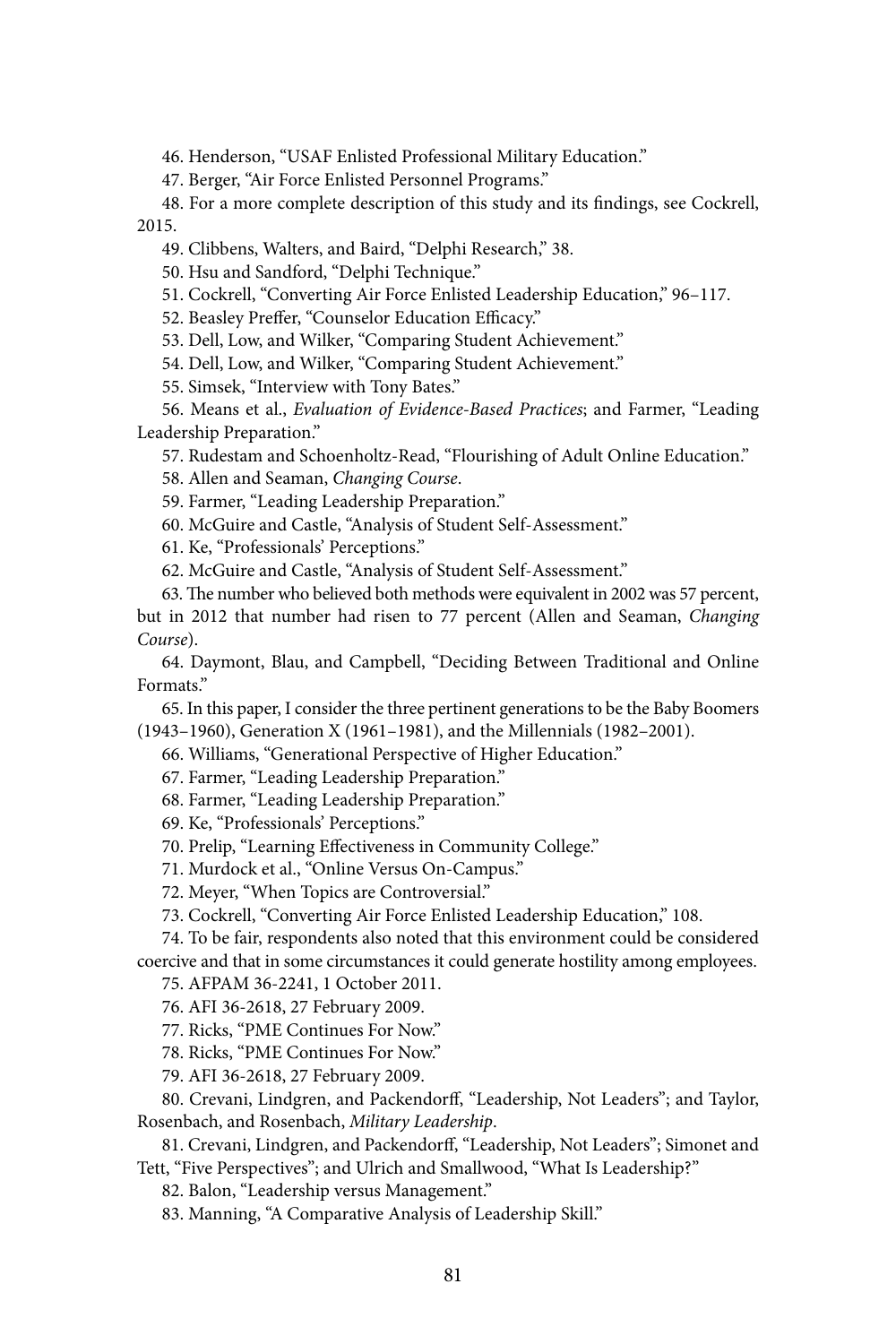[84.](#page-26-0) Manning, "A Comparative Analysis of Leadership Skill."

[85.](#page-26-0) Manning, "A Comparative Analysis of Leadership Skill."

[86.](#page-27-0) Manning, "A Comparative Analysis of Leadership Skill."

[87.](#page-27-0) Wu, Tsui, and Kinicki, "Consequences of Differentiated Leadership."

[88.](#page-27-0) Hoozee, Vanhoucke, and Bruggeman, "Comparing the Accuracy of ABC"; and Kalshoven, Hartog, and De Hoogh, "Ethical Leadership."

[89.](#page-27-0) Hoozee, Vanhoucke, and Bruggeman, "Comparing the Accuracy of ABC."

[90.](#page-28-0) Awan and Mahmood, "Relationship among Leadership Style."

[91.](#page-28-0) Secretary of the Air Force Public Affairs, "Airmen Powered Innovation."

[92.](#page-28-0) Bass et al., "Predicting Unit Performance."

[93.](#page-28-0) Balon, "Leadership versus Management"; and Northouse, *Leadership*.

[94.](#page-29-0) Voon et al., "Influence of Leadership Styles"; and Balon, "Leadership versus Management."

[95.](#page-29-0) Balon, "Leadership versus Management"; and Humphreys and Zettel, "Transformational Leader Self-Perception."

[96](#page-29-0). Voon et al., "Influence of Leadership Styles"; Humphreys and Zettel, "Transformational Leader Self-Perception"; and Riaz and Haider, "Transformational and Transactional Leadership."

[97.](#page-29-0) Voon et al, "Influence of Leadership Styles"; and Skakon et al., "Leader's Well-Being, Behaviors and Style."

[98.](#page-29-0) Hoel et al., "Leadership Styles as Predictors."

[99](#page-29-0). Hoel et al, "Leadership Styles as Predictors"; and Riaz and Haider, "Transformational and Transactional Leadership."

[100.](#page-30-0) Steele, *Antecedents and Consequences*.

[101.](#page-30-0) Metscher et al., "Leadership to Increase Commitment."

[102.](#page-30-0) "Thomas N. Barnes Center for Enlisted Education."

[103.](#page-30-0) Davis, "Perceived Leadership Style."

[104.](#page-30-0) Cockrell, "Converting Air Force Enlisted Leadership Education," 102–05.

[105.](#page-31-0) Ballenstedt, "Differences between Military, Civilian Leaders."

[106.](#page-31-0) Winkler, "Comparing Corporate Aerospace Leadership Groups."

[107.](#page-32-0) Allen and Seaman, *Changing Course*; and Schmidt-Wilk, "Teaching for Good Leadership."

[108.](#page-32-0) In 2012, Ryan Kelty and Alex Bierman conducted a study to measure the perceptions of military personnel who work with contractors in combat situations. The researchers also wanted to understand how working with civilian contractors influenced military personnel in turn. Participants were US Army military and civilian personnel working in Iraq and Afghanistan. Though military personnel thought the contractors' performance was on par, the study found that military personnel believed the quality of leadership for contractors was lacking. It also found that a noticeable number of military personnel believed that military personnel had an advantage in creating positive relationships with their peers. Three times as many military as contractor personnel reported that the military had an advantage over contract personnel when it came to support for performing one's job (Kelty and Bierman, "Ambivalence on the Front Lines").

[109.](#page-32-0) Sweeney, Matthews, and Lester, *Leadership in Dangerous Situations*.

[110.](#page-32-0) Sweeney, Matthews, and Lester, *Leadership in Dangerous Situations*.

[111.](#page-32-0) *The Profession of Arms*, white paper.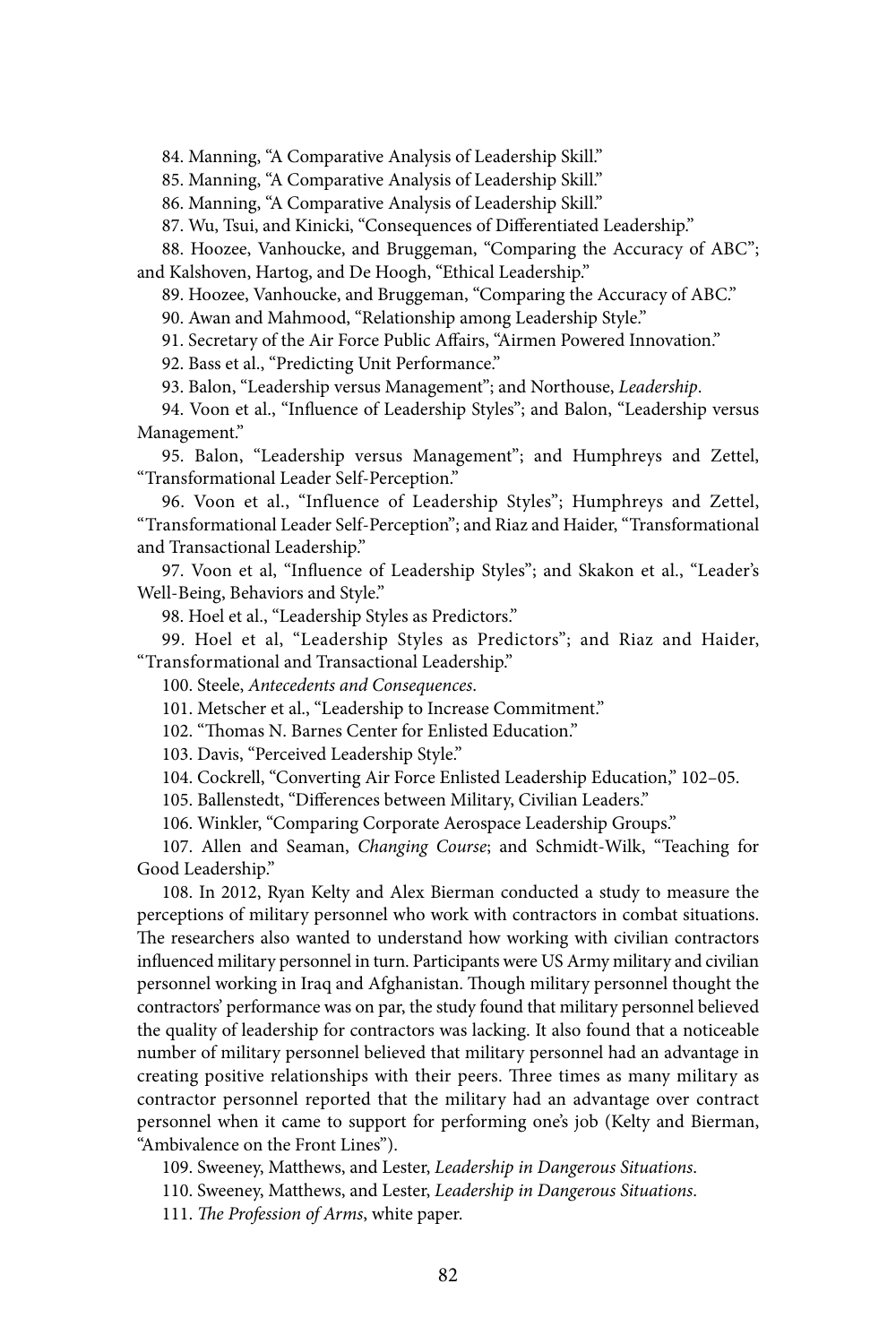[112.](#page-32-0) Winkler, "Comparing Corporate Aerospace Leadership Groups." [113.](#page-33-0) Winkler, "Comparing Corporate Aerospace Leadership Groups." [114.](#page-33-0) Sanchez, "Naval Leadership Training." [115.](#page-33-0) Kimball and Byerly, "To Make Army PME Distance Learning Work." [116.](#page-34-0) Harkins, "Corps to See Complete Overhaul." [117.](#page-34-0) *Transformation in Progress*, hearing before 111th Cong. [118.](#page-34-0) Peterson, *Nurturing the Australian Military Mind*. [119.](#page-35-0) Parish, "Canadian Delegation Visits Barnes Center." [120.](#page-35-0) Tung et al., "Distance Learning in Advanced Military Education." [121.](#page-35-0) Peterson, *Nurturing the Australian Military Mind*. [122.](#page-36-0) Cockrell, "Converting Air Force Enlisted Leadership Education," 98–100. [123.](#page-36-0) Cockrell, "Converting Air Force Enlisted Leadership Education," 113–14. [124.](#page-38-0) Cockrell, "Converting Air Force Enlisted Leadership Education," 113–14. [125.](#page-38-0) Cockrell, "Converting Air Force Enlisted Leadership Education," 138–40. [126.](#page-39-0) Cockrell, "Converting Air Force Enlisted Leadership Education," 98–100. [127.](#page-40-0) Cockrell, "Converting Air Force Enlisted Leadership Education," 105. [128.](#page-40-0) Cockrell, "Converting Air Force Enlisted Leadership Education," 118. [129.](#page-40-0) Cockrell, "Converting Air Force Enlisted Leadership Education," 105. [130.](#page-41-0) Cockrell, "Converting Air Force Enlisted Leadership Education," 110–11. [131.](#page-41-0) Cockrell, "Converting Air Force Enlisted Leadership Education," 105. [132.](#page-41-0) Cockrell, "Converting Air Force Enlisted Leadership Education," 107. [133.](#page-41-0) Bennett, Maton, and Kervin, "'Digital Natives' Debate," 777. [134.](#page-41-0) Cockrell, "Converting Air Force Enlisted Leadership Education," 115. [135.](#page-41-0) Mayadas, Bourne, and Bacsich, "Online Education Today." [136.](#page-42-0) Swartz, "Majority of Americans Prefer Hands-On Training." [137.](#page-42-0) Zapalska and Brozik, "Learning Styles and Online Education." [138.](#page-42-0) Haynie, "Consider Your Learning Style." [139.](#page-42-0) Zapalska and Brozik, "Learning Styles and Online Education." [140.](#page-42-0) Sharp, "Down Payment." [141.](#page-42-0) Cockrell, "Converting Air Force Enlisted Leadership Education," 135. [142.](#page-42-0) Cockrell, "Converting Air Force Enlisted Leadership Education," 98–99, 108, 136. [143.](#page-42-0) Williams, "Generational Perspective of Higher Education." [144.](#page-43-0) Bennett, Maton, and Kervin, "'Digital Natives' Debate." [145.](#page-43-0) Cockrell, "Converting Air Force Enlisted Leadership Education," 108. [146.](#page-43-0) Cockrell, "Converting Air Force Enlisted Leadership Education," 106. [147.](#page-44-0) Bichelmeyer et al., *Costs and Pricing*, 5. [148.](#page-45-0) Bichelmeyer et al., *Costs and Pricing*, 6. [149.](#page-45-0) Bichelmeyer, et al., *Costs and Pricing*. [150.](#page-46-0) Mayadas, Bourne, and Bacsich, "Online Education Today." [151.](#page-49-0) Hallowell and Gambatese, "Qualitative Research"; and Steurer, "Delphi Method"

[152.](#page-49-0) McNeil, *Business to Business Market Research*.

[153.](#page-49-0) Hallowell and Gambatese, "Qualitative Research."

[154.](#page-50-0) Hallowell and Gambatese, "Qualitative Research"; and Steurer, "Delphi Method."

[155.](#page-50-0) Yousuf, "Delphi Technique."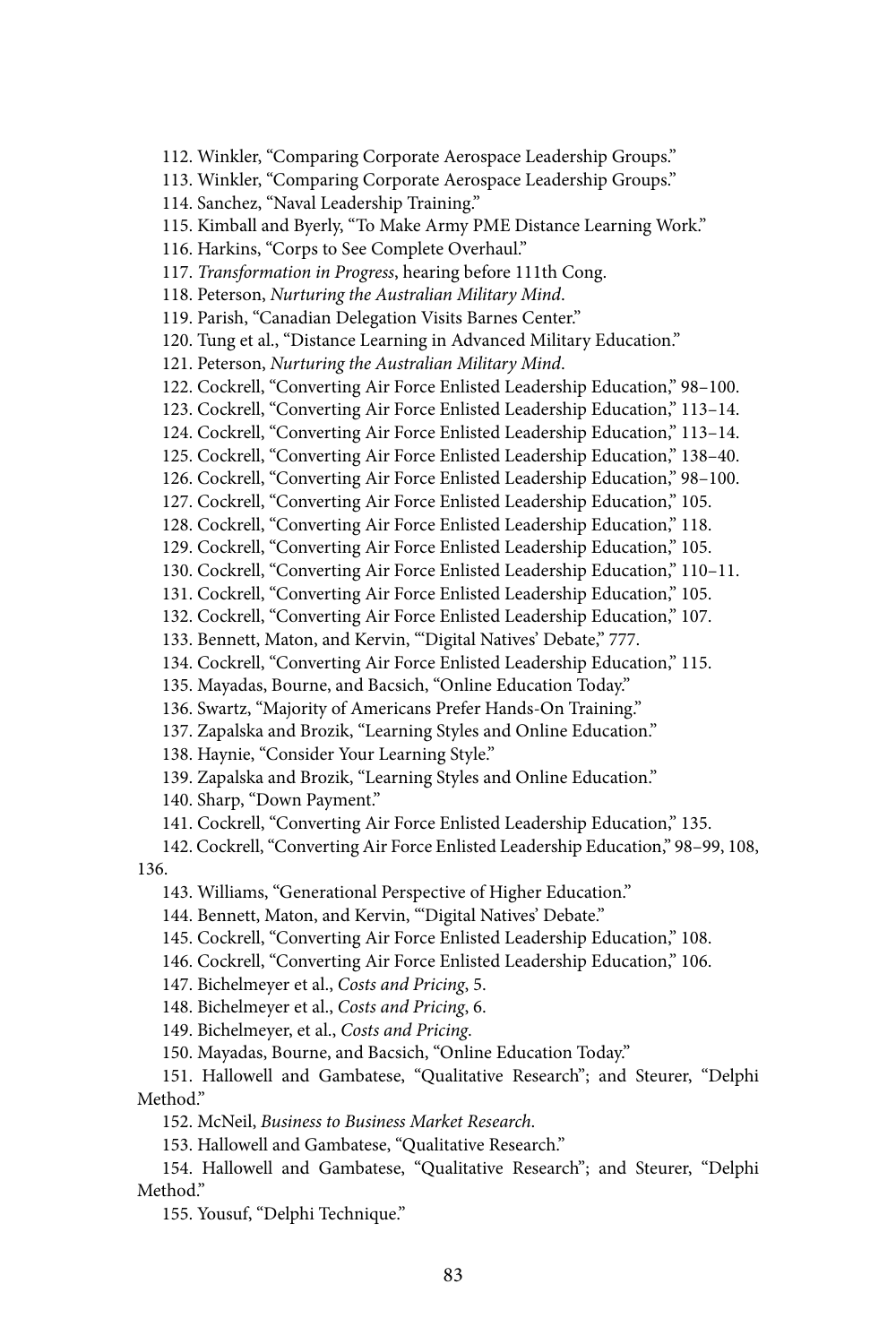[156.](#page-50-0) Shelton, "Quality Scorecard for the Administration."

[157](#page-50-0). Hallowell and Gambatese, "Qualitative Research"; Kalaian and Kasim, "Terminating Sequential Delphi Survey"; and Nworie, "Delphi Technique in Educational Technology Research."

[158.](#page-50-0) Kalaian and Kasim, "Terminating Sequential Delphi Survey"; and Nworie, "Delphi Technique in Educational Technology Research."

[159.](#page-50-0) Graefe and Armstrong, "Comparing Face-to-Face Meetings."

[160.](#page-50-0) Graefe and Armstrong, "Comparing Face-to-Face Meetings"; and Steurer, "Delphi Method."

[161.](#page-51-0) Steurer, "Delphi Method."

[162.](#page-51-0) Arthur et al., "Effectiveness of Training in Organizations"; and Kirkpatrick, "Great Ideas Revisited."

[163.](#page-51-0) Praslova, "Adaptation of Kirkpatrick's Four Level Model."

[164.](#page-51-0) Praslova, "Adaptation of Kirkpatrick's Four Level Model."

[165.](#page-51-0) Pineda-Herrero, "Evaluation of Training in Organisations."

[166.](#page-51-0) Pineda-Herrero, "Evaluation of Training in Organisations."

[167.](#page-52-0) Ulrich and Smallwood, "What Is Leadership?"; and Castellan, "Quantitative and Qualitative Research."

[168.](#page-52-0) Clibbens, Walters, and Baird, "Delphi Research," 38.

[169.](#page-52-0) Cole, Donohoe, and Stellefson, "Internet-Based Delphi Research," 512.

[170.](#page-52-0) Hsu, Lee, and Kreng, "Application of Fuzzy Delphi Method."

[171.](#page-53-0) Hsu and Sandford, "Delphi Technique."

[172.](#page-54-0) Gustafson, Shukla, and Walster, "Comparative Study of Differences"; and Delbecq, Van de Ven, and Gustafson, "Group Techniques for Program Planning."

[173.](#page-55-0) Skulmoski, Hartman, and Krahn, "Delphi Method for Graduate Research."

[174.](#page-56-0) Korn and Graubard, *Analysis of Health Surveys*.

[175.](#page-56-0) Chang et al., "A Delphi Study"; and Kemper, Stringfield, and Teddlie, "Mixed Methods Sampling Strategies."

[176.](#page-56-0) Kandola et al., "Cardiovascular Nursing Research."

[177.](#page-58-0) Simon and Goes, *Dissertation and Scholarly Research*.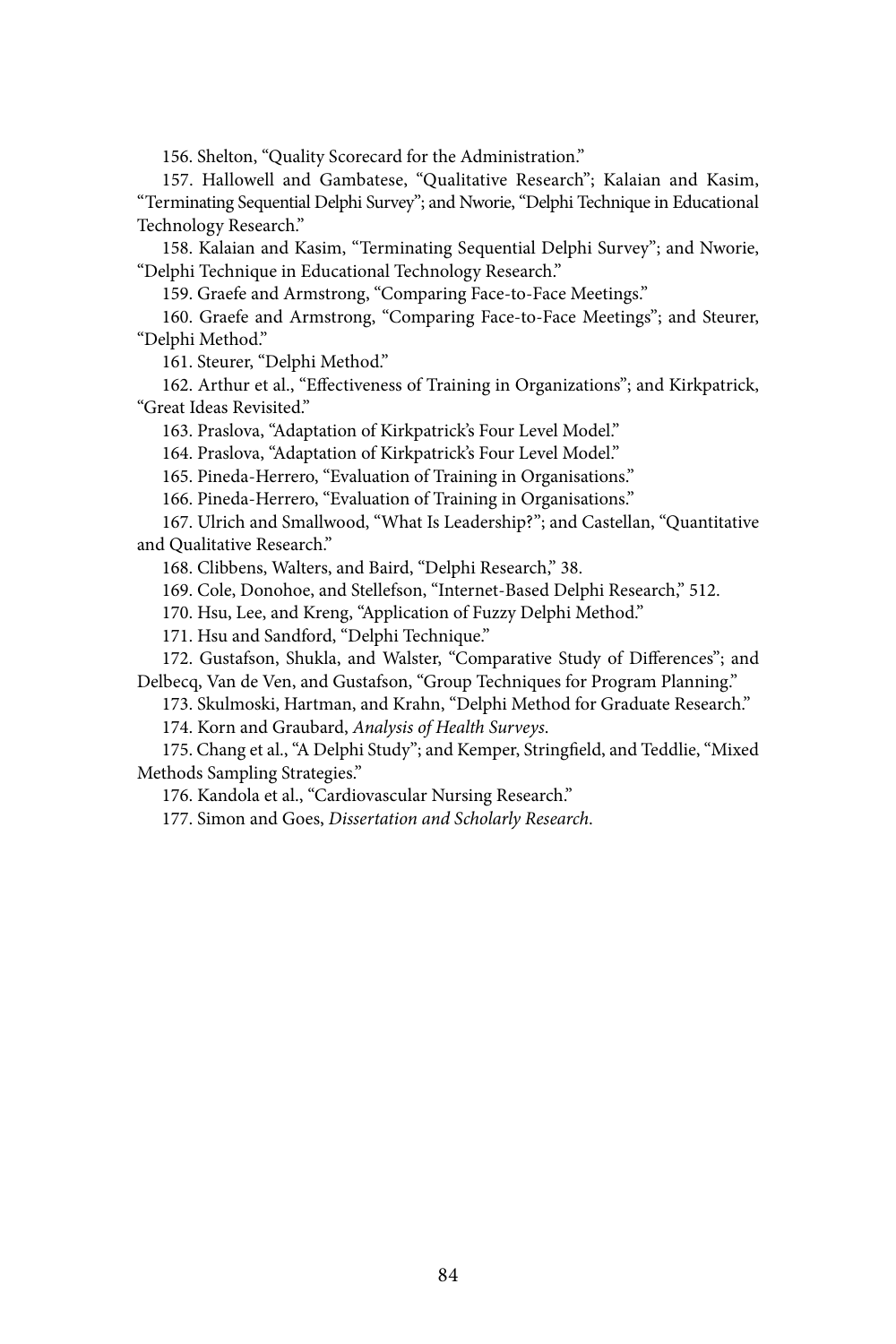### **Bibliography**

- Adams, Gordon, and Matthew Leatherman. "Leaner and Meaner Defense: How to Cut the Pentagon's Budget While Improving Its Performance." *Foreign Affairs* 90, no. 1 (January/February 2011): 139.
- Air Force Instruction (AFI) 36-2618. *The Enlisted Force Structure*, 27 February 2009. [https://www.peterson.af.mil.](https://www.peterson.af.mil/Portals/15/documents/LeadershipSchool/afi36-2618.pdf)
- Air Force Pamphlet (AFPAM) 36-2241. *Professional Development Guide*, 1 October 2011. [https://www.scribd.com.](https://www.scribd.com/document/110829677/afpam36-2241)
- Air University. Air University Board of Visitors meeting minutes, 5–6 November, 2012. [http://www.airuniversity.af.mil.](http://www.airuniversity.af.mil/Portals/10/AcademicAffairs/documents/bov/AU_BOV_Nov12_Mtg_Mins.pdf)
- Allen, I. Elaine, and Jeff Seaman. *Changing Course: Ten Years of Tracking Online Education in the United States*. Babson Survey Research Group, Pearson Foundation, January 2013. [https://www.online](https://www.onlinelearningsurvey.com/reports/changingcourse.pdf)[learningsurvey.com](https://www.onlinelearningsurvey.com/reports/changingcourse.pdf).
- Allwood, Carl Martin. "The Distinction between Qualitative and Quantitative Research Methods is Problematic." *Quality and Quantity* 46, no. 5 (August 2012): 1417–29.
- Arbaugh, J. Ben., Michael R. Godfrey, Marianne Johnson, Birgit Leisen Pollack, Bruce Niendorf, and William Wresch. "Research in Online and Blended Learning in the Business Disciplines: Key Findings and Possible Future Directions." *The Internet and Higher Education* 12, no. 2 (June 2009): 71–87. [http://www.anita](http://www.anitacrawley.net/Resources/Articles/Arbaughetal2009.pdf)[crawley.net](http://www.anitacrawley.net/Resources/Articles/Arbaughetal2009.pdf).
- Arthur, Winfred, Jr., Winston Bennett Jr., Pamela S. Edens, and Suzanne T. Bell. "Effectiveness of Training in Organizations: A Meta-Analysis of Design and Evaluation Features." *Journal of Applied Psychology* 88, no. 2 (April 2003): 234–45. [https://doi.](https://doi.org/10.1037/0021-9010.88.2.234) [org/10.1037/0021-9010.88.2.234](https://doi.org/10.1037/0021-9010.88.2.234).
- *Management* 31 no. 4/5 (May 2010): 253–66. [https://doi.](https://doi.org/10.1108/01435121011046326) Awan, Muhammad Rafiq, and Khalid Mahmood. "Relationship among Leadership Style, Organizational Culture and Employee Commitment in University Libraries." *Library*  [org/10.1108/01435121011046326.](https://doi.org/10.1108/01435121011046326)
- Ballenstedt, Brittany. "Study Highlights Differences between Military, Civilian Leaders." Defense (blog). *Government Executive*, 12 March 2007. [http://www.govexec.com.](http://www.govexec.com/defense/2007/03/study-highlights-differences-between-military-civilian-leaders/23921/)
- Balon, Richard. "Leadership versus Management." *Academic Psychiatry* 38, no. 6 (December 2014): 720–22. [https://doi.](https://doi.org/10.1007/s40596-014-0207-7) [org/10.1007/s40596-014-0207-7.](https://doi.org/10.1007/s40596-014-0207-7)
- Bass, Bernard M., Bruce J. Avolio, Dong I. Jung, and Yair Berson. "Predicting Unit Performance by Assessing Transformational and Transactional Leadership." *Journal of Applied Psychology* 88, no. 2 (2003): 207–18. [https://doi.org/10.1037/0021-](https://doi.org/10.1037/0021-9010.88.2.207) [9010.88.2.207](https://doi.org/10.1037/0021-9010.88.2.207).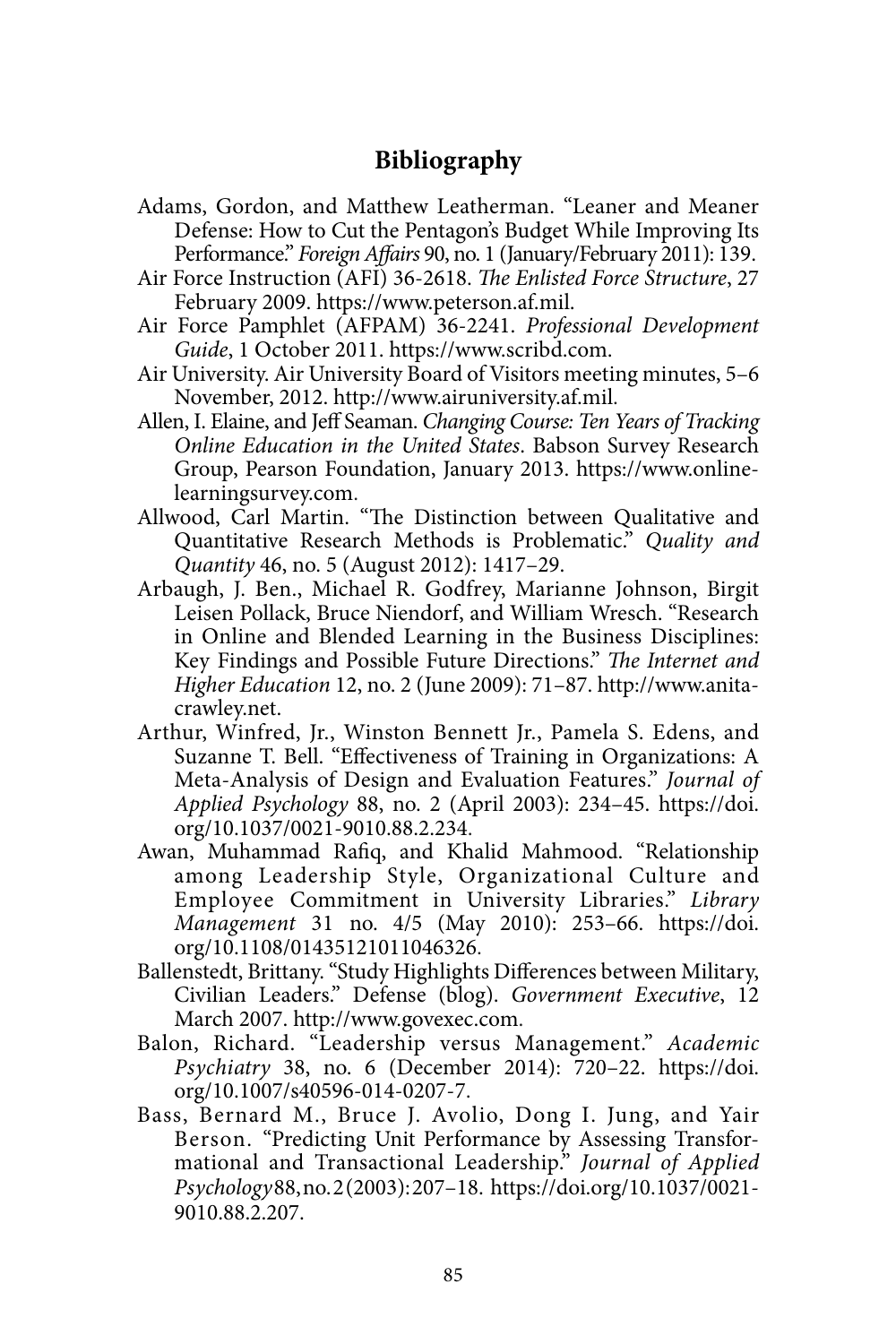- Beasley Preffer, Jennifer L. "Counselor Education Efficacy: Characteristics Related to Modality and Professional Outcomes." PhD diss., Regent University, March 2008. ProQuest (UMI 3305682).
- Bennett, Sue, Karl Maton, and Lisa Kervin. "The 'Digital Natives' Debate: A Critical Review of the Evidence." *British Journal of Educational Technology* 39, no. 5 (August 2008): 775–86. [https://](https://doi.org/10.1111/j.1467-8535.2007.00793.x) [doi.org/10.1111/j.1467-8535.2007.00793.x](https://doi.org/10.1111/j.1467-8535.2007.00793.x).
- Berger, Dennis H. "Air Force Enlisted Personnel Programs: Their Impact on the Enlisted Force, 1955–2005." PhD diss., Texas Tech University, May 2007. [https://ttu-ir.tdl.org](https://ttu-ir.tdl.org/ttu-ir/bitstream/handle/2346/16890/Berger_Dennis_Thesis.pdf).
- Bichelmeyer, Barbara, Steve Keucher, Mike Eddy, Mary Sadowski, and Jennifer Bott. *Costs and Pricing of Distance/Online Education Programs*. Joint report. Indiana University, Purdue University, and Ball State University to the Indiana Commission for Higher Education, December 2011. [https://iuonline.iu.edu.](https://iuonline.iu.edu/_assets/docs/iche-costspricing.pdf)
- Bombgetter. 20 December 2012, comment on Professional Military Education, message 5, "EPME Next." [http://www.afforums.com](http://www.afforums.com/forums/showthread.php?t=43095).
- $(2010): 1-14.$  https://doi.org/10.5296/ije.v2i2.446. Castellan, Catherine Marie. "Quantitative and Qualitative Research: A View for Clarity." *International Journal of Education* 2, no. 2
- Chairman of the [Joint Chiefs of Staff Instruction \(CJS](https://doi.org/10.5296/ije.v2i2.446)CI) 1805.01A. *Enlisted Professional Military Education Policy*, 20 September 2011. [https://usacac.army.mil](https://usacac.army.mil/sites/default/files/documents/cace/LREC/2011_CJCSI_1805.01_Ch1_EPMEP.pdf).
- Chang, Anne, Glenn Gardner, Christine Duffield, and Mary-Anne Ramis. "A Delphi Study to Validate an Advanced Practice Nursing Tool." *Journal of Advanced Nursing* 66, no. 10 (October 2010): 2320–30. [https://doi.org/10.1111/j.1365-2648.2010.05367.x.](https://doi.org/10.1111/j.1365-2648.2010.05367.x)
- Chen, Clement C., Keith T. Jones, and Keith A. Moreland. "Online Accounting Education Versus In-Class Delivery: Does Course Level Matter?" *Issues in Accounting Education* 28, no. 1 (February 2013): 1–16.<https://doi.org/10.2308/iace-50303>.
- Clibbens, Nicola, Stephen Walters, and Wendy Baird. "Delphi Research: Issues Raised By a Pilot Study." *Nurse Researcher* 19, no. 2 (January 2012): 37–44.<https://doi.org/10.7748/nr2012.01.19.2.37.c8907>.
- Cockrell, Mack Arthur. "Converting Air Force Enlisted Leadership Education from Resident to Online: A Delphi study." PhD diss., University of Phoenix, 2015.
- Cole, Zachary Douglas, Holly M. Donohoe, and Michael L. Stellefson, "Internet-Based Delphi Research: Case Based Discussion." *Environmental Management* 51, 3 (March 2013): 511–23. [https://doi.](https://doi.org/10.1007/s00267-012-0005-5) [org/10.1007/s00267-012-0005-5.](https://doi.org/10.1007/s00267-012-0005-5)
- Columbaro, Norina L., and Catherine H. Monaghan. "Employer Perceptions of Online Degrees: A Literature Review." *Online Journal of Distance Learning Administration* 12, no. 1 (Spring 2009): [https://www.westga.edu.](https://www.westga.edu/~distance/ojdla/spring121/columbaro121.html)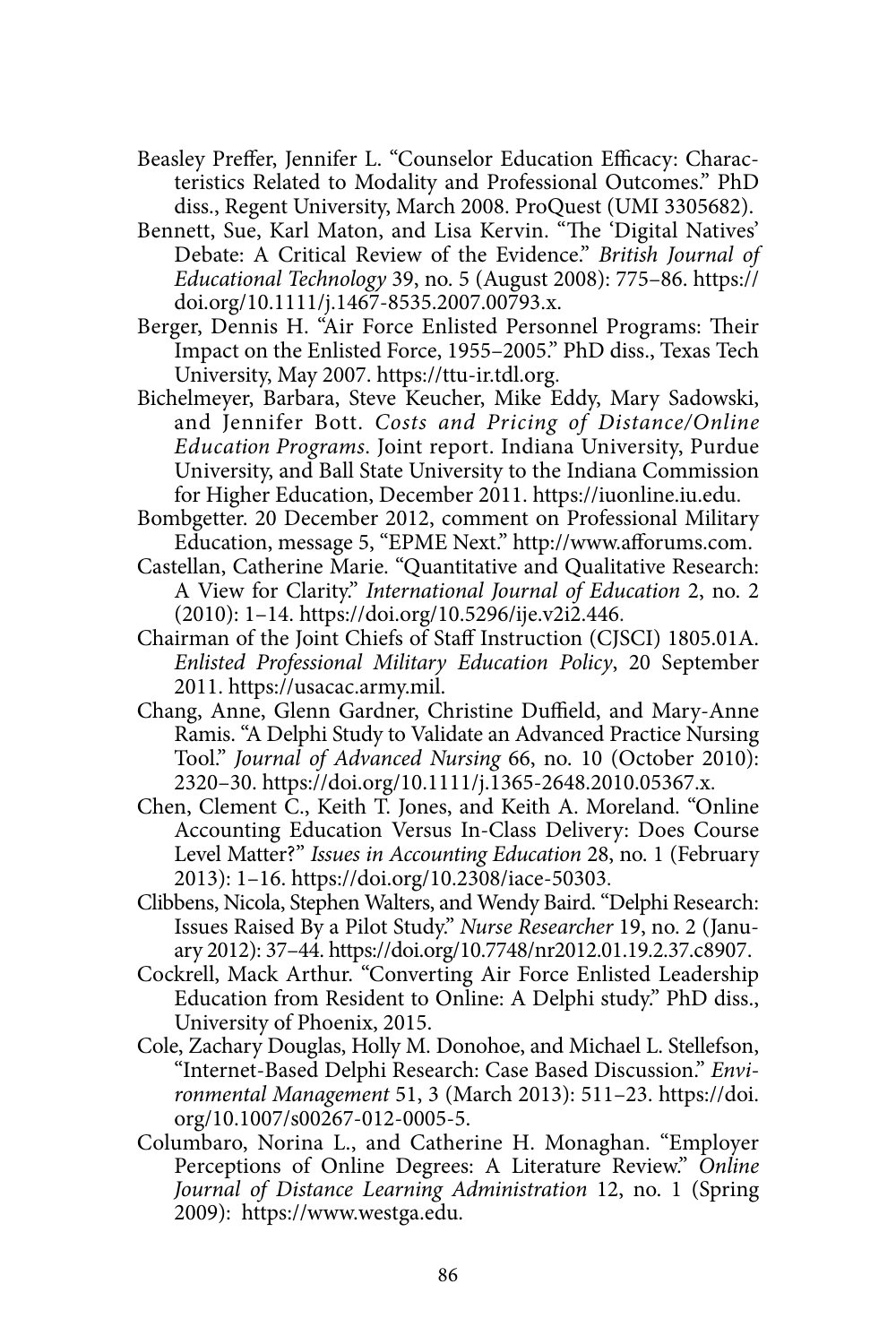- Crevani, Lucia, Monica Lindgren, and Johann Packendorff. "Leadership, Not Leaders: On the Study of Leadership as Practices and Interactions." *Scandinavian Journal of Management* 26, no. 1 (March 2010): 77–86. [https://doi.org/10.1016/j.](https://doi.org/10.1016/j.scaman.2009.12.003)  [scaman.2009.12.003.](https://doi.org/10.1016/j.scaman.2009.12.003)
- Davis, Valerie E., "The Perceived Leadership Style of Senior Enlisted Personnel in the U.S. Armed Forces." PhD diss., Northcentral University, 2011. ProQuest (UMI 3455108). [https://search.pro](https://search.proquest.com/docview/866679498)[quest.com.](https://search.proquest.com/docview/866679498)
- Daymont, Thomas, Gary Blau, and Deborah Campbell. "Deciding Between Traditional and Online Formats: Exploring the Role of Learning Advantages, Flexibility, and Compensatory Adaptation." *Journal of Behavioral and Applied Management* 12, no. 2 (January 2011): 156–75.
- Delbecq, André L., Andrew H. Van de Ven, and David H. Gustafson. *Group Techniques for Program Planning: A Guide to Nominal Group and Delphi Processes*. Glenview, IL: Scott, Foresman and Company, 1975.
- Dell, Cindy Ann, Christy Low, and Jeanine F. Wilker. "Comparing Student Achievement in Online and Face-to-Face Class Formats." *MERLOT Journal of Online Learning and Teaching* 6, no. 1 (March 2010): 30–42. [http://jolt.merlot.org](http://jolt.merlot.org/vol6no1/dell_0310.htm).
- Eaglen, Mackenzie. "U.S. Defense Spending: The Mismatch between Plans and Resources." *The Heritage Foundation Backgrounder*  241, no. 8 (June 2010): 3. [https://www.heritage.org.](https://www.heritage.org/defense/report/us-defense-spending-the-mismatch-between-plans-and-resources)
- Farmer, Tod Allen. "Leading Leadership Preparation: 21st Century Designs." Paper presented at the Louisiana Education Research Association. Lafayette, LA, March 2010. [https://files.eric.ed.gov.](https://files.eric.ed.gov/fulltext/ED508668.pdf)
- Ferguson, Janet M., and Amy E. DeFelice. "Length of Online Course and Student Satisfaction, Perceived Learning, and Academic Performance." *The International Review of Research in Open and Distance Learning* 11, no. 2 (May 2010): 73–84. [https://doi.](https://doi.org/10.19173/irrodl.v11i2.772)  [org/10.19173/irrodl.v11i2.772.](https://doi.org/10.19173/irrodl.v11i2.772)
- Friedman, Benjamin H., and Christopher Preble. "Refocusing U.S. Defense Strategy." Washington, DC: CATO Institute, November 2010. [https://www.downsizinggovernment.org.](https://www.downsizinggovernment.org/sites/downsizinggovernment.org/files/defense-refocusing-strategy.pdf)
- Graefe, Andreas, and Scott Armstrong. "Comparing Face-to-Face Meetings, Nominal Groups, Delphi and Prediction Markets on an Estimation Task." *International Journal of Forecasting* 27, no. 1 (January/March 2011): 183–95. [https://doi.org/10.1016/j.ijfore](https://doi.org/10.1016/j.ijforecast.2010.05.004)[cast.2010.05.004](https://doi.org/10.1016/j.ijforecast.2010.05.004).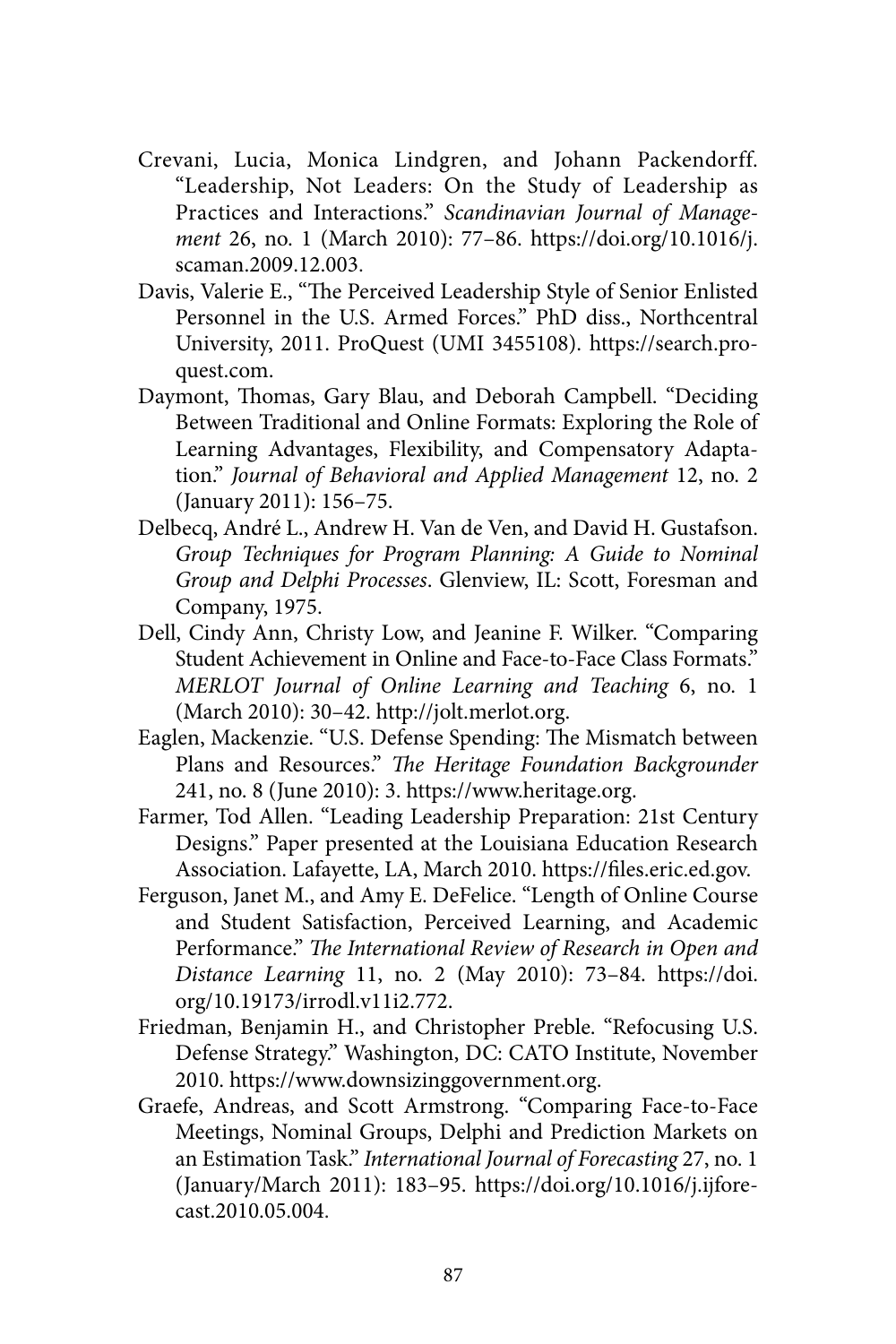- Gustafson, David G., Ramesh K. Shukla, and G. William Walster. "A Comparative Study of Differences in Subjective Likelihood Estimates Made by Individuals, Interacting Groups, Delphi Groups, and Nominal Groups." *Organizational Behavior and Human Performance* 9, no. 2 (April 1973): 280–91. [https://doi.](https://doi.org/10.1016/0030-5073(73)90052-4) [org/10.1016/0030-5073\(73\)90052-4.](https://doi.org/10.1016/0030-5073(73)90052-4)
- Hallowell, Matthew R., and John A. Gambatese. "Qualitative Research: Application of the Delphi Method to CEM Research." *Journal of Construction Engineering & Management* 136, no. 1 (January 2010): 99–107. [https://doi.org/10.1061/\(ASCE\)CO.1943-7862.0000137.](https://doi.org/10.1061/(ASCE)CO.1943-7862.0000137)
- Harkins, Gina. "Corps to See Complete Overhaul of Junior Enlisted Leadership Training." *Military Times*, 29 April 2014. [https://](https://www.militarytimes.com/2014/04/29/corps-to-see-complete-overhaul-of-junior-enlisted-leadership-training/)  [www.militarytimes.com.](https://www.militarytimes.com/2014/04/29/corps-to-see-complete-overhaul-of-junior-enlisted-leadership-training/)
- Harrison, Todd. *Analysis of the FY 2013 Defense Budget and Sequestration*. Center for Strategic and Budgetary Assessments Backgrounder. Washington, DC: Center for Strategic and Budgetary Assessments, August 2012. [https://csbaonline.org](https://csbaonline.org/research/publications/analysis-of-the-fy2013-defense-budget-and-sequestration/publication%20%20).
- Haynie, Devon. "Consider Your Learning Style Before Signing Up For An Online Course." *U.S. News & World Report*, 17 February 2014. [https://www.usnews.com.](https://www.usnews.com/education/online-education/articles/2014/02/17/consider-your-learning-style-before-signing-up-for-an-online-course)
- Hemingway, Mollie Ziegler. "Civilian vs. Military: Who Leads Better." *Federal Times*, 5 March 2007. [https://successthroughquality.](https://successthroughquality.wordpress.com/2008/10/%20)  [wordpress.com.](https://successthroughquality.wordpress.com/2008/10/%20)
- Henderson, Terrence D. "USAF Enlisted Professional Military Education." *Air & Space Power Journal–Spanish* 3 (2005). [http://](http://www.au.af.mil/au/afri/aspj/apjinternational/apj-s/2005/3tri05/hendersoneng.html%23henderson)  [www.au.af.mil](http://www.au.af.mil/au/afri/aspj/apjinternational/apj-s/2005/3tri05/hendersoneng.html%23henderson).
- Henheffer, Tom. "Setting the Standard." *Maclean's*, 28 October 2010. [http://www.macleans.ca](http://www.macleans.ca/economy/business/setting-the-standard/).
- Hoel, Helge, Lars Glasø, Jørn Hetland, Cary L. Cooper, and Ståle Einarsen. "Leadership Styles as Predictors of Self-Reported and Observed Workplace Bullying." *British Journal of Management* 21, no. 2 (May 2010): 453–68. [https://doi.org/10.1111/](https://doi.org/10.1111/j.1467-8551.2009.00664.x) [j.1467-8551.2009.00664.x](https://doi.org/10.1111/j.1467-8551.2009.00664.x).
- Hoozee, Sophie, Mario Vanhoucke, and Werner Bruggeman. "Comparing the Accuracy of ABC and Time-Driven ABC in Complex and Dynamic Environments: A Simulation Analysis." Working paper. Ghent University, Faculty of Economics and Business Administration, Belgium (March 2010). [http://wps-feb.ugent.be.](http://wps-feb.ugent.be/Papers/wp_10_645.pdf)
- Hsu, Chia-Chien, and Brian A. Sandford. "The Delphi Technique: Making Sense of Consensus." *Practical Assessment, Research & Evaluation* 12, no. 10 (August 2007): 1–8. [http://pareonline.net.](http://pareonline.net/pdf/v12n10.pdf)
- Hsu, Yu-Lung, Cheng-Haw Lee, and Victor B. Kreng. "The Application of Fuzzy Delphi Method and Fuzzy AHP in Lubricant Regenerative Technology Response." *Expert Systems with Applications*  37, no. 1 (January 2010): 419–25. [https://doi.org/10.1016/j.](https://doi.org/10.1016/j.eswa.2009.05.068)  [eswa.2009.05.068.](https://doi.org/10.1016/j.eswa.2009.05.068)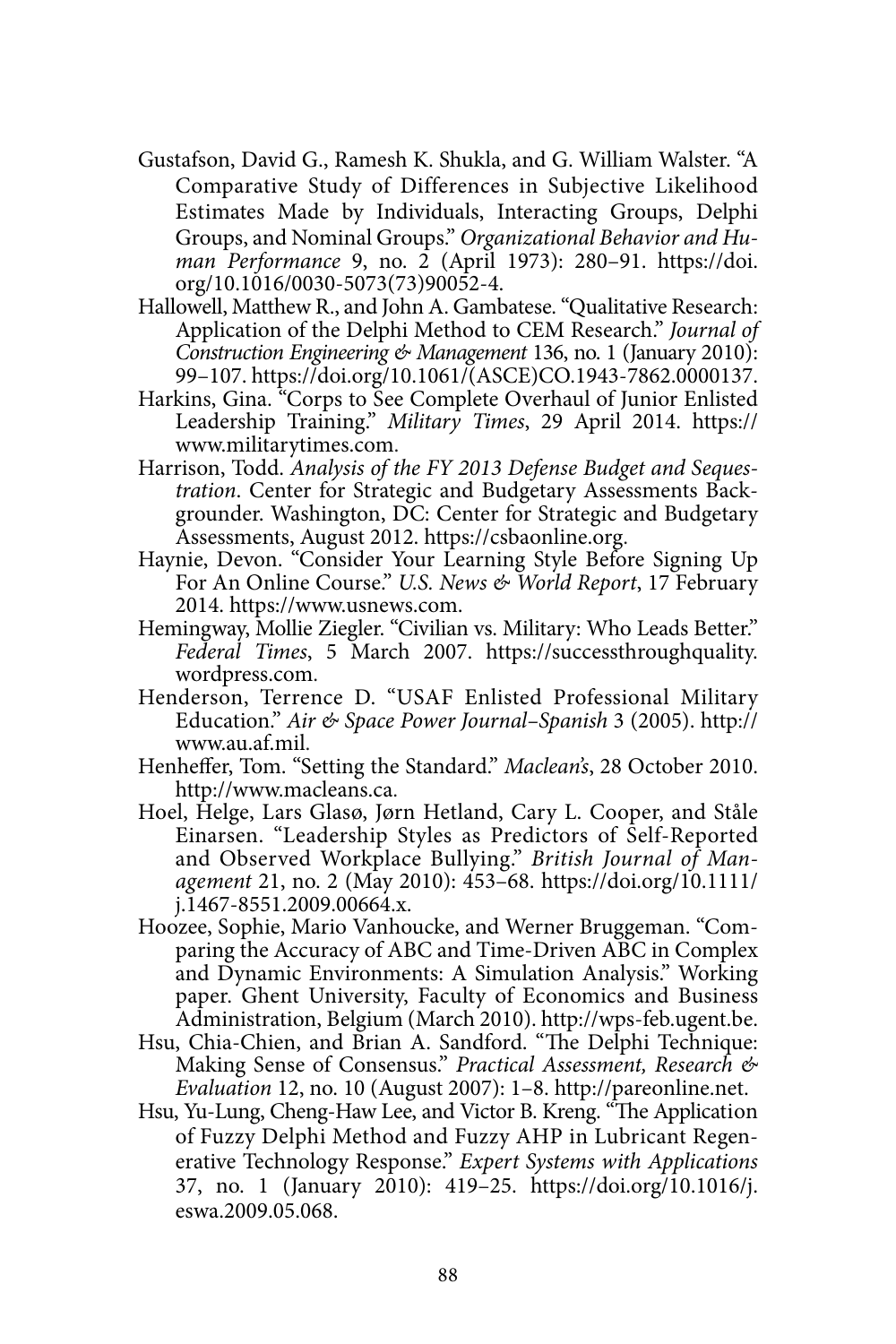- Humphreys, John H., and Molly C. Zettel. "Transformational Leader Self-Perception and Objective Sales Performance: The Potential Moderating Effects of Behavioral Coping Ability." *International Business & Economics Research Journal* 1, no. 1 (January 2002): 9–23.<https://doi.org/10.19030/iber.v1i1.3876>.
- Jackson, Donovan. "Distance Learning an AU Priority." *Maxwell Air Force Base*, 4 January 2013. [http://www.maxwell.af.mil.](http://www.maxwell.af.mil/News/Display/Article/420206/distance-learning-an-au-priority/)
- Joint Chiefs of Staff (JCS). *Joint Vision 2010*. Washington, DC: Government Printing Office, 1995. [https://www.webharvest.gov](https://www.webharvest.gov/peth04/20041028154324/www.dtic.mil/jv2010/jv2010.pdf).
- Kalaian, Sema A., and Rafa M. Kasim. "Terminating Sequential Delphi Survey Data Collection." *Practical Assessment, Research & Evaluation* 17, no. 5 (January 2012): 1–10. [https://pareonline.net](https://pareonline.net/getvn.asp?v=17&n=5).
- [Kalshoven](https://www.semanticscholar.org/author/Karianne-Kalshoven/83961919), Karianne, [Deanne N. Den Hartog](https://www.semanticscholar.org/author/Deanne-N.-Den-Hartog/40403474), and [Annebel H.B.](https://www.semanticscholar.org/author/A.H.B.-de-Hoogh/115627396)  [De Hoogh.](https://www.semanticscholar.org/author/A.H.B.-de-Hoogh/115627396) "Ethical Leadership at Work Questionnaire (ELW): Development and Validation of a Multidimensional Measure." *The Leadership Quarterly* 22, no. 1 (February 2011): 51–69. [https://doi.org/10.1016/j.leaqua.2010.12.007.](https://doi.org/10.1016/j.leaqua.2010.12.007)
- Kandola, Daman, and Davina Banner, Sheila O'Keefe-McCarthy, and D. Jassal. "Sampling Methods in Cardiovascular Nursing Research: An Overview." *Canadian Journal of Cardiovascular Nursing*, 24, no. 3 (June 2014): 15–18.
- Kayes, D. Christopher, Nate Allen, and Nate Self. "Integrating Learning, Leadership, and Crisis in Management Education: Lessons from Army Officers in Iraq and Afghanistan." *Journal of Management Education* 37, no. 2 (March 2012): 180–202. [https://doi.](https://doi.org/10.1177%2F1052562912456168) [org/10.1177/1052562912456168](https://doi.org/10.1177%2F1052562912456168).
- Ke, Jie. "Professionals' Perceptions of the Effectiveness of Online Versus Face-to-Face Continuing Professional Education Courses." PhD diss., Texas A&M University, 2010. ProQuest (UMI 3436805).
- Kelty, Ryan, and Alex Bierman. "Ambivalence on the Front Lines: Perceptions of Contractors in Iraq and Afghanistan." A*rmed Forces & Society* 39, no. 1 (December 2012): 5–27. [https://doi.](https://doi.org/10.1177/0095327X12441322) [org/10.1177/0095327X12441322.](https://doi.org/10.1177/0095327X12441322)
- Kemper, Elizabeth A., Sam Stringfield, and Charles Teddlie. "Mixed Methods Sampling Strategies in Social Science Research." In *Handbook of Mixed Methods in Social & Behavioral Research*, eds., Abbas Tashakkori and Charles Teddlie, 273–96. Thousand Oaks, CA: Sage Publications, Inc., 2003. [https://www.worldcat.](https://www.worldcat.org/title/handbook-of-mixed-methods-in-social-behavioral-research/oclc/605382024/viewport) [org](https://www.worldcat.org/title/handbook-of-mixed-methods-in-social-behavioral-research/oclc/605382024/viewport).
- Khodamoradi, Sharareh, and Mohammad Abedi. "Assessing Characteristics of Online Education and Comparing of Traditional Education." *Academia Arena* 4, no. 12 (2012): 67–72. [http://www.](http://www.sciencepub.net/academia/aa0412/009_14702aa0412_67_72.pdf) [sciencepub.net/academia.](http://www.sciencepub.net/academia/aa0412/009_14702aa0412_67_72.pdf)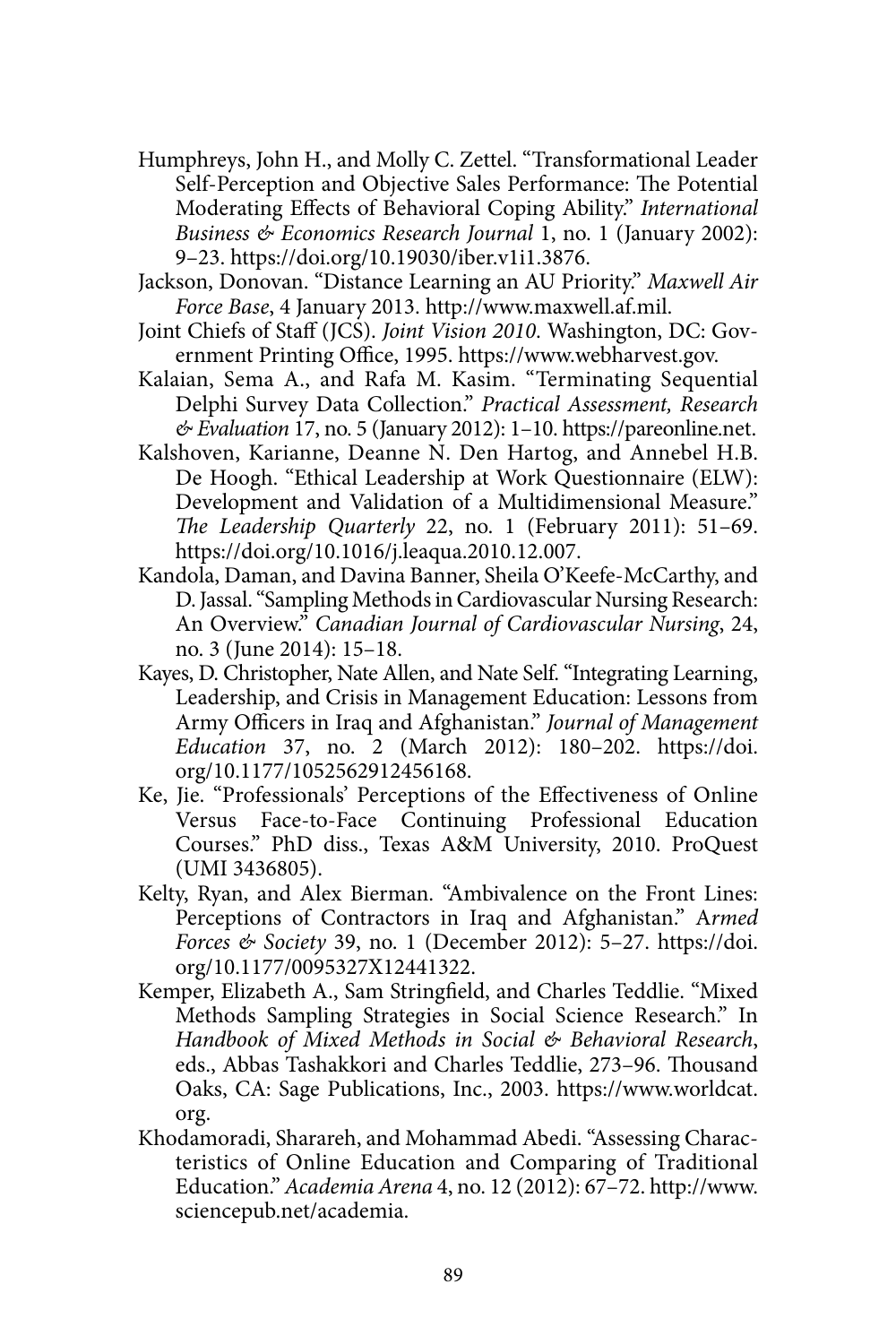- Kimball, Raymond A., Joseph M. Byerly. "To Make Army PME Distance Learning Work, Make It Social." *Military Review* 93, no. 3 (May/June 2013): 30–38. [https://www.armyupress.army.mil.](https://www.armyupress.army.mil/Portals/7/military-review/Archives/English/MilitaryReview_20130630_art008.pdf)
- Kirkpatrick, Donald. "Great Ideas Revisited." *Training and Development* 50, no. 1 (January 1996): 54–59.
- Kogan, Richard. *How the Potential Across-the-Board Cuts in Debt Limit Deal Would Occur*. Washington, DC: Center on Budget and Policy Priorities, November 2011. [https://www.cbpp.org](https://www.cbpp.org/sites/default/files/atoms/files/8-4-11bud.pdf).
- Korn, Edward Lee, and Barry I. Graubard. *Analysis of Health Surveys*. Hoboken, NJ: Wiley, 2011.
- Mahoney, Kathleen A., and John Ackerman. "PME and Online Education in the Air Force: Raising the Game." *Joint Forces Quarterly* 67, no. 4 (October 2012): 20–27. [https://ndupress.](https://ndupress.ndu.edu/Portals/68/Documents/jfq/jfq-67/JFQ-67_20-25_Mohoney-Norris-Ackerman.pdf) [ndu.edu](https://ndupress.ndu.edu/Portals/68/Documents/jfq/jfq-67/JFQ-67_20-25_Mohoney-Norris-Ackerman.pdf).
- Manning, Robert Lewis. "A Comparative Analysis of Leadership Skill: Military, Corporate, and Education as a Basis for Diagnostic Principal Assessment." PhD diss., Drexel University, 2004–5. [http://hdl.handle.net/1860/315.](http://hdl.handle.net/1860/315)
- Mayadas, A. Frank, John Bourne, and Paul Bacsich. "Online Education Today." *Science* 323, no. 5910 (January 2009): 85–89. [https://](https://doi.org/10.1126/science.1168874) [doi.org/10.1126/science.1168874](https://doi.org/10.1126/science.1168874).
- McGuire, Chad J., and Sidney Castle. "An Analysis of Student Self-Assessment of Online, Blended, and Face-to-Face Learning Environments: Implications for Sustainable Education Delivery." *International Education Studies* 3, no. 3 (July 2010): 36–40. <https://doi.org/10.5539/ies.v3n3p36>.
- McNeil, Ruth. *Business to Business Market Research*. London: Kogan Page, 2005.
- McPhee, Iain, Douglas Marks, and Tim Duffy. "Comparison of Equated Learning for Online and On-Campus Post Graduate Students Achievement." *UFV Research Review: A Special Topics Journal* 4, no. 2 (Spring 2012): 80–88. [http://journals.ufv.ca](http://journals.ufv.ca/rr/RR42/article-PDFs/8-mcphee.pdf).
- Means, Barbara, Yukie Toyama, Robert Murphy, Marianne Bakia, and Karla Jones. *Evaluation of Evidence-Based Practices in Online Learning: A Meta-Analysis and Review of Online Learning Studies*. Revised. Washington, DC: US Department of Education, September 2010. [https://www2.ed.gov.](https://www2.ed.gov/rschstat/eval/tech/evidence-based-practices/finalreport.pdf)
- Metscher, Donald S., William A. Lowe, F. Barry Barnes, and Leanne Lai. "Using Leadership to Increase Commitment for Civil Servants and Air Force Personnel in Times of Conflict." *Inside Logistics* 35, no. 1–2 (Spring/Summer 2011): 125–33. [https://apps.dtic.mil](https://apps.dtic.mil/dtic/tr/fulltext/u2/a550393.pdf).
- Meyer, Katrina A. "When Topics Are Controversial: Is It Better to Discuss Them Face-to-Face or Online?" *Innovative Higher Education* 31, no. 3 (October 2006): 175–86. [https://doi.](https://doi.org/10.1007/s10755-006-9019-3%20) [org/10.1007/s10755-006-9019-3](https://doi.org/10.1007/s10755-006-9019-3%20).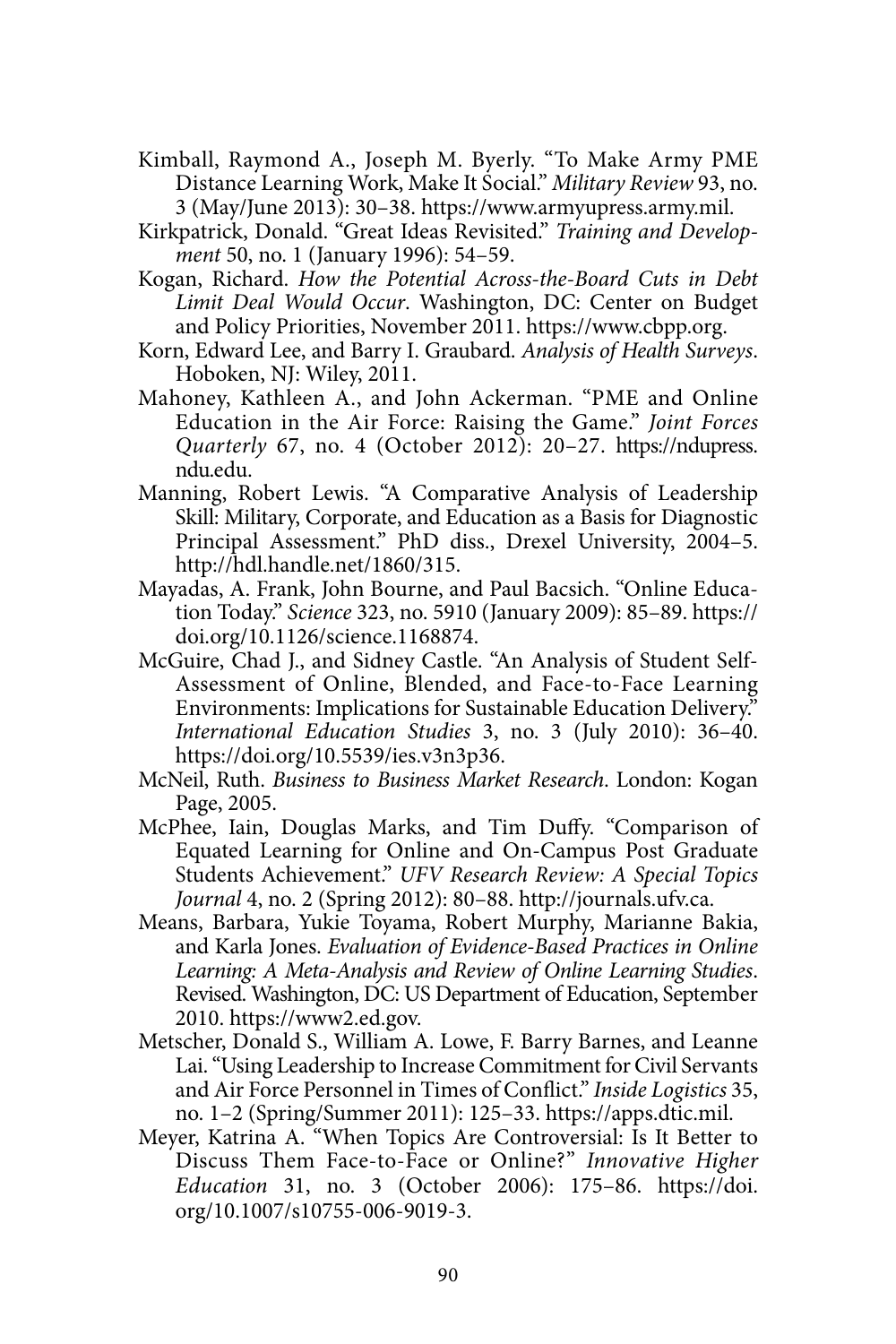- Miyazoe, Terumi, and Terry Anderson. "The Interaction Equivalency Theorem." *Journal of Interactive Online Learning* 9, no. 2 (Summer 2010): 94–104. [http://www.ncolr.org](http://www.ncolr.org/jiol/issues/pdf/9.2.1.pdf).
- Mortgage Bankers Association of America. "Envoy Mortgage Partners with XINNIX for Online, Interactive Training." *Mortgage Banking*  71, no. 3 (December 2010): 95.
- Murdock, Jennifer, Amy Williams, Kent Becker, Mary Alice Bruce, and Suzanne Young. "Online Versus On-Campus: A Comparison Study of Counseling Skills Courses." *The Journal of Human Resource and Adult Learning* 8, no. 1 (June 2012): 105–18. [http://](http://www.hraljournal.com/Page/12%20Jennifer%20Murdock.pdf) [www.hraljournal.com](http://www.hraljournal.com/Page/12%20Jennifer%20Murdock.pdf).
- Northouse, Peter G. *Leadership: Theory and Practice*, 5th ed. Thousand Oaks, CA: SAGE Publications, 2010.
- Nworie, John. "Using the Delphi Technique in Educational Technology Research." *TechTrends* 5, no. 5 (September 2011): 24–30. [https://](https://doi.org/10.1007/s11528-011-0524-6) [doi.org/10.1007/s11528-011-0524-6.](https://doi.org/10.1007/s11528-011-0524-6)
- Parish, Brannen. "Canadian Delegation Visits Barnes Center to Further CMSAF Initiative." *Maxwell Air Force Base*, 5 February 2010. [http://www.airuniversity.af.mil](https://www.airuniversity.af.edu/News/Article/420956/canadian-delegation-visits-barnes-center-to-further-cmsaf-epme-initiative/).
- Partlow-Lefevre, Sarah Taylor. "Obama on the Affirmative: Sequester Arguments as Policy Debate." In *Disturbing Argument*, edited by Catherine H. Palczewski, 35–41. New York: Routledge, 2015.
- Peterson, Geoff. *Nurturing the Australian Military Mind: A Considered Assessment of Senior Professional Military Education*. Shedden Papers. Canberra, Australia: Centre for Defence and Strategic Studies, Australian Defence College, March 2012. [http://www.](http://www.defence.gov.au/ADC/Publications/Shedden/2012/SheddenPapers12_120306_Nurturing_Peterson.pdf) [defence.gov.au](http://www.defence.gov.au/ADC/Publications/Shedden/2012/SheddenPapers12_120306_Nurturing_Peterson.pdf).
- Phoenixdown. 20 December 2012, comment on Airman Leadership School, Message 13, "EPME Next." [http://www.afforums.com.](http://www.afforums.com/forums/showthread.php?t=43095)
- Pineda-Herrero, Pilar. "Evaluation of Training in Organisations: A Proposal for an Integrated Model." *Journal of European Industrial Training* 34, no. 7 (August 2010): 673–93. [https://doi.](https://doi.org/10.1108/03090591011070789) [org/10.1108/03090591011070789](https://doi.org/10.1108/03090591011070789).
- Praslova, Ludmila. "Adaptation of Kirkpatrick's Four Level Model of Training Criteria to Assessment of Learning Outcomes: A Program Evaluation in Higher Education." *Educational Assessment, Evaluation and Accountability* 22, no. 3 (August 2010): 215–25. [https://doi.org/10.1007/s11092-010-9098-7.](https://doi.org/10.1007/s11092-010-9098-7)
- Prelip, Angela. "Learning Effectiveness in Community College Fundamentals of Public Speaking Courses by Delivery Modality: A Comparison of Hybrid and Face-To-Face Formats." PhD diss., Alliant International University, Fresno, 2011. ProQuest (UMI 3472651). [https://search.proquest.com.](https://search.proquest.com/docview/892094513)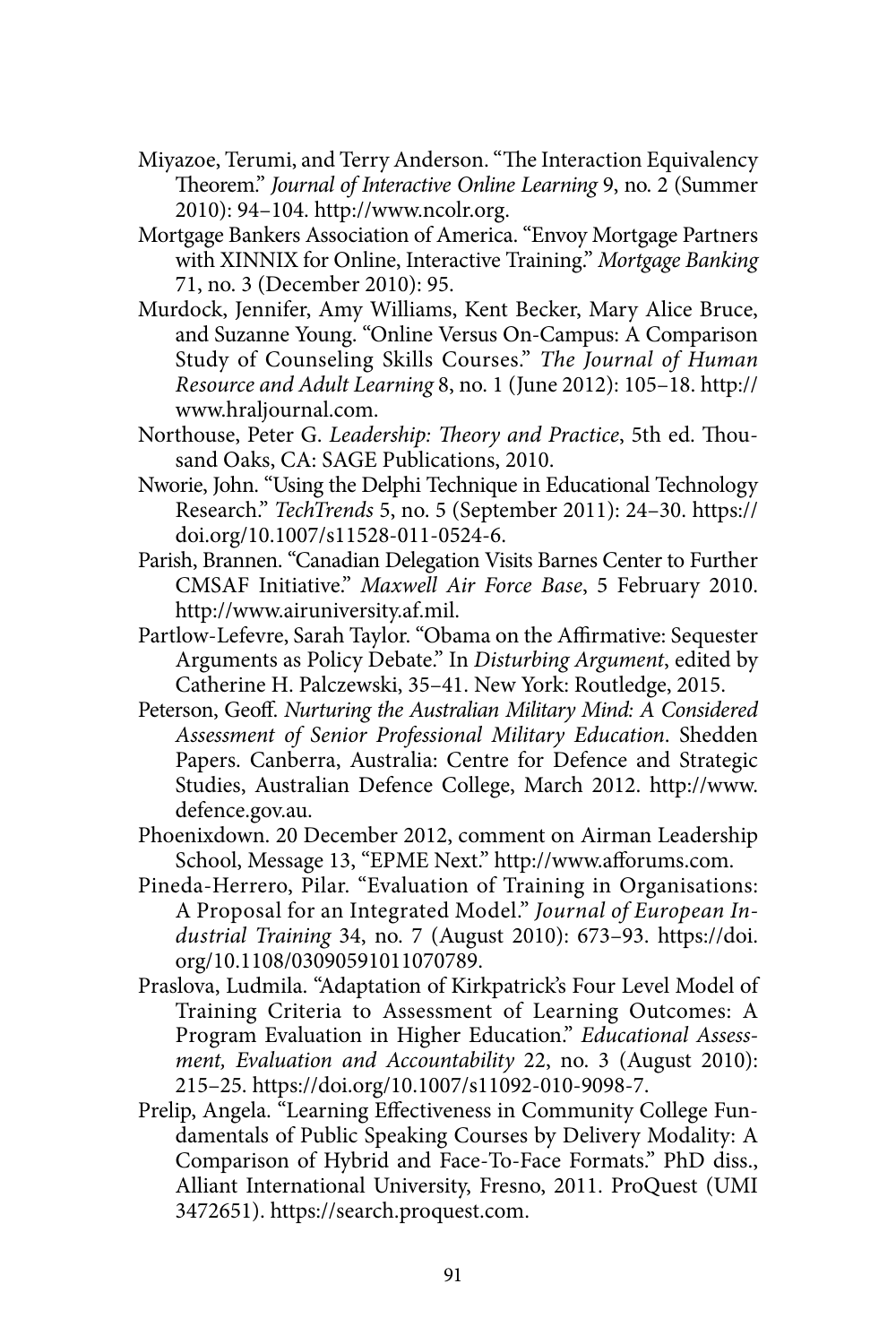- Redman, Randy. "CMSAF Discusses Top Issues Affecting Air Force." Ho'okele "Navigator" *Pearl Harbor–Hickam News*, 21 January 2012. [http://www.hookelenews.com](http://www.hookelenews.com/cmsaf-discusses-top-issues-affecting-air-force/).
- Riaz, Adnan, and Mubarak Hussain Haider. "Role of Transformational and Transactional Leadership with Job Satisfaction and Career Satisfaction." *Business and Economic Horizons* 1, no. 1 (April 2010): 29–38.<http://dx.doi.org/10.15208/beh.2010.05>.
- Ricks, Markeshia. "PME Continues for Now; Cuts Could Still Come." *Air Force Times*, 15 April 2013.
- Rojek, Benjamin. "CMSAF Roy: 'Future is Now.' " *Air Force News Service*, 8 August 2012. [http://www.af.mil/News](http://www.af.mil/News/Article-Display/Article/110670/cmsaf-roy-future-is-now/).
- Rudestam, Kjell Erik, and Judith Schoenholtz-Read. "The Flourishing of Adult Online Education." Chap. 1 in *The Handbook of Online Learning*, 2nd ed. Thousand Oaks, CA: Sage Publications.
- Sanchez, Katherine. "Naval Leadership Training Undergoes Transformation." *Navy News Service*, 15 March 2004. [http://](http://www.navy.mil/submit/display.asp?story_id=11750) [www.navy.mil](http://www.navy.mil/submit/display.asp?story_id=11750).
- Schmidt-Wilk, Jane. "Teaching for Good Leadership." *Journal of Management Education* 35, no. 5 (September 2011): 591–95. <https://doi.org/10.1177/1052562911421886>.
- Secretary of the Air Force Public Affairs. "Airmen Powered Innovation Projected to Save Over \$120M." *Air Force News Service*, 9 June 2016. [https://www.af.mil](https://www.af.mil/News/Article-Display/Article/795613/airmen-powered-by-innovation-projected-to-save-over-120m/).
- Sharp, Travis. "Down Payment: Defense Guidance, 2013 Defense Budget and the Risks of Sequestration." Policy brief. Washington, DC: Center for a New American Society, February 2012. [https://](https://www.cnas.org/publications/reports/down-payment-defense-guidance-2013-defense-budget-and-the-risks-of-sequestration) [www.cnas.org.](https://www.cnas.org/publications/reports/down-payment-defense-guidance-2013-defense-budget-and-the-risks-of-sequestration)
- Shelton, Kaye. "A Quality Scorecard for the Administration of Online Education Programs: A Delphi Study." PhD diss., University of Nebraska, September 2010. ProQuest (UMI 3423965). [https://](https://digitalcommons.unl.edu/cgi/viewcontent.cgi?referer=https://www.google.com/&httpsredir=1&article=1039&context=cehsedaddiss) [digitalcommons.unl.edu.](https://digitalcommons.unl.edu/cgi/viewcontent.cgi?referer=https://www.google.com/&httpsredir=1&article=1039&context=cehsedaddiss)
- Skulmoski, Gregory J., Francis T. Hartman, and Jennifer Krahn. "The Delphi Method for Graduate Research." *Journal of Information Technology Education* 6 (2007): 1–21. [https://doi.](https://doi.org/10.28945/199) [org/10.28945/199.](https://doi.org/10.28945/199)
- Simon, Marilyn K., and Jim Goes. *Dissertation and Scholarly Research: Recipes for Success*. Seattle, WA: Dissertation Success, LLC, 2011.
- Simonet, Daniel V., and Robert P. Tett. "Five Perspectives on the Leadership-Management Relationship: A Competency-Based Evaluation and Integration." J*ournal of Leadership & Organizational Studies* 20, no. 2 (May 2013): 199–213. [https://doi.](https://doi.org/10.1177/1548051812467205) [org/10.1177/1548051812467205](https://doi.org/10.1177/1548051812467205).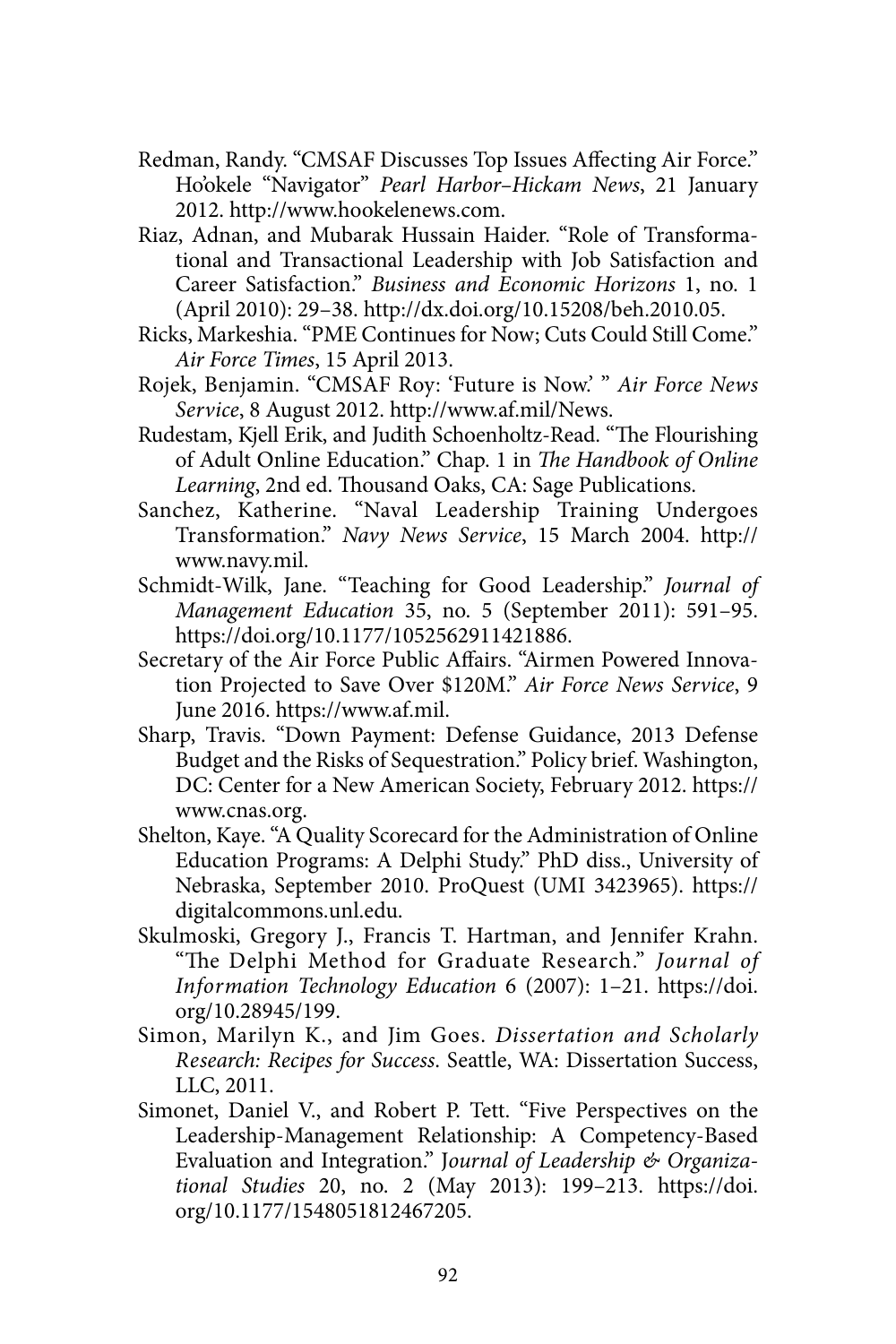- Simonson, Michael, Charles Schlosser, and Dan Hanson. "Theory and Distance Education: A New Discussion." *The American Journal of Distance Education* 13 no. 1 (1999): 60–75. [https://doi.](https://doi.org/10.1080/08923649909527014) [org/10.1080/08923649909527014](https://doi.org/10.1080/08923649909527014).
- Simsek, Ali. "Interview with Tony Bates on the Aspects and Prospects of Online Learning." *Contemporary Educational Technology* 2, no. 1 (2011): 88–94. [https://dergipark.org.tr.](https://dergipark.org.tr/download/article-file/252149)
- Skakon, Janne, Karina Nielsen, Vilhelm Borg, and Jaime Guzman. "Are Leaders' Well-Being, Behaviours and Style Associated with the Affective Well-Being of Their Employees? A Systematic Review of Three Decades of Research." *Work & Stress* 24, 2 (2010): 107–39. [https://doi.org/10.1080/02678373.2010.495262.](https://doi.org/10.1080/02678373.2010.495262)
- Steele, John P. *Antecedents and Consequences of Toxic Leadership in the U.S. Army: A Two Year Review and Recommended Solutions*. Technical Report 2011-3. Fort Leavenworth, KS: Center for Army Leadership, 30 June 2011. [https://usacac.army.mil](https://usacac.army.mil/cac2/Repository/CASAL_TechReport2011-3_ToxicLeadership.pdf).
- Steurer, Johann. "The Delphi Method: An Efficient Procedure to Generate Knowledge." *Skeletal Radiology* 40, no. 8 (June 2011): 959–61. <http://dx.doi.org/10.1007/s00256-011-1145-z>.
- Swartz, John, ed. "Majority of Americans Prefer Hands-On Training in Educational Settings, Survey Finds." Corinthian Colleges, Inc., 29 January 2014. [https://www.globenewswire.com](https://www.globenewswire.com/news-release/2014/01/29/605590/10065857/en/Majority-of-Americans-Prefer-Hands-On-Training-in-Educational-Settings-Survey-Finds.html).
- Sweeney, Patrick J., Michael D. Matthews, and Paul B. Lester. *Leadership in Dangerous Situations: A Handbook for the Armed Services, Emergency Services, and First Responders*. Annapolis, MD: Naval Institute Press, 2011.
- Taylor, Robert L., William E. Rosenbach, and Eric B. Rosenbach, eds. *Military Leadership: In Pursuit of Excellence*, 6th ed. Boulder, CO: Westview Press, 2009.
- *The Profession of Arms*. US Army white paper. Fort Eustis, VA: US Army Training and Doctrine Command, December 2010. [http://](http://www.milsci.ucsb.edu/sites/secure.lsit.ucsb.edu.mili.d7/files/sitefiles/resources/The%20Profession%20of%20Arms.pdf) [www.milsci.ucsb.edu](http://www.milsci.ucsb.edu/sites/secure.lsit.ucsb.edu.mili.d7/files/sitefiles/resources/The%20Profession%20of%20Arms.pdf).
- "Thomas N. Barnes Center for Enlisted Education." Barnes Center, Air University. Updated 27 June 2016. [http://www.airuniversity.](http://www.airuniversity.af.mil/Barnes/Heritage/) [af.mil.](http://www.airuniversity.af.mil/Barnes/Heritage/)
- *Transformation in Progress: The Services' Enlisted Profession Military Education Programs: Hearing before the Subcommittee on Oversight and Investigations of the Committee on Armed Services*. 111th Cong. 2nd session. House Armed Services Committee no. 111–175 (2010). [https://www.govinfo.gov](https://www.govinfo.gov/content/pkg/CHRG-111hhrg61633/pdf/CHRG-111hhrg61633.pdf).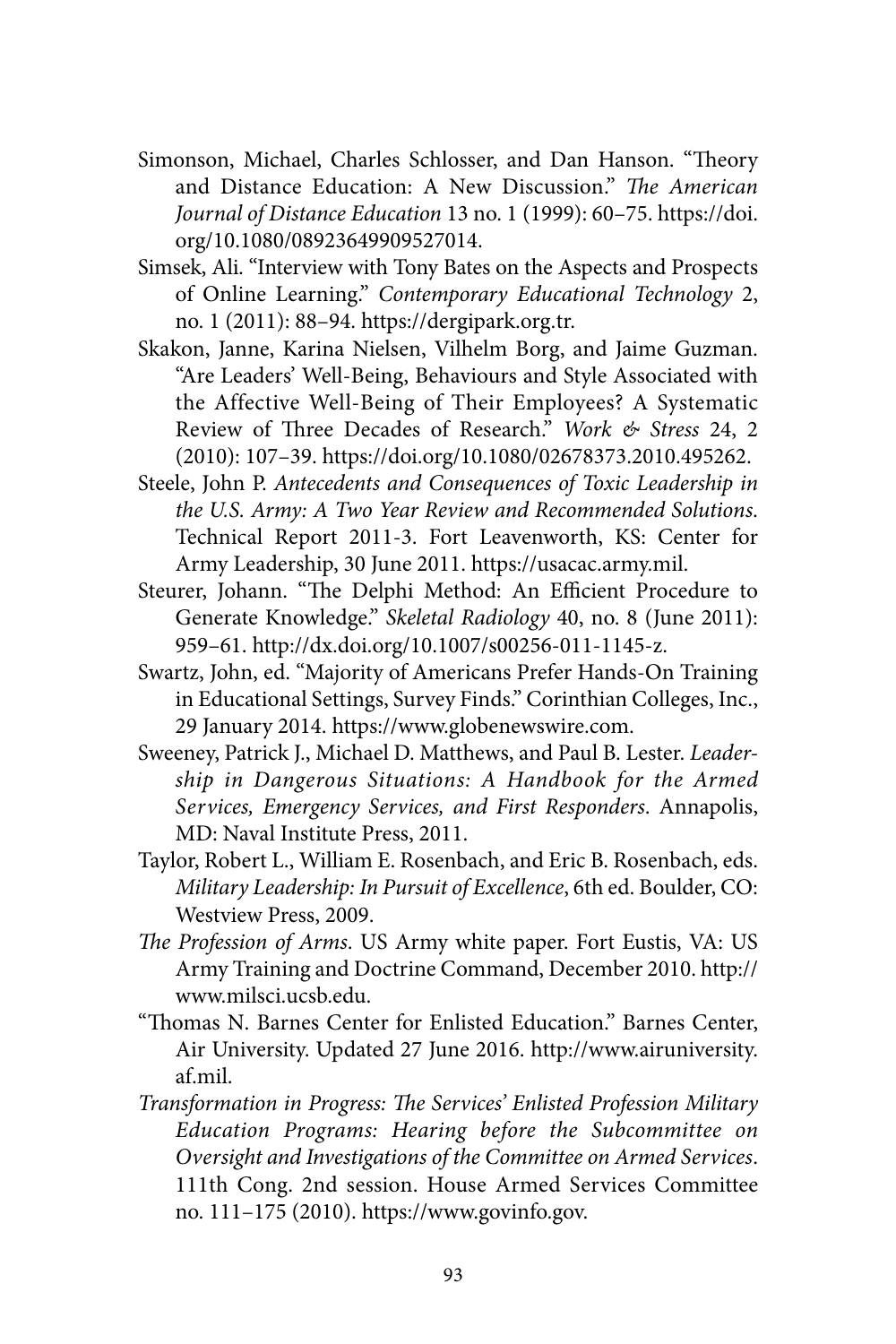- Tucker, Marissa. "AFSA Conference Encourages, Informs Airmen." *Air Force News Service*, 6 September 2013. [http://www.af.mil.](http://www.af.mil/News/Article-Display/Article/467051/afsa-conference-encourages-informs-airmen/)
- Tung, Ming-Chih, [Jiungyao Huang](https://www.researchgate.net/profile/Jiungyao_Huang), [Huan-Chao Keh,](https://www.researchgate.net/scientific-contributions/7030570_Huan-Chao_Keh) and [Shu-shen](https://www.researchgate.net/scientific-contributions/70711288_Shu-shen_Wai)  [Wai](https://www.researchgate.net/scientific-contributions/70711288_Shu-shen_Wai). "Distance Learning in Advanced Military Education: Analysis of Joint Operations Course in the Taiwan Military." *Computers & Education* 53, no. 3 (November 2009): 653–66. <https://doi.org/10.1016/j.compedu.2009.04.003>.
- Ulrich, David, and Norm Smallwood. "What Is Leadership?" In *Advances in Global Leadership*, ed. William H. Mobley, Ying Wang, and Ming Li, 9–36. Vol. 7 of *Advances in Global Leadership*. Bingley, UK: Emerald Publishing 2012. [https://emeraldinsight.com](https://emeraldinsight.com/doi/full/10.1108/S1535-1203%282012%290000007005).
- Voon, Ling, May Chiun Lo, Sing Ngui, and N.B. Ayob. "The Influence of Leadership Styles on Employees' Job Satisfaction in Public Sector Organization in Malaysia." *International Journal of Business, Management and Social Sciences* 2 no. 1 (January 2011): 24–32. [https://ir.unimas.my](https://ir.unimas.my/id/eprint/17035/1/The%20influence%20of%20leadership%20styles%20on%20employees).
- Watson, Blair. "U.S. Sequestration: 'A Very Bad Set of Choices' Forced on America's Military." *Asia-Pacific Defence Reporter* 39, no. 10 (December 2013/January 2014): 30–33. [https://venturaapdr.par](https://venturaapdr.partica.online/apdr/apdr-dec13-jan14/responsive)[tica.online/apdr](https://venturaapdr.partica.online/apdr/apdr-dec13-jan14/responsive).
- Williams, Chad James. "Generational Perspective of Higher Education Online Student Learning Styles." PhD diss., University of Montana, May 2013. ProQuest (UMI 3568123). [https://scholar](https://scholarworks.umt.edu/cgi/viewcontent.cgi?article=2408&=&context=etd&=&sei-redir=1&referer=https%253A%252F%252Fwww.bing.com%252Fsearch%253Fq%253DGenerational%252520perspective%252520of%252520higher%252520education%252520online%252520student%252520learning%252520styles%2525202013%252520proquest%252520dissertation%2526qs%253Dn%2526form%253DQBRE%2526sp%253D-1%2526pq%253Dgenerational%252520perspective%252520of%252520higher%252520education%252520online%252520student%252520learning%252520styles%252520%2526sc%253D0-76%2526sk%253D%2526cvid%253D5E079B80FCEA417C804319A937849355%23search=%22Generational%20perspective%20higher%20education%20online%20student%20learning%20styles%202013%20proquest%20dissertation%22)[works.umt.edu](https://scholarworks.umt.edu/cgi/viewcontent.cgi?article=2408&=&context=etd&=&sei-redir=1&referer=https%253A%252F%252Fwww.bing.com%252Fsearch%253Fq%253DGenerational%252520perspective%252520of%252520higher%252520education%252520online%252520student%252520learning%252520styles%2525202013%252520proquest%252520dissertation%2526qs%253Dn%2526form%253DQBRE%2526sp%253D-1%2526pq%253Dgenerational%252520perspective%252520of%252520higher%252520education%252520online%252520student%252520learning%252520styles%252520%2526sc%253D0-76%2526sk%253D%2526cvid%253D5E079B80FCEA417C804319A937849355%23search=%22Generational%20perspective%20higher%20education%20online%20student%20learning%20styles%202013%20proquest%20dissertation%22).
- Williams, Chad James, John J. Matt, and Frances L. O'Reilly. "Generational Perspective of Higher Education Online Student Learning Styles." *Journal of Education and Learning* 3, no. 2 (2014): 33–46.<https://doi.org/10.5539/jel.v3n2p33>.
- Winkler, Daniel Steven. "Comparing Corporate Aerospace Leadership Groups With and Without Military Leadership Experience." PhD diss., Northcentral University, 2011.
- Wu, Joshua B., Anne S. Tsui, and Angelo J. Kinicki. "Consequences of Differentiated Leadership in Groups." *Academy of Management Journal* 53, no. 1 (February 2010): 90–106. [https://doi.org/10.5465/](https://doi.org/10.5465/AMJ.2010.48037079) [AMJ.2010.48037079](https://doi.org/10.5465/AMJ.2010.48037079).
- Yousuf, Muhammad Imran. "The Delphi Technique." *Essays in Education* 20 (Spring 2007): 80–89. [http://citeseerx.ist.psu.edu](http://citeseerx.ist.psu.edu/viewdoc/download?doi=10.1.1.617.5467&rep=rep1&type=pdf).
- Zapalska, Alina, and Dallas Brozik. "Learning Styles and Online Education." *Campus-Wide Information Systems* 23, no. 5 (2006): 325–35. [https://doi.org/10.1108/10650740610714080.](https://doi.org/10.1108/10650740610714080)